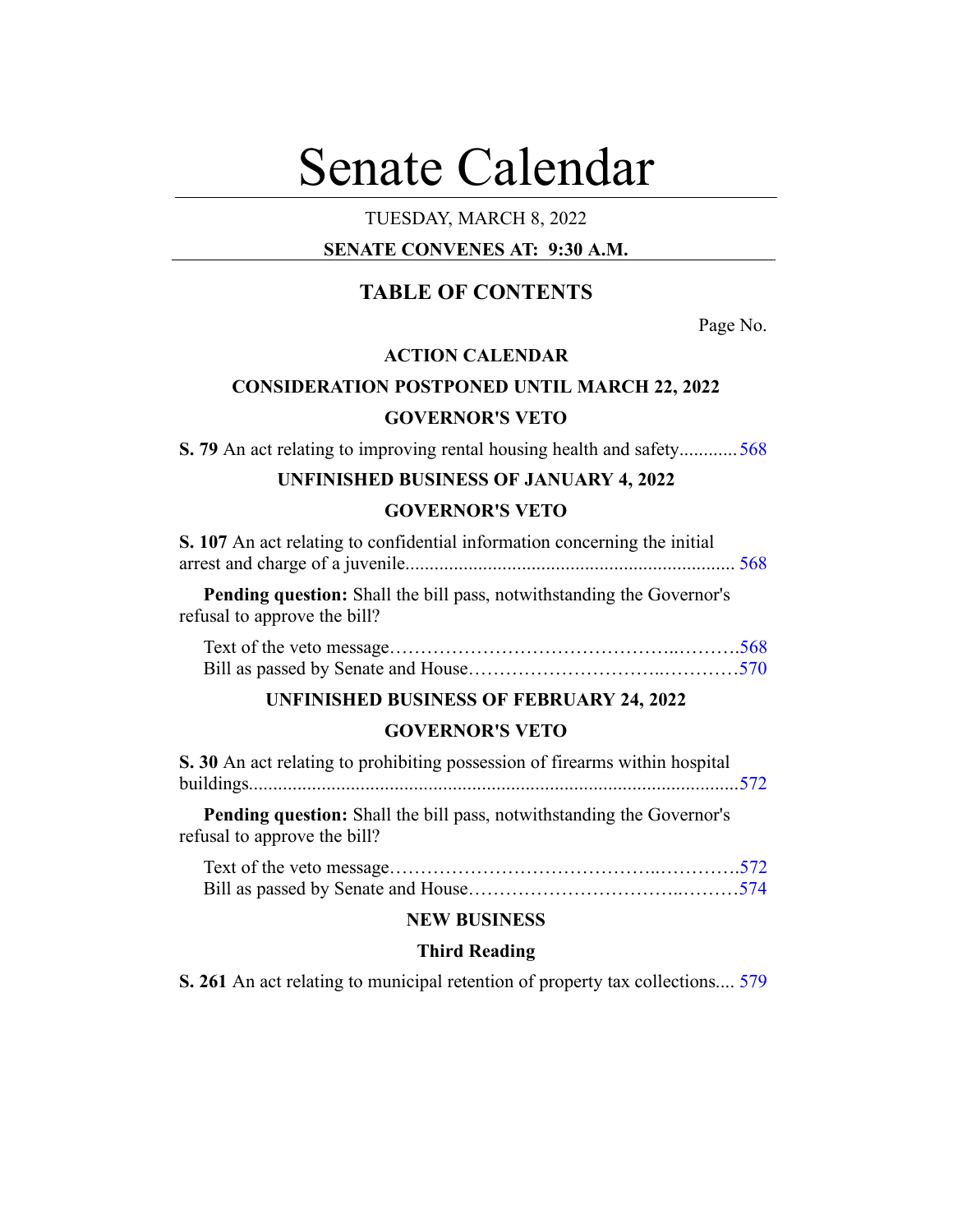**J.R.S. 43** Joint resolution authorizing the Commissioner of Forests, Parks and Recreation to exchange quit claim deeds with the Vermont Land Trust and the Nature Conservancy in order to confirm the boundary between the Long Trail State Forest and the land co-owned by the Vermont Land Trust and the Nature Conservancy in the Towns of Eden and Belvidere...............[579](#page-13-1)

# **Second Reading**

# **Favorable with Recommendation of Amendment**

| S. 173 An act relating to the State House Oversight Committee                                                                                                         |  |  |
|-----------------------------------------------------------------------------------------------------------------------------------------------------------------------|--|--|
|                                                                                                                                                                       |  |  |
|                                                                                                                                                                       |  |  |
| <b>NOTICE CALENDAR</b>                                                                                                                                                |  |  |
| <b>Second Reading</b>                                                                                                                                                 |  |  |
| <b>Favorable with Recommendation of Amendment</b>                                                                                                                     |  |  |
| S. 139 An act relating to public schools' team mascots                                                                                                                |  |  |
|                                                                                                                                                                       |  |  |
| S. 148 An act relating to environmental justice in Vermont                                                                                                            |  |  |
|                                                                                                                                                                       |  |  |
| S. 181 An act relating to authorizing miscellaneous regulatory authority<br>for municipal governments                                                                 |  |  |
|                                                                                                                                                                       |  |  |
| S. 219 An act relating to ensuring compliance with the U.S. and Vermont<br>Constitutions in the use of public funds for tuition and in the dual<br>enrollment program |  |  |
|                                                                                                                                                                       |  |  |
| S. 234 An act relating to changes to Act 250                                                                                                                          |  |  |
|                                                                                                                                                                       |  |  |
| S. 258 An act relating to amending the Required Agricultural Practices in<br>order to address climate resiliency                                                      |  |  |
|                                                                                                                                                                       |  |  |
| S. 283 An act relating to miscellaneous changes to education laws                                                                                                     |  |  |
| <b>Favorable with Proposal of Amendment</b>                                                                                                                           |  |  |
| H. 444 An act relating to approval of amendments to the charter of the<br>City of Barre                                                                               |  |  |
|                                                                                                                                                                       |  |  |
| H. 701 An act relating to cannabis license fees                                                                                                                       |  |  |
|                                                                                                                                                                       |  |  |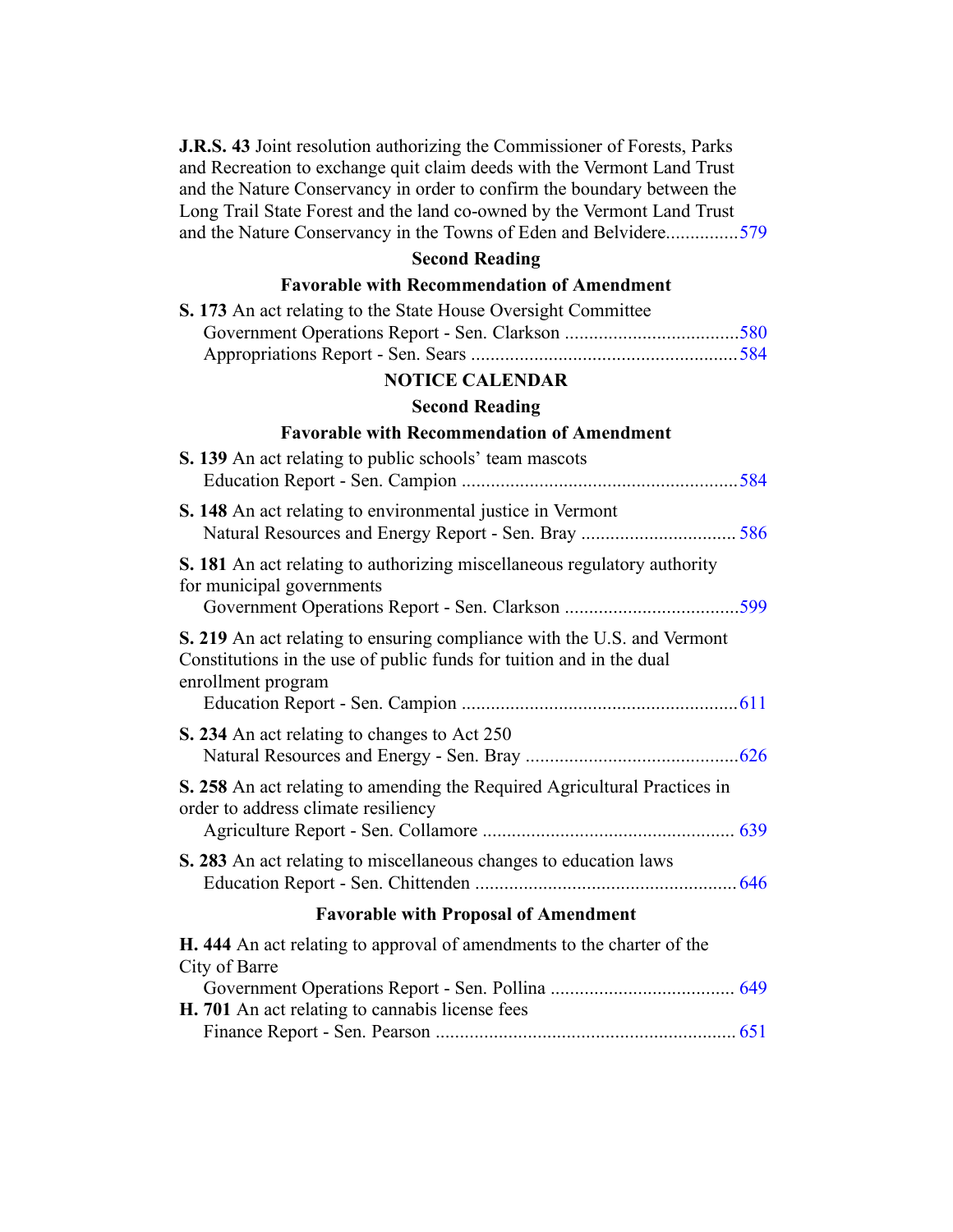## **ORDERS OF THE DAY**

#### **ACTION CALENDAR**

#### <span id="page-2-0"></span>**CONSIDERATION POSTPONED UNTIL MARCH 22, 2022**

#### **GOVERNOR'S VETO**

#### **S. 79.**

An act relating to improving rental housing health and safety.

**Pending question (to be voted by call of the roll):** Shall the bill pass, notwithstanding the Governor's refusal to approve the bill? (Two-thirds of the members present required to override the Governor's veto.)

<span id="page-2-1"></span>(For text of the Governor's Veto Message, see Senate Journal for June 24, 2021, page 1454)

#### **UNFINISHED BUSINESS OF JANUARY 4, 2022**

#### **GOVERNOR'S VETO**

#### **S. 107.**

An act relating to confidential information concerning the initial arrest and charge of a juvenile.

**Pending question (to be voted by call of the roll):** Shall the bill pass, notwithstanding the Governor's refusal to approve the bill? (Two-thirds of the members present required to override the Governor's veto.)

The text of the Communication from His Excellency, The Governor, whereby he *vetoed* and returned unsigned **Senate Bill No. S. 107** to the Senate is as follows:

#### **Text of Communication from Governor**

"May 20, 2021

The Honorable John Bloomer, Jr. Secretary of the Senate 115 State House Montpelier, VT 05633-5401

Dear Mr. Bloomer:

Pursuant to Chapter II, Section 11 of the Vermont Constitution, I am returning S.107, *An act relating to confidential information concerning the initial arrest and charge of a juvenile*, without my signature, because of concerns with the policy to automatically raise the age of accountability for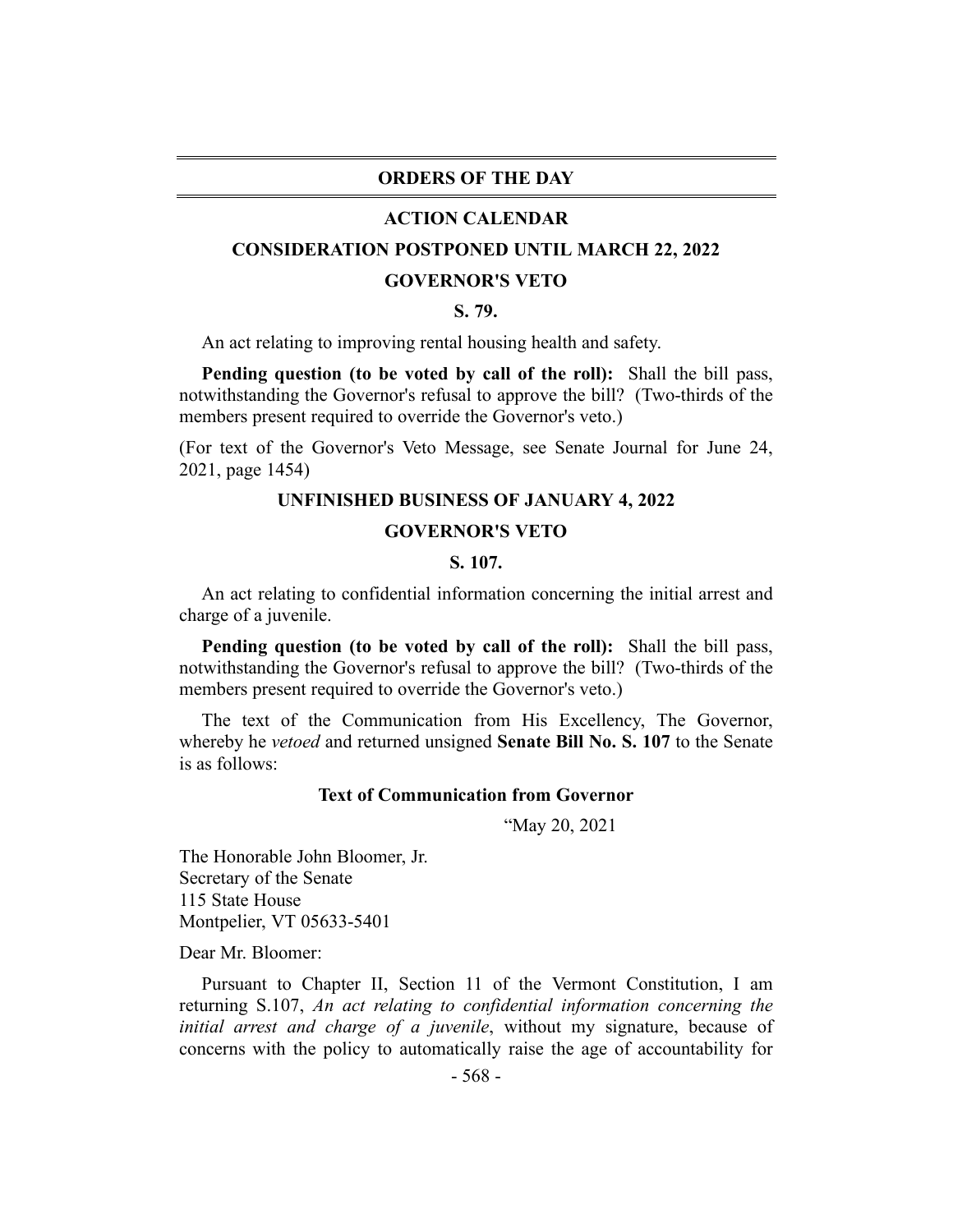crimes, and afford young adults protections meant for juveniles, without adequate tools or systems in place.

Three years ago, I signed legislation intended to give young adults who had become involved in the criminal justice system certain protections meant for juveniles. At the time, I was assured that, prior to the automatic increases in age prescribed in the bill, plans would be in place to provide access to the rehabilitation, services, housing and other supports needed to both hold these young adults accountable and help them stay out of the criminal justice system in the future.

This has not yet been the case. In addition to ongoing housing challenges, programs designed and implemented for children under 18 are often not appropriate for those over 18. Disturbingly, there are also reports of some young adults being used – and actively recruited – by older criminals, like drug traffickers, to commit crimes because of reduced risk of incarceration, potentially putting the young people we are trying to protect deeper into the criminal culture and at greater risk.

I want to be clear: I'm not blaming the Legislature or the Judiciary for these gaps. All three branches of government need to bring more focus to this issue if we are going to provide the combination of accountability, tools and services needed to ensure justice and give young offenders a second chance.

For these reasons, I believe we need to take a step back and assess Vermont's "raise the age" policy, the gaps that exist in our systems and the unintended consequences of a piecemeal approach on the health and safety of our communities, victims and the offenders we are attempting to help. I see S.107 as deepening this piecemeal approach.

I also remain concerned with the lack of clarity in S.107 regarding the disparity in the public records law between the Department of Public Safety and the Department of Motor Vehicles.

Based on the objections outlined above, I am returning this legislation without my signature pursuant to Chapter II, Section 11 of the Vermont Constitution. I believe this presents an opportunity to start a much-needed conversation about the status of our juvenile justice initiatives and make course corrections where necessary, in the interest of public safety and the young Vermonters we all agree need an opportunity to get back on the right path.

Sincerely,

/s/Philip B. Scott Governor

PBS/kp"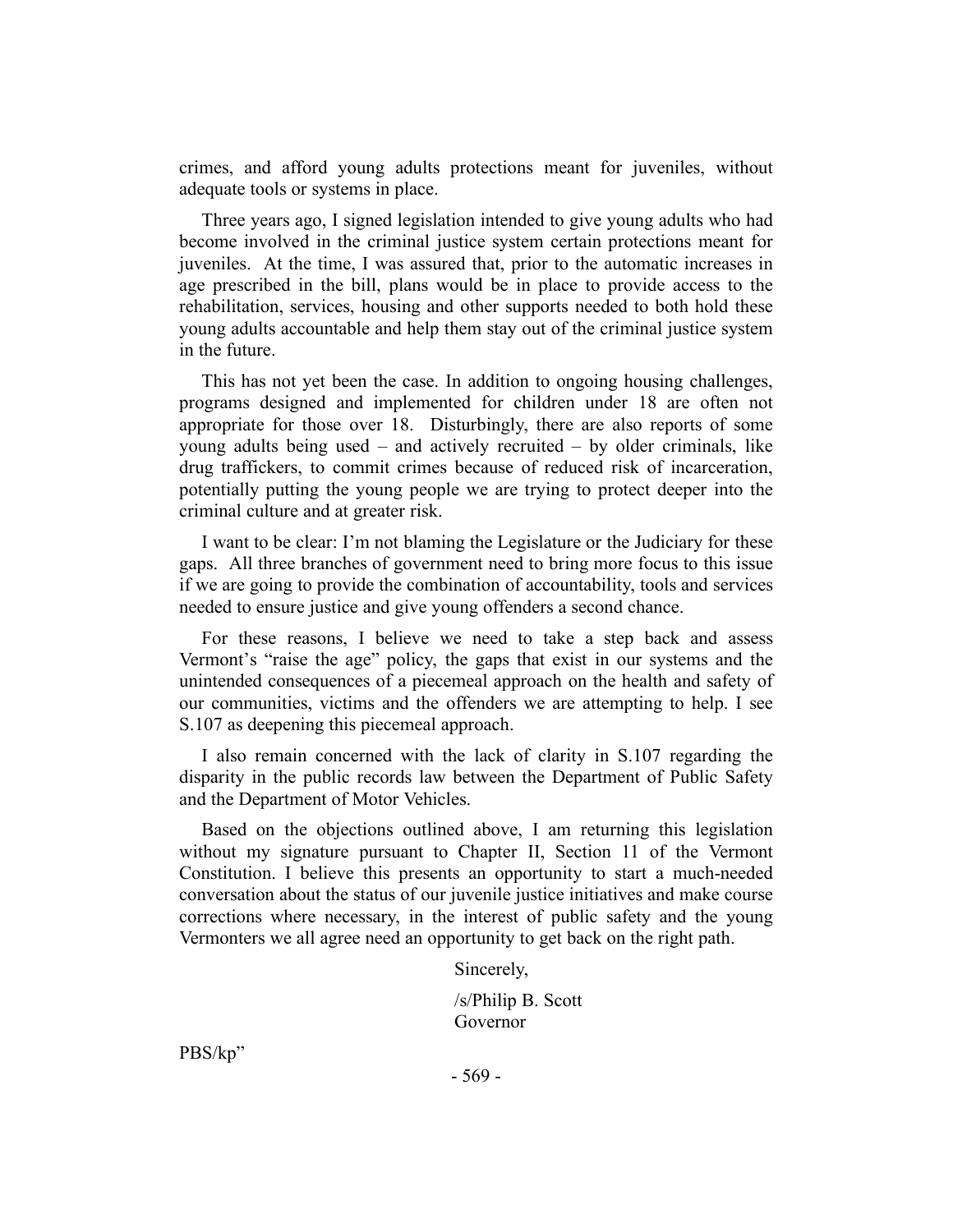#### **Text of bill as passed by Senate and House**

The text of the bill as passed by the Senate and House of Representatives is as follows:

**S.107** An act relating to confidential information concerning the initial arrest and charge of a juvenile

It is hereby enacted by the General Assembly of the State of Vermont:

\* \* \* Exemption; records of arrest or charge of a juvenile \* \* \*

Sec. 1. 1 V.S.A. § 317 is amended to read:

## § 317. DEFINITIONS; PUBLIC AGENCY; PUBLIC RECORDS AND DOCUMENTS; EXEMPTIONS

\* \* \*

(c) The following public records are exempt from public inspection and copying:

\* \* \*

(5)(A) Records dealing with the detection and investigation of crime, but only to the extent that the production of such records:

\* \* \*

(B)(i) Notwithstanding subdivision (A) of this subdivision (5), records relating to management and direction of a law enforcement agency; records reflecting the initial arrest of a person, including any ticket, citation, or complaint issued for a traffic violation, as that term is defined in 23 V.S.A. § 2302; and records reflecting the charge of a person shall be public.

(ii) A public agency shall not release any information within a record reflecting the initial arrest or charge of a person under 19 years of age that would reveal the identity of the person. However, a public agency may disclose identifying information relating to the initial arrest of a person under 19 years of age in order to protect the health and safety of any person.

\* \* \*

\* \* \* Effective July 1, 2022 \* \* \*

Sec. 2. 1 V.S.A. § 317 is amended to read:

§ 317. DEFINITIONS; PUBLIC AGENCY; PUBLIC RECORDS AND DOCUMENTS; EXEMPTIONS

\* \* \*

- 570 -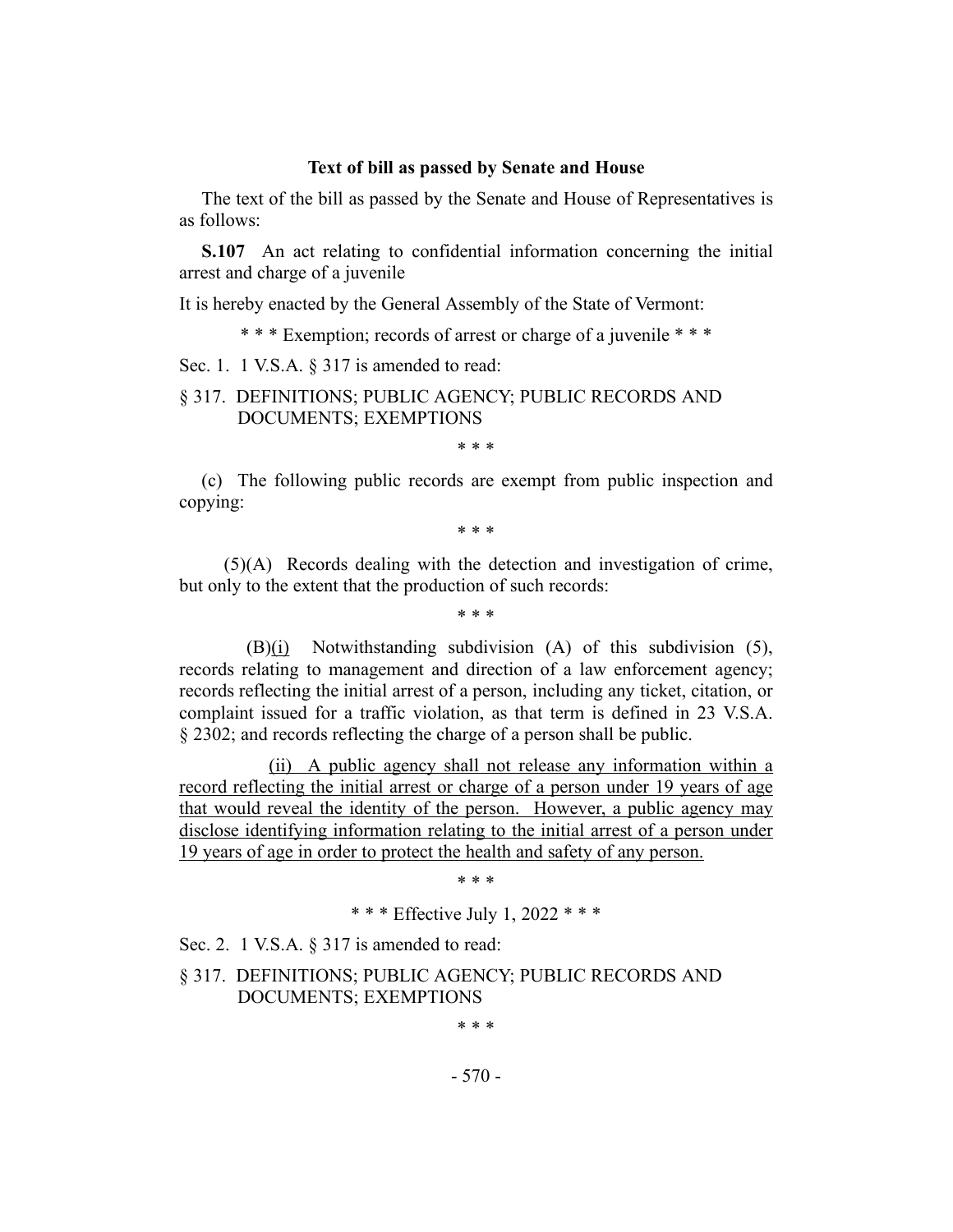(c) The following public records are exempt from public inspection and copying:

\* \* \*

(5)(A) Records dealing with the detection and investigation of crime, but only to the extent that the production of such records:

\* \* \*

(B)(i) Notwithstanding subdivision (A) of this subdivision (5), records relating to management and direction of a law enforcement agency; records reflecting the initial arrest of a person, including any ticket, citation, or complaint issued for a traffic violation, as that term is defined in 23 V.S.A. § 2302; and records reflecting the charge of a person shall be public.

(ii) A public agency shall not release any information within a record reflecting the initial arrest or charge of a person under 19 20 years of age that would reveal the identity of the person. However, a public agency may disclose identifying information relating to the initial arrest of a person under 19 20 years of age in order to protect the health and safety of any person.

#### \* \* \*

#### Sec. 3. APPLICATION OF PUBLIC RECORDS ACT EXEMPTION REVIEW

Notwithstanding 1 V.S.A. § 317(e), the Public Records Act exemption amended in Sec. 1 shall continue in effect and shall not be reviewed for repeal.

> \* \* \* Custodian of records relating to a person under court jurisdiction \* \* \*

Sec. 4. 33 V.S.A. § 5117 is amended to read:

#### § 5117. RECORDS OF JUVENILE JUDICIAL PROCEEDINGS

(a)(1) Except as otherwise provided, court and law enforcement reports and files concerning a person subject to the jurisdiction of the court shall be maintained separate from the records and files of other persons. Unless a charge of delinquency is transferred for criminal prosecution under chapter 52 of this title or the court otherwise orders in the interests of the child, such records and files shall not be open to public inspection nor their contents disclosed to the public by any person. However, upon a finding that a child is a delinquent child by reason of commission of a delinquent act which that would have been a felony if committed by an adult, the court, upon request of the victim, shall make the child's name available to the victim of the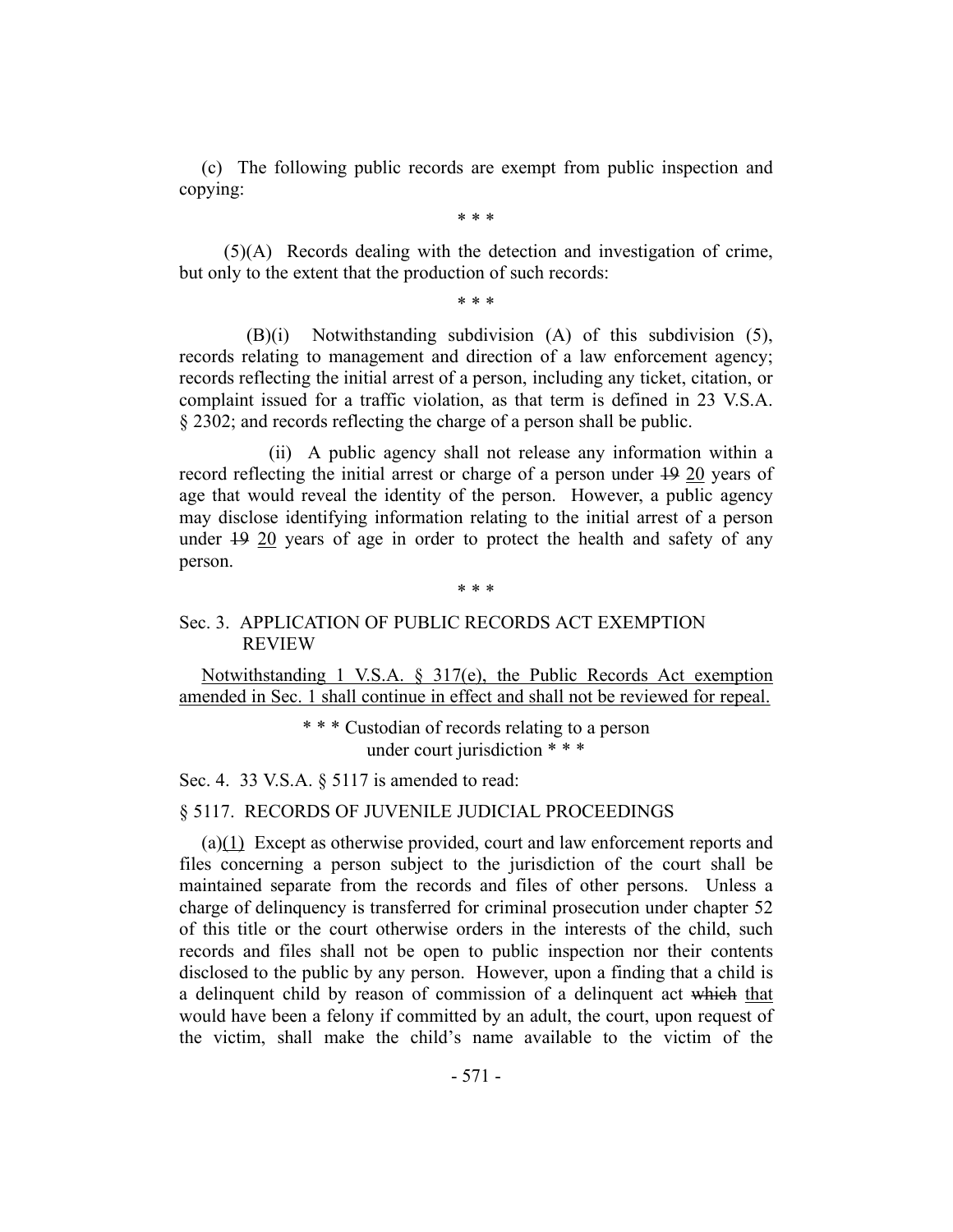delinquent act. If the victim is incompetent or deceased, the child's name shall be released, upon request, to the victim's guardian or next of kin.

(2) When a person is subject to the jurisdiction of the court, the court shall become the sole records custodian for purposes of responding to any request for court or law enforcement records concerning the person. A public agency shall direct any request for these records to the courts for response.

(3) When a person is subject to the jurisdiction of the Criminal Division of the Superior Court pursuant to chapter 52 or 52A of this title, the Criminal Division of the Superior Court shall become the sole records custodian for purposes of responding to any request for court or law enforcement records concerning the person. A public agency shall direct any request for these records to the courts for response.

\* \* \*

#### \* \* \* Effective Dates \* \* \*

Sec. 5. EFFECTIVE DATES

This act shall take effect on July 1, 2021, except that Sec. 2 (2022) amendment to 1 V.S.A.  $\S 317(c)(5)(B)(ii)$  (public records; exemptions; records relating to the initial arrest and charge of a person)) shall take effect on July 1, 2022.

#### **UNFINISHED BUSINESS OF FEBRUARY 24, 2022**

#### **GOVERNOR'S VETO**

#### **S. 30.**

<span id="page-6-0"></span>An act relating to prohibiting possession of firearms within hospital buildings.

**Pending question (to be voted by call of the roll):** Shall the bill pass, notwithstanding the Governor's refusal to approve the bill? (Two-thirds of the members present required to override the Governor's veto.)

The text of the Communication from His Excellency, The Governor, whereby he *vetoed* and returned unsigned **Senate Bill No. S. 30** to the Senate is as follows:

### **Text of Communication from Governor**

"February 22, 2022

The Honorable John Bloomer, Jr. Secretary of the Senate 115 State House Montpelier, VT 05633-5401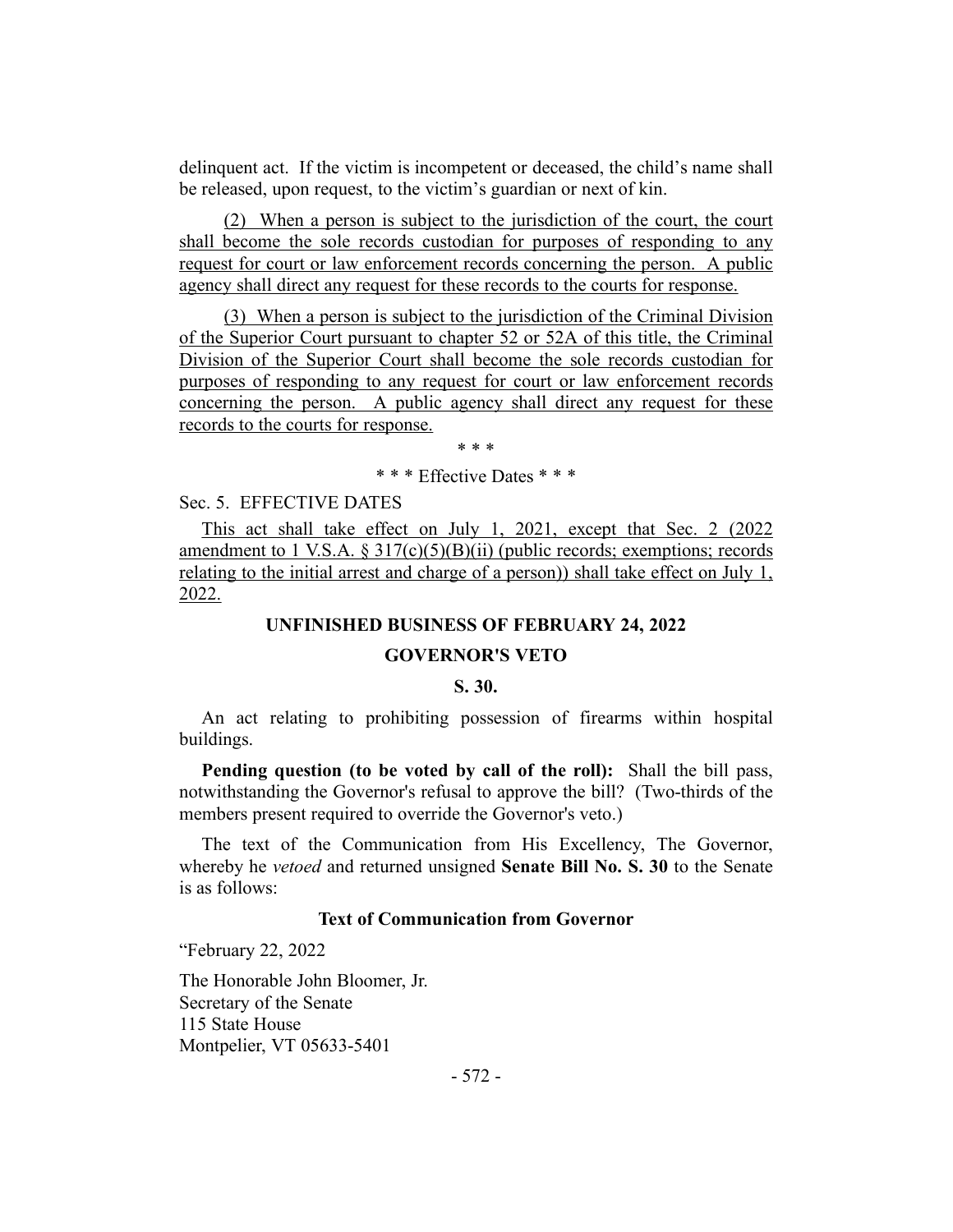#### Dear Mr. Bloomer:

Pursuant to Chapter II, Section 11 of the Vermont Constitution, I'm returning S. 30, *An act relating to prohibiting possession of firearms within hospital buildings* without my signature*.*

In 2018, I called for and signed the most comprehensive gun safety measures in our state's history. We established universal background check requirements; authorized extreme risk protection orders (i.e., "red flag" laws), providing tools to prevent someone from having a gun if there is credible evidence they may harm themselves or others; strengthened the ability of law enforcement to seize firearms from those accused of domestic violence; enhanced age requirements; and prohibited the sale and possession of bump stocks and large capacity magazines. This was a comprehensive, and historic, set of policies that take reasonable steps to help keep firearms out of the hands of people who should not have them. It's my belief that we need to give these new provisions more time to be fully understood and utilized, and that the Legislature should focus on educating Vermonters on these changes – and on addressing Vermont's mental health crisis – before additional gun laws are passed.

However, as I've also said, I'm open to a discussion about improving existing law to address the so-called "Charleston Loophole" and I'm offering a path forward below. This refers to a provision in federal law that provides automatic approval to someone who is buying a gun if a federal background check through the National Instant Criminal Background Check System (also known as NICS) doesn't produce a "red light" (i.e., reporting they are ineligible) within three business days.

S. 30 increases that timeframe from three days to an unlimited amount of time without acknowledging that an application expires in 30 days. So instead of holding the federal government accountable to complete the background check in a timely manner, it shifts all the burden away from government – where responsibility was intentionally placed in federal law – entirely onto the citizen. Law abiding citizens who become the victims of a government administrative error must themselves gather all applicable law enforcement and court records and try to understand and navigate a complex maze of federal bureaucratic process to try to rectify their "yellow" status.

For these reasons, I believe going from three to effectively 30 days is excessive and unreasonable for law-abiding citizens who wish to purchase a firearm for their own personal safety or for other lawful and constitutionally protected purposes.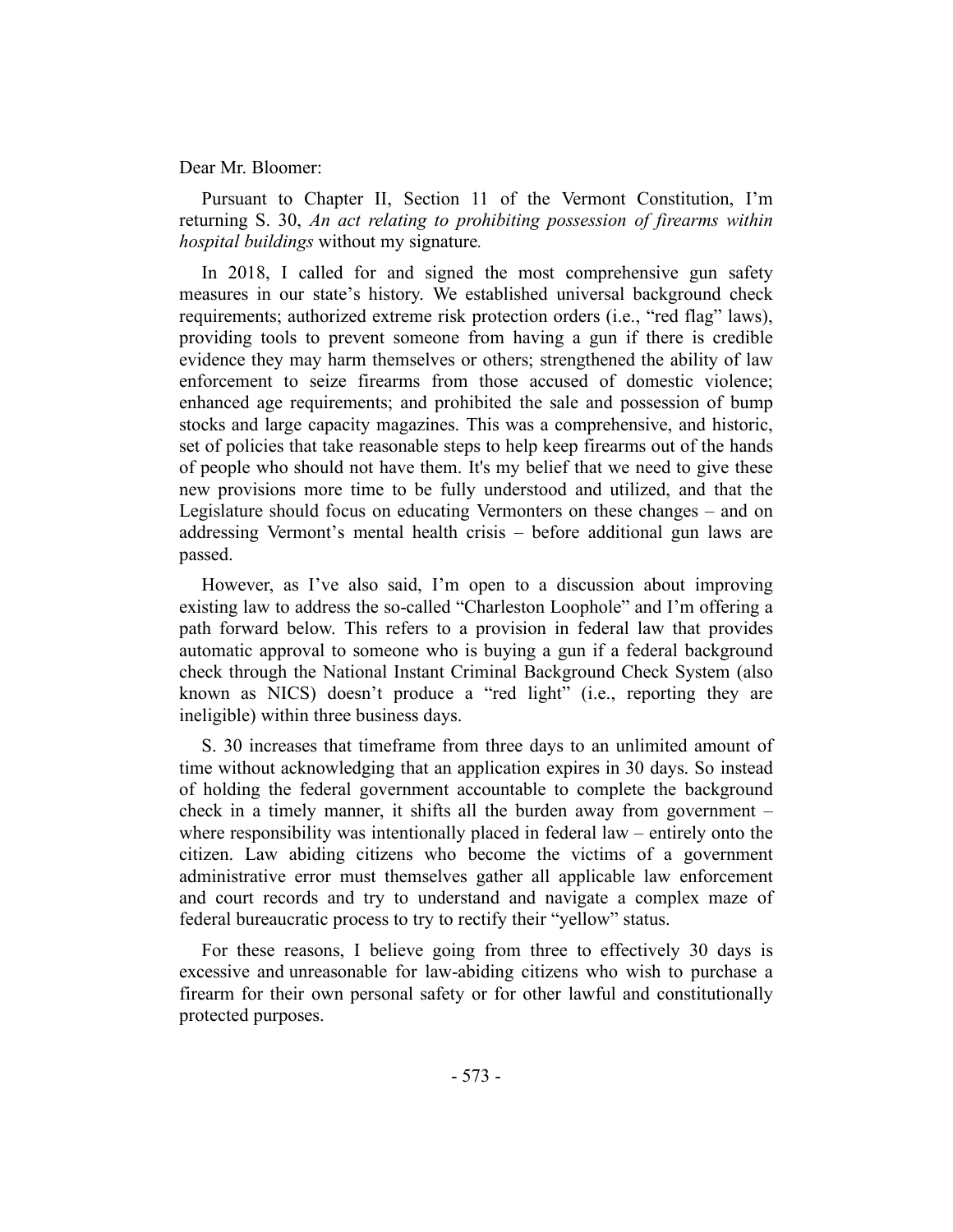However, I'm willing to work with the Legislature to find a path forward that gives the federal government more time to fulfill its obligations to complete background checks, without denying law-abiding citizens of their right to a fair and reasonable process.

A more reasonable standard would be to increase the current three-day waiting period to seven business days to allow the federal government additional time to resolve issues and make a final determination.

Given this bill's effective date of July 1, 2022, the Legislature has ample time to address my concerns and send me a bill I can sign.

Based on the objections outlined above I'm returning this legislation without my signature pursuant to Chapter II, Section 11 of the Vermont Constitution.

Sincerely,

/s/Philip B. Scott

Philip B. Scott Governor

PBS/kp"

#### **Text of bill as passed by Senate and House**

The text of the bill as passed by the Senate and House of Representatives is as follows:

**S. 30** An act relating to prohibiting possession of firearms within hospital buildings

It is hereby enacted by the General Assembly of the State of Vermont:

Sec. 1. 13 V.S.A. § 4023 is added to read:

#### § 4023. POSSESSION OF FIREARMS IN HOSPITAL BUILDINGS PROHIBITED

(a) A person shall not knowingly possess a firearm while within a hospital building.

(b) A person who violates this section shall be fined not more than \$250.00.

(c) This section shall not apply to a firearm possessed by a federal law enforcement officer or a law enforcement officer certified as a law enforcement officer by the Vermont Criminal Justice Training Council pursuant to 20 V.S.A. § 2358, for legitimate law enforcement purposes.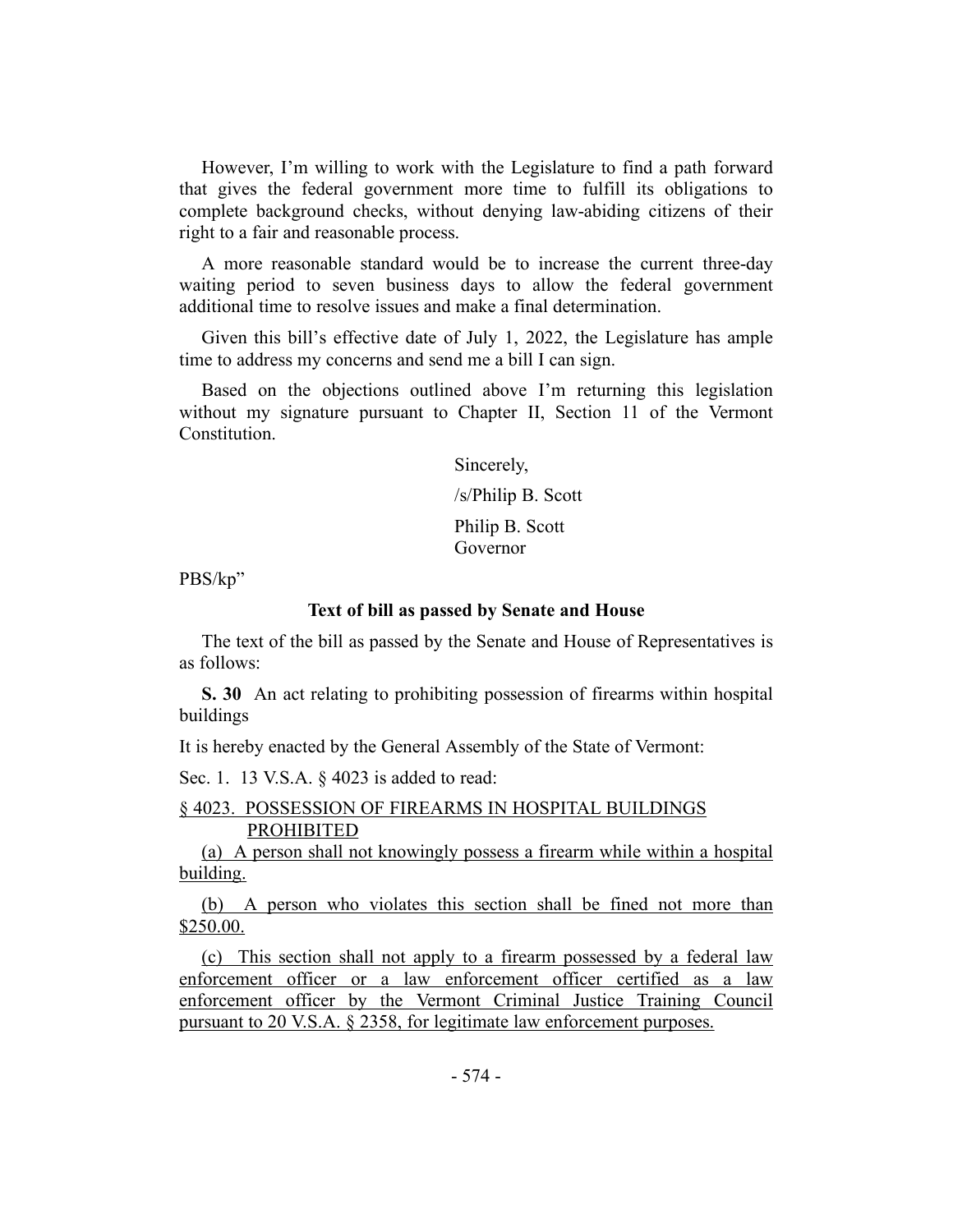(d) Notice of the provisions of this section shall be posted conspicuously at each public entrance to each hospital.

(e) As used in this section:

(1) "Firearm" has the same meaning as in subsection 4017(d) of this title.

(2) "Hospital" has the same meaning as in 18 V.S.A. § 1902.

Sec. 2. 13 V.S.A. § 4019 is amended to read:

§ 4019. FIREARMS TRANSFERS; BACKGROUND CHECKS

(a) As used in this section:

\* \* \*

(4) "Licensed dealer" means a person issued a license as a dealer in firearms pursuant to 18 U.S.C.  $\S$  923(a).

(5) "Proposed transferee" means an unlicensed person to whom a proposed transferor intends to transfer a firearm.

(6) "Proposed transferor" means an unlicensed person who intends to transfer a firearm to another unlicensed person.

(7) "Transfer" means to transfer ownership of a firearm by means of sale, trade, or gift.

(8) "Unlicensed person" means a person who has not been issued a license as a dealer, importer, or manufacturer in firearms pursuant to 18 U.S.C. § 923(a).

(b)(1) Except as provided in subsection (e) of this section, an unlicensed person shall not transfer a firearm to another unlicensed person unless:

(A) the proposed transferor and the proposed transferee physically appear together with the firearm before a licensed dealer and request that the licensed dealer facilitate the transfer; and

(B) the licensed dealer agrees to facilitate the transfer.

(2) A person shall not, in connection with the transfer or attempted transfer of a firearm pursuant to this section, knowingly make a false statement or exhibit a false identification intended to deceive a licensed dealer with respect to any fact material to the transfer.

\* \* \*

- 575 -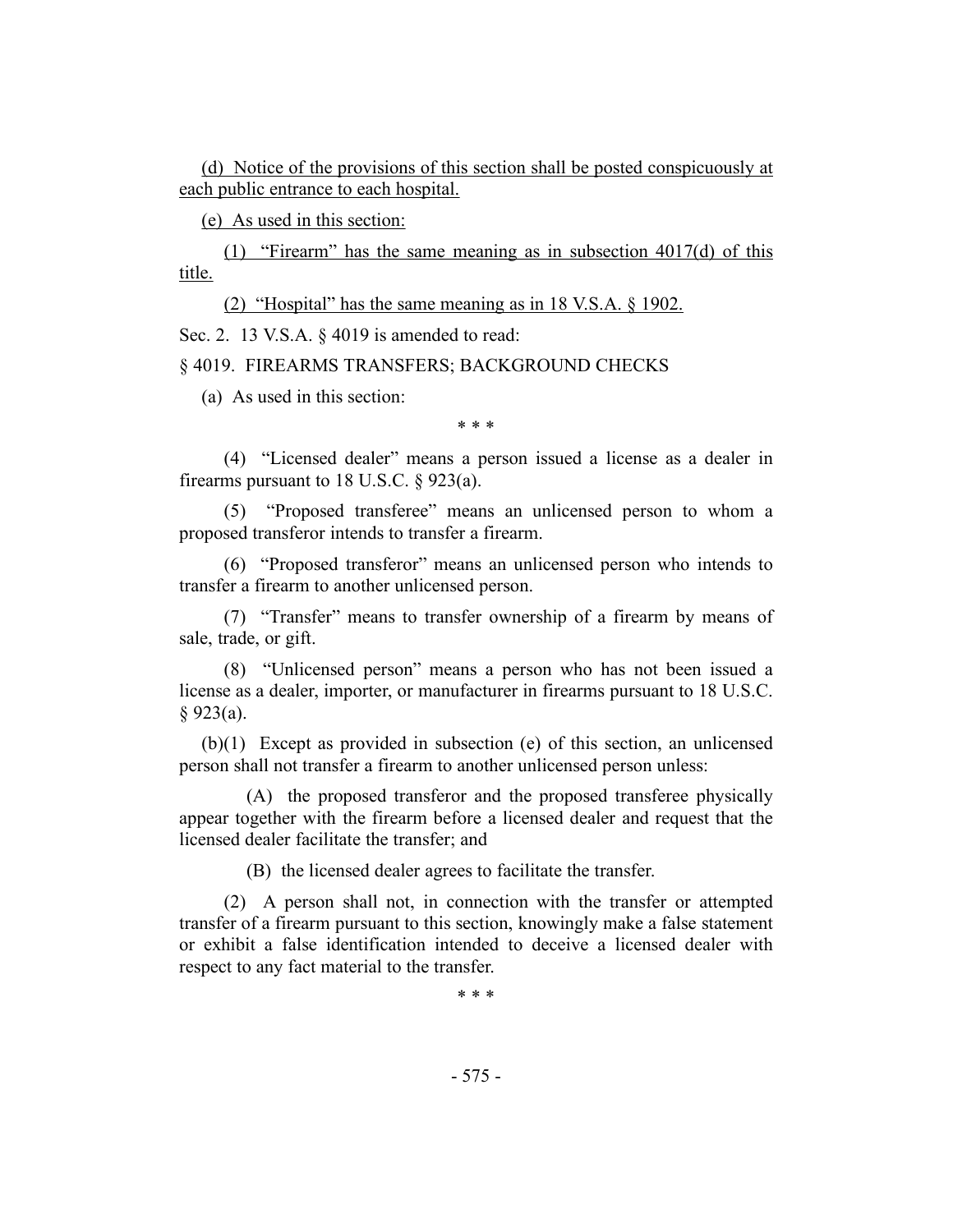(d) A person shall not transfer a firearm to another person if:

(1) the transfer requires a background check under this section or under federal law; and

(2) the licensed dealer facilitating the transfer has not been provided with a unique identification number for the transfer by the National Instant Criminal Background Check System.

 $(d)(e)(1)$  An unlicensed person who transfers a firearm to another unlicensed person in violation of subdivision  $(b)(1)$  of this section shall be imprisoned not more than one year or fined not more than \$500.00, or both.

(2) A person who violates subdivision  $(b)(2)$  or subsection  $(d)$  of this section shall be imprisoned not more than one year or fined not more than \$500.00, or both.

 $(e)(f)$  This section shall not apply to:

(1) the transfer of a firearm by or to a law enforcement agency;

(2) the transfer of a firearm by or to a law enforcement officer or member of the U.S. Armed Forces acting within the course of his or her official duties;

(3) the transfer of a firearm from one immediate family member to another immediate family member; or

(4) a person who transfers the firearm to another person in order to prevent imminent harm to any person, provided that this subdivision shall only apply while the risk of imminent harm exists.

 $(f)(g)$  A licensed dealer who facilitates a firearm transfer pursuant to this section shall be immune from any civil or criminal liability for any actions taken or omissions made when facilitating the transfer in reliance on the provisions of this section. This subsection shall not apply to reckless or intentional misconduct by a licensed dealer.

Sec. 3. 13 V.S.A. § 4057 is amended to read:

§ 4057. PROCEDURE

(a) Except as otherwise specified, proceedings commenced under this subchapter shall be in accordance with the Vermont Rules for Family Proceedings and shall be in addition to any other available civil or criminal remedies.

\* \* \*

- 576 -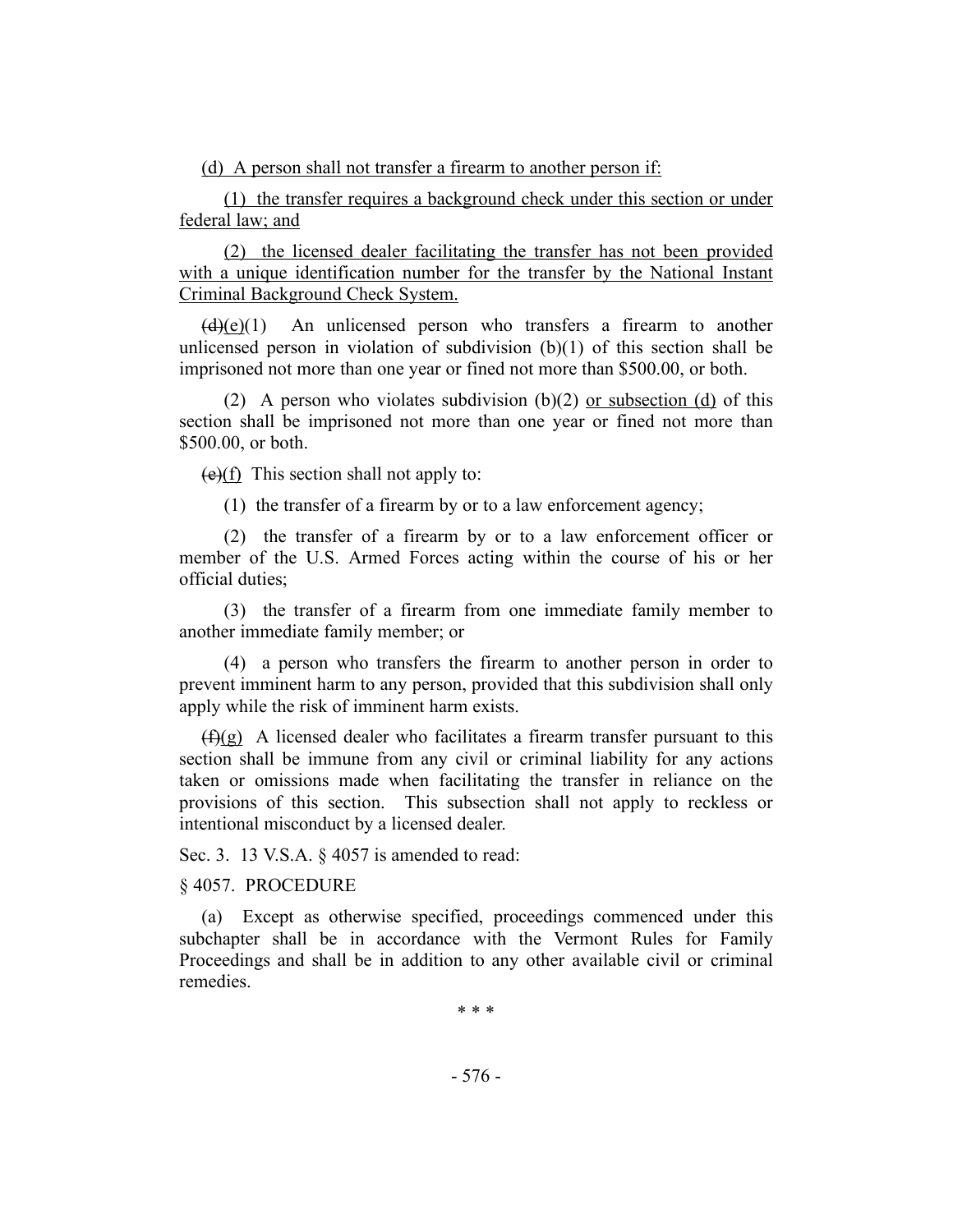(d)(1) For purposes of a petition filed pursuant to this subchapter, a health care provider may notify a law enforcement officer when the provider believes in good faith that disclosure of the information is necessary to prevent or lessen a serious and imminent threat to the health or safety of a person or the public.

(2) As used in this subsection:

(A) "Health care provider" has the same meaning as in 18 V.S.A. § 9402.

(B) "Necessary to prevent or lessen a serious and imminent threat to the health or safety of a person or the public" includes circumstances when the health care provider reasonably believes that the patient poses an extreme risk of causing harm to themselves or another person by purchasing, possessing, or receiving a dangerous weapon or by having a dangerous weapon within the patient's custody or control.

Sec. 4. 13 V.S.A. § 4062 is added to read:

# § 4062. ANNUAL REPORTING; OFFICE OF COURT ADMINISTRATOR AND AGENCY OF HUMAN SERVICES

(a) On or before September 1, 2022 and annually thereafter, the Court Administrator, with the assistance of the Agency of Human Services, shall report data on the use of extreme risk protection orders during the previous year to the Senate and House Committees on Judiciary.

(b) The reports required by this section shall include the following data for the previous year:

(1) the number of extreme risk protection order petitions filed and the number of orders issued;

(2) geographical data indicating the county where the petition was filed; and

(3) follow-up information describing whether the order was renewed or terminated pursuant to section 4055 of this title and whether the subject of the order was charged with violating it under section 4058 of this title.

(c) The Agency of Human Services shall include in the reports required by this section an analysis of the impact of extreme risk prevention orders on Vermont suicide rates, including any relevant data relied on or utilized by the Agency for purposes of providing the information required by 2017 Acts and Resolves No. 34, An act relating to evaluation of suicide profiles.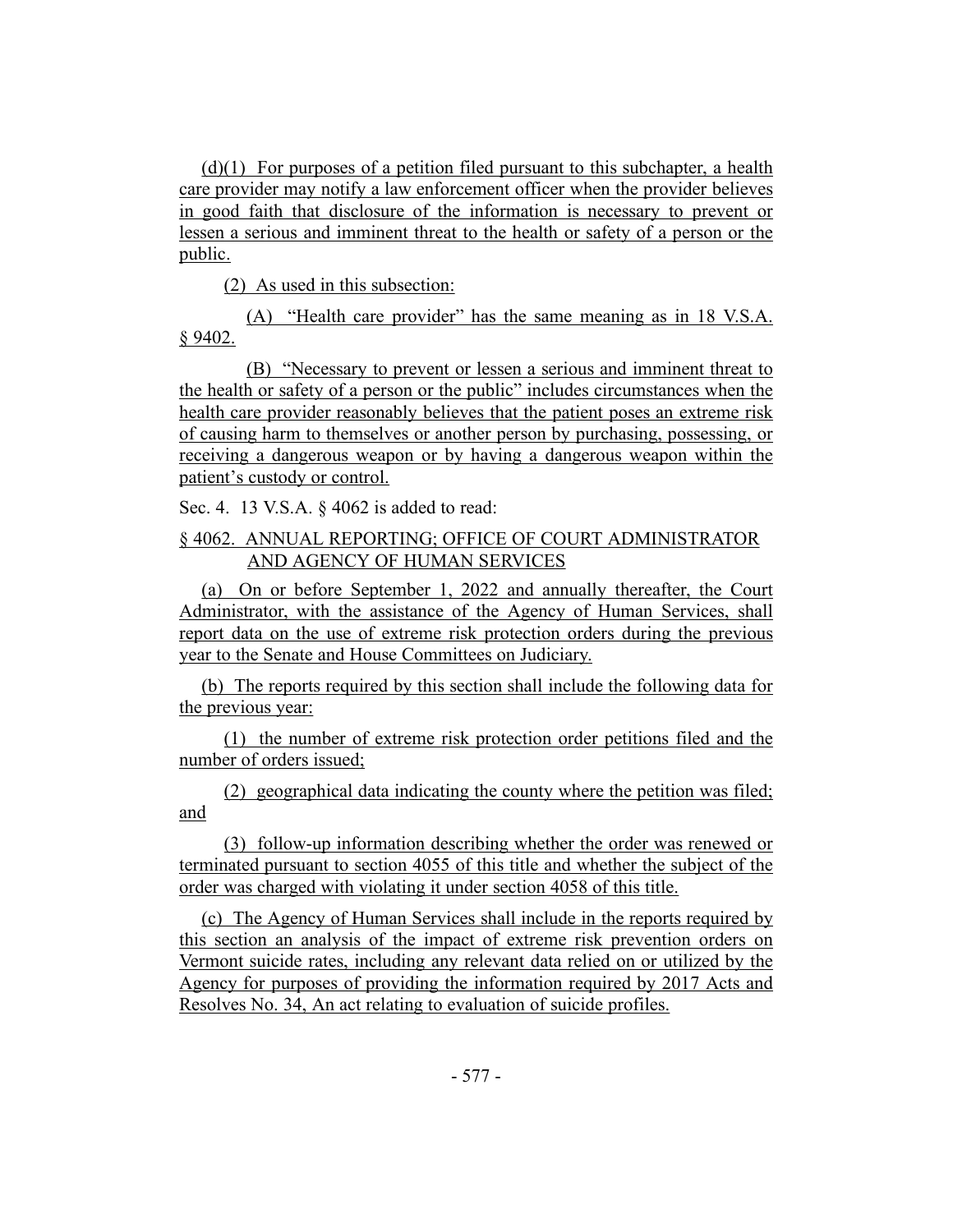Sec. 5. 13 V.S.A. § 4021 is amended to read:

#### § 4021. LARGE CAPACITY AMMUNITION FEEDING DEVICES

(a) A person shall not manufacture, possess, transfer, offer for sale, purchase, or receive or import into this State a large capacity ammunition feeding device. As used in this subsection, "import" shall does not include the transportation back into this State of a large capacity ammunition feeding device by the same person who transported the device out of State if the person possessed the device on or before the effective date of this section.

\* \* \*

(d)(1) This section shall not apply to any large capacity ammunition feeding device:

\* \* \*

(F) transported by a resident of another state into this State for the exclusive purpose of use in an organized shooting competition sponsored by an entity registered with the Secretary of State if the device is lawfully possessed under the laws of another state.

\* \* \*

Sec. 6. 15 V.S.A. § 1104 is amended to read:

§ 1104. EMERGENCY RELIEF

(a) In accordance with the Vermont Rules of Civil Procedure, temporary orders under this chapter may be issued ex parte, without notice to the defendant, upon motion and findings by the court that the defendant has abused the plaintiff or the plaintiff's children, or both. The plaintiff shall submit an affidavit in support of the order. A minor 16 years of age or older, or a minor of any age who is in a dating relationship as defined in subdivision 1101(2) of this chapter, may seek relief on his or her own behalf. Relief under this section shall be limited as follows:

(1) Upon a finding that there is an immediate danger of further abuse, an order may be granted requiring the defendant:

(A) to refrain from abusing the plaintiff or his or her children, or both, or from cruelly treating as defined in 13 V.S.A. § 352 or 352a or killing any animal owned, possessed, leased, kept, or held as a pet by either party or by a minor child residing in the household;

(B) to refrain from interfering with the plaintiff's personal liberty or the personal liberty of the plaintiff's children, or both;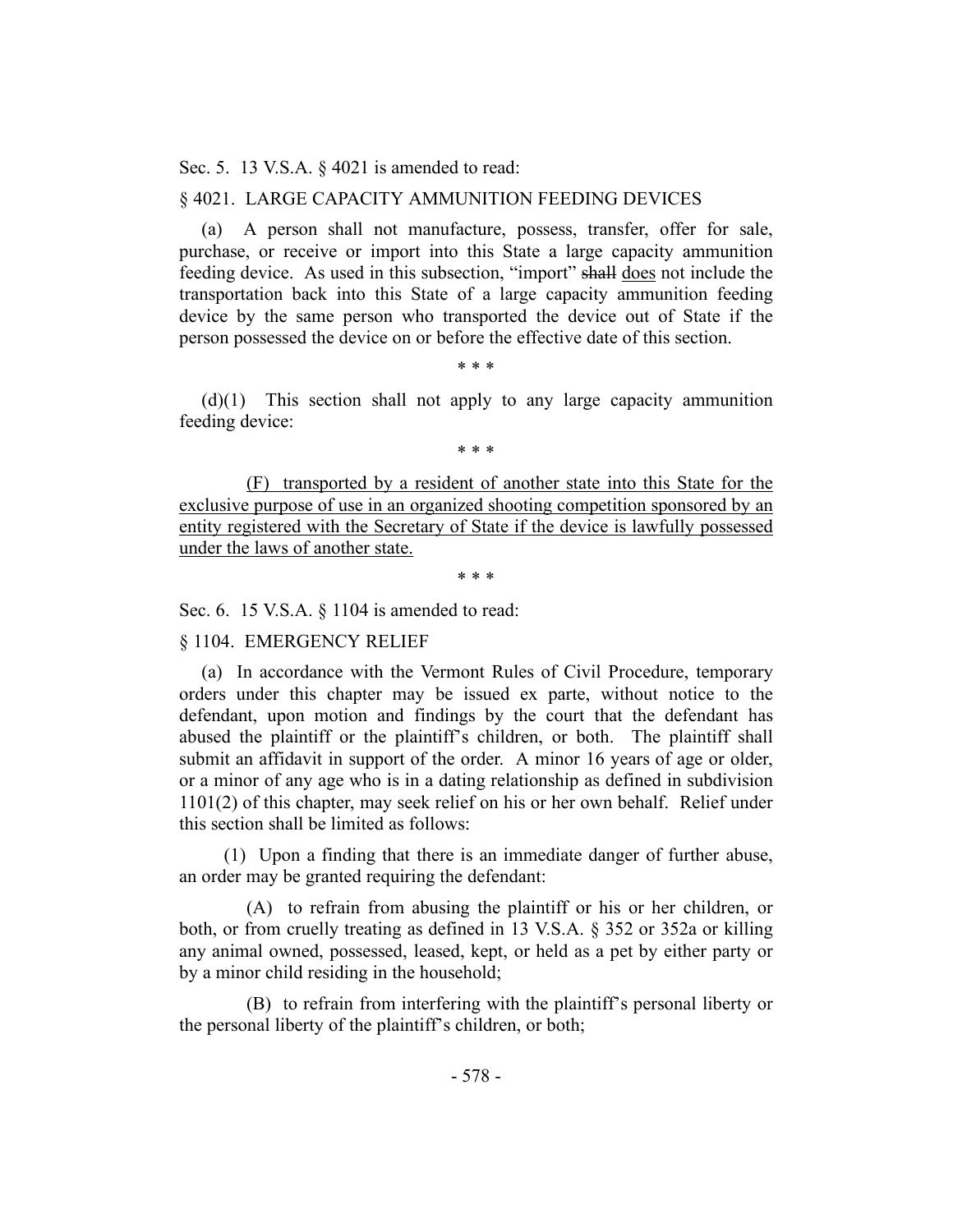(C) to refrain from coming within a fixed distance of the plaintiff, the plaintiff's children, the plaintiff's residence, or the plaintiff's place of employment; and

(D) to refrain from contacting the plaintiff or the plaintiff's children, or both, in any way, whether directly, indirectly, or through a third party, with the purpose of making contact with the plaintiff, including in writing or by telephone, e-mail, or other electronic communication; or

(E) to immediately relinquish, until the expiration of the order, all firearms that are in the defendant's possession, ownership, or control and to refrain from acquiring or possessing any firearms while the order is in effect.

(2) Upon a finding that the plaintiff, his or her or the plaintiff's children, or both, have been forced from the household and will be without shelter unless the defendant is ordered to vacate the premises, the court may order the defendant to vacate immediately the household and may order sole possession of the premises to the plaintiff.

(3) Upon a finding that there is immediate danger of physical or emotional harm to minor children, the court may award temporary custody of these minor children to the plaintiff or to other persons.

\* \* \*

Sec. 7. EFFECTIVE DATE

This act shall take effect on July 1, 2022.

#### **NEW BUSINESS**

#### **Third Reading**

# **S. 261.**

<span id="page-13-0"></span>An act relating to municipal retention of property tax collections.

#### **J.R.S. 43.**

<span id="page-13-1"></span>Joint resolution authorizing the Commissioner of Forests, Parks and Recreation to exchange quit claim deeds with the Vermont Land Trust and the Nature Conservancy in order to confirm the boundary between the Long Trail State Forest and the land co-owned by the Vermont Land Trust and the Nature Conservancy in the Towns of Eden and Belvidere.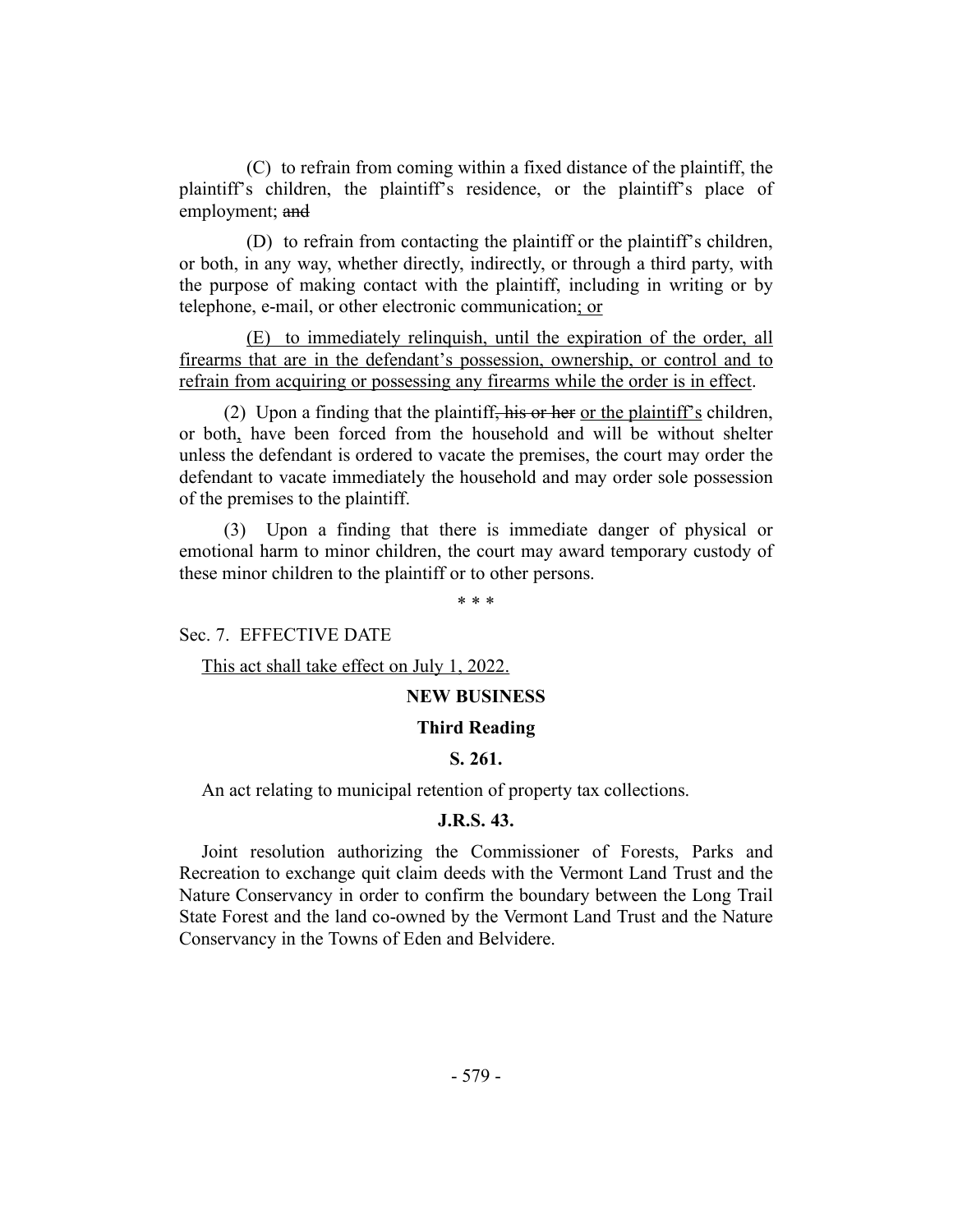#### **Second Reading**

#### **Favorable with Recommendation of Amendment**

# **S. 173.**

<span id="page-14-0"></span>An act relating to the State House Oversight Committee.

# **Reported favorably with recommendation of amendment by Senator Clarkson for the Committee on Government Operations.**

The Committee recommends that the bill be amended by striking out all after the enacting clause and inserting in lieu thereof the following:

Sec. 1. 2 V.S.A. chapter 19 is amended to read:

# CHAPTER 19. LEGISLATIVE ADVISORY COMMITTEE ON THE STATE HOUSE

#### § 651. LEGISLATIVE ADVISORY COMMITTEE ON THE STATE HOUSE

(a) The Legislative Advisory Committee on the State House is created.

(b) The Committee shall be composed of  $\frac{13}{2}$  members:

(1) four three members of the House of Representatives, appointed biennially by the Speaker of the House;

(2) four three members of the Senate, appointed biennially by the Committee on Committees;

(3) the Chair of the Board of Trustees of the Friends of the Vermont State House;

(4) the Director of the Vermont Historical Society;

(5) the Director of the Vermont Council on the Arts;

(6) the Commissioner of Buildings and General Services or designee; and

(7) the State Curator; and

(8) the Sergeant at Arms.

(c) The Committee shall biennially elect a chair from among its legislative members. A quorum shall consist of seven members.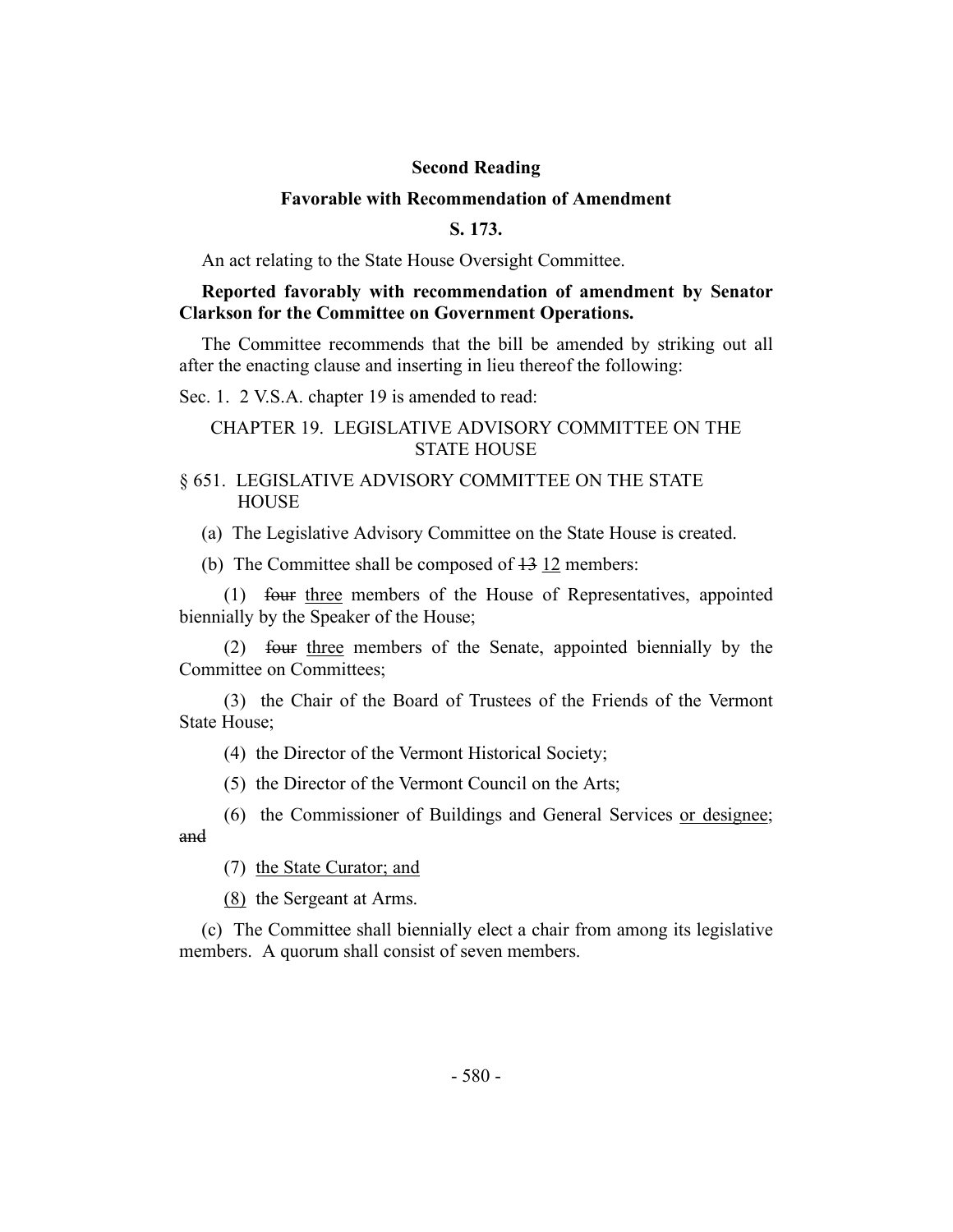(d) The Committee shall meet at the State House at least one time when the General Assembly is in session and at least one time when the General Assembly is not in session or at the call of the Chair. The Commissioner of Buildings and General Services shall keep minutes of the meetings and maintain a file thereof.

(e) The Committee shall have the assistance of the Office of Legislative Counsel and the Office of Legislative Operations.

#### § 652. PER DIEM AND EXPENSES; LEGISLATIVE MEMBERS

For meetings held during adjournment of the General Assembly, the legislative members of the Committee shall be entitled to per diem compensation and expense reimbursement as provided in subsection 406(a) of this title.

#### § 653. FUNCTIONS

(a) $(1)$  The Legislative Advisory Committee on the State House shall be consulted on oversee all activities relating to the acquisition collections and care of paintings and historic artifacts and furnishings, and shall be consulted on the refurbishing, renovation, preservation, and expansion of the building and its interior.

(2) The Legislative Advisory Committee on the State House shall develop approve a plan for the acquisition collections or commission of artwork for the State House collection that represents Vermont's diverse people and history, including diversity of gender, race, ethnicity, sexuality, and disability status.

(b) The Sergeant at Arms and the Commissioner of Buildings and General Services, in discharging responsibilities under subdivision  $62(a)(6)$  of this title and 29 V.S.A. §§ 154(a) and 154a, respectively, shall consider the recommendations of the Committee. The Committee's recommendations shall be advisory only.

(c)(1) The Committee may establish permanent or ad hoc subcommittees as needed to carry out its duties.

(2) A collections subcommittee of the Committee shall, in coordination with experts, develop a collections policy for recommendation to the Committee.

(d) The Chair of the Committee, the Sergeant at Arms, the State Curator, and the President of the Friends of the Vermont State House shall execute a memorandum of understanding to coordinate the policies, oversight, and care of the State House artwork collection.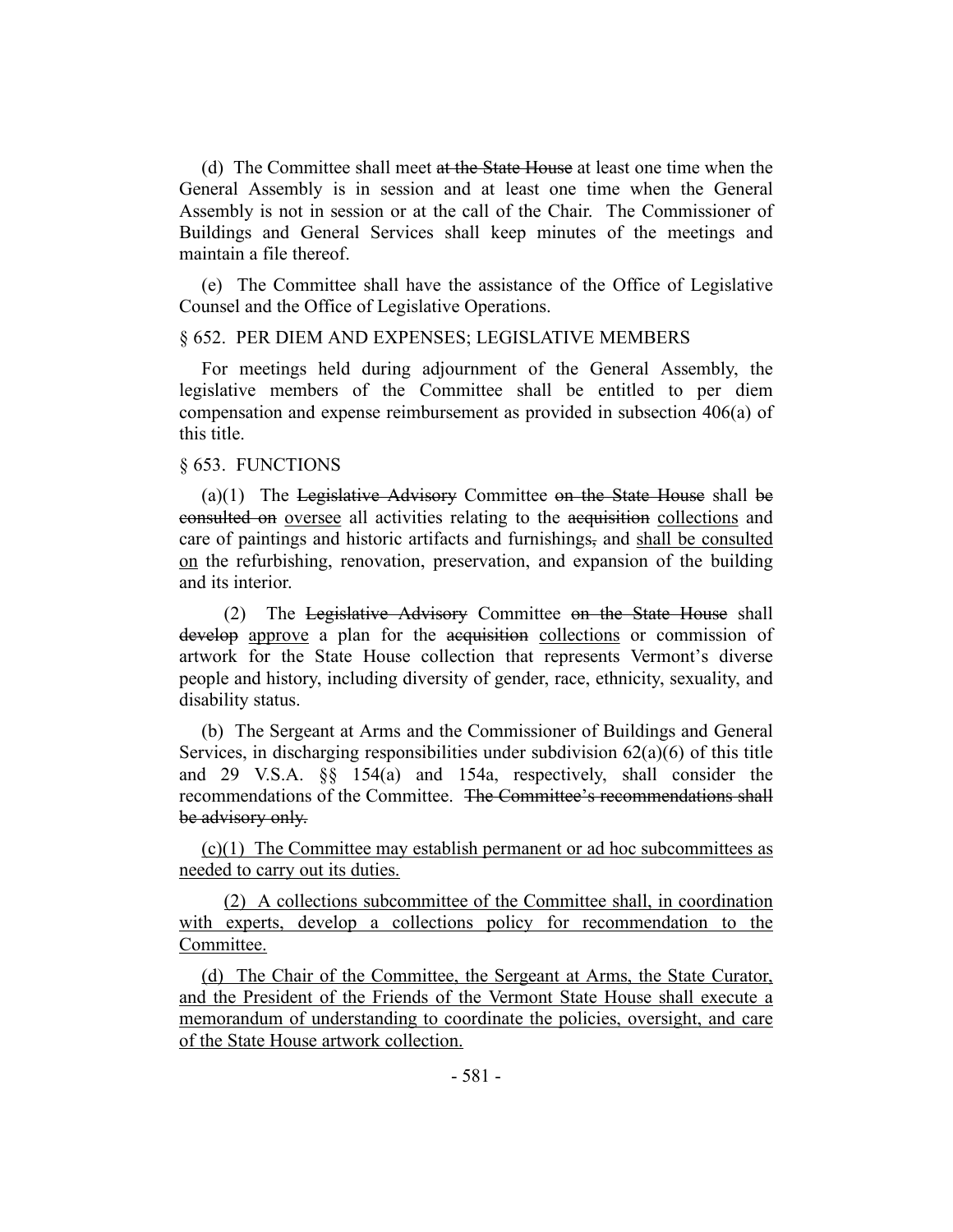Sec. 2. 2 V.S.A. § 62 is amended to read:

#### § 62. LEGISLATIVE DUTIES

(a) The Sergeant at Arms shall:

(1) execute orders of either house, the Joint Legislative Management Committee, the Committee on Joint Rules, or the House or Senate Committee on Rules;

(2) maintain order among spectators and take measures to prevent interruption of either house or any committee thereof;

(3) arrange for special meetings and conferences at the State House;

(4) provide for the distribution of mail to all legislators;

(5) schedule the time for the use of rooms for committee meetings and hearings;

(6) maintain the State House and its furnishings in a good state of repair and provide security for all furniture, draperies, rugs, desks, and other furnishings kept in the State House, in consultation with the State Curator;

(7) provide for the establishment of a cafeteria and supervise its operation;

(8) provide security for the State House, pursuant to the responsibilities set forth in 29 V.S.A. § 171; and

(9) perform such other duties for the benefit of the legislators as may be required by any duly authorized committee thereof.

(b) He or she or any person in his or her employ shall not accept any compensation or gift for his or her services other than his or her salary. If he or she or any person in his or her employ violates this provision, he or she shall be fined \$25.00.

(c) The Sergeant at Arms shall not be responsible for structural repairs, capital improvements, or building for maintenance for the or curating the historic State House and its collections (as the term maintenance is defined in 29 V.S.A. § 159) or for the use, upkeep, or maintenance of the State House grounds.

(d) The Sergeant at Arms and employees of the Sergeant at Arms shall seek guidance from and operate in accordance with policies adopted by the Joint Legislative Management Committee.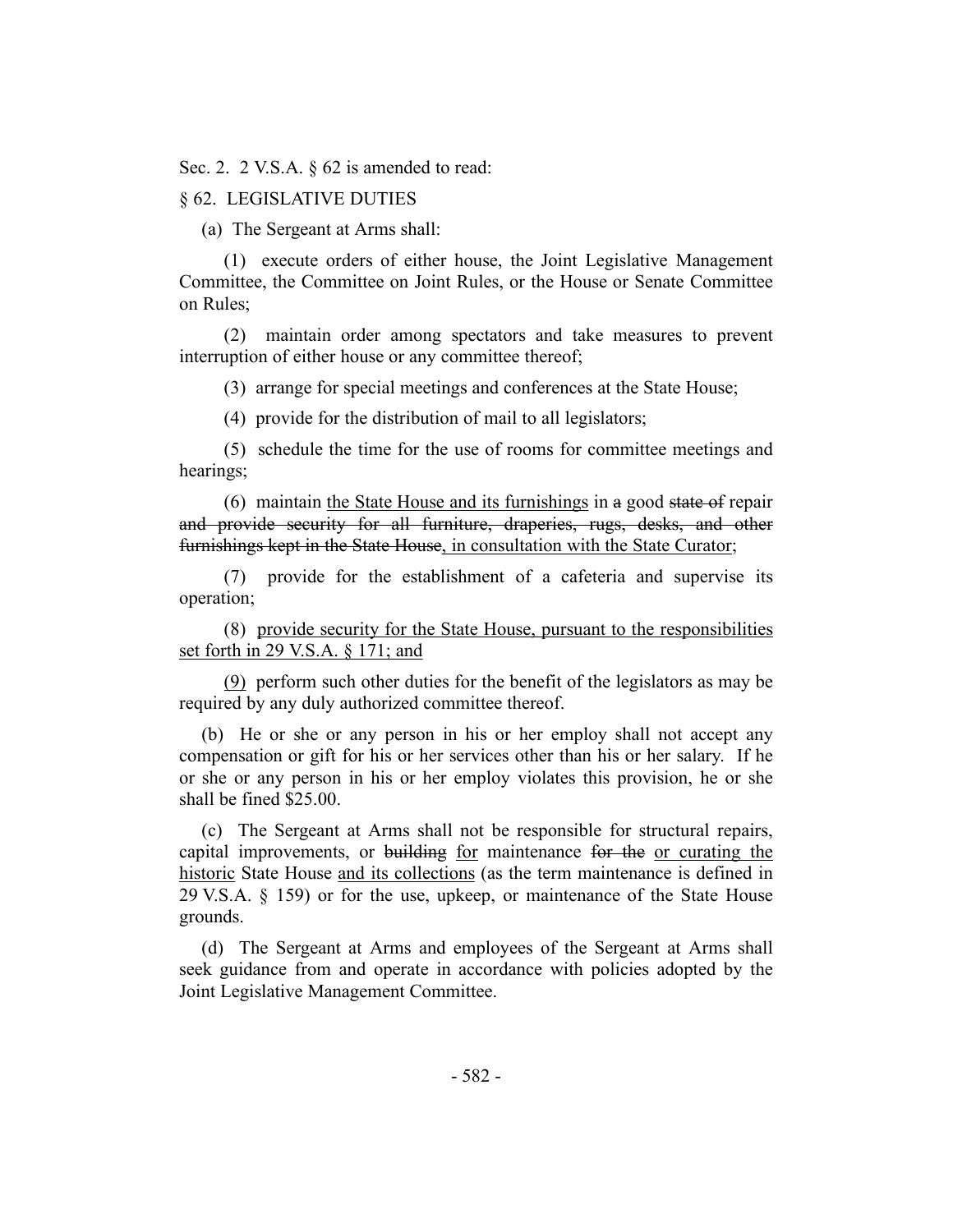Sec. 3. 29 V.S.A. § 154a is amended to read:

#### § 154a. STATE CURATOR

(a) Creation. The position of State Curator is created within the Department of Buildings and General Services.

(b) Duties. The State Curator's responsibilities shall include:

(1) oversight of the general historic preservation of the State House, including maintaining the historical integrity of the State House and works of art in the State House its collections of art, decorative arts, and furnishings;

(2) interpretation of the State House to the visiting public through exhibits, publications, and tours, and other means of communication; and

(3) acquisition, management, and care of State collections of art and historic furnishings, provided that any works of art for the State House are acquired pursuant to the requirements of 2 V.S.A. § 653(a); and

(4) oversight and management of the State's historic and contemporary art and collections in State buildings and on State property.

(c) Acquisition Collections policy. In coordination with the Legislative Advisory Committee on the State House, and in accordance with the plan developed pursuant to 2 V.S.A. § 653, and upon approval of the Legislative Advisory Committee on the State House, the State Curator shall adopt an acquisition a collections policy that ensures that the acquisition of art for the State House reflects a diversity of artistic media and artists, and celebrates the natural history of the State<sub>5</sub> and the diversity of the people and stories of Vermont throughout the history of the State.

(d) Interpretive plan. In coordination with the Friends of the Vermont State House and the Vermont Historical Society, the State Curator shall create an interpretive plan that tells the stories of the State House art collection through accessible written, multimedia, and oral means. The plan shall include appropriate and inclusive training of State House volunteers and staff.

Sec. 4. EFFECTIVE DATE

This act shall take effect on July 1, 2022.

And that after passage the title of the bill be amended to read:

An act relating to the State House art collections.

(Committee vote: 5-0-0)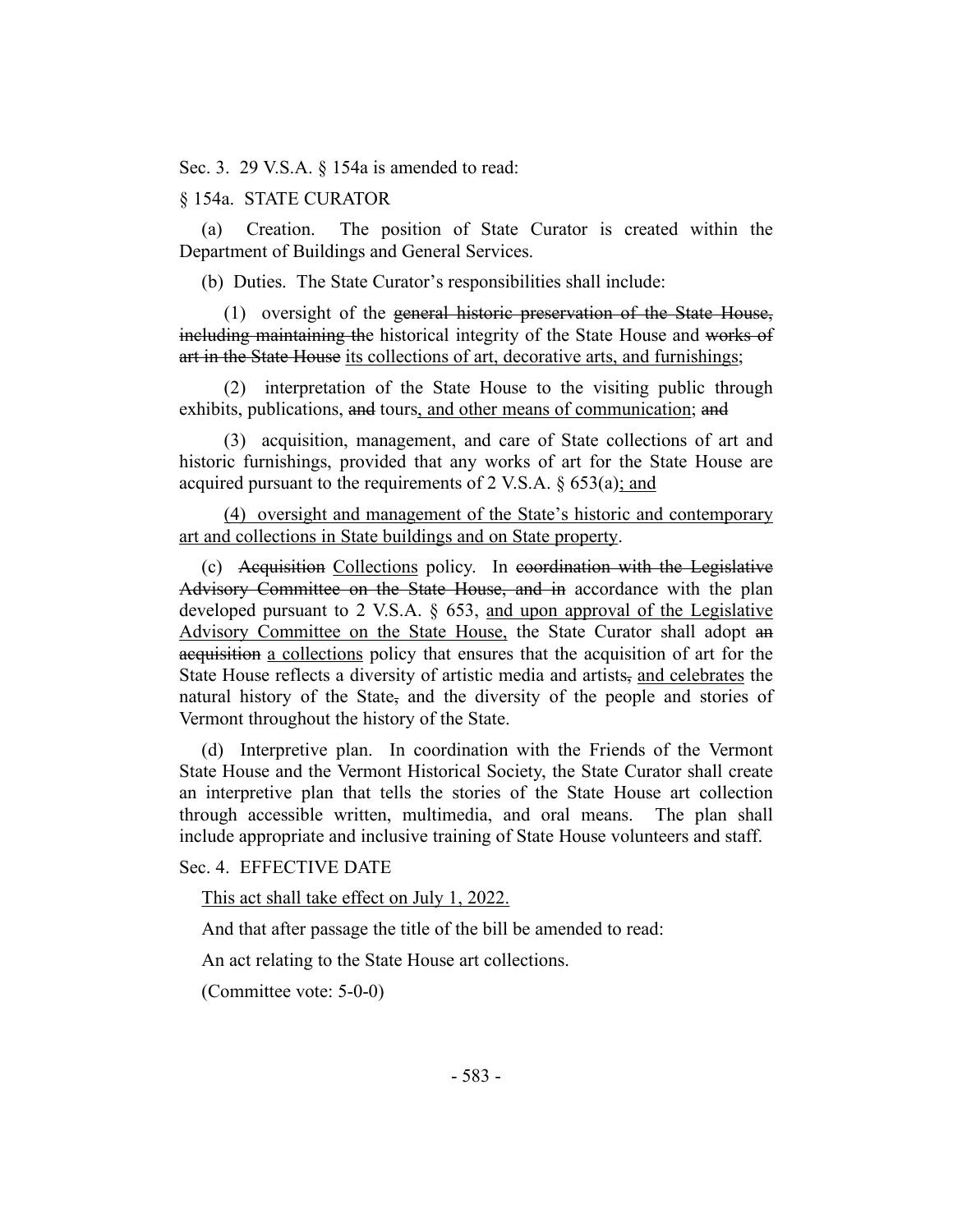#### <span id="page-18-0"></span>**Reported favorably with recommendation of amendment by Senator Sears for the Committee on Appropriations.**

The Committee recommends that the bill be amended as recommended by the Committee on Government Operations with the following amendments thereto:

First: In Sec. 1, 2 V.S.A. § 651, by striking out subsection (d) in its entirety and inserting in lieu thereof the following:

(d) The Committee shall meet at the State House at least one time when the General Assembly is in session and at least one time when. When the General Assembly is not in session or at the call of the Chair, the Committee shall meet at least one time, but the Committee and any subcommittees shall not cumulatively meet more than six times per year; provided, however, that the Committee and any subcommittees of the Committee may meet more often with the approval of the Speaker of the House and the President Pro Tempore of the Senate. The Commissioner of Buildings and General Services shall keep minutes of the meetings and maintain a file thereof.

Second: In Sec. 1, § 653, by striking out subsection (d) in its entirety and inserting in lieu thereof the following:

(d) The Sergeant at Arms, the State Curator, the President of the Friends of the Vermont State House, and the Chair of the Joint Legislative Management Committee shall execute a memorandum of understanding to coordinate the policies, oversight, and care of the State House artwork collection.

(Committee vote: 5-0-2)

#### **NOTICE CALENDAR**

#### **Second Reading**

#### **Favorable with Recommendation of Amendment**

## **S. 139.**

<span id="page-18-1"></span>An act relating to public schools' team mascots.

## **Reported favorably with recommendation of amendment by Senator Campion for the Committee on Education.**

The Committee recommends that the bill be amended by striking out all after the enacting clause and inserting in lieu thereof the following: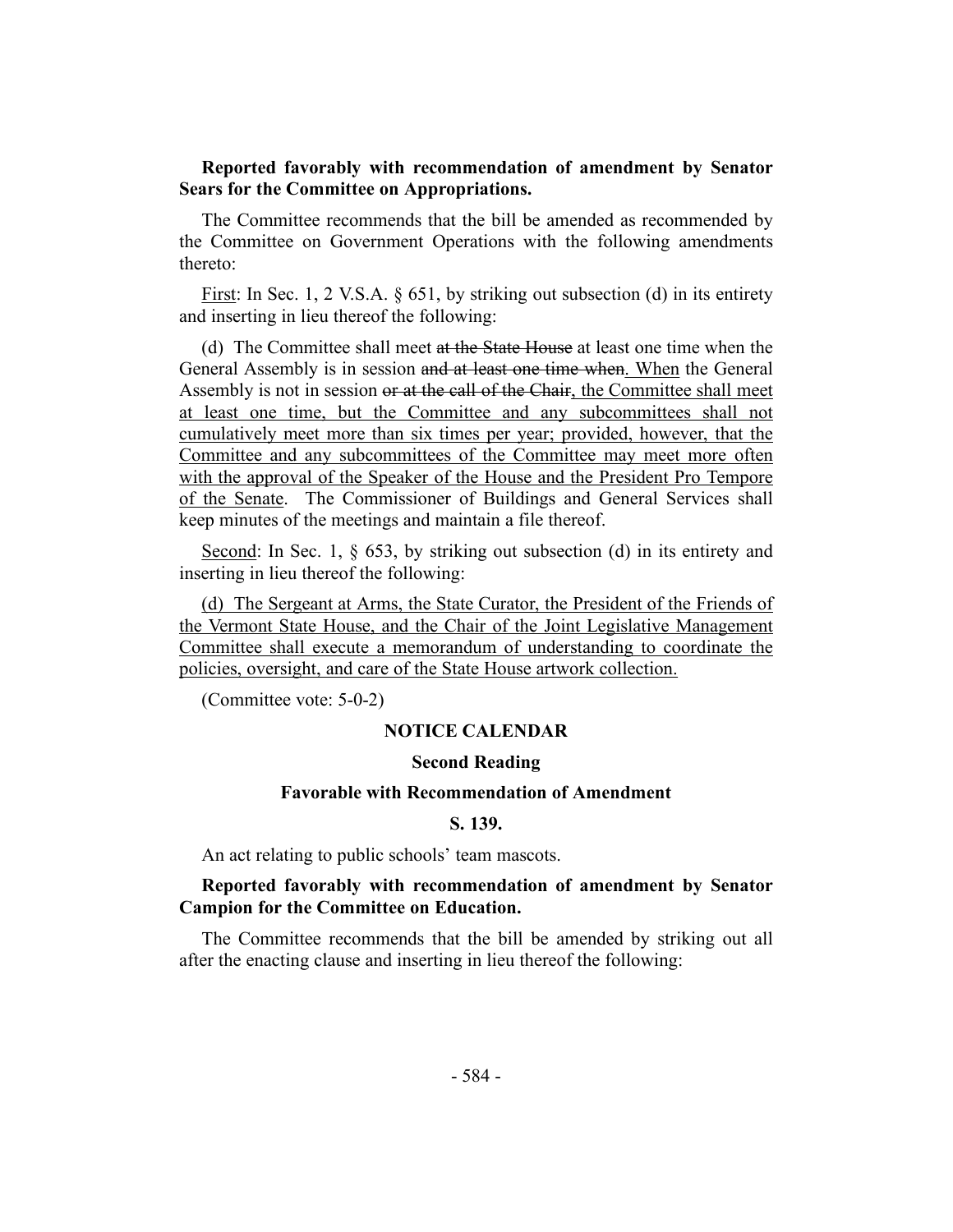#### Sec. 1. LEGISLATIVE INTENT

It is the intent of the General Assembly to ensure that all Vermont schools provide positive and inclusive learning environments for all students by eliminating the use of discriminatory school branding, which undermines the educational experiences of members of all communities and perpetuates negative stereotypes. All Vermont students should feel safe and welcome while enrolled in a Vermont school.

Sec. 2. 16 V.S.A. § 568 is added to read:

#### § 568. SCHOOL BRANDING

(a) Definitions. As used in this section:

(1) "School" means a public school or an independent school approved under section 166 of this title.

(2) "School board" means the board of directors or other governing body of an educational institution when referring to an independent school.

(3) "School branding" means any name, symbol, or image used by a school as a mascot, nickname, logo, letterhead, team name, slogan, motto, or other identifier.

(b) Model policy.

(1) The Secretary of Education, in consultation with stakeholder groups including the Vermont School Boards Association, shall develop and, from time to time, update a model nondiscriminatory school branding policy. The policy shall prohibit school branding that directly or indirectly references or stereotypes the likeness, features, symbols, traditions, or other characteristics that are specific to either:

(A) the race, creed, color, national origin, sexual orientation, or gender identity of any person or group of persons; or

(B) any person, group of persons, or organization associated with the repression of others.

(2) The policy shall provide a process for an individual to file a complaint that an element of school branding is in violation of the policy. Complaints shall be determined first by the school board of the district and, if the individual is unsatisfied with the decision of the board, may be appealed to the Secretary of Education.

(3) The policy shall also require school boards to review the district's school branding to ensure compliance with the policy after any school branding changes or updates to the policy.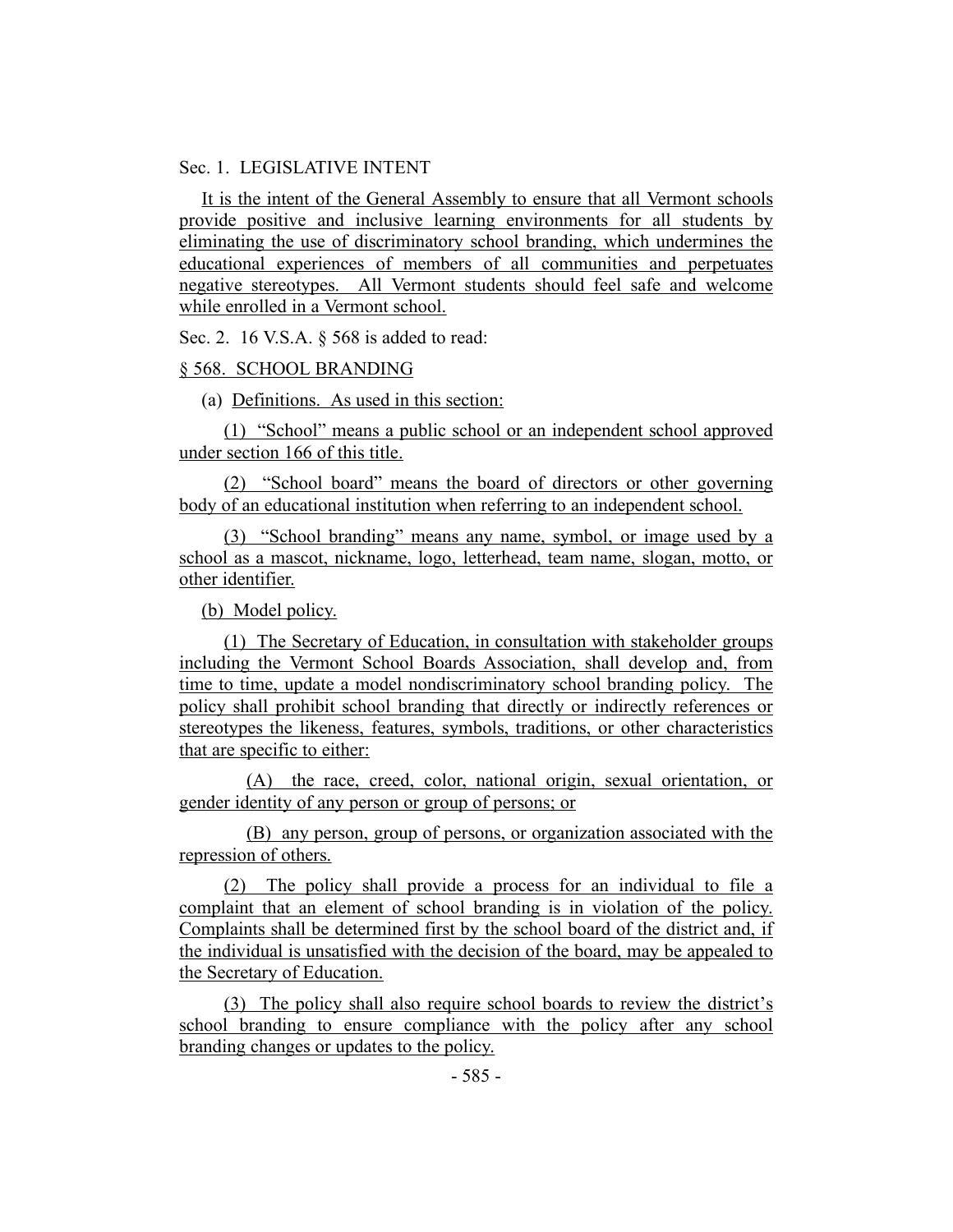(c) School branding policy adoption. Each school board shall develop, adopt, and ensure implementation of, and make available in the manner described under subdivision 563(1) of this title, a nondiscriminatory school branding policy that shall be at least as comprehensive as the model policy developed by the Secretary. Any school board that fails to adopt such a policy shall be presumed to have adopted the most current model policy published by the Secretary.

#### Sec. 3. IMPLEMENTATION

(a) The Agency of Education shall adopt the model policy required in Sec. 2 of this act not later than August 1, 2022.

(b) School boards, as defined in Sec. 2 of this act, shall adopt and implement school branding policies as required by section 1 of this act not later than January 1, 2023.

(c) School boards shall review the district's school branding in place at the time the policy is adopted to ensure compliance with the policy.

(d) A school may use materials that feature school branding that does not comply with the policy after January 1, 2023, if the materials were purchased before January 1, 2023, and if the school selects new school branding by May 1, 2023, to take effect in the 2023-24 school year.

#### Sec. 4. EFFECTIVE DATE

This act shall take effect on July 1, 2022.

<span id="page-20-0"></span>(Committee vote: 5-1-0)

#### **S. 148.**

An act relating to environmental justice in Vermont.

# **Reported favorably with recommendation of amendment by Senator Bray for the Committee on Natural Resources and Energy.**

The Committee recommends that the bill be amended by striking out all after the enacting clause and inserting in lieu thereof the following:

Sec. 1. FINDINGS

The General Assembly finds that:

(1) According to American Journal of Public Health studies published in 2014 and 2018 and affirmed by decades of research, Black, Indigenous, and Persons of Color (BIPOC) and individuals with low income are disproportionately exposed to environmental hazards and unsafe housing, facing higher levels of air and water pollution, mold, lead, and pests.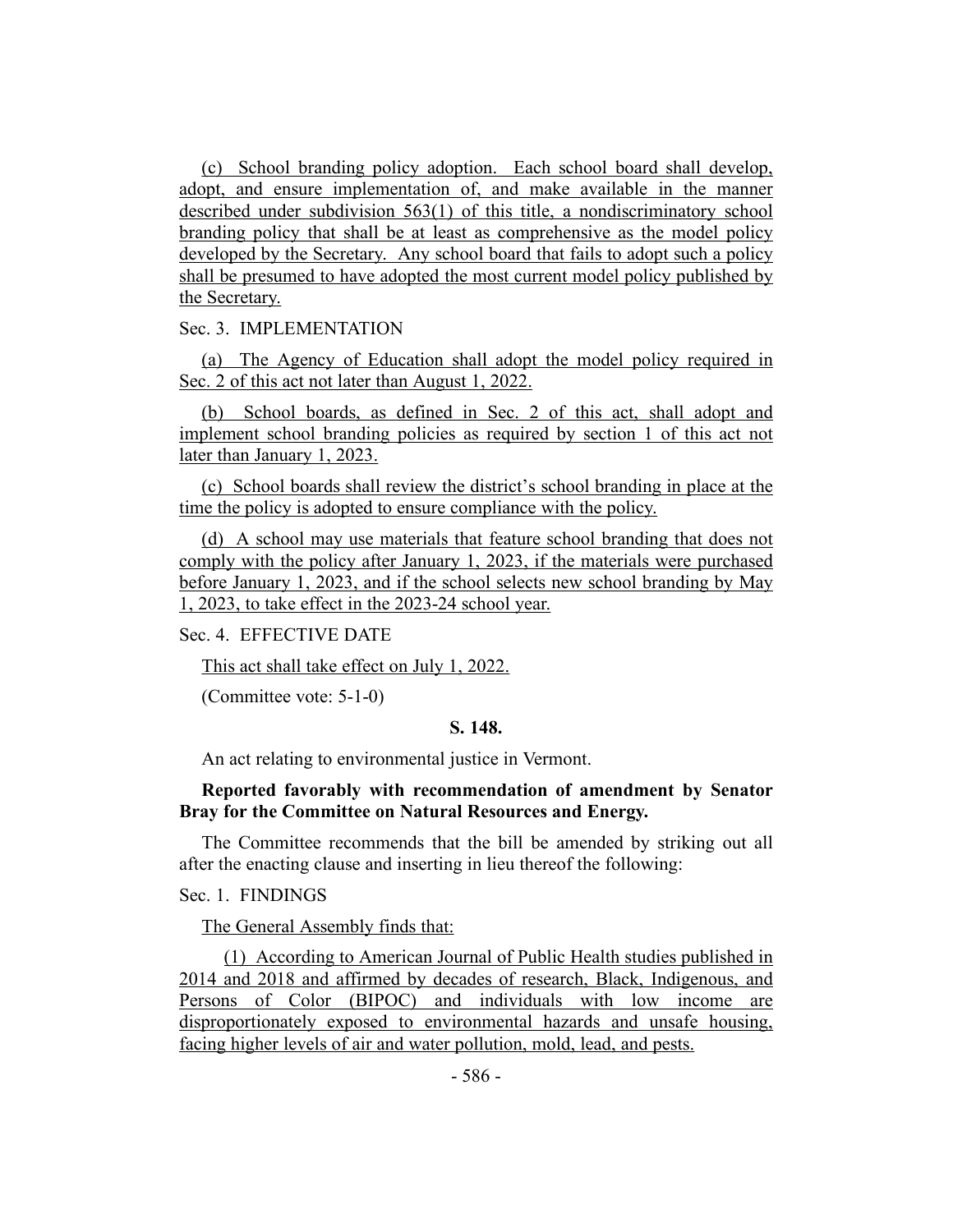(2) The cumulative impacts of environmental harms disproportionately and adversely impact the health of BIPOC and communities with low income, with climate change functioning as a threat multiplier. These disproportionate adverse impacts are exacerbated by lack of access to affordable energy, healthy food, green spaces, and other environmental benefits.

(3) Since 1994, Executive Order 12898 has required federal agencies to make achieving environmental justice part of their mission by identifying and addressing disproportionately high and adverse human health or environmental effects of its programs, policies, and activities on minority populations and populations with low incomes in the United States.

(4) According to the Centers for Disease Control and Prevention, 30 percent of Vermont towns with high town household poverty have limited access to grocery stores. In addition, a study conducted at the University of Vermont showed that in Vermont, BIPOC individuals were twice as likely to have trouble affording fresh food and to go hungry in a month than white individuals.

(5) Inadequate transportation impedes job access, narrowing the scope of jobs available to individuals with low income and potentially impacting job performance.

(6) In 2020, the Center for American Progress found that 76 percent of BIPOC individuals in Vermont live in "nature deprived" census tracts with a higher proportion of natural areas lost to human activities than the Vermont median. In contrast, 27 percent of white individuals live in these areas.

(7) The U.S. Centers for Disease Control and Prevention states that systemic health and social inequities disproportionately increases the risk of racial and ethnic minority groups becoming infected by and dying from COVID-19.

(8) According to the Vermont Department of Health, inequities in access to and quality of health care, employment, and housing have contributed to disproportionately high rates of COVID-19 among BIPOC Vermonters.

(9) An analysis by University of Vermont researchers found that mobile homes are more likely than permanent structures to be located in a flood hazard area. During Tropical Storm Irene, mobile parks and over 561 mobile homes in Vermont were damaged or destroyed. Mobile homes make up 7.2 percent of all housing units in Vermont and were approximately 40 percent of sites affected by Tropical Storm Irene.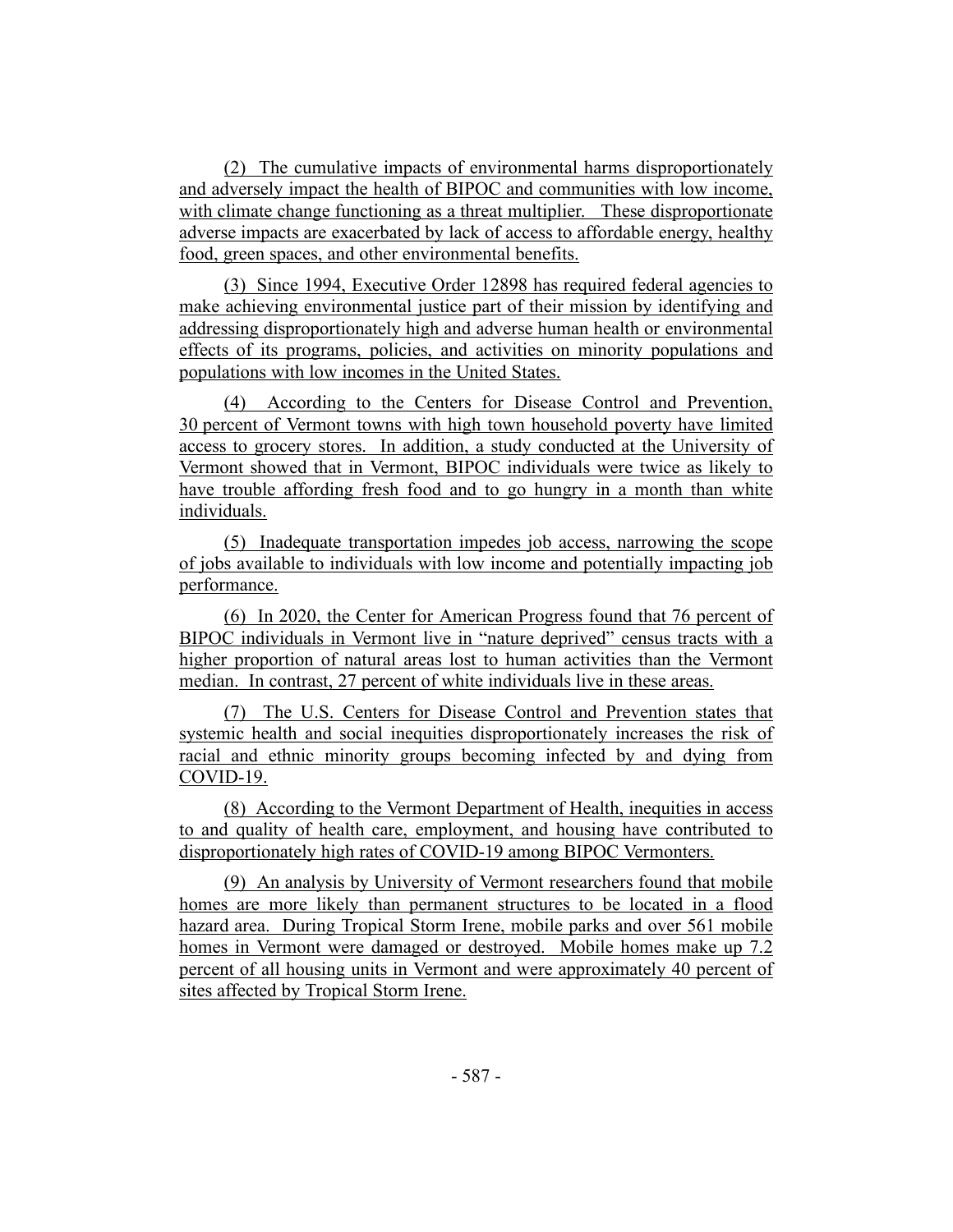(10) A University of Vermont study reports that BIPOC individuals were seven times more likely to have gone without heat in the past year, over two times more likely to have trouble affording electricity, and seven times less likely to own a solar panel than white Vermonters.

(11) The U.S. Environmental Protection Agency recognized Vermont's deficiencies in addressing environmental justice concerns related to legacy mining and mobile home park habitability, providing grants for these projects in 1998 and 2005.

(12) Vermont State agencies receiving federal funds are subject to the antidiscrimination requirements of Title VI of the Civil Rights Act of 1964.

(13) In response to the documented inadequacy of state and federal environmental and land use laws to protect vulnerable communities, increasing numbers of states have adopted formal environmental justice laws and policies.

(14) At least 17 states have developed mapping tools to identify environmentally overburdened communities and environmental health disparities.

(15) The State of Vermont does not currently have a State-managed mapping tool that clearly identifies environmentally overburdened communities.

(16) The 1991 Principles of Environmental Justice adopted by The First National People of Color Environmental Leadership Summit demand the right of all individuals to participate as equal partners at every level of decision making, including needs assessment, planning, implementation, enforcement, and evaluation.

(17) Article VII of the Vermont Constitution establishes the government as a vehicle for the common benefit, protection, and security of Vermonters and not for the particular emolument or advantage of any single set of persons who are only a part of that community. This, coupled with Article I's guarantee of equal rights to enjoying life, liberty, and safety, and Article IV's assurance of timely justice for all, encourages political officials to identify how particular communities may be unequally burdened or receive unequal protection under the law due to race, income, or geographic location.

(18) On January 27, 2021, President Biden signed Executive Order 14008, "Tackling the Climate Crisis at Home and Abroad," that created a government-wide "Justice40 Initiative" that aims to deliver 40 percent of the overall benefits of federal investments related to climate, natural disasters, environment, clean energy, clean transportation, housing, water and wastewater infrastructure, and legacy pollution reduction to "disadvantaged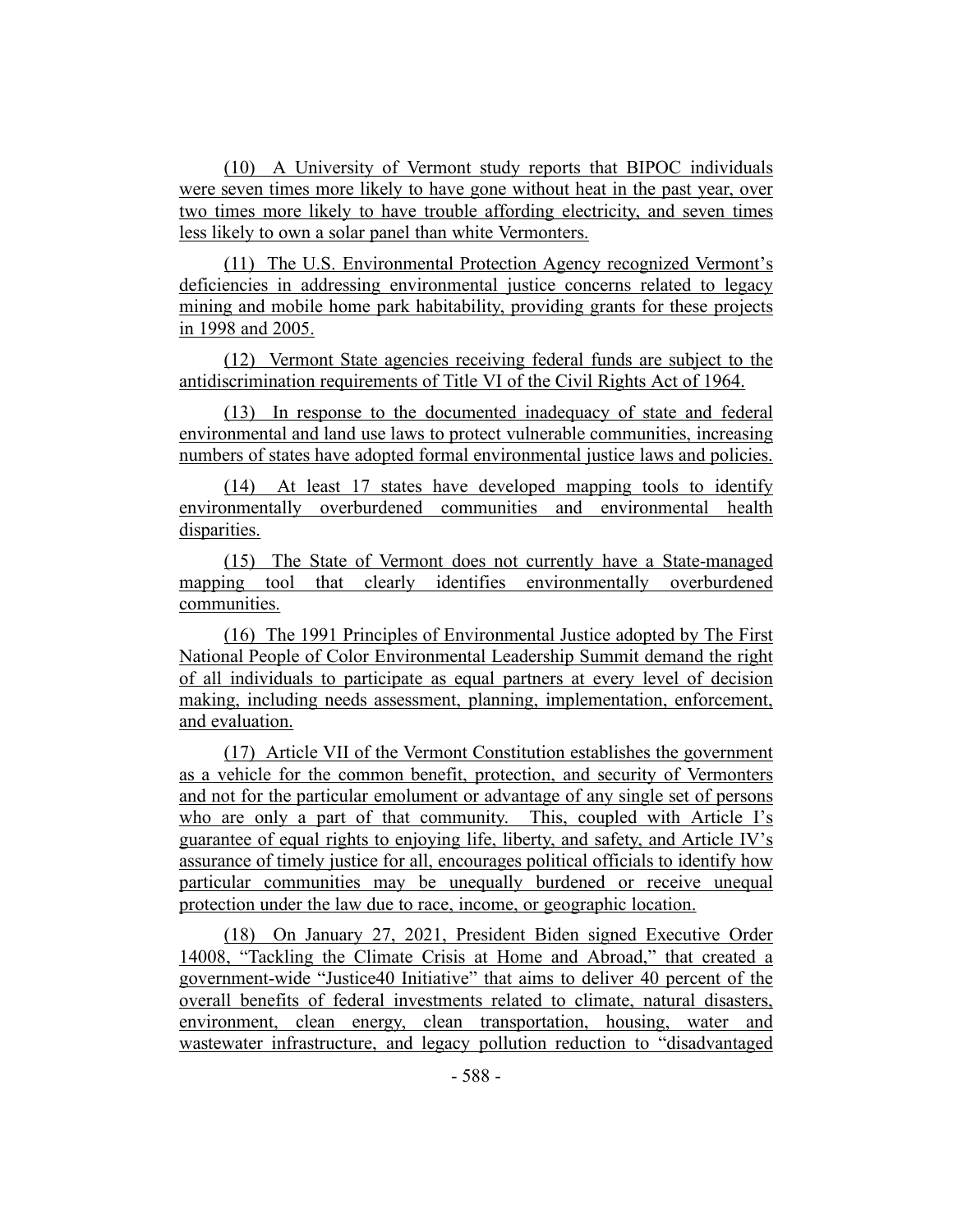communities" that have been historically marginalized and overburdened by pollution and underinvestment.

(19) According to American Community Survey data from 2016–2019, at least 51 percent of census block groups in Vermont (or 52 percent of Vermont's population) meet the Justice40 Initiative federal guidelines of a disadvantaged community.

(20) Lack of a clear environmental justice policy has resulted in a piecemeal approach to understanding and addressing environmental justice in Vermont and creates a barrier to establishing clear definitions, metrics, and strategies to ensure meaningful engagement and more equitable distribution of environmental benefits and burdens.

(21) It is the State of Vermont's responsibility to pursue environmental justice for its residents and to ensure that its agencies do not contribute to unfair distribution of environmental benefits to or environmental burdens on low-income, limited-English proficient, and BIPOC communities.

Sec. 2. 3 V.S.A. chapter 72 is added to read:

#### CHAPTER 72. ENVIRONMENTAL JUSTICE

#### § 6001. DEFINITIONS

As used in this chapter:

(1) "Environmental benefits" means the assets and services that enhance the capability of communities and individuals to function and flourish in society, such as access to a healthy environment and clean natural resources, including air, water, land, green spaces, constructed playgrounds, and other outdoor recreational facilities and venues; affordable clean renewable energy sources; public transportation; fulfilling and dignified green jobs; healthy homes and buildings; health care; nutritious food; Indigenous food and cultural resources; environmental enforcement, and training and funding disbursed or administered by governmental agencies.

(2) "Environmental burdens" means any significant impact to clean air, water, and land, including any destruction, damage, or impairment of natural resources resulting from intentional or reasonably foreseeable causes. Examples of environmental burdens include climate change; air and water pollution; improper sewage disposal; improper handling of solid wastes and other noxious substances; excessive noise; activities that limit access to green spaces, nutritious food, Indigenous food or cultural resources, or constructed outdoor playgrounds and other recreational facilities and venues; inadequate remediation of pollution; reduction of groundwater levels; increased flooding or stormwater flows; home and building health hazards, including lead paint,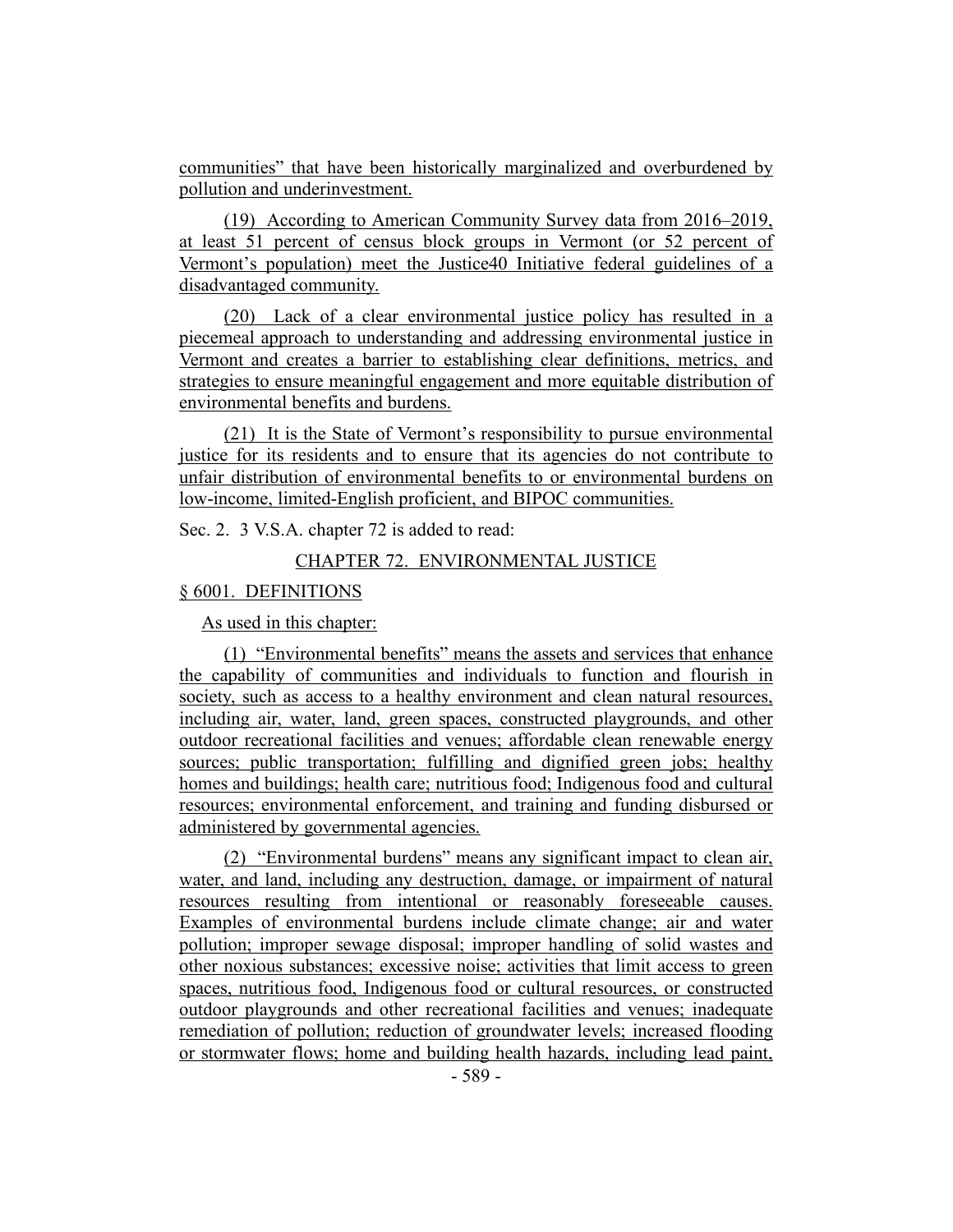lead plumbing, asbestos, and mold; and damage to inland waterways and waterbodies, wetlands, forests, green spaces, or constructed playgrounds or other outdoor recreational facilities and venues from private, industrial, commercial, and government operations or other activity that contaminates or alters the quality of the environment and poses a risk to public health.

(3) "Environmental justice" means all individuals are afforded equitable access to and distribution of environmental benefits; equitable distribution of environmental burdens; fair and equitable treatment and meaningful participation in decision-making processes; and the development, implementation, and enforcement of environmental laws, regulations, and policies. Environmental justice recognizes the particular needs of individuals of every race, color, income, class, ability status, gender identity, sexual orientation, national origin, ethnicity or ancestry, religious belief, or English language proficiency level. Environmental justice redresses structural and institutional racism, colonialism, and other systems of oppression that result in the marginalization, degradation, disinvestment, and neglect of Black, Indigenous, and Persons of Color. Environmental justice requires prioritizing resources for community revitalization, ecological restoration, resilience planning, and a just recovery to communities most impacted by environmental burdens and natural disasters.

(4) "Environmental justice population" means any census block group in which:

(A) the annual median household income is not more than 80 percent of the State median household income;

(B) Persons of Color and Indigenous Peoples comprise at least six percent or more of the population; or

(C) at least one percent or more of households have limited English proficiency.

(5) "Limited English proficiency" means that a household does not have an adult who speaks English "very well" as defined by the U.S. Census Bureau.

(6) "Meaningful participation" means that all individuals have the opportunity to participate in energy, climate change, and environmental decision making, including needs assessments, planning, implementation, permitting, compliance and enforcement, and evaluation. Meaningful participation also integrates diverse knowledge systems, histories, traditions, languages, and cultures of Indigenous communities in decision-making processes. It requires that communities are enabled and administratively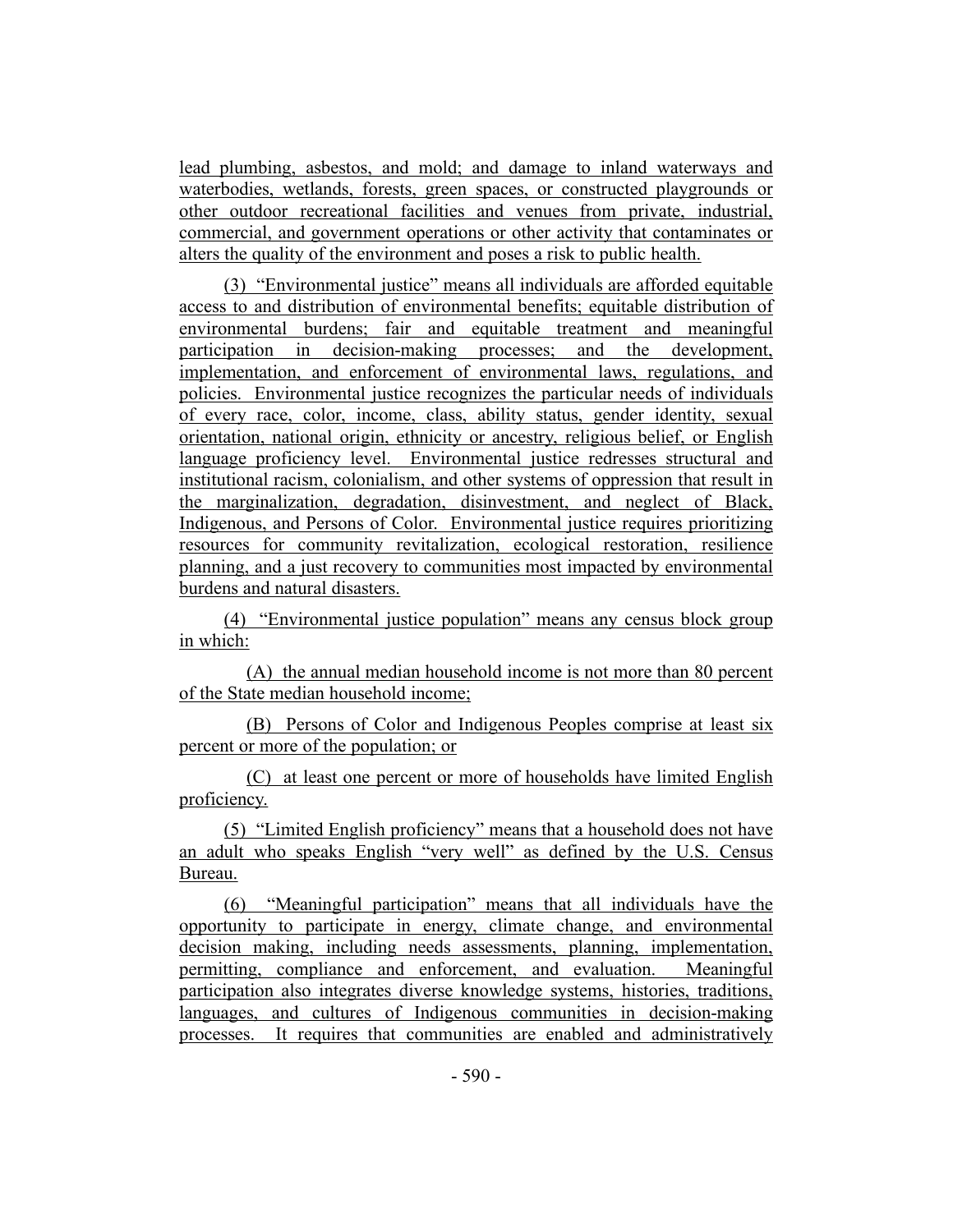assisted to participate fully through education and training. Meaningful participation requires the State to operate in a transparent manner with regard to opportunities for community input and also encourages the development of environmental, energy, and climate change stewardship.

# § 6002. ENVIRONMENTAL JUSTICE STATE POLICY

(a) It is the policy of the State of Vermont that no segment of the population of the State should, because of its racial, cultural, or economic makeup, bear a disproportionate share of environmental burdens or be denied an equitable share of environmental benefits. It is further the policy of the State of Vermont to provide the opportunity for the meaningful participation of all individuals, with particular attention to environmental justice populations, in the development, implementation, or enforcement of any law, regulation, or policy.

(b) The following State agencies, departments, and bodies shall consider cumulative environmental burdens, as defined by rule pursuant to subsection 6003(a) of this title, and access to environmental benefits when making decisions about the environment, energy, climate, and public health projects; facilities and infrastructure; and associated funding: the Agencies of Natural Resources, of Transportation, of Commerce and Community Development, of Agriculture, Food and Markets, and of Education; the Public Utility Commission; the Natural Resources Board; and the Departments of Health, of Public Safety, and of Public Service.

(c) On or before July 1, 2025, every State agency shall create and adopt a community engagement plan that describes how the agency will engage with environmental justice populations as it evaluates new and existing activities and programs. Community engagement plans shall align with the core principles developed by the Interagency Environmental Justice Committee pursuant to subdivision  $6004(c)(3)(B)$  of this title and take into consideration the recommendations of the Environmental Justice Advisory Council pursuant to subdivision  $6004(c)(2)(B)$  of this title. Each plan shall describe how the agency plans to facilitate equitable participation and support meaningful and direct involvement of environmental justice populations in compliance with Title VI of the Civil Rights Act of 1964.

(d) Every State agency shall submit annual summaries to the Environmental Justice Advisory Council established pursuant to subdivision  $6004(a)(1)(A)$  of this title, detailing all complaints alleging environmental justice issues or Title VI violations and any agency action taken to resolve such complaints. Agencies shall consider the recommendations of the Advisory Council pursuant to subdivision  $6004(c)(2)(E)$  of this title and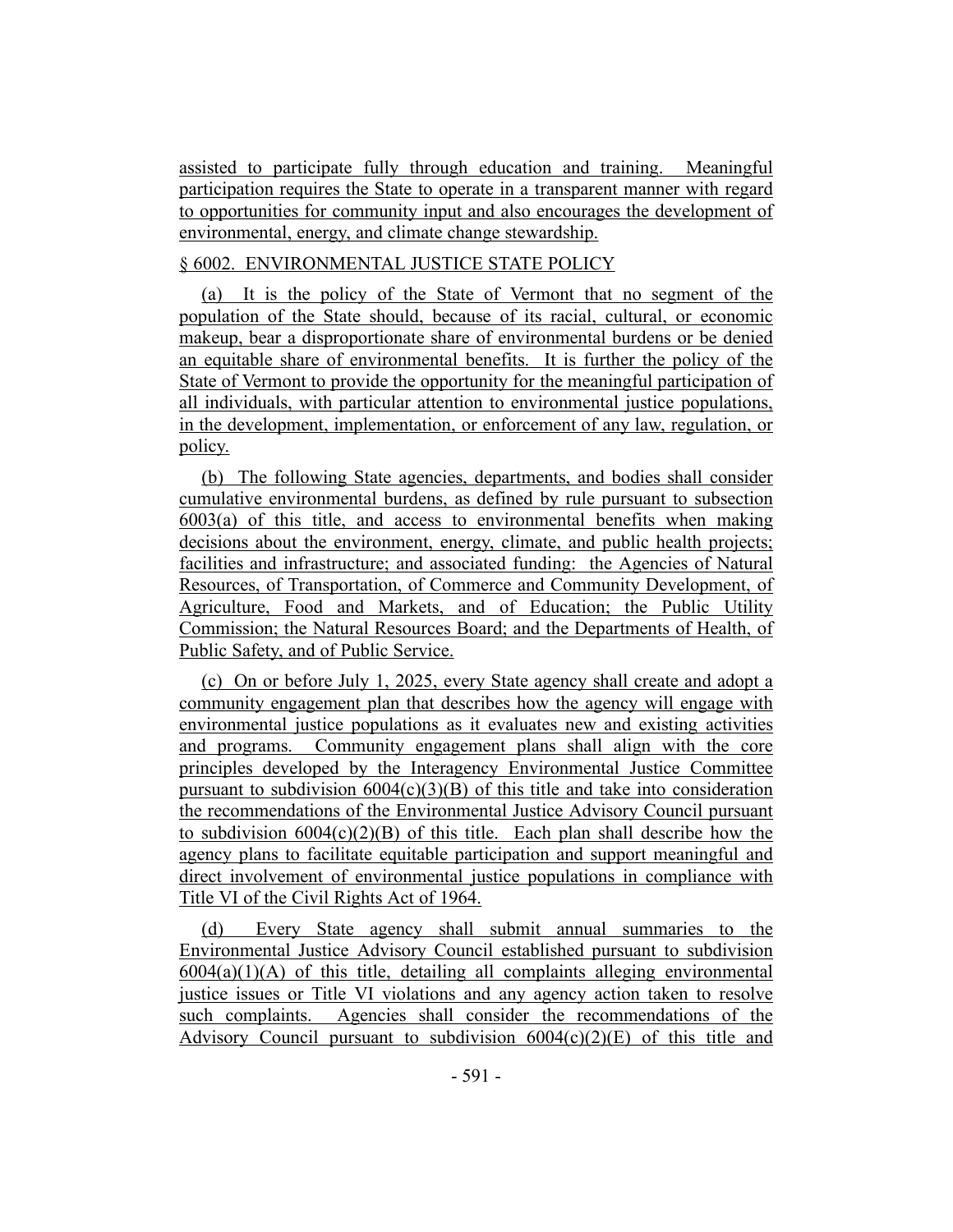substantively respond in writing if an agency chooses not to implement any of the recommendations, within 90 days after receipt of the recommendations.

The Agency of Natural Resources, in consultation with the Environmental Justice Advisory Council and the Interagency Environmental Justice Committee, shall review the definition of "environmental justice population" at least every five years and recommend revisions to the General Assembly to ensure the definition achieves the Environmental Justice State Policy.

(f) On or before July 1, 2023, the Agency of Natural Resources, in consultation with the Interagency Environmental Justice Committee and the Environmental Justice Advisory Council, shall issue guidance on how the agencies, departments, and bodies listed in subsection (b) of this section shall determine which investments provide environmental benefits to environmental justice populations. A draft version of the guidance shall be released for a 60 day public comment period before being finalized.

 $(g)(1)$  On or before January 15, 2024, all agencies, departments, and bodies listed in subsection (b) of this section shall, in accordance with the Agency of Natural Resources's guidance document developed pursuant to subsection (f) of this section, review the past three years and generate baseline spending reports that include:

(A) where investments were made, if any, and which geographic areas, at the municipal level and census block group, where practicable, received environmental benefits from those investments; and

(B) the percentage of overall environmental benefits from those investments provided to environmental justice populations.

(2) The agencies, departments, and bodies shall publicly post the baseline spending reports on their respective websites.

(h) On or before July 1, 2024, the agencies, departments, and bodies listed in subsection (b) of this section shall direct investments to environmental justice populations with a goal that at least 55 percent of the overall benefits from those investments go to environmental justice populations.

 $(i)(1)$  On or before July 1, 2025, and annually thereafter, all agencies, departments, and bodies listed in subsection (b) of this section shall issue annual spending reports that include:

(A) where investments were made and which geographic areas, at the municipal level and census block group, where practicable, received environmental benefits from those investments; and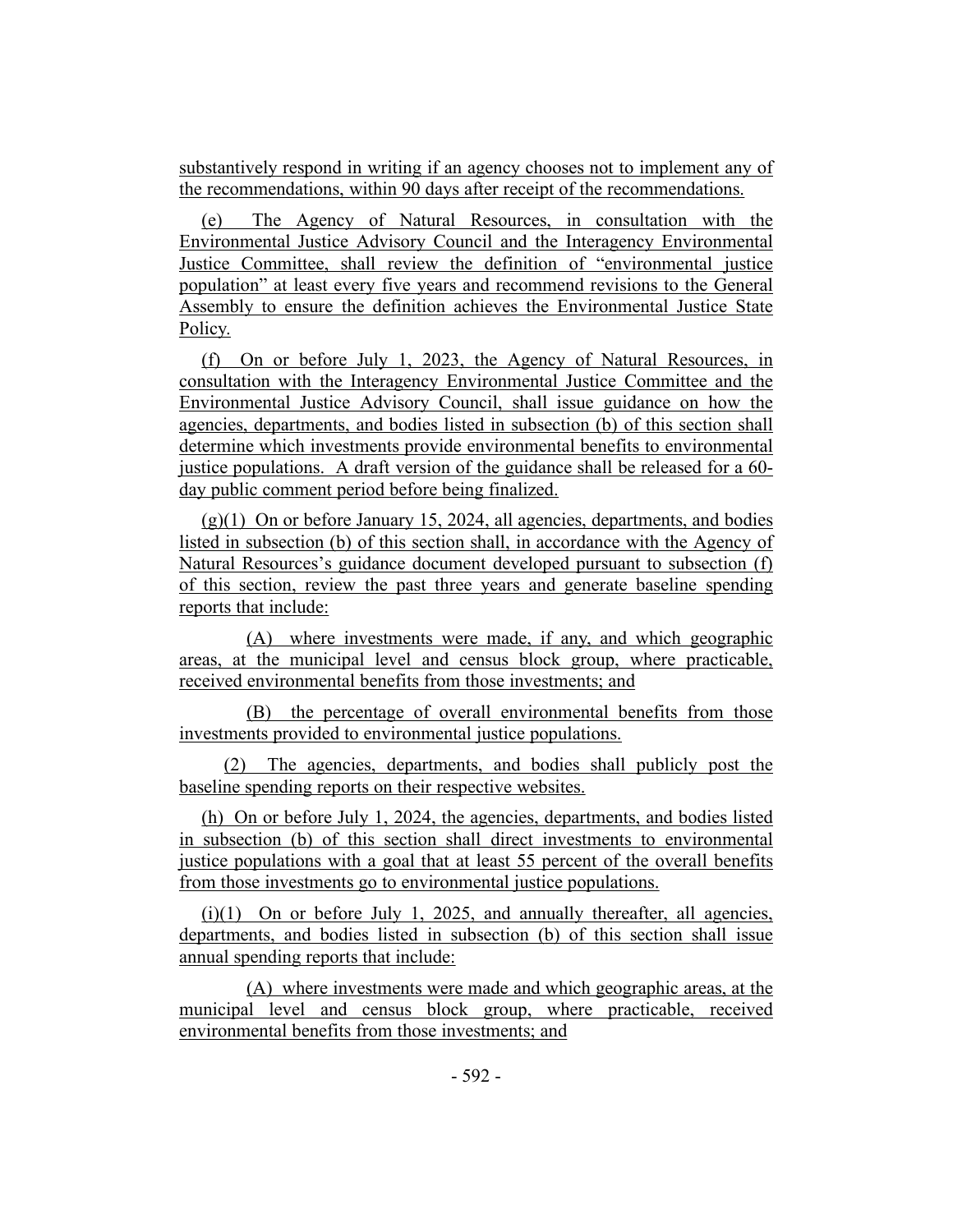(B) the percentage of overall environmental benefits from those investments provided to environmental justice populations.

(2) The agencies, departments, and bodies shall publicly post the annual spending reports on their respective websites.

(j) On or before December 15, 2025, the Agency of Natural Resources shall submit a report to the General Assembly describing whether the baseline spending reports completed pursuant to subsection (g) of this section indicate if any municipalities or portions of municipalities are routinely underserved with respect to environmental benefits, taking into consideration whether those areas receive, averaged across three years, a significantly lower percentage of environmental benefits from State investments as compared to other municipalities or portions of municipalities in the State. This report shall include a recommendation as to whether a statutory definition of "underserved community" and any other revisions to this chapter are necessary to best carry out the Environmental Justice State Policy.

#### § 6003. RULEMAKING

(a) On or before July 1, 2024, the Agency of Natural Resources, in consultation with the Environmental Justice Advisory Council and the Interagency Environmental Justice Committee, shall adopt rules to:

(1) define cumulative environmental burdens;

(2) implement consideration of cumulative environmental burdens within the Agency of Natural Resources; and

(3) inform how the public and the State agencies, departments, and bodies specified in subsection 6002(b) of this title implement the consideration of cumulative environmental burdens and use the environmental justice mapping tool.

(b) On or before July 1, 2025 and as appropriate thereafter, the Agencies of Natural Resources, of Transportation, of Commerce and Community Development, of Agriculture, Food and Markets, and of Education; the Public Utility Commission; the Natural Resources Board; and the Departments of Health, of Public Safety, and of Public Service, in consultation with the Environmental Justice Advisory Council, shall adopt or amend policies and procedures, plans, guidance, and rules, where applicable, to implement this chapter.

(c)(1) Prior to drafting new rules required by this chapter, agencies shall consult with the Environmental Justice Advisory Council to discuss the scope and proposed content of rules to be developed. Agencies shall also submit draft rulemaking concepts to the Advisory Council for review and comment.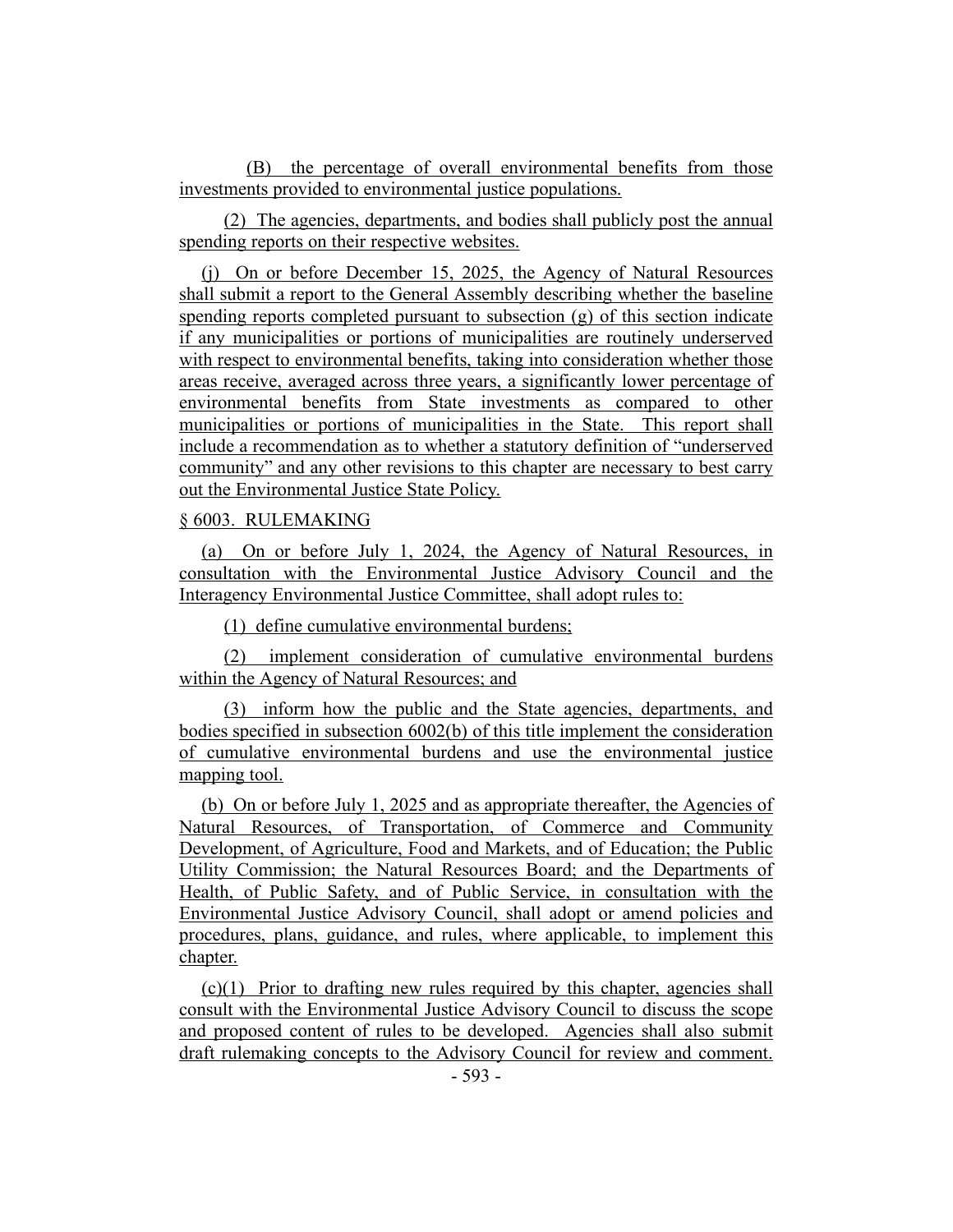Any proposed rule and draft Administrative Procedure Act filing forms shall be provided to the Advisory Council not less than 45 days prior to submitting the proposed rule or rules to the Interagency Committee on Administrative Rules (ICAR).

(2) The Advisory Council shall vote and record individual members' support or objection to any proposed rule before it is submitted to ICAR. The Advisory Council shall submit the results of their vote to both ICAR and the Legislative Committee on Administrative Rules (LCAR).

# § 6004. ENVIRONMENTAL JUSTICE ADVISORY COUNCIL AND INTERAGENCY ENVIRONMENTAL JUSTICE COMMITTEE

(a) Advisory Council and Interagency Committee.

(1) There is created:

(A) the Environmental Justice Advisory Council (Advisory Council) to provide independent advice and recommendations to State agencies and the General Assembly on matters relating to environmental justice, including the integration of environmental justice principles into State programs, policies, regulations, legislation, and activities; and

(B) the Interagency Environmental Justice Committee (Interagency Committee) to guide and coordinate State agency implementation of the Environmental Justice State Policy and provide recommendations to the General Assembly for amending the definitions and protections set forth in this chapter.

(2) Appointments to the groups created in this subsection shall be made on or before December 15, 2022.

(3) Both the Advisory Council and the Interagency Committee shall consider and incorporate the Guiding Principles for a Just Transition developed by the Just Transitions Subcommittee of the Vermont Climate Council in their work.

(b) Meetings. The Advisory Council and Interagency Committee shall each meet at least nine times per year, with at least four meetings occurring jointly.

(c) Duties.

(1) The Advisory Council and the Interagency Committee shall jointly:

(A) consider and recommend to the General Assembly, on or before December 1, 2023, amendments to the terminology, thresholds, and criteria of the definition of environmental justice populations, including whether to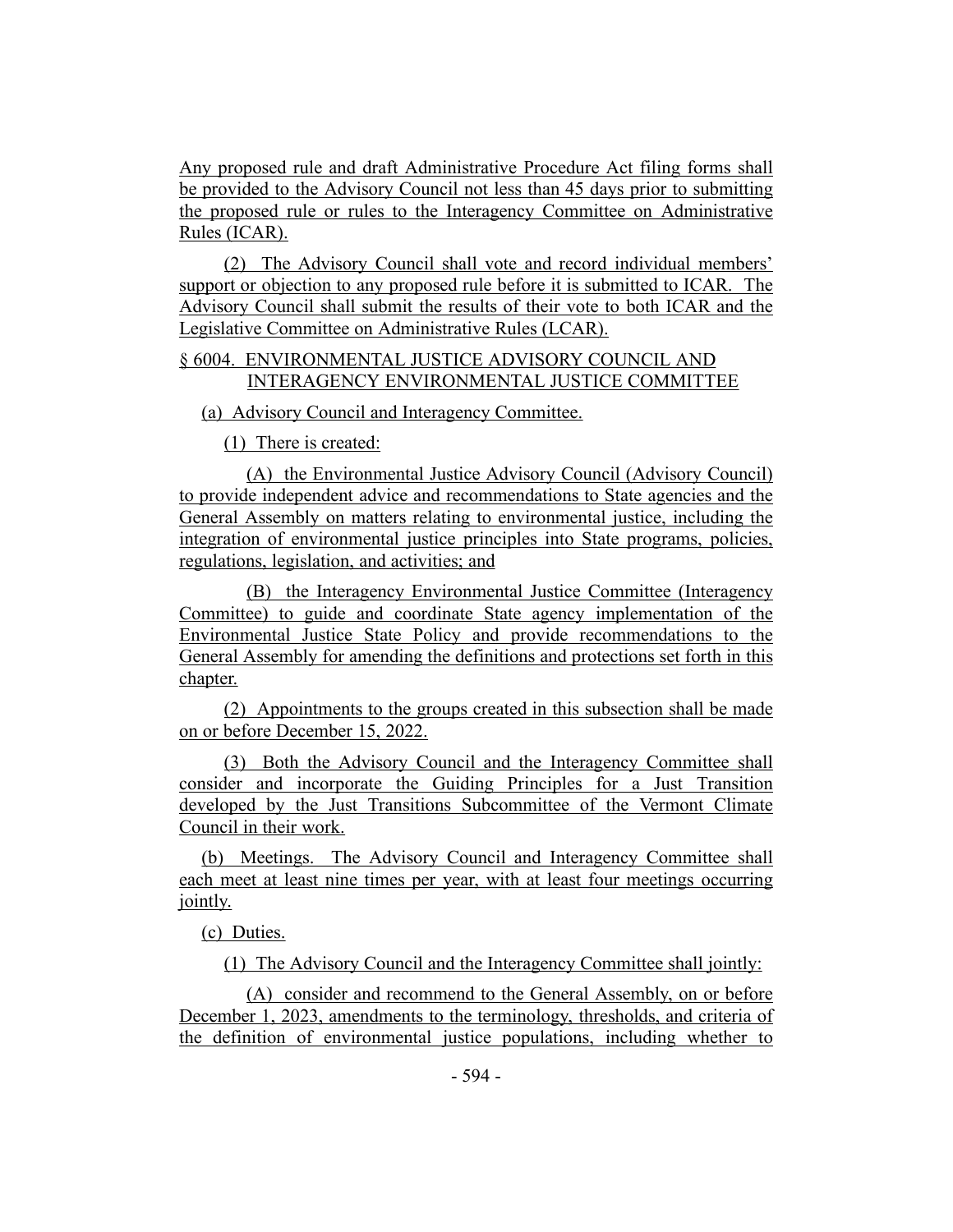include populations more likely to be at higher risk for poor health outcomes in response to environmental burdens; and

(B) examine existing data and studies on environmental justice and consult with State, federal, and local agencies and affected communities regarding the impact of current statutes, regulations, and policies on the achievement of environmental justice.

(2) The Advisory Council shall:

(A) advise State agencies on environmental justice issues and on how to incorporate environmental justice into agency procedures and decision making as required under subsection 6002(b) of this title and evaluate the potential for environmental burdens or disproportionate impacts on environmental justice populations as a result of State actions and the potential for environmental benefits to environmental justice populations;

(B) advise State agencies in the development of community engagement plans;

(C) advise State agencies on the use of the environmental justice mapping tool established pursuant to section 6005 of this title and on the enhancement of meaningful participation, reduction of environmental burdens, and equitable distribution of environmental benefits;

(D) review and provide feedback to the relevant State agency, pursuant to subsection 6003(c) of this title, on any proposed rules for implementing this chapter;

(E) receive and review annual State agency summaries of complaints alleging environmental justice issues, including Title VI complaints, and suggest options or alternatives to State agencies for the resolution of systemic issues raised in or by the complaints; and

(F) have the ability to accept funds from the federal government, a political subdivision of the State, an individual, a foundation, or a corporation and may use the funds for purposes that are consistent with this chapter, including reimbursing members for their time.

(3) The Interagency Committee shall:

(A) consult with the Agency of Natural Resources in the development of the guidance document required by in subsection 6002(f) of this title on how to determine which investments provide environmental benefits to environmental justice populations; and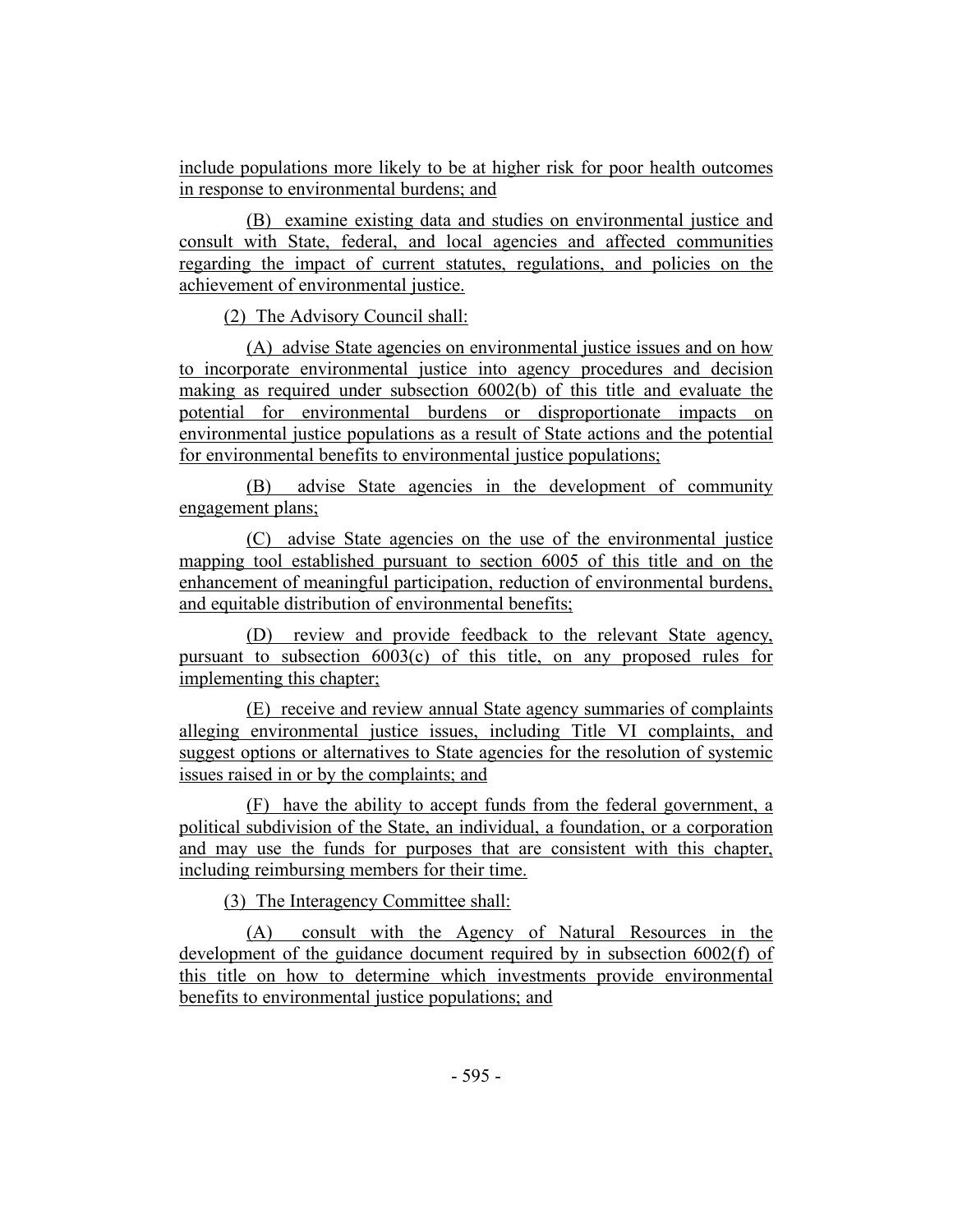(B) on or before July 1, 2023, develop, in consultation with the Agency of Natural Resources and the Environmental Justice Advisory Council, a set of core principles to guide and coordinate the development of the State agency community engagement plans required under subsection  $6002(c)$  of this title.

(d) Membership.

(1) Advisory Council. Each member of the Advisory Council shall be well informed regarding environmental justice principles and committed to achieving environmental justice in Vermont and working collaboratively with other members of the Council. To the greatest extent practicable, Advisory Council members shall represent diversity in race, ethnicity, age, gender, urban and rural areas, and different regions of the State. The Advisory Council shall consist of the following 17 members, with more than 50 percent residing in environmental justice populations:

(A) the Director of Racial Equity or designee;

(B) one representative of municipal government, appointed by the Committee on Committees;

(C) two representatives who reside in a census block group that is designated as an environmental justice population, one appointed by the Committee on Committees and one appointed by the Speaker of the House;

(D) two representatives of social justice organizations, one appointed by the Committee on Committees and one appointed by the Speaker of the House;

(E) two representatives of organizations working on food security issues, one appointed by the Committee on Committees and one appointed by the Speaker of the House;

(F) two representatives of mobile home park issues, one appointed by the Committee on Committees and one appointed by the Speaker of the House;

(G) two representatives of a State-recognized Native American Indian tribe, recommended and appointed by the Vermont Commission on Native American Affairs;

(H) two representatives of immigrant communities in Vermont, one appointed by the Committee on Committees and one appointed by the Speaker of the House;

(I) one representative of a statewide environmental organization, appointed by the Speaker of the House;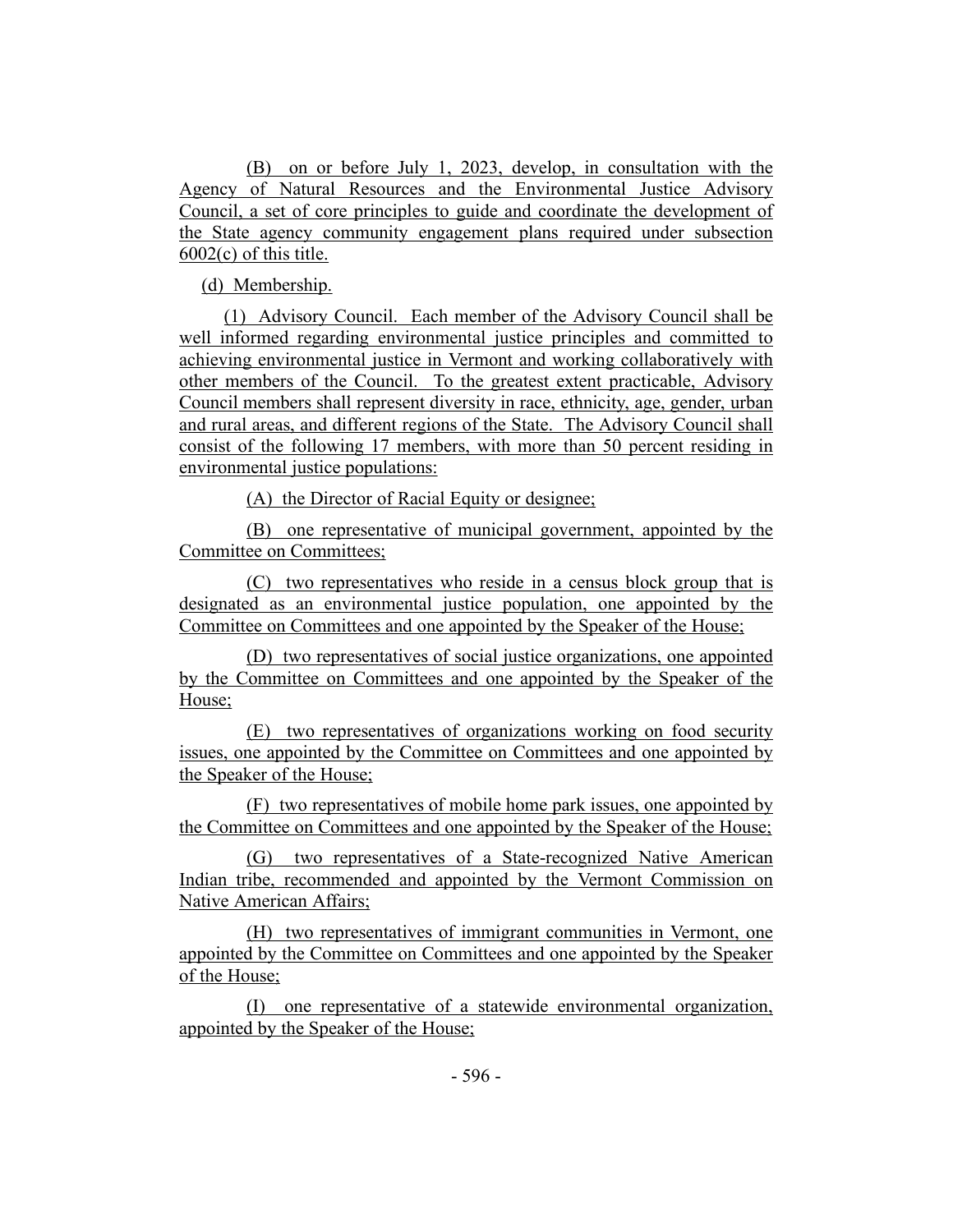(J) the Executive Director of the Vermont Housing and Conservation Board or designee; and

(K) the Chair of the Natural Resources Conservation Council or designee.

(2) Interagency Committee. The Interagency Committee shall consist of the following 12 members:

(A) the Secretary of Administration or designee;

(B) the Secretary of Natural Resources or designee;

(C) the Secretary of Transportation or designee;

(D) the Commissioner of Housing and Community Development or designee;

(E) the Secretary of Agriculture, Food and Markets or designee;

(F) the Secretary of Education or designee;

(G) the Commissioner of Health or designee;

(H) the Director of Emergency Management or designee;

(I) the Commissioner of Public Service or designee;

(J) the Chair of Public Utility Commission or designee;

(K) the Chair of the Natural Resources Board or designee; and

(L) the Director of Racial Equity or designee.

(3) The Advisory Council and the Interagency Committee may each elect two co-chairs and may hold public hearings.

(4) After initial appointments, all appointed members of the Advisory Council shall serve six-year terms and serve until a successor is appointed. The initial terms shall be staggered so that a third of the appointed members shall serve a two-year term, another third of the appointed members shall serve a four-year term, and the remaining members shall be appointed to a six-year term.

(5) Vacancies of the Advisory Council shall be appointed in the same manner as original appointments.

(6) The Advisory Council shall have the administrative, technical, and legal assistance of the Agency of Natural Resources.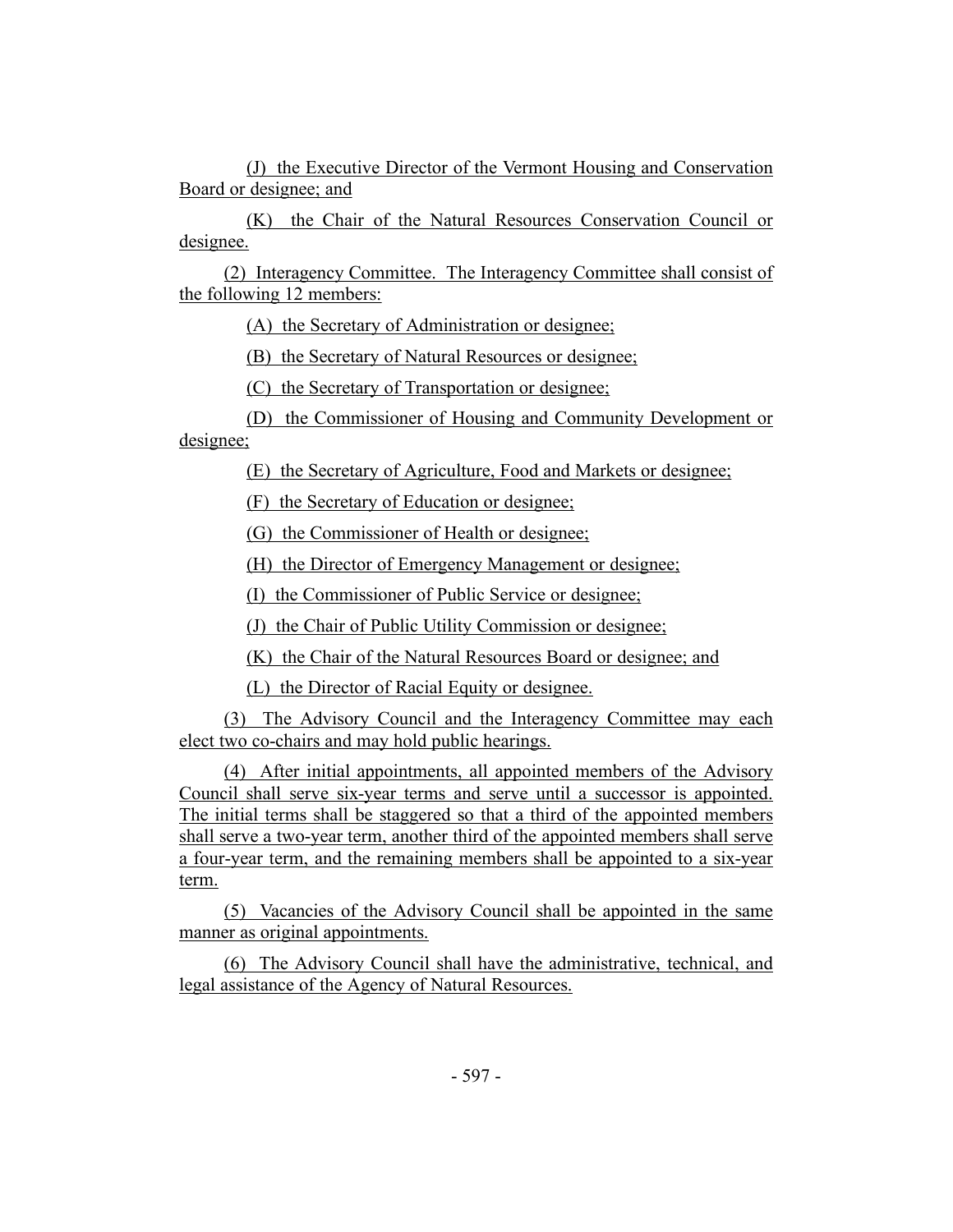(7) Members of the Advisory Council who are neither State nor municipal employees shall be entitled to per diem compensation and reimbursement of expenses as permitted under 32 V.S.A. § 1010. Members may accept funds from the federal government, a political subdivision of the State, or a  $501(c)(3)$  charitable organization and may expend funds for purposes that are consistent with this chapter. Any Council member who receives funds pursuant to this subdivision shall report to the Secretary of Natural Resources and disclose the source of the funds, the amount received, and the general purpose for which they were used. The Secretary shall post this disclosure information on its website or on the Advisory Council's own website if such a website exists.

# § 6005. ENVIRONMENTAL JUSTICE MAPPING TOOL

(a) In consultation with the Environmental Justice Advisory Council and the Interagency Environmental Justice Committee, the Agency of Natural Resources shall determine indices and criteria to be included in a State mapping tool to depict environmental justice populations and measure environmental burdens at the smallest geographic level practicable. The Agency of Natural Resources shall maintain the mapping tool.

(b) The Agency of Natural Resources may cooperate and contract with other states or private organizations when developing the mapping tool. The mapping tool may incorporate federal environmental justice mapping tools, such as EJSCREEN, as well as existing State mapping tools such as the Vermont Social Vulnerability Index.

(c) On or before January 1, 2024, the mapping tool shall be available for use by the public as well as by the State government.

# Sec. 3. ANNUAL REPORT

Beginning on January 15, 2024, the agencies, departments, and bodies listed in 3 V.S.A. § 6002(b) shall issue and publicly post an annual report summarizing all actions taken to incorporate environmental justice into the Agency's or Department's policies or determinations, rulemaking, permit proceedings, or project review.

# Sec. 4. APPROPRIATION; POSITIONS

(a) There is appropriated the sum of \$3,000,000.00 in fiscal year 2023 from the General Fund. This sum shall be used to carry out the requirements of this act by hiring the staff described in subsection (b) of this section, for the cost of developing the mapping tool required in 3 V.S.A. § 6005 and the per diem payments described in 3 V.S.A. § 6004.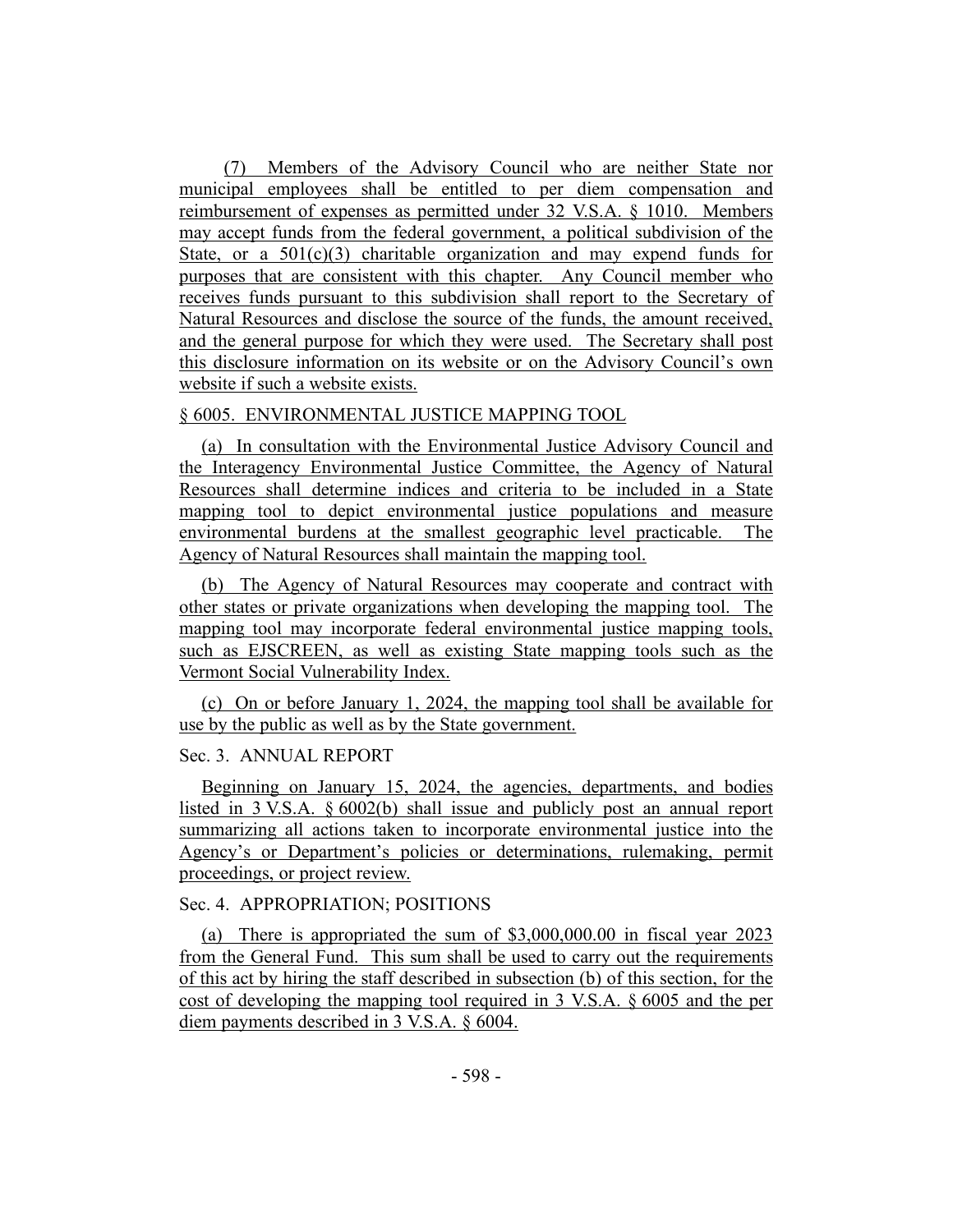(b) The following positions are created for the purpose performing the environmental justice work required by this act:

(1) 10 permanent exempt positions at the Agency of Natural Resources, including two permanent exempt analysists to support the development of the mapping tool;

(2) six permanent exempt positions at the Natural Resources Board;

(3) 1.5 permanent exempt positions at the Agency of Commerce and Community Development; and

(4) 2.5 permanent exempt positions at the Department of Public Service. Sec. 5. EFFECTIVE DATE

This act shall take effect on passage.

<span id="page-33-0"></span>(Committee vote: 5-0-0)

#### **S. 181.**

An act relating to authorizing miscellaneous regulatory authority for municipal governments.

# **Reported favorably with recommendation of amendment by Senator Clarkson for the Committee on Government Operations.**

The Committee recommends that the bill be amended by striking out all after the enacting clause and inserting in lieu thereof the following:

\* \* \* Ordinance Authority Subject to Permissive Referendum \* \* \*

Sec. 1. 24 V.S.A. § 2291 is amended to read:

#### § 2291. ENUMERATION OF POWERS

For the purpose of promoting the public health, safety, welfare, and convenience, a town, city, or incorporated village shall have the following powers:

(1) To set off portions of public highways of the municipality for sidewalks and bicycle paths and to regulate their installation and use.

\* \* \*

(4) To regulate the operation and use of vehicles of every kind including the power: to erect traffic signs and signals; to regulate the speed of vehicles subject to 23 V.S.A. chapter 13, subchapter 12; to implement traffic-calming devices, to regulate or exclude the parking of all vehicles $\frac{1}{2}$  and to provide for waiver of the right of appearance and arraignment in court by persons charged with parking violations by payment of specified fines within a stated period of time.

\* \* \*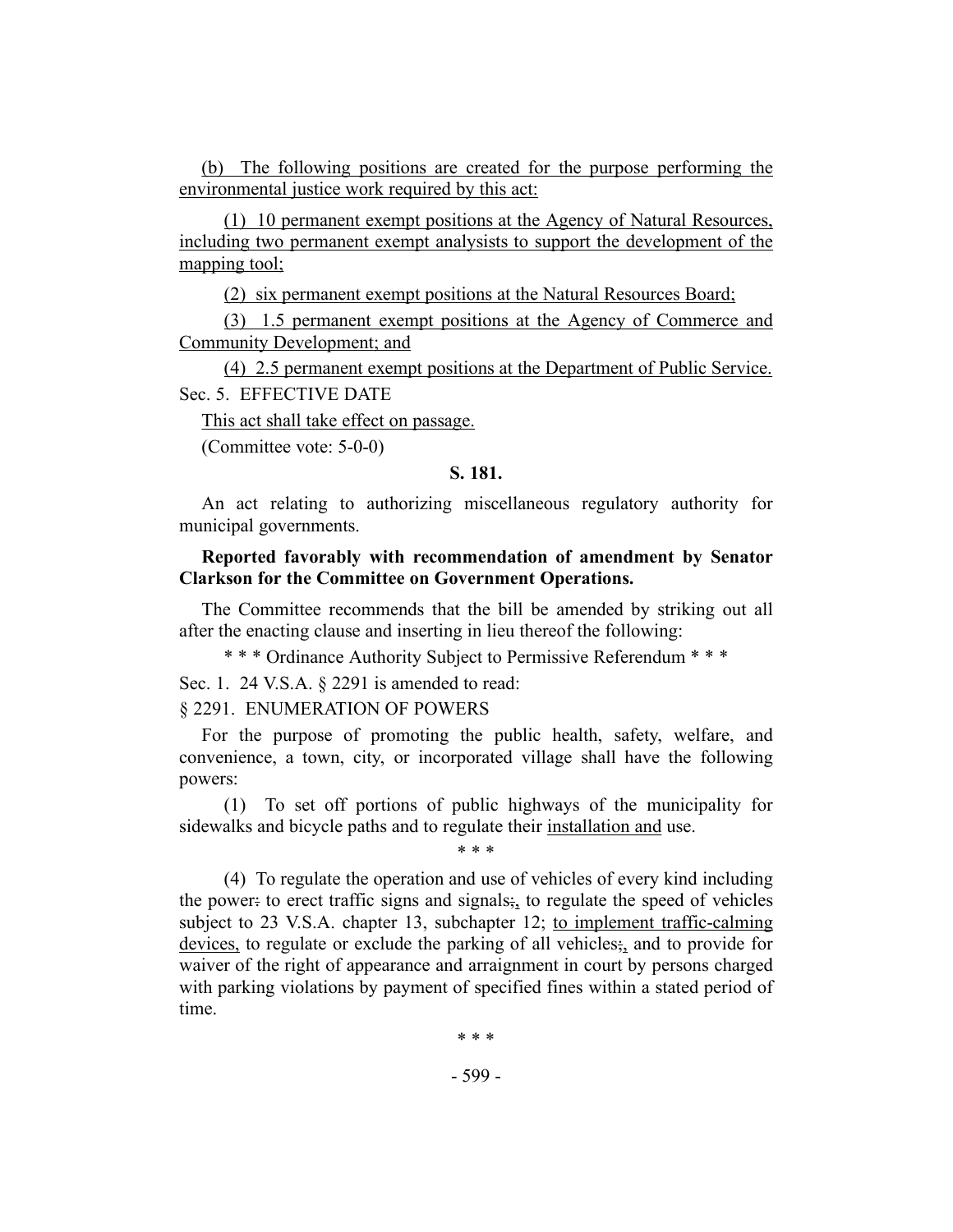(6) To regulate the location, installation, maintenance, repair, and removal of utility poles, wires and conduits, water pipes or mains, storm drains, or gas mains and sewers, upon, under, or above public highways or public property of the municipality.

\* \* \*

(13) To compel the cleaning or repair of any premises that in the judgment of the legislative body is dangerous to the health or safety of the public and to establish standards for the maintenance of all premises within the municipality to protect the health and safety of the public or to prevent injury to other properties in the vicinity.

\* \* \*

(24) Upon the determination by a municipal building inspector, health officer, or fire marshal that a building within the boundaries of the town, city, or incorporated village is uninhabitable or blighted, to recover all expenses incident to the maintenance of the uninhabitable or blighted building with the expenses to constitute a lien on the property in the same manner and to the same extent as taxes assessed on the grand list, and all procedures and remedies for the collection of taxes shall apply to the collection of those expenses; provided, however, that the town, city, or incorporated village has adopted rules to determine the habitability of a building, including provisions for notice in accordance with 32 V.S.A. § 5252(3) to the building's owner prior to incurring expenses and including provisions for an administrative appeals process.

\* \* \*

Sec. 2. 10 V.S.A. § 1420 is amended to read:

§ 1420. VESSELS; ABANDONMENT PROHIBITED; REMOVAL AND DISPOSITION OF ABANDONED VESSELS

\* \* \*

(c) Abandonment of vessels prohibited.

(1) Civil violation. A person shall not abandon a vessel on public waters or immediately adjacent land. A person who violates this subdivision shall be subject to civil enforcement under chapters 201 and 211 of this title and, in any such enforcement action, the Secretary or municipality may obtain an order to recover costs specified in subdivision  $(d)(1)$  of this section incurred by the Agency of Natural Resources or the municipality.

\* \* \*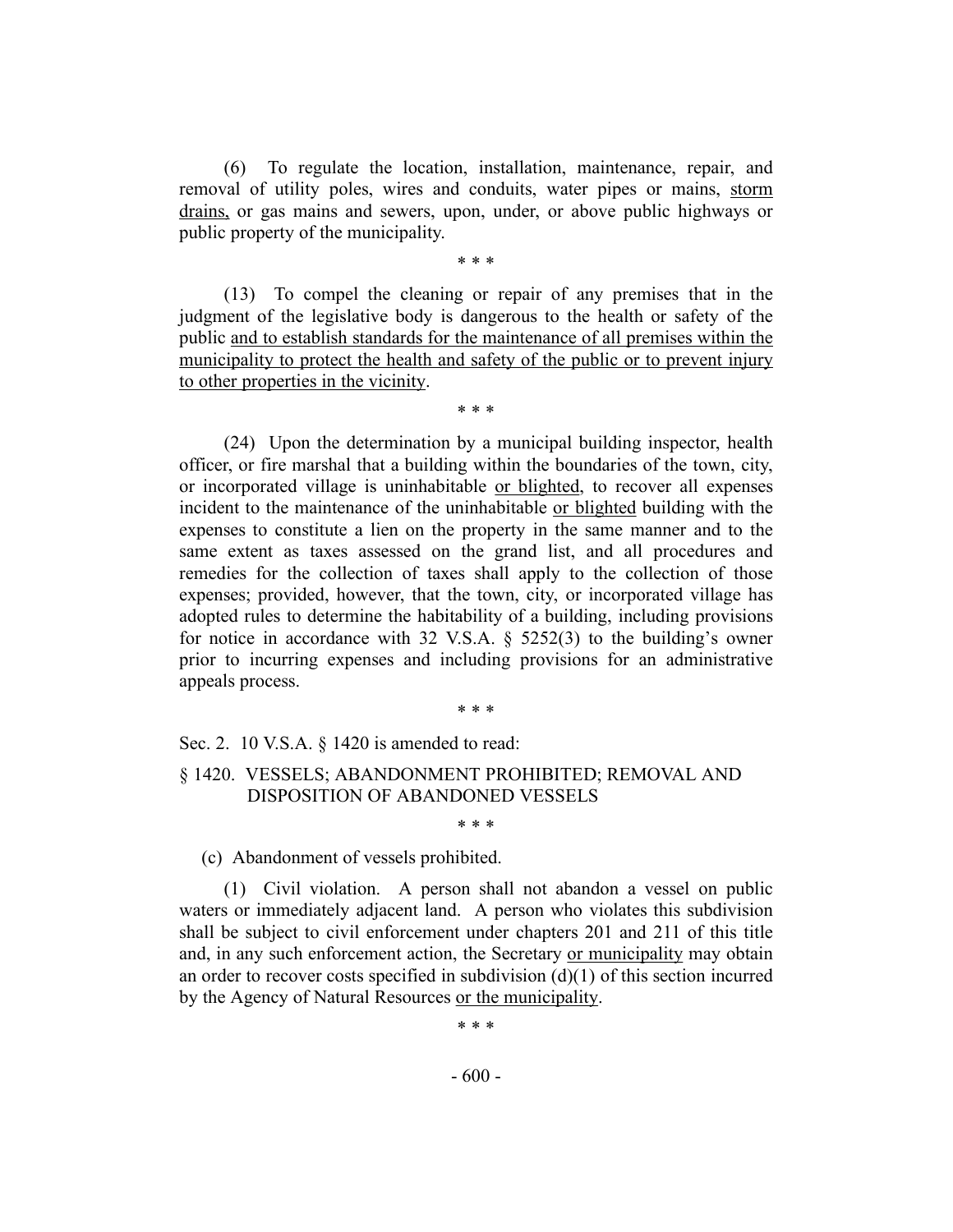$(d)(1)(A)$  Removal of abandoned vessel. Upon request from a law enforcement officer or at his or her the Secretary's own initiative, the Secretary shall promptly cause the removal and safe storage of a vessel that is abandoned as described in subdivision (a)(1) of this section, unless the vessel is to be removed by a federal agency. If removal is requested by a law enforcement officer, the Secretary shall make reasonable efforts to determine if the vessel qualifies as abandoned. In addition, the Secretary shall have the authority to take actions as may be necessary to eliminate risks to public health or safety caused by the condition of the vessel.

(B) A municipality shall have the authority granted to the Secretary in subdivision  $(A)$  of this subdivision  $(d)(1)$  and may remove a damaged and leaking vessel from public waters, provided that:

(i) the municipality reports the presence of the abandoned vessel to the Secretary; and

(ii) the municipality reports the presence of the abandoned vessel to the owner of the vessel, if possible.

(C) A municipality shall have the authority to issue civil penalties and impound a vessel when exercising the authority granted pursuant to subdivision (B) of this subdivision  $(d)(1)$ .

\* \* \*

\* \* \* Municipal Authority Subject to Voter Approval \* \* \*

Sec. 3. 17 V.S.A. § 2645a is added to read:

# § 2645a. CHARTERED MUNICIPALITIES; VOTE TO SUSPEND CHARTER AUTHORITY AND RELY ON GENERAL MUNICIPAL LAW

(a) A municipality may propose to suspend for 3 years specific authority granted in the municipality's charter and instead use later-enacted general municipal authority granted to all Vermont municipalities by the General Assembly, provided that the proposal is approved by the voters at any annual or special meeting warned for that purpose.

(b) The proposal may be made by the legislative body of the municipality or by petition of five percent of the voters of the municipality. The proposal shall specifically identify and contain the later-enacted general law that the municipality proposes to use in lieu of the charter provision.

(c) If the proposal is approved by a majority of voters at an annual or special meeting warned for that purpose, then the municipal clerk shall certify the results of the vote to the House and Senate Committees on Government Operations.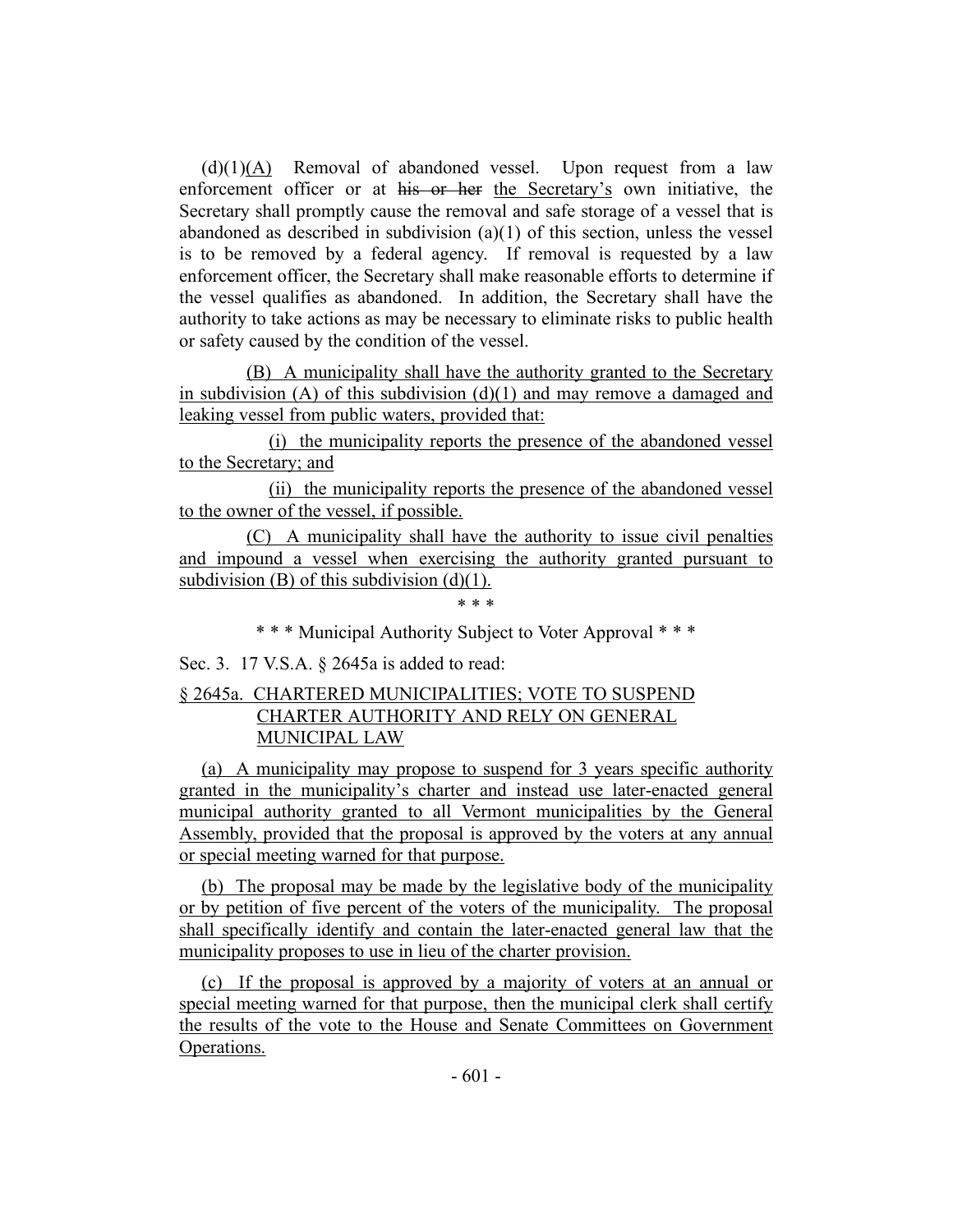(d) Annually on or before November 15, the Office of Legislative Counsel shall prepare a list of the charter provisions that are subject to a repeal review pursuant to this section.

Sec. 4. 17 V.S.A. § 2646a is added to read:

# § 2646a. TOWN OFFICERS; TOWN VOTE TO ALLOW ELECTION OF NONRESIDENTS

(a)(1) Notwithstanding section 2646 of this subchapter, a municipality may propose to allow nonresidents to be elected or appointed town officers, except for members of the legislative body of the municipality. For all of the municipality's boards, commissions, and other public bodies, the majority of the members of the municipal bodies shall be residents of the municipality.

(2) The proposal must be approved by the voters at any annual or special meeting warned for that purpose.

(b) The proposal may be made by the legislative body of the municipality or by petition of five percent of the voters of the municipality. The proposal shall identify the town office that may be filled by a nonresident.

Sec. 5. 17 V.S.A. § 2651a is amended to read:

# § 2651a. CONSTABLES; APPOINTMENT; REMOVAL; ELIMINATION OF OFFICE

\* \* \*

 $(d)(1)$  A town may vote at an annual meeting to eliminate the office of constable.

(2) If a town votes to eliminate the office of constable, the selectboard shall appoint a town officer to discharge the constable's duties, if any, subject to 24 V.S.A. § 1936a. The town officer shall proceed in the discharge of the constable's duties in the same manner and be subject to the same liabilities as are established by law for constables.

(3) A vote to eliminate the office of constable shall remain in effect until rescinded by majority vote of the registered voters present and voting at an annual meeting warned for that purpose.

(4) The term of office of any constable in office on the date a town votes to eliminate that office shall expire on the 45th day after the vote or on the date upon which the selectboard appoints a law enforcement officer under this subsection, whichever occurs first.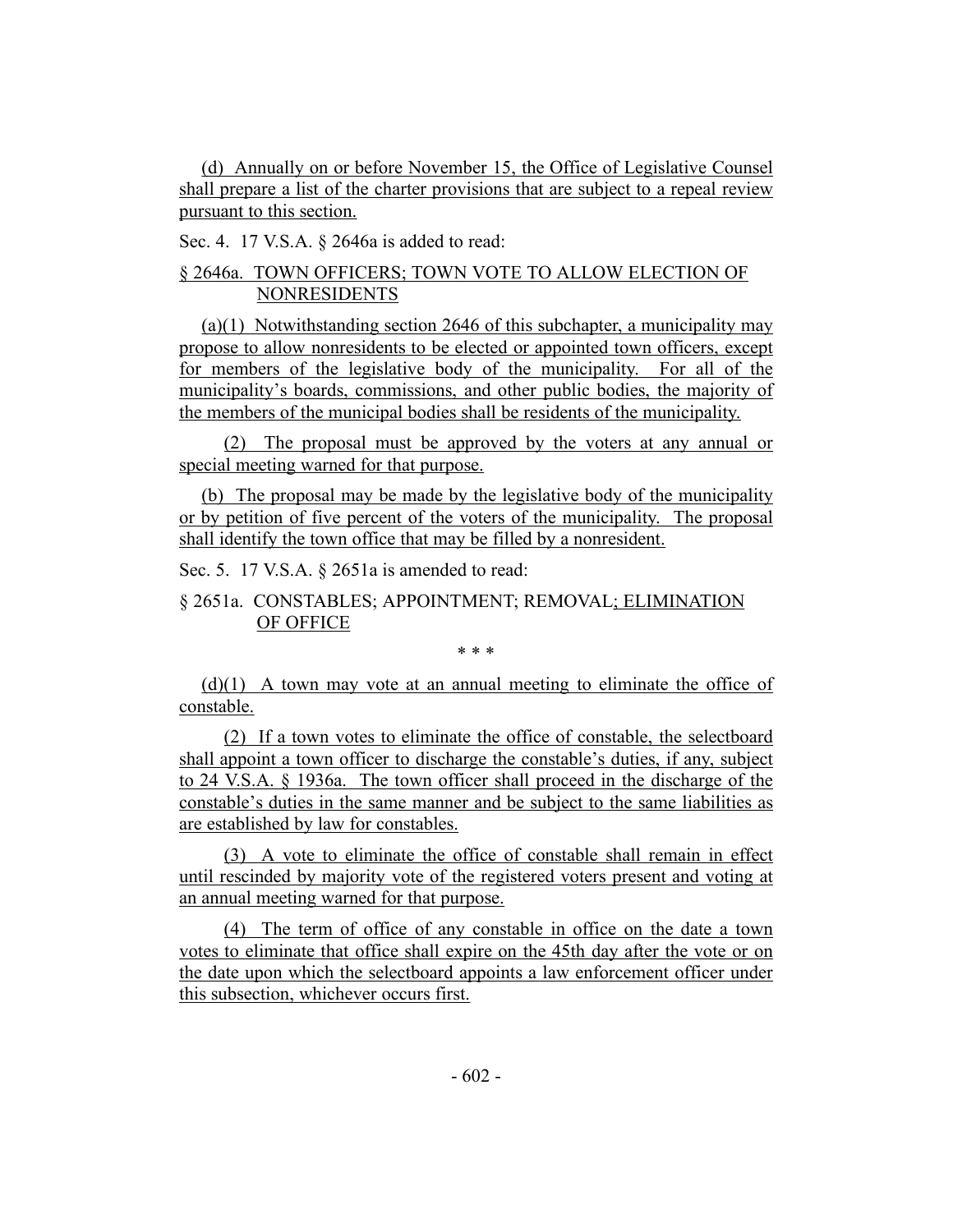Sec. 6. 17 V.S.A. § 2668 is added to read:

### § 2668. RECALL OF LOCAL OFFICIALS

(a) Any elected municipal officer may be removed from office subject to the procedure for voter-initiated petition contained in this section.

(b) A petition for a vote on the question of recalling an elected municipal officer shall be signed by not less than 25 percent of the active registered voters of the municipality and presented to the legislative body or the clerk of the municipality.

(c) When a petition is submitted in accordance with subsection (b) of this section, the legislative body shall call a special meeting within 60 days from the date of receipt of the petition or include an article in the warning for the next annual meeting of the municipality if the annual meeting falls within the 60-day period, to determine whether the voters will remove the elected municipal officer.

(d) When the petition is approved by the voters at the special or annual meeting, the elected municipal officer named in the petition shall cease to hold the office.

(e) A vacancy resulting from the recall of an elected municipal officer shall be filled pursuant to 24 V.S.A. chapter 33, subchapter 6.

(f) A recall petition shall not be brought against an individual elected municipal officer more than once within any 12-month period.

Sec. 7. 24 V.S.A. § 138 is amended to read:

§ 138. LOCAL OPTION TAXES

(a) Local option taxes are authorized under this section for the purpose of affording municipalities an alternative method of raising municipal revenues to facilitate the transition and reduce the dislocations in those municipalities that may be caused by reforms to the method of financing public education under the Equal Educational Opportunity Act of 1997. Accordingly:

(1) the local option taxes authorized under this section may be imposed by a municipality;

(2) a municipality opting to impose a local option tax may do so prior to July 1, 1998 to be effective beginning January 1, 1999, and anytime after December 1, 1998 a local option tax shall be effective beginning on the next tax quarter following 90 days' notice to the Department of Taxes of the imposition; and

(3) a local option tax may only be adopted by a municipality in which: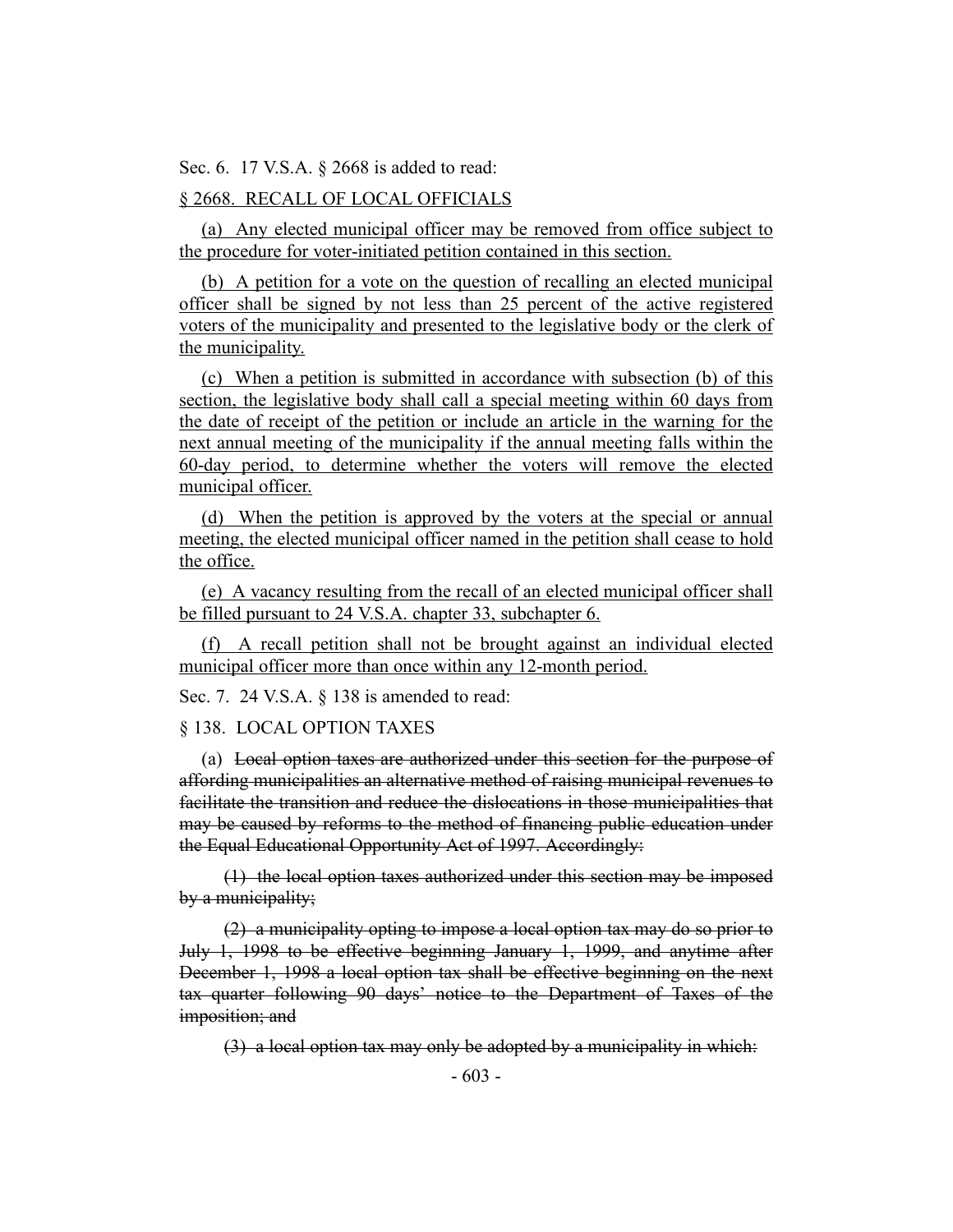(A) the education property tax rate in 1997 was less than \$1.10 per \$100.00 of equalized education property value; or

(B) the equalized grand list value of personal property, business machinery, inventory, and equipment is at least ten percent of the equalized education grand list as reported in the 1998 Annual Report of the Division of Property Valuation and Review; or

(C) the combined education tax rate of the municipality will increase by 20 percent or more in fiscal year 1999 or in fiscal year 2000 over the rate of the combined education property tax in the previous fiscal year. [Repealed.]

(b) If the legislative body of a municipality by a majority vote recommends, the voters of a municipality may, at an annual or special meeting warned for that purpose, by a majority vote of those present and voting, assess any or all of the following:

(1) a one percent sales tax;

(2) a one percent meals and alcoholic beverages tax;

(3) a one percent rooms tax.

\* \* \*

\* \* \*

Sec. 8. 24 V.S.A. § 4460 is amended to read: § 4460. APPROPRIATE MUNICIPAL PANELS

(c) In the case of an urban municipality or of a rural town where the planning commission does not serve as the board of adjustment or the development review board, members of the board of adjustment or the development review board shall be appointed by the legislative body, the number and terms of office of which shall be determined by the legislative body subject to the provisions of subsection  $(a)(b)$  of this section. The municipal legislative body may appoint alternates to a planning commission, a board of adjustment, or a development review board for a term to be determined by the legislative body. Alternates may be assigned by the legislative body to serve on the planning commission, the board of adjustment, or the development review board in situations when one or more members of the board are disqualified or are otherwise unable to serve. Vacancies shall be filled by the legislative body for the unexpired terms and upon the expiration of such terms. Each member of a board of adjustment or a development review board may be removed for cause by the legislative body upon written charges and after public hearing. If a development review board is created, provisions of this subsection regarding removal of members of the board of adjustment shall not apply.

> - 604 - \* \* \*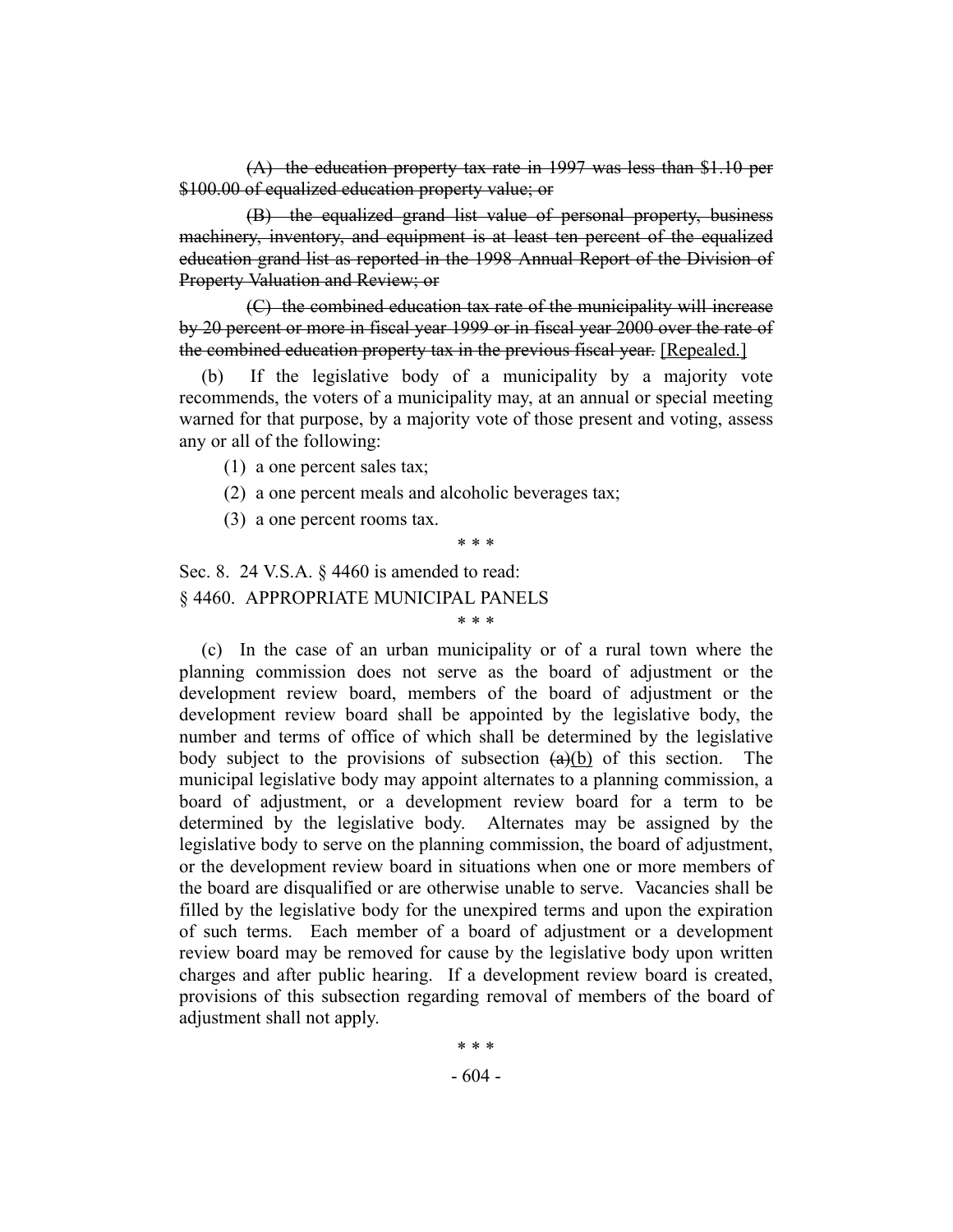(f) Notwithstanding subsections (b) and (c) of this section, a municipality may vote at an annual or special meeting to change the number of members that may be appointed to a board of adjustment or development review board.

(1) The proposal to change the number of members serving on a board may be brought by the legislative body or by petition of five percent of the voters of the municipality.

(2) If the number of members on a board is reduced, the legislative body shall determine which of the appointed members shall remain in office.

\* \* \* Authority of Legislative Body without Voter Approval \* \* \*

Sec. 9. 18 V.S.A. § 5361 is amended to read:

#### § 5361. APPROPRIATIONS AND REGULATIONS BY TOWNS

A town may vote sums of money necessary for purchasing, holding, improving, and keeping in repair suitable grounds and other conveniences for burying the dead. The selectboard may make necessary regulations concerning public burial grounds and for fencing and keeping the same in proper order.

Sec. 10. 23 V.S.A. § 1007 is amended to read:

#### § 1007. LOCAL SPEED LIMITS

(a)(1) The legislative body of a municipality may establish, on the basis of an engineering and traffic investigation, a speed limit on all or a part of any city, town, or village highway within its jurisdiction, which:

(A) is not more than 50 miles per hour; however, after considering neighborhood character, abutting land use, bicycle and pedestrian use, and physical characteristics of the highways, the legislative body of a municipality may vote to set the maximum speed limit, without an engineering and traffic investigation, at not more than 50 miles per hour nor less than 35 miles per hour, on all or a portion of unpaved town highways within its boundaries, unless otherwise posted in accordance with the provisions of this section; or

(B) is not less than  $25 \underline{15}$  miles per hour.

\* \* \*

Sec. 11. 24 V.S.A. § 961 is amended to read:

§ 961. VACANCY OR SUSPENSION OF OFFICER'S DUTIES

\* \* \*

(e) When a member of a municipal legislative body fails to attend within a one-year period the minimum number of meetings established by the legislative body in an annual attendance policy, the legislative body may deem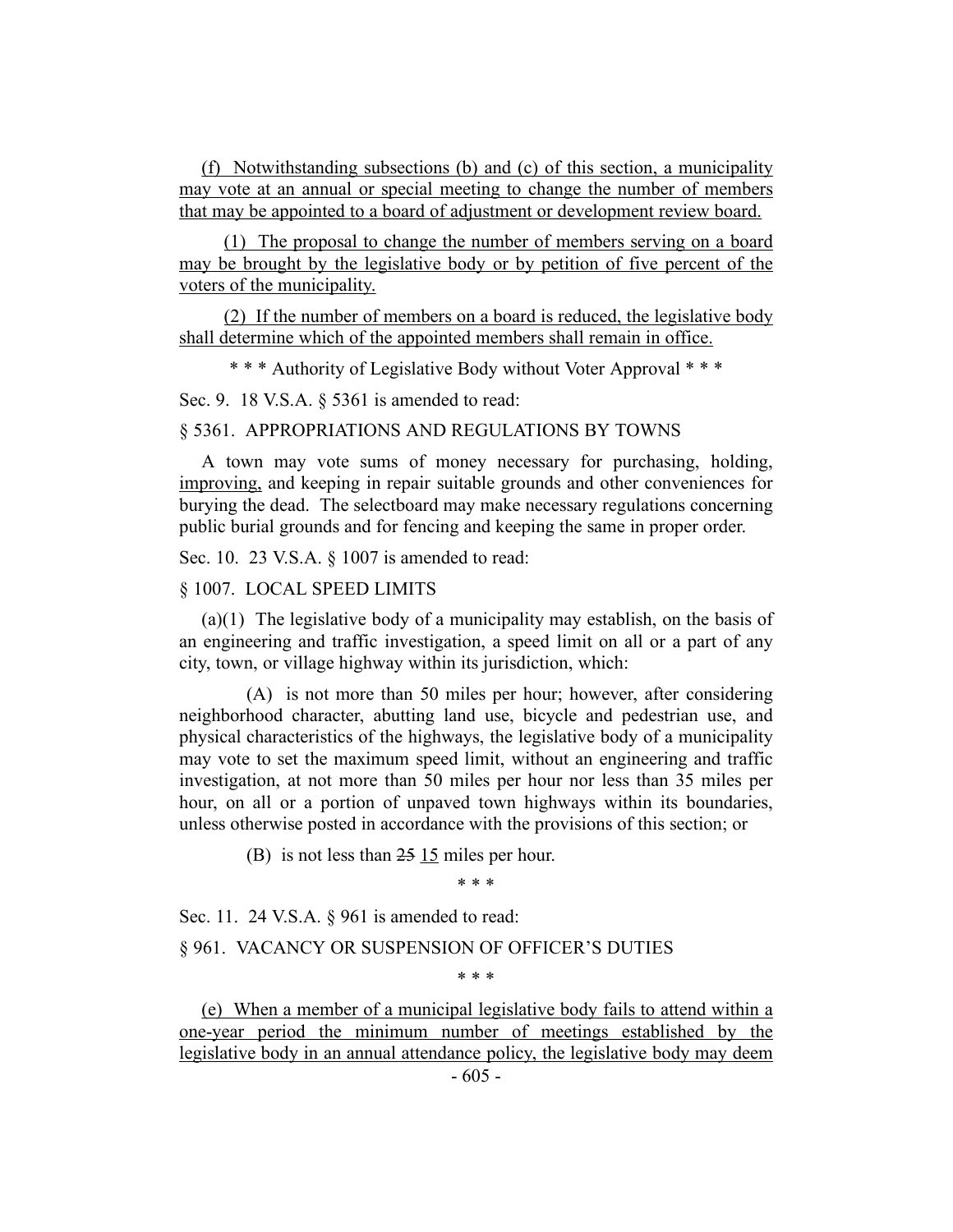the member's office vacant. The legislative body shall afford the member the opportunity to demonstrate that the absences were due to a reasonable basis established in the attendance policy. An annual attendance policy may only be established by unanimous resolution of the legislative body and shall be renewed by the legislative body annually.

Sec. 12. 18 V.S.A. § 5361 is amended to read:

#### § 5361. APPROPRIATIONS AND REGULATIONS BY TOWNS

A town may vote sums of money necessary for purchasing, holding, improving, and keeping in repair suitable grounds and other conveniences for burying the dead. The selectboard may make necessary regulations concerning public burial grounds and for fencing and keeping the same in proper order.

Sec. 13. 24 V.S.A. § 4414 is amended to read:

# § 4414. ZONING; PERMISSIBLE TYPES OF REGULATIONS

(a) Any of the following types of regulations may be adopted by a municipality in its bylaws in conformance with the plan and for the purposes established in section 4302 of this title.

\* \* \*

(b) A municipality may adopt a bylaw that:

(1) prohibits the initiation of construction under a zoning permit unless and until all required municipal permits have been issued; or

(2) establishes an application process for a zoning or subdivision permit, under which an applicant may submit a permit application for municipal review, and the municipality may condition the issuance of a final permit upon the issuance of all other required municipal permits.

\* \* \* Emergency Provisions for the Operation of Government \* \* \*

### Sec. 14. 1 V.S.A. § 312a is added to read:

§ 312a. MEETINGS OF PUBLIC BODIES; STATE OF EMERGENCY

(a) As used in this section:

(1) "Affected public body" means a public body:

(A) whose regular meeting location is located in an area affected by a hazard; and

(B) that cannot meet in a designated physical meeting location due to a declared state of emergency pursuant to 20 V.S.A. chapter 1.

(2) "Hazard" means an "all-hazards" as defined in 20 V.S.A.  $\S$  2(1).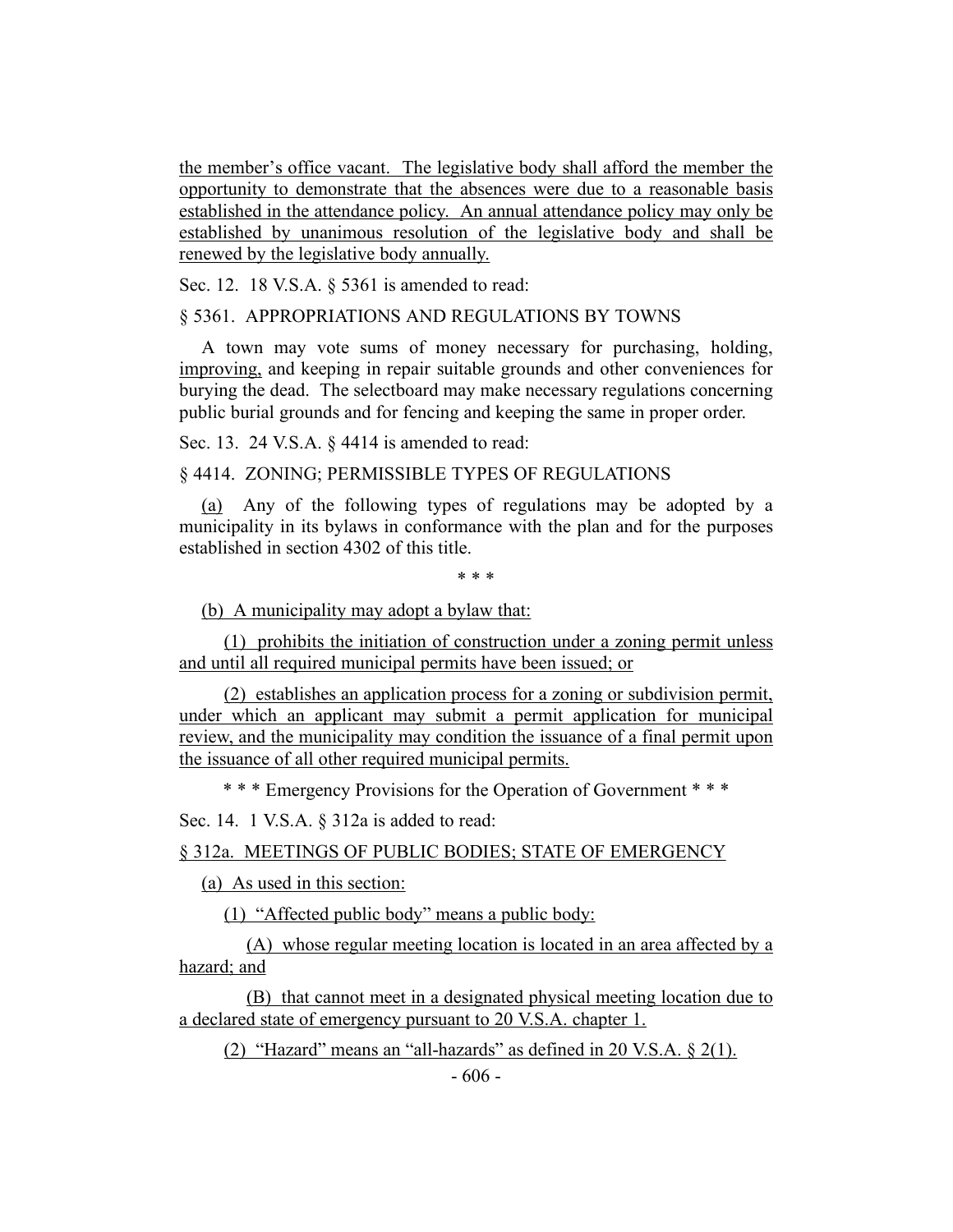(b) Notwithstanding subdivisions  $312(a)(2)(D)$  and  $(c)(2)$  of this title, during a declared state of emergency under 20 V.S.A. chapter 1:

(1) A quorum or more of an affected public body may attend a regular, special, or emergency meeting by electronic or other means without designating a physical meeting location where the public may attend.

(2) The members and staff of an affected public body shall not be required to be physically present at a designated meeting location.

(3) An affected public body of a municipality may post any meeting agenda or notice of a special meeting in two publicly accessible designated electronic locations in lieu of the two designated public places in the municipality, or in a combination of a designated electronic location and a designated public place.

(c) When an affected public body meets electronically under subsection (b) of this section, the affected public body shall:

(1) use technology that permits the attendance and participation of the public through electronic or other means;

(2) whenever feasible, allow the public to access the meeting by telephone; and

(3) post information that enables the public to directly access and participate in meetings electronically and shall include this information in the published agenda for each meeting.

(d) Unless unusual circumstances make it impossible for them to do so, the legislative body of each municipality and each school board shall record any meetings held pursuant to this section.

(e) An affected public body of a municipality shall continue to post notices and agendas in or near the municipal clerk's office pursuant to subdivision  $312(c)(2)$  of this title and shall provide a copy of each notice or agenda to the newspapers of general circulation for the municipality.

Sec. 15. 32 V.S.A. § 4404 is amended to read:

§ 4404. APPEALS FROM LISTERS AS TO GRAND LIST

\* \* \*

(c)(1) The board shall meet at the time and place so designated, and on that day and from day to day thereafter shall hear and determine such appeals until all questions and objections are heard and decided. Each property, the appraisal of which is being appealed, shall be inspected by a committee of not less than three members of the board who shall report to the board within 30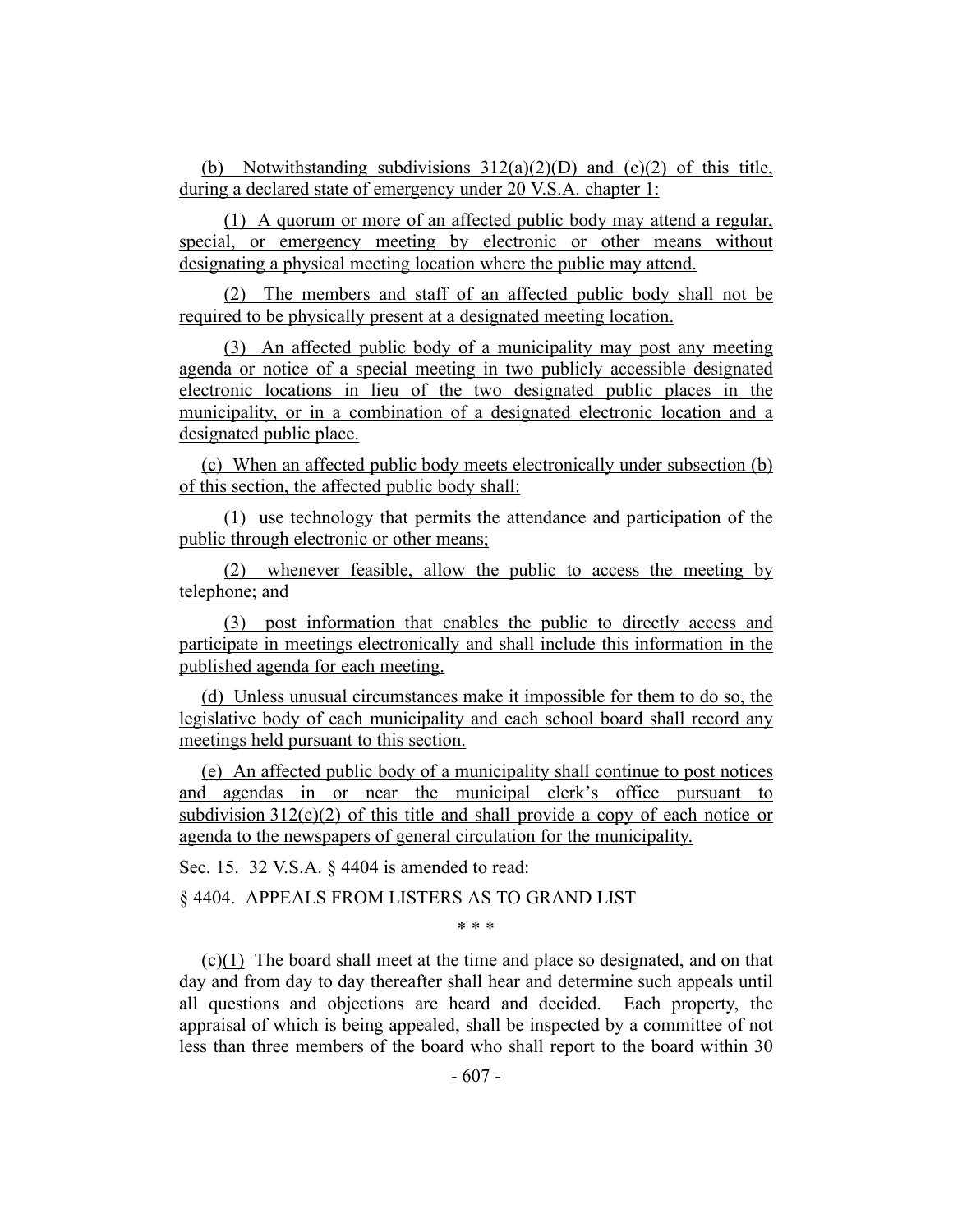days from the hearing on the appeal and before the final decision pertaining to the property is given. If, after notice, the appellant refuses to allow an inspection of the property as required under this subsection, including the interior and exterior of any structure on the property, the appeal shall be deemed withdrawn. The board shall, within 15 days from the time of the report, certify in writing its notice of decision, with reasons, in the premises, and shall file such the notice with the town clerk who shall thereupon record the same in the book wherein the appeal was recorded and forthwith notify the appellant in writing of the action of such board, by certified mail. If the board does not substantially comply with the requirements of this subsection and if the appeal is not withdrawn by filing written notice of withdrawal with the board or deemed withdrawn as provided in this subsection, the grand list of the appellant for the year for which appeal is being made shall remain at the amount set before the appealed change was made by the listers; except, if there has been a complete reappraisal, the grand list of the appellant for the year for which appeal is being made shall be set at a value that will produce a tax liability equal to the tax liability for the preceding year. The town clerk shall immediately record the same in the book wherein the appeal was recorded and forthwith notify the appellant in writing of such the action, by certified mail. Thereupon the appraisal so determined pursuant to this subsection shall become a part of the grand list of such the person.

(2) During a declared state of emergency under 20 V.S.A. chapter 1, a board of civil authority within a municipality affected by an all-hazards event shall not be required to physically inspect any property that is the subject of an appeal. If the appellant requests in writing that the property be inspected for purposes of the appeal, a member or members of the board shall conduct the inspection through electronic means. If the appellant does not facilitate the inspection through electronic means, then the appeal shall be deemed withdrawn.

(3) As used in this subsection, "electronic means" means the transmittal of video or photographic evidence by the appellant at the direction of the board members conducting the inspection.

(d) Listers and agents to prosecute and defend suits wherein a town is interested shall not be eligible to serve as members of the board while convened to hear and determine such appeals nor shall an appellant, his or her the appellant's servant, agent, or attorney be eligible to serve as a member of the board while convened to hear and determine any appeals. However, listers and agents to prosecute and defend suits wherein a town is interested shall be given the opportunity to defend the appraisals in question.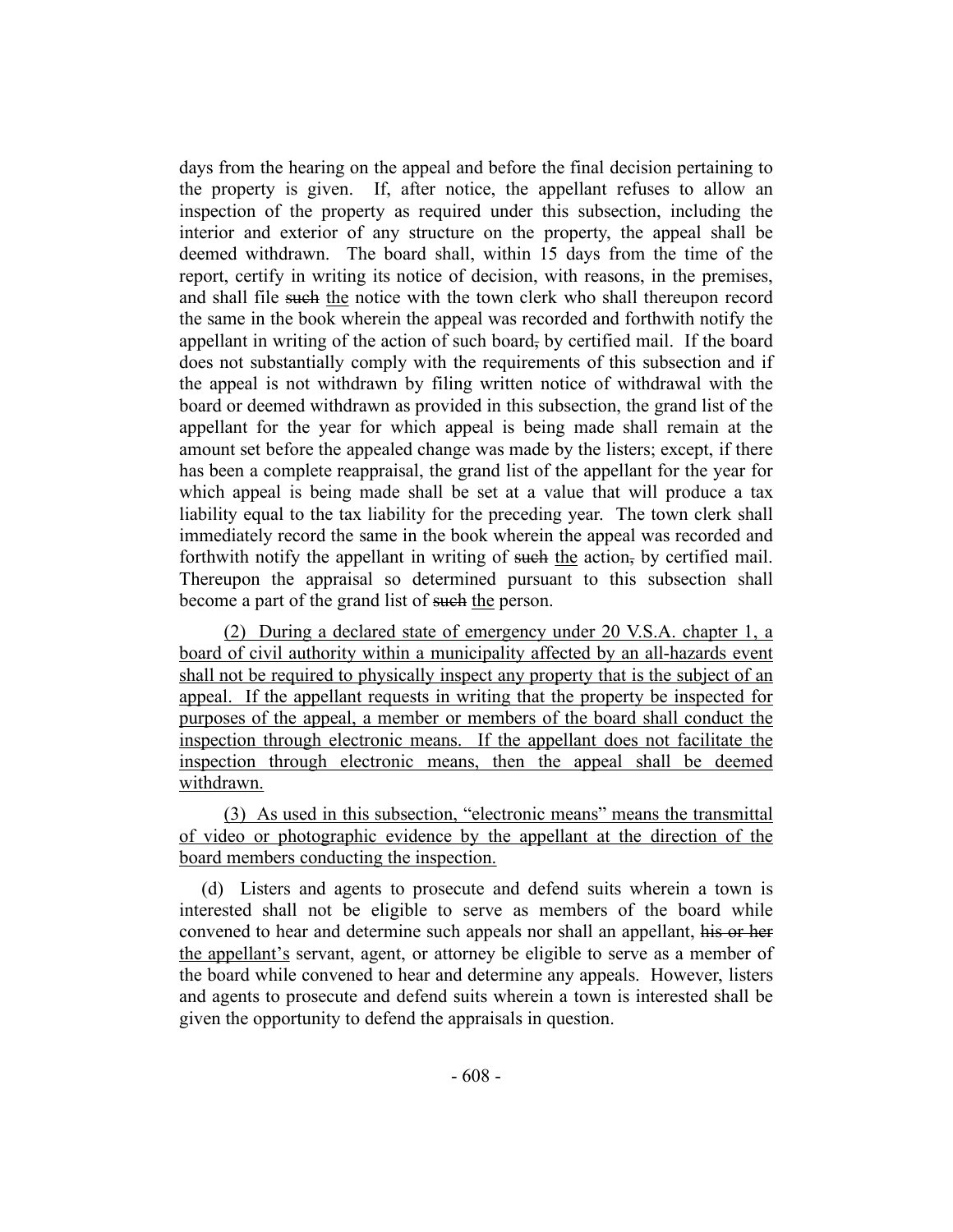Sec. 16. 32 V.S.A. § 4467 is amended to read:

# § 4467. DETERMINATION OF APPEAL

(a) Upon appeal to the Director or the court, the hearing officer or court shall proceed de novo and determine the correct valuation of the property as promptly as practicable and to determine a homestead and a housesite value if a homestead has been declared with respect to the property for the year in which the appeal is taken. The hearing officer or court shall take into account the requirements of law as to valuation, and the provisions of Chapter I, Article 9 of the Constitution of Vermont and the 14th Amendment to the Constitution of the United States.

(b) If the hearing officer or court finds that the listed value of the property subject to appeal does not correspond to the listed value of comparable properties within the town, the hearing officer or court shall set said the property in the list at a corresponding value. The findings and determinations of the hearing officer shall be made in writing and shall be available to the appellant.

(c)(1) If the appeal is taken to the Director, the hearing officer may inspect the property prior to making a determination, unless one of the parties requests an inspection, in which case the hearing officer shall inspect the property prior to making a determination. Within 10 days of the appeal being filed with the Director, the Director shall notify the property owner in writing of his or her the Director's option to request an inspection under this section.

(2) During a declared state of emergency under 20 V.S.A. chapter 1, a hearing officer shall not be required to physically inspect any property that is the subject of an appeal. If the appellant requests in writing that the property be inspected for purposes of the appeal, the hearing officer shall conduct the inspection through electronic means. If the appellant does not facilitate the inspection through electronic means, then the appeal shall be deemed withdrawn.

(3) As used in this subsection, "electronic means" means the transmittal of video or photographic evidence by the appellant at the direction of the hearing officer conducting the inspection.

Sec. 17. 24 V.S.A. § 5152 is added to read:

#### § 5152. DISCONNECTIONS PROHIBITED; STATE OF EMERGENCY

(a) Notwithstanding this chapter or any provision of law to the contrary, a municipality; a person who is permitted as a public water system pursuant to 10 V.S.A. chapter 56 and who provides another person water as a part of the operation of that public water system; or a company engaged in the collecting,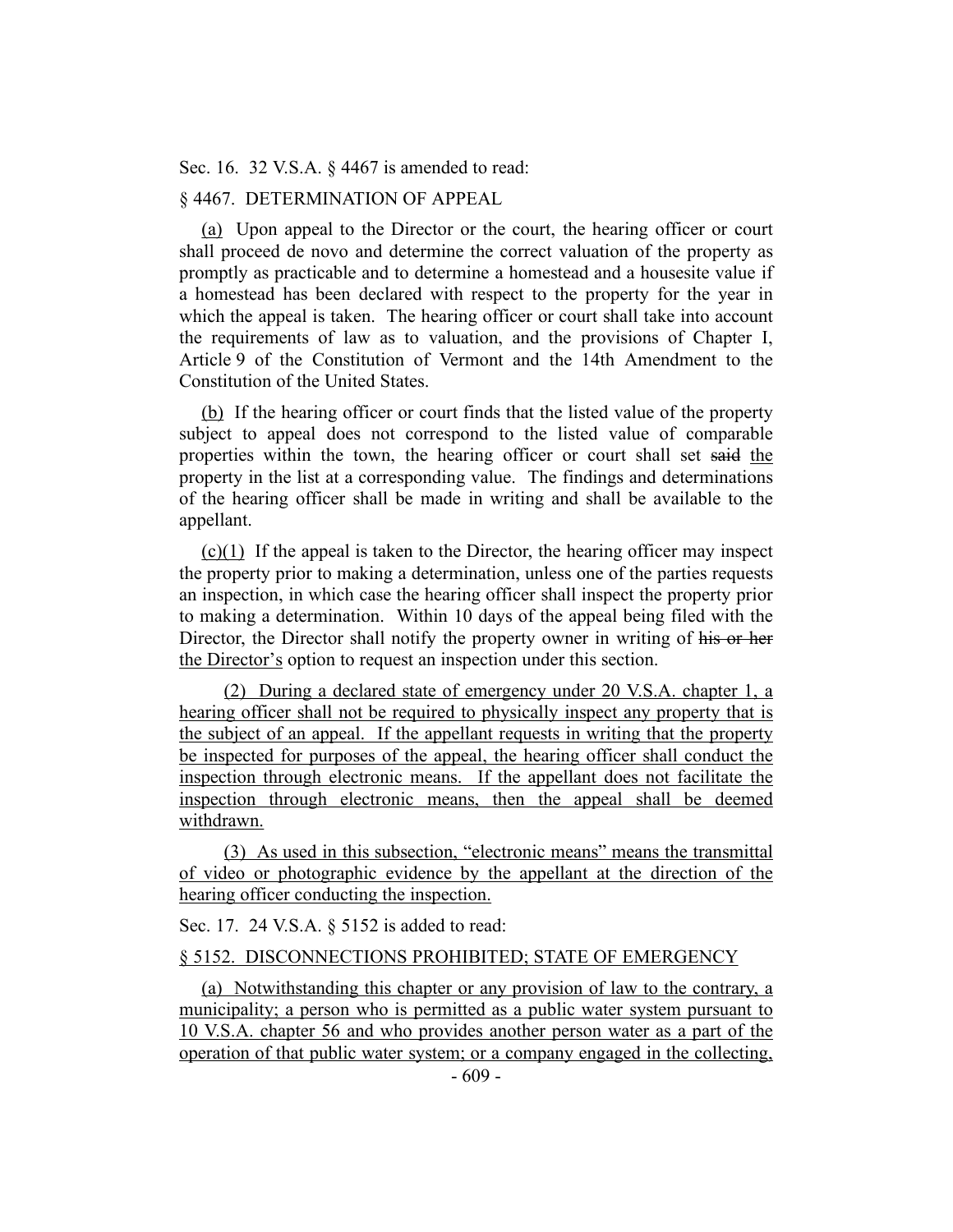sale, and distribution of water for domestic, industrial, business, or fire protection purposes that is regulated by the Public Utility Commission under 30 V.S.A. § 203(3) shall be prohibited from disconnecting any person from services during a declared state of emergency under 20 V.S.A. chapter 1, provided that:

(1) the state of emergency is declared in response to an all-hazards event that will cause financial hardship and the inability of ratepayers to pay for water or sewer services; and

(2) the all-hazards event does not require the water or sewer service provider to disconnect services to protect the health and safety of the public.

(b)(1) A violation of subsection (a) of this section by a municipality or a person who is permitted as a public water system pursuant to 10 V.S.A. chapter 56 may be enforced by the Agency of Natural Resources pursuant to 10 V.S.A. chapter 201.

(2) A violation of subsection (a) of this section by a company engaged in the collecting, sale, and distribution of water for domestic, industrial, business, or fire protection purposes that is regulated by the Public Utility Commission under 30 V.S.A. § 203(3) may be enforced by the Public Utility Commission pursuant to 30 V.S.A. § 30.

(c) A ratepayer shall remain obligated for any amounts due to a water or sewer service provider subject to this section. The ratepayer shall have a minimum of 90 days after the end of the declared state of emergency to pay the amounts due.

Sec. 18. 20 V.S.A. § 47 is added to read:

§ 47. MUNICIPAL DEADLINES, PLANS, AND LICENSES; EXTENSION

(a) During a state of emergency declared under this chapter, a municipal corporation may:

(1) extend any statutory deadline applicable to municipal corporations, provided that the deadline does not relate to a license, permit, program, or plan issued or administered by the State or federal government; and

(2) extend or waive deadlines applicable to licenses, permits, programs, or plans that are issued by the municipal corporation.

(b) During a state of emergency declared under this chapter, any expiring license, permit, program, or plan issued by a municipal corporation that is due for renewal or review shall remain valid for 90 days after the date that the declared state of emergency ends.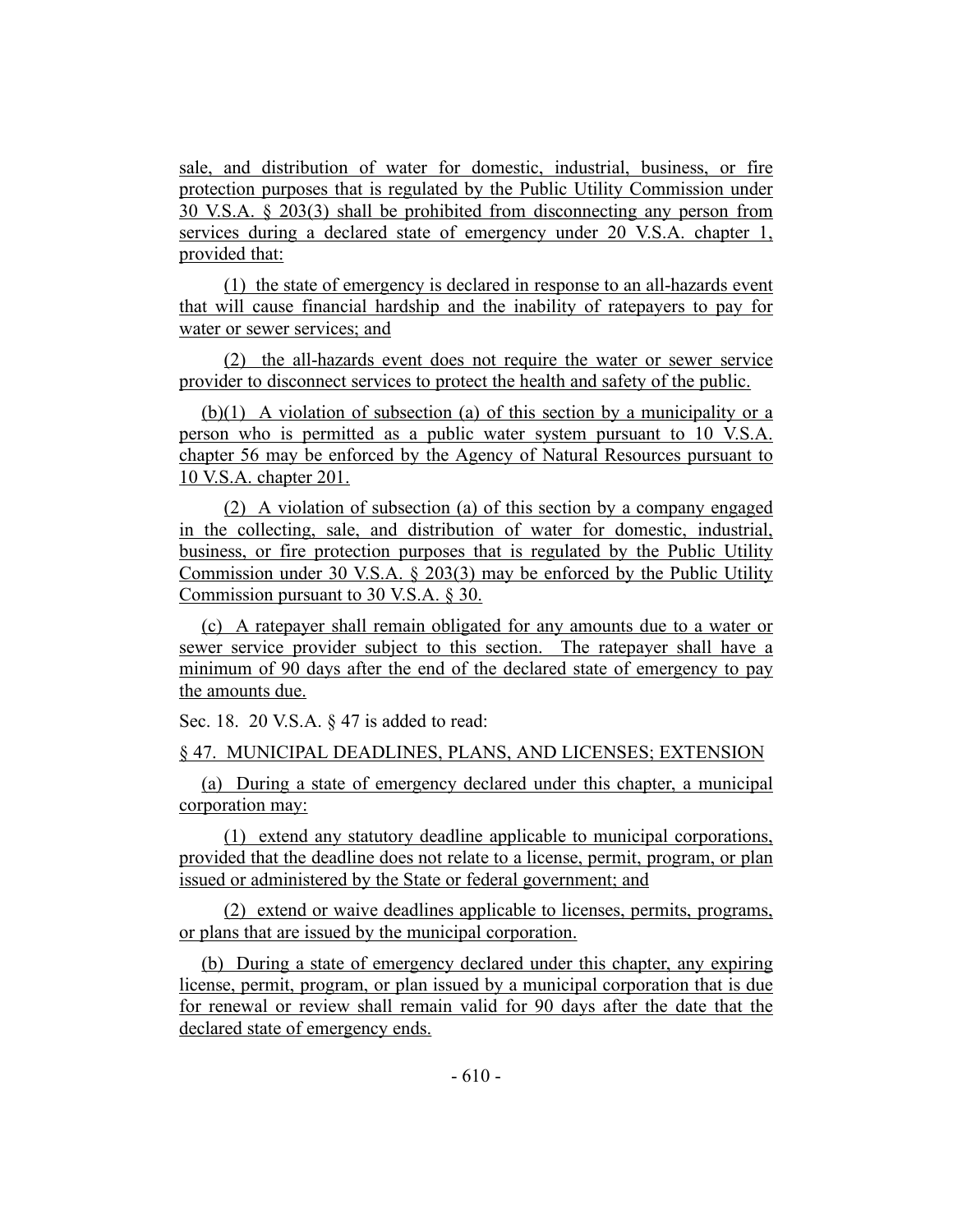\* \* \* Repeal \* \* \*

Sec. 19. REPEAL

19 V.S.A. § 312 (use of town highway funds) is repealed.

\* \* \* Effective Date \* \* \*

Sec. 20. EFFECTIVE DATE

This act shall take effect on July 1, 2022.

(Committee vote: 5-0-0)

# **S. 219.**

An act relating to ensuring compliance with the U.S. and Vermont Constitutions in the use of public funds for tuition and in the dual enrollment program.

### **Reported favorably with recommendation of amendment by Senator Campion for the Committee on Education.**

The Committee recommends that the bill be amended by striking out all after the enacting clause and inserting in lieu thereof the following:

\* \* \* Provision of Publicly Funded Education in Vermont \* \* \*

Sec. 1. 16 V.S.A. § 820 is added to read:

#### § 820. PROVISION OF PUBLICLY FUNDED EDUCATION IN VERMONT

(a) Findings and purpose.

(1) The Vermont Constitution provides that "a competent number of schools ought to be maintained in each town unless the general assembly permits other provisions for the convenient instruction of youth." VT Const. CH II, § 68. Interpreting this provision in *Brigham v. State*, 692 A.2d 384 (1997), the Vermont Supreme Court stated that "[t]he state may delegate to local towns and cities the authority to finance and administer the schools within their borders; it cannot, however, abdicate the basic responsibility for education by passing it on to local governments, which are themselves creations of the state." *Id*. at 395.

(A) From this, it is evident that the State has a constitutional obligation to provide public education to its youth. Many Vermont school districts operate schools, but others do not. Vermont is a relatively sparsely populated and mountainous state that has made the operation of public schools unviable in certain regions of the State. Students who live in these regions do not have the choice of enrolling in a public school in their district; their only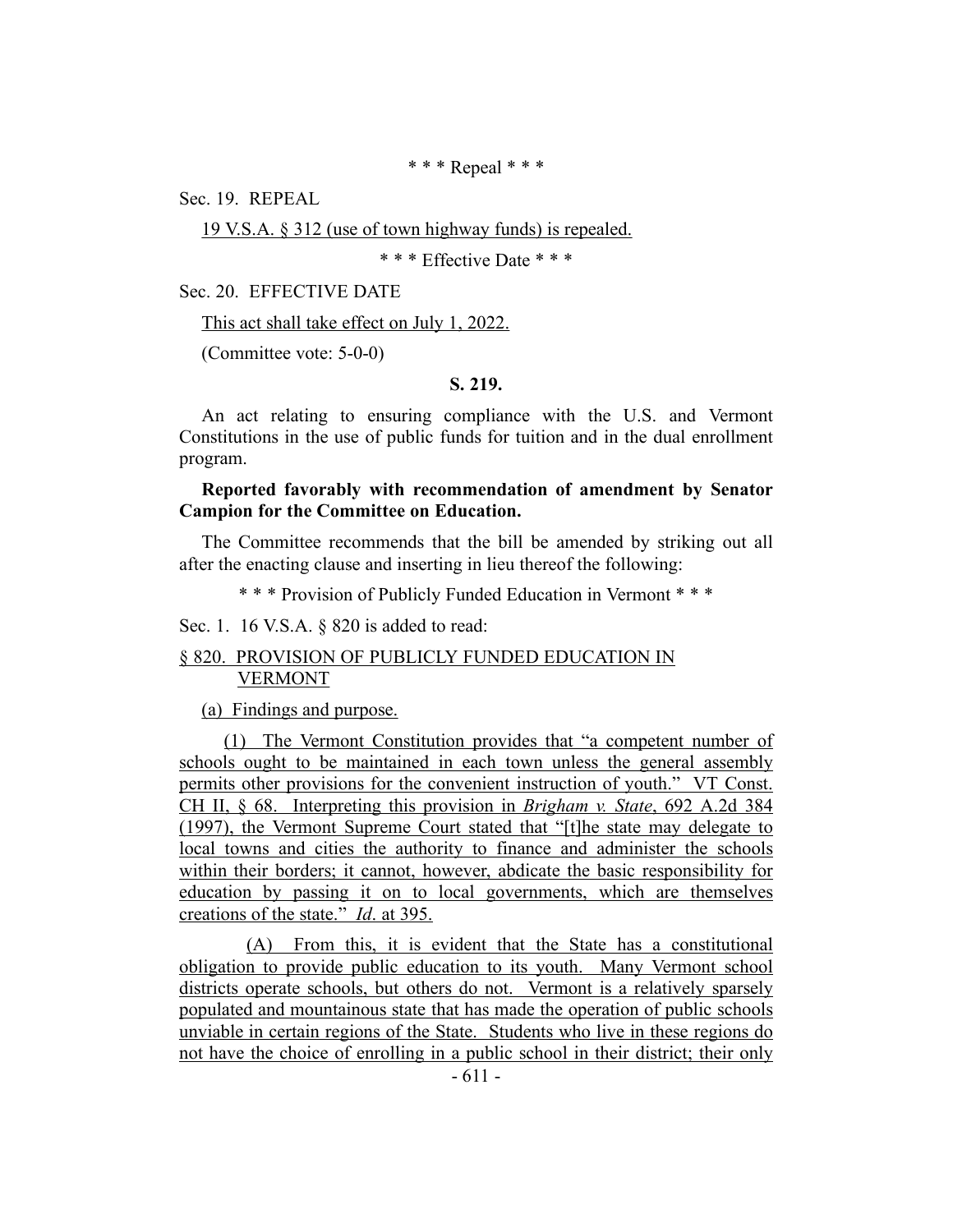choice is to enroll in a public school operated by another school district or an independent school or to be homeschooled.

(B) Therefore, in order to fulfill its constitutional requirement to provide public education to its youth, the State permits school districts that do not operate schools (nonoperating school districts) to use public funds to send their resident youth to public schools operated by other school districts or to certain independent schools. In order for an independent school to be eligible to receive public tuition, this section requires these schools to:

(i) comply with all federal and State antidiscrimination laws applicable to Vermont public schools; and

(ii) not use public tuition to support religious instruction, religious indoctrination, religious worship, or the propagation of religious views.

(2) Chapter 1, Article 3 of the Vermont Constitution, known as the "Compelled Support Clause," provides that "no person ... can be compelled to support any place of worship ... contrary to the dictates of conscience ..."

(A) In *Chittenden Town v. Department of Education*, 38 A.2d 539 (Vt. 1999), the Vermont Supreme Court held that a school district may pay public tuition to a school with a religious mission under the Compelled Support Clause if the school has adequate safeguards against the use of such funds for religious worship or instruction or the propagation of religious views.

(B) This section sets out adequate safeguards to ensure that public tuition is not used for religious instruction, religious indoctrination, religious worship, or the propagation of religious views.

(b) Conditions for eligibility of an approved independent school to receive public tuition. An approved independent school shall be eligible to receive public tuition only if all of the following conditions are met.

(1)(A) The school has adopted and implemented policies and procedures to comply with all federal and State antidiscrimination laws applicable to Vermont public schools and makes reasonable efforts to enforce these policies and procedures. Compliance with the requirements set forth in these antidiscrimination laws includes compliance with the Vermont Public Accommodations Act, 9 V.S.A. chapter 139, the Vermont Fair Employment Practices laws, 21 V.S.A. chapter 5, subchapter 6, and all other federal and State antidiscrimination laws that apply to public schools, to the same extent that these laws apply to public schools, even if those laws by their terms do not apply to the approved independent school.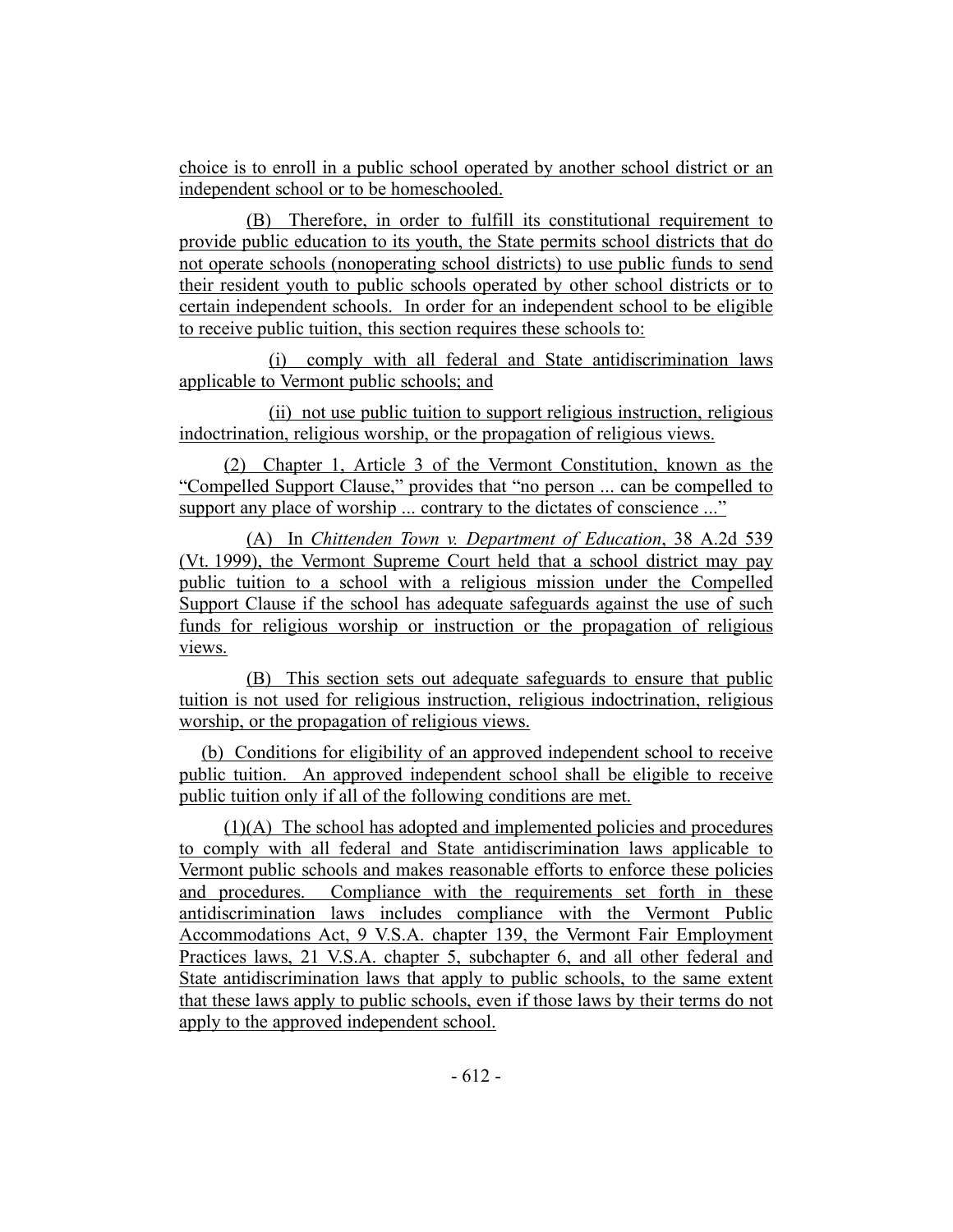(B) The school posts and maintains on its website in a prominent place its policy to comply with all antidiscrimination laws that apply to public schools.

(2) None of the public tuition will be used to support religious instruction, religious indoctrination, religious worship, or the propagation of religious views, except for religious instruction that is designed to provide an overview of religious history and teachings and does not support religious instruction, religious indoctrination, religious worship, or the propagation of any one religion or theology over others. In this section, "indoctrination" means the process of repeating an idea or belief to someone until they accept it without criticism or question.

(3) The school receives approval from the State Board of Education to receive public tuition. In order to receive State Board approval, the school shall, in addition to satisfying any conditions required by the State Board, enter into a contract with the State Board, signed by an authorized representative acting on behalf of the school's governing body, agreeing to comply with the eligibility requirements under subdivisions  $(1)$ – $(2)$  of this subsection (antidiscrimination; no use of funds for religious purposes).

(c) Process for payment and school selection.

(1) The State Board of Education shall maintain a list of approved independent schools eligible to receive public tuition on its website.

(2) A school district may only pay tuition to an approved independent school eligible to receive public tuition listed on the State Board's website. Payment of public tuition shall be made directly from the district to the school unless otherwise required by court order.

(d) Approved independent school eligible to receive public tuition. As used in this title, an "approved independent school eligible to receive public tuition" means an approved independent school that is eligible to receive public tuition under this section. An independent school meeting education quality standards under section 165 of this title or an approved independent school in Vermont functioning as an approved area career technical center under chapter 37 of this title that seeks to receive public tuition is required also to qualify as an approved independent school eligible to receive public tuition.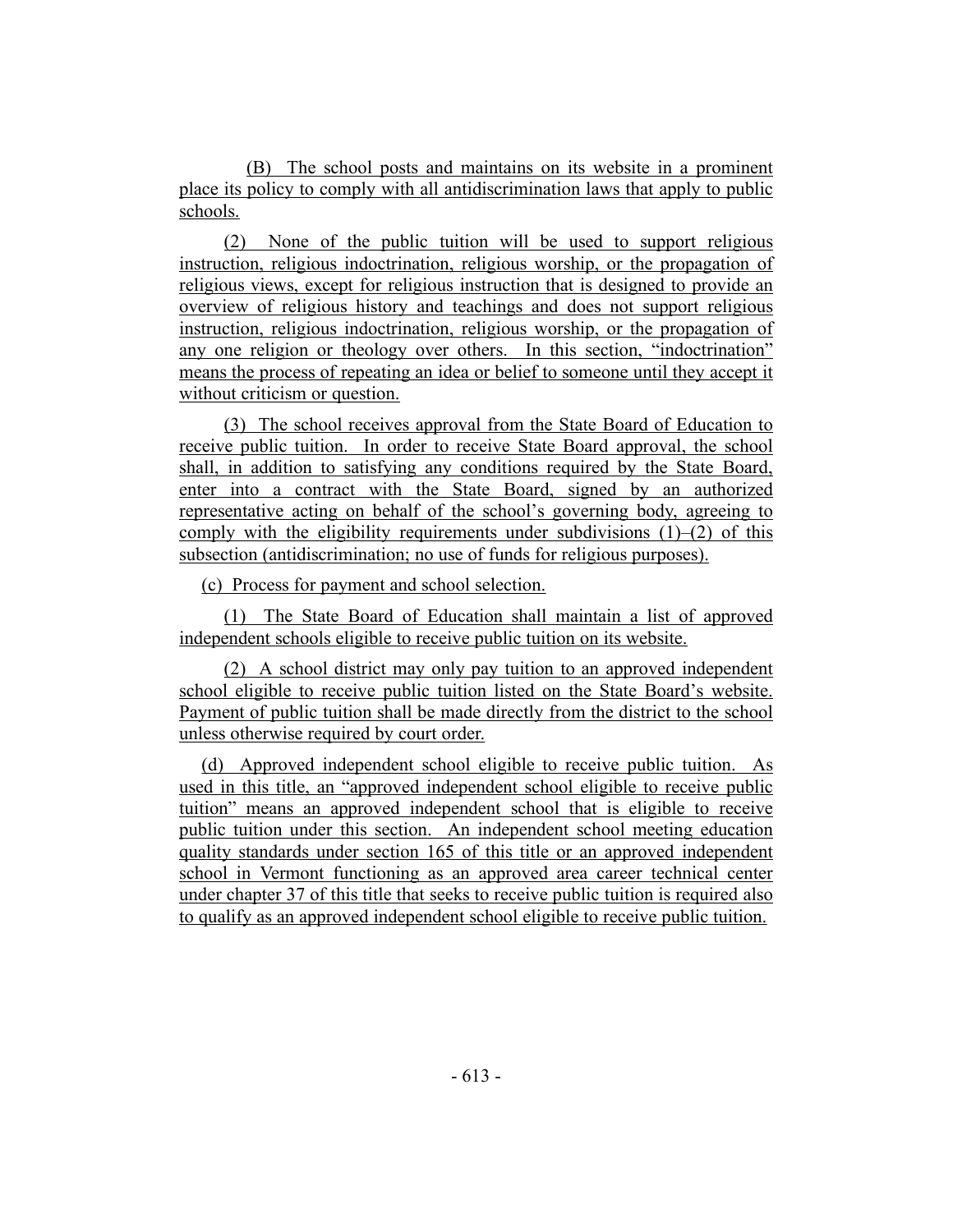Sec. 1a. 16 V.S.A. § 820 is amended to read:

# § 820. PROVISION OF PUBLICLY FUNDED EDUCATION IN VERMONT

(a) Findings and purpose.

(1) The Vermont Constitution provides that "a competent number of schools ought to be maintained in each town unless the general assembly permits other provisions for the convenient instruction of youth." VT Const. CH II, § 68. Interpreting this provision in *Brigham v. State*, 692 A.2d 384 (1997), the Vermont Supreme Court stated that "[t]he state may delegate to local towns and cities the authority to finance and administer the schools within their borders; it cannot, however, abdicate the basic responsibility for education by passing it on to local governments, which are themselves creations of the state." *Id*. at 395.

\* \* \*

(B) Therefore, in order to fulfill its constitutional requirement to provide public education to its youth, the State permits school districts that do not operate schools (nonoperating school districts) to use public funds to send their resident youth to public schools operated by other school districts or to certain independent schools. In order for an independent school to be eligible to receive public tuition, this section requires these schools to:

(i) comply with all federal and State antidiscrimination laws applicable to Vermont public schools; and

(ii) not use public tuition to support religious instruction, religious indoctrination, religious worship, or the propagation of religious views.; and

(iii) enroll any student with an individualized education program (IEP) who requires special education services and who is placed in the independent school as an appropriate placement and least restrictive environment for the student by the student's individualized education program team or by the local education agency (LEA) as required under section 2973 of this title.

\* \* \*

(b) Conditions for eligibility of an approved independent school to receive public tuition. An approved independent school shall be eligible to receive public tuition only if all of the following conditions are met.

\* \* \*

- 614 -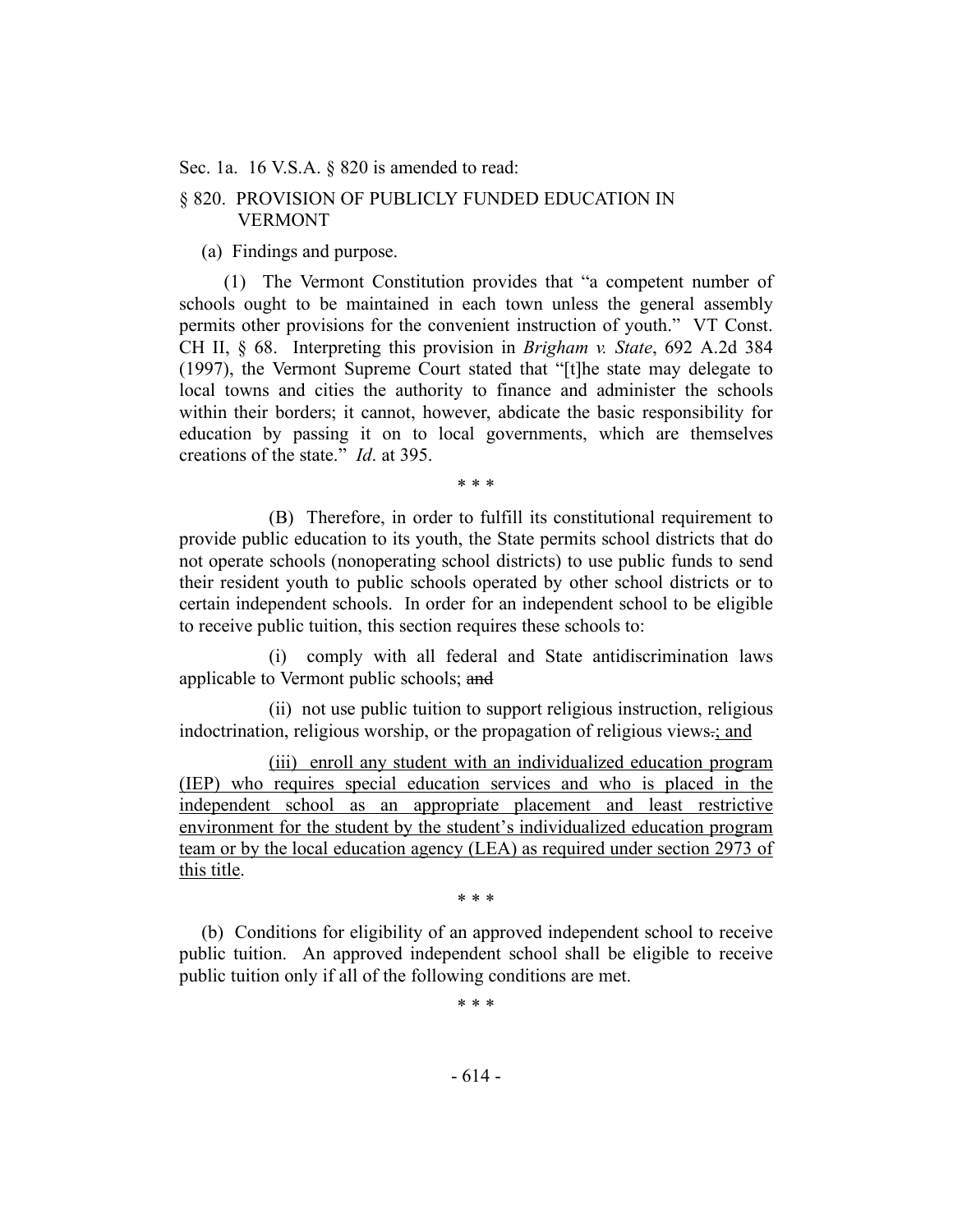(3) The school enrolls any student with an individualized education program who requires special education services and who is placed in the approved independent school as an appropriate placement and least restrictive environment for the student by the student's individualized education program team or by LEA as required under section 2973 of this title.

 $(3)(4)$  The school receives approval from the State Board of Education to receive public tuition. In order to receive State Board approval, the school shall, in addition to satisfying any conditions required by the State Board, enter into a contract with the State Board, signed by an authorized representative acting on behalf of the school's governing body, agreeing to comply with the eligibility requirements under subdivisions  $(1)$ – $(2)(3)$  of this subsection (antidiscrimination; no use of funds for religious purposes; enrollment of students on an IEP).

\* \* \*

\* \* \* Unlawful Employment Practice \* \* \*

\* \* \*

Sec. 2. 21 V.S.A. § 495 is amended to read:

#### § 495. UNLAWFUL EMPLOYMENT PRACTICE

(e) The provisions of this section prohibiting discrimination on the basis of sexual orientation and gender identity shall not be construed to prohibit or prevent any religious or denominational institution or organization, or any organization operated for charitable or educational purposes, that is operated, supervised, or controlled by or in connection with a religious organization, from giving preference to persons of the same religion or denomination or from taking any action with respect to matters of employment that is calculated by the organization to promote the religious principles for which it is established or maintained. [Repealed.]

\* \* \*

\* \* \* Dual Enrollment \* \* \*

Sec. 3. 16 V.S.A. § 944 is amended to read:

§ 944. DUAL ENROLLMENT PROGRAM

\* \* \*

(b) Students.

(1) A Vermont resident who has completed grade 10 but has not received a high school diploma is eligible to participate in the Program if: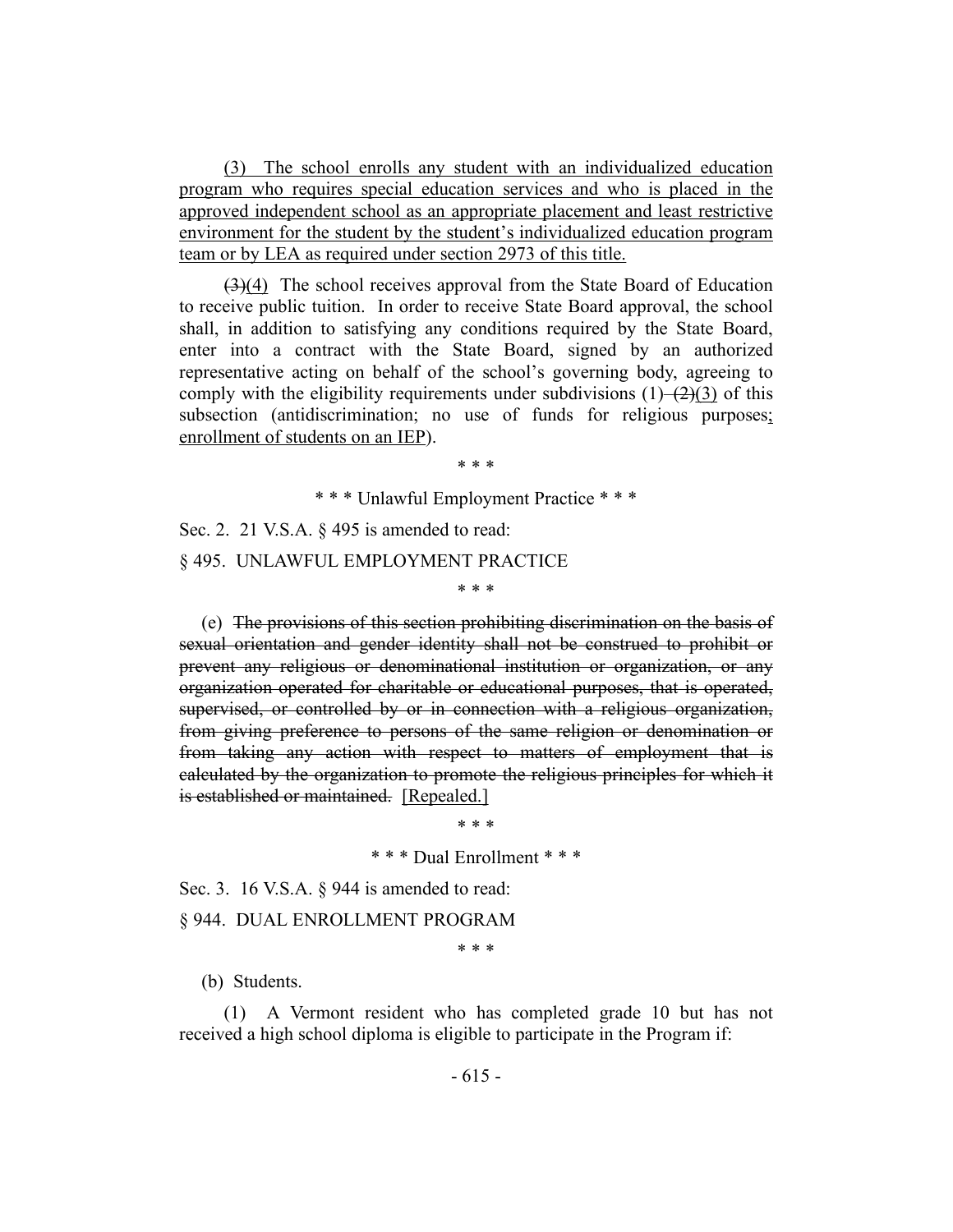(A) the student:

(i) is enrolled in:

(I) a Vermont public school, including a Vermont career technical center;

(II) a public school in another state or an approved independent school that is designated as the public secondary school for the student's district of residence; or

(III) an approved independent school in Vermont to which the student's district of residence pays publicly funded tuition on behalf of the student;

(ii) is assigned to a public school through the High School Completion Program; or

(iii) is a home study student;

none of the payment to the accredited postsecondary institution will be used to support religious instruction, religious indoctrination (as defined in section 820 of this title), religious worship, or the propagation of religious views, except for religious instruction that is designed to provide an overview of religious history and teachings and does not support religious instruction, religious indoctrination, religious worship, or the propagation of religious views of any one religion or theology over others; and

(B) the student is not enrolled in a recognized independent school or a school or program that is not recognized for attendance purposes under section 1121 of this title;

 $(B)(C)$  dual enrollment is an element included within the student's personalized learning plan; and

 $(\overline{C})(D)$  the secondary school and the postsecondary institution have determined that the student is sufficiently prepared to succeed in a dual enrollment course, which can be determined in part by the assessment tool or tools identified by the participating postsecondary institution.

\* \* \*

\* \* \* Conforming Changes \* \* \*

Sec. 4. 16 V.S.A. § 11 is amended to read:

# § 11. CLASSIFICATIONS AND DEFINITIONS

(a) As used in this title, unless the context otherwise clearly requires:

\* \* \*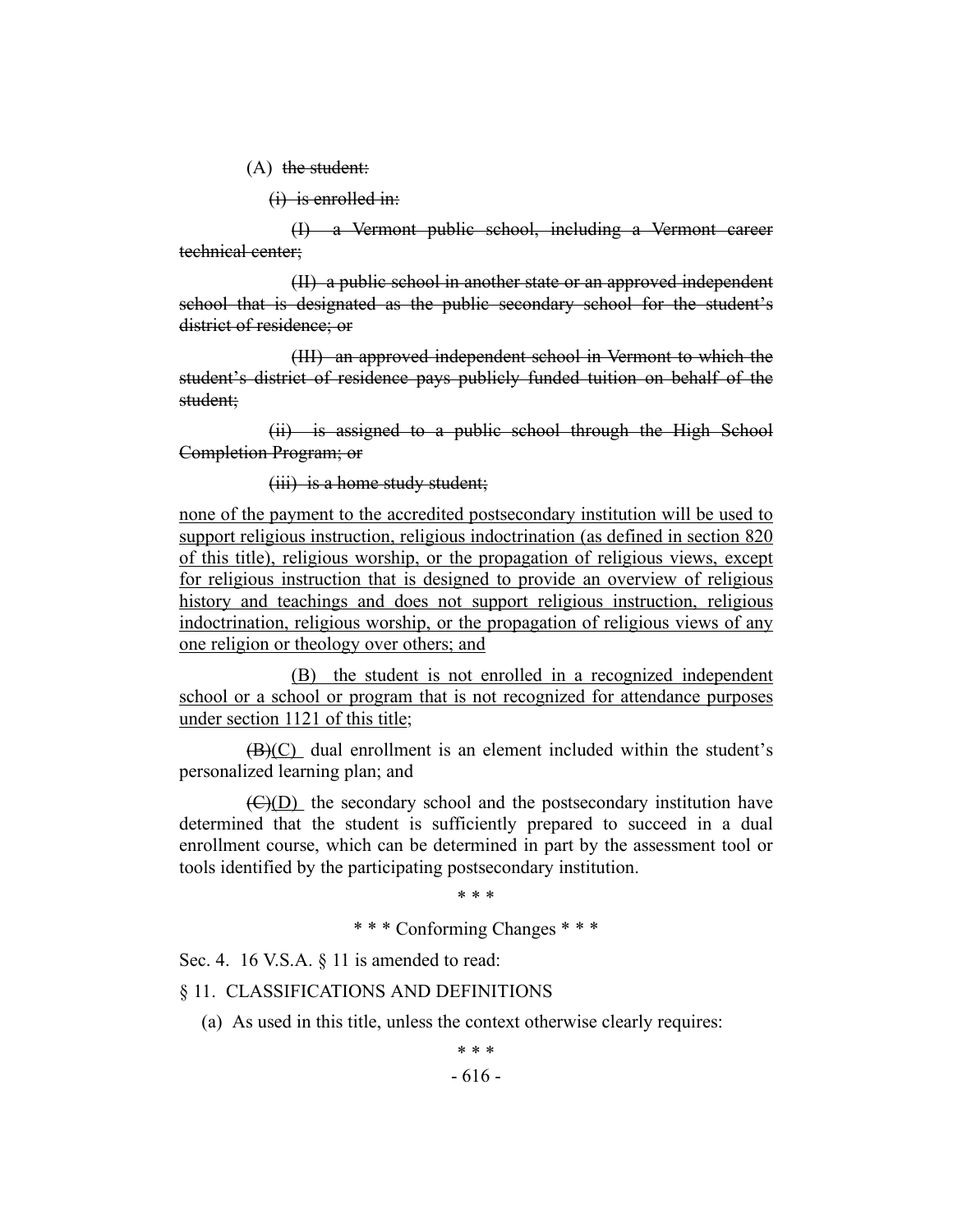(20a) "Approved independent school eligible to receive public tuition" means an approved independent school that is also approved by the State Board of Education to receive public tuition under section 820 of this title.

\* \* \*

Sec. 5. 16 V.S.A. § 165 is amended to read:

# § 165. EDUCATION QUALITY STANDARDS; EQUAL EDUCATIONAL OPPORTUNITIES; INDEPENDENT SCHOOL MEETING EDUCATION QUALITY STANDARDS

\* \* \*

(b) Annually, the Secretary shall determine whether students in each Vermont public school are provided educational opportunities substantially equal to those provided in other public schools. If the Secretary determines that a school is not meeting the education quality standards listed in subsection (a) of this section or that the school is making insufficient progress in improving student performance in relation to the standards for student performance set forth in subdivision  $164(9)$  of this title, he or she the Secretary shall describe in writing actions that a district must take in order to meet either or both sets of standards and shall provide technical assistance to the school. If the school fails to meet the standards or make sufficient progress within two years of the determination, the Secretary shall recommend to the State Board one or more of the following actions:

\* \* \*

(4) the State Board close an individual school or schools and require that the school district pay tuition to another public school or an approved independent school pursuant to chapter 21 of this title eligible to receive public tuition; or

\* \* \*

Sec. 6. 16 V.S.A. § 166 is amended to read:

§ 166. APPROVED AND RECOGNIZED INDEPENDENT SCHOOLS

\* \* \*

(b) Approved independent schools. On application, the State Board shall approve an independent school that offers elementary or secondary education if it finds, after opportunity for hearing, that the school provides a minimum course of study pursuant to section 906 of this title and that it substantially complies with all statutory requirements for approved independent schools and the Board's rules for approved independent schools. An independent school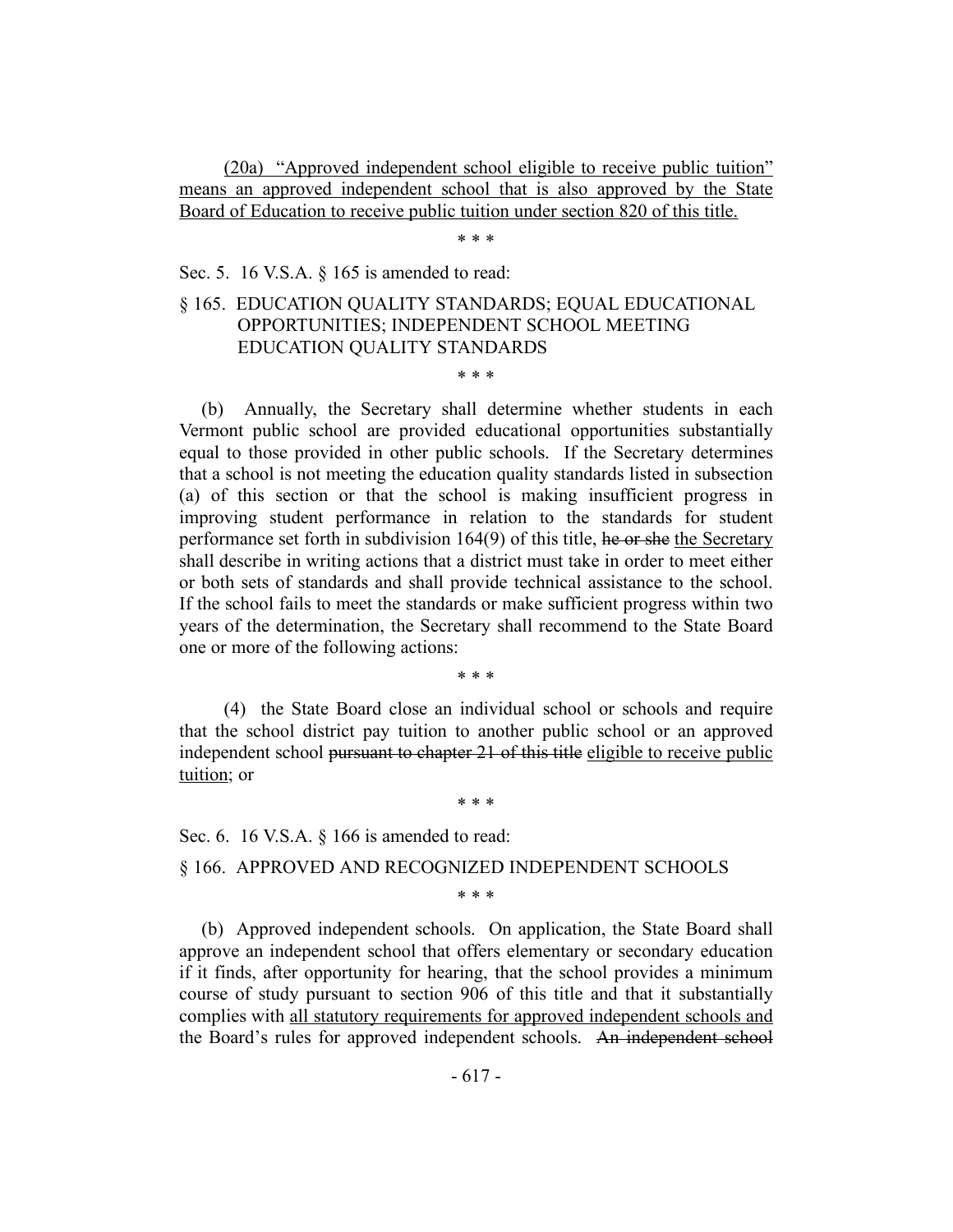that intends to accept public tuition shall be approved by the State Board only on the condition that the school agrees, notwithstanding any provision of law to the contrary, to enroll any student who requires special education services and who is placed in or referred to the approved independent school as an appropriate placement and least restrictive environment for the student by the student's individualized education program team or by the local education agency; provided, however, that this requirement shall not apply to an independent school that limits enrollment to students who are on an individualized education program or a plan under Section 504 of the Rehabilitation Act of 1973, 29 U.S.C. § 794, and who are enrolled pursuant to a written agreement between the local education agency and the school. Except as provided in subdivision (6) of this subsection, the Board's rules must at minimum require that the school have the resources required to meet its stated objectives, including financial capacity, faculty who are qualified by training and experience in the areas in which they are assigned, and physical facilities and special services that are in accordance with any State or federal law or regulation. Approval may be granted without State Board evaluation in the case of any school accredited by a private, State, or regional agency recognized by the State Board for accrediting purposes, provided that the State Board shall determine that the school complies with all student enrollment provisions required by law.

#### \* \* \*

#### Sec. 7. 16 V.S.A. § 821 is amended to read:

# § 821. SCHOOL DISTRICT TO MAINTAIN PUBLIC ELEMENTARY SCHOOLS OR PAY TUITION

(d) Notwithstanding subdivision (a)(1) of this section, the electorate of a school district that does not maintain an elementary school may grant general authority to the school board to pay tuition for an elementary student at an approved independent elementary school eligible to receive public tuition or an independent school meeting education quality standards pursuant to sections 823 and 828 of this chapter upon notice given by the student's parent or legal guardian before April 15 for the next academic year.

\* \* \*

Sec. 8. 16 V.S.A. § 822 is amended to read:

# § 822. SCHOOL DISTRICT TO MAINTAIN PUBLIC HIGH SCHOOLS OR PAY TUITION

(a) Each school district shall maintain one or more approved high schools in which high school education is provided for its resident students unless: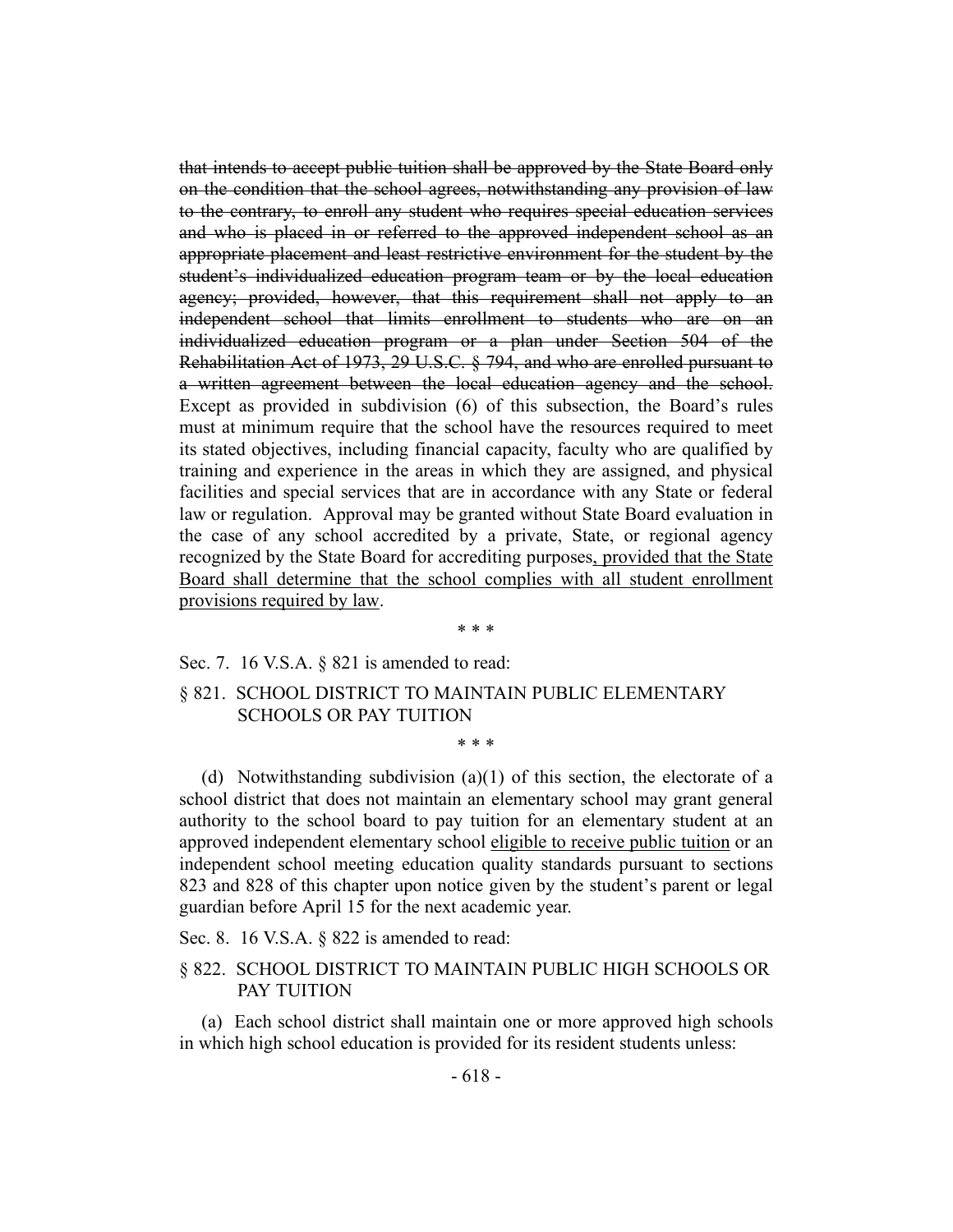(1) the electorate authorizes the school board to close an existing high school and to provide for the high school education of its students by paying tuition to a public high school, an approved independent high school, or an independent school meeting education quality standards, to be selected by the parents or guardians of the student, within or outside the State in accordance with sections 824 and 828 of this title; or

\* \* \*

(c)(1) A school district may both maintain a high school and furnish high school education by paying tuition:

\* \* \*

(B) to an approved independent school eligible to receive public tuition or an independent school meeting education quality standards if the school board judges that a student has unique educational needs that cannot be served within the district or at a nearby public school.

\* \* \*

\* \* \*

Sec. 9. 16 V.S.A. § 823 is amended to read:

§ 823. ELEMENTARY TUITION

(b) Unless the electorate of a school district authorizes payment of a higher amount at an annual or special meeting warned for the purpose, the tuition paid to an approved independent elementary school eligible to receive public tuition or an independent school meeting education quality standards shall not exceed the least of:

\* \* \*

Sec. 10. 16 V.S.A. § 824 is amended to read:

§ 824. HIGH SCHOOL TUITION

\* \* \*

(c) The district shall pay an amount not to exceed the average announced tuition of Vermont union high schools for the year of attendance for its students enrolled in an approved independent school eligible to receive public tuition that does not functioning function as a Vermont area career technical center, or any higher amount approved by the electorate at an annual or special meeting warned for that purpose.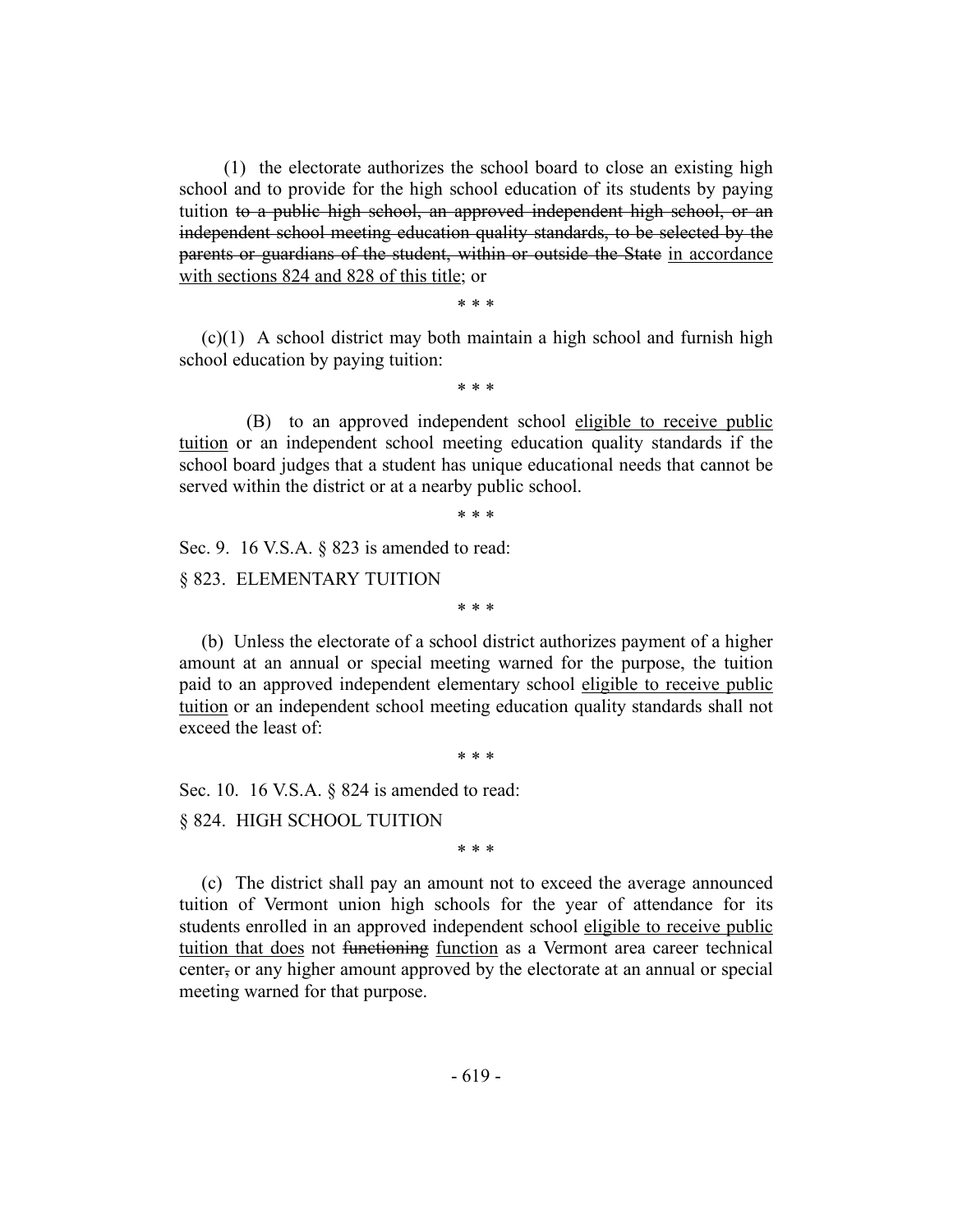#### Sec. 11. 16 V.S.A. § 827 is amended to read:

# § 827. DESIGNATION OF A PUBLIC HIGH SCHOOL OR AN APPROVED INDEPENDENT HIGH SCHOOL AS THE PUBLIC HIGH SCHOOL OF A SCHOOL DISTRICT

(a) A school district not maintaining an approved public high school may vote on such terms or conditions as it deems appropriate, to designate three or fewer approved independent schools eligible to receive public tuition or public high schools as the public high school or schools of the district.

\* \* \*

(c) A parent or legal guardian who is dissatisfied with the instruction provided at a designated school or who cannot obtain for his or her the parent's or legal guardian's child the kind of course or instruction desired there, or whose child can be better accommodated in an approved independent school eligible to receive public tuition or public high school nearer his or her the child's home during the next academic year, may request on or before April 15 that the school board pay tuition to another approved independent school eligible to receive public tuition or public high school selected by the parent or guardian.

\* \* \*

(e) Notwithstanding any other provision of law to the contrary:

\* \* \*

(2) unless otherwise directed by an affirmative vote of the school district, when the Wells Board approves parental requests to pay tuition to a nondesignated approved independent school eligible to receive public tuition or public school, the Board shall pay tuition in an amount not to exceed the base education amount as determined under section 4011 of this title for the fiscal year in which tuition is being paid; and

(3) unless otherwise directed by an affirmative vote of the school district, when the Strafford Board approves a parental request to pay tuition to a nondesignated approved independent school eligible to receive public tuition or public school, the Board shall pay tuition to the nondesignated school pursuant to section 824 of this title for the year in which the student is enrolled; provided, however, that it shall not pay tuition in an amount that exceeds the tuition paid to the designated school for the same academic year.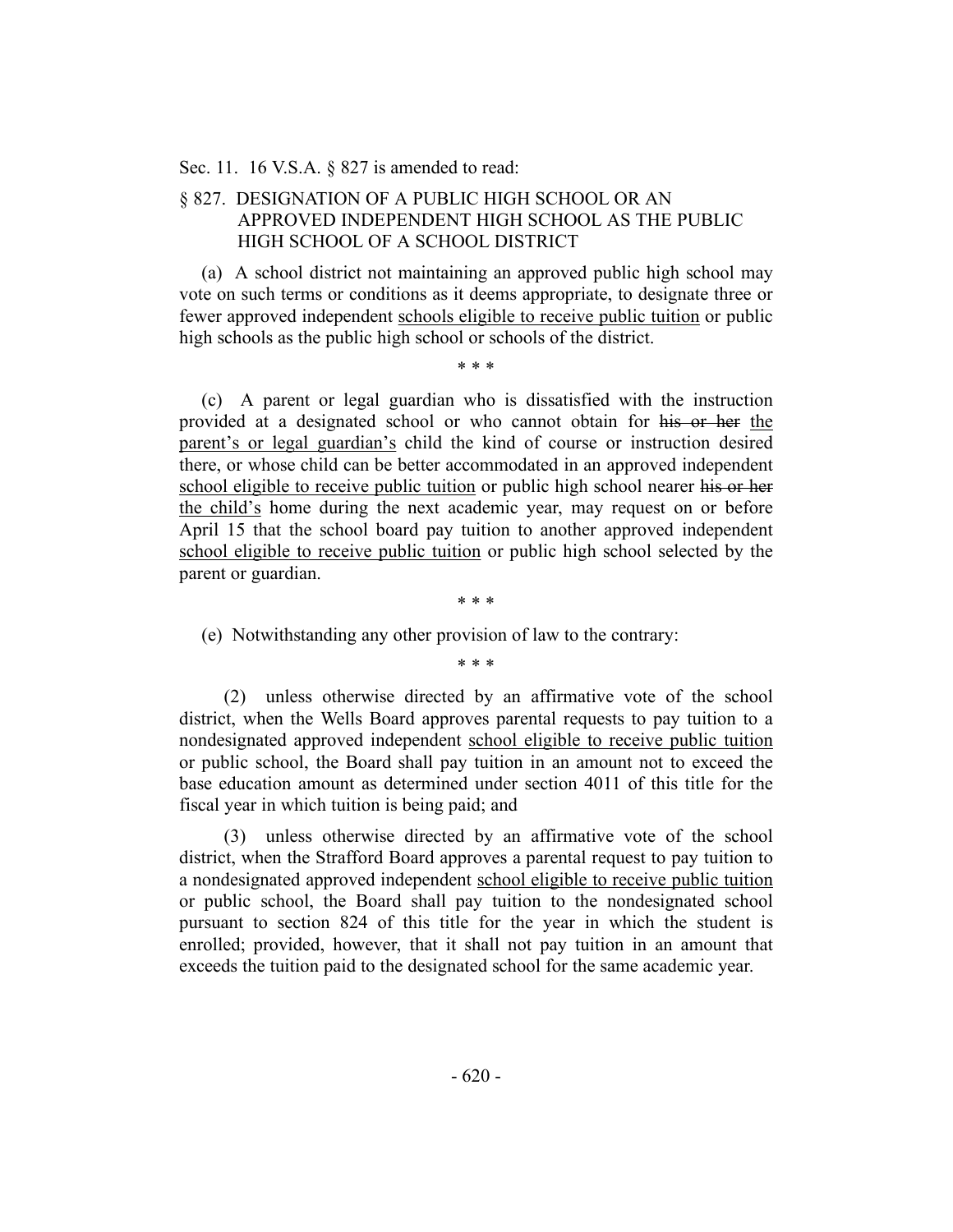Sec. 12. 16 V.S.A. § 828 is amended to read:

# § 828. TUITION TO APPROVED SCHOOLS; AGE; APPEAL

(a) A school district shall not pay the tuition of a student except to a public school, an approved independent school eligible to receive public tuition, an independent school meeting education quality standards, a tutorial program approved by the State Board, an approved education program, or, subject to subsection (b) of this section, an independent school in another state or country approved under the laws of that state or country, nor shall payment. Payment of tuition on behalf of a person shall not be denied on account of age. Unless otherwise provided, a person who is aggrieved by a decision of a school board relating to eligibility for tuition payments, the amount of tuition payable, or the school he or she the person may attend, may appeal to the State Board, and its decision shall be final.

(b) An independent school in another state or country that is approved under the laws of that state or country is eligible to receive public tuition if all of the following conditions are met:

(1) It is located in a state that borders Vermont or in the Quebec Province of Canada, provided that an independent school that is not located in a state that borders Vermont or in the Quebec Province of Canada shall be eligible to receive public tuition if:

(A) the student is on an individual education program (IEP) and is placed at the school in accordance with the Individuals with Disabilities Education Act, 20 U.S.C. chapter 33, as amended;

(B) the student is on a plan under Section 504 of the Rehabilitation Act of 1973, 29 U.S.C. § 794, as amended (504 Plan); or

(C) the student is determined to be disabled by the evaluation planning team or local education agency representative under State Board of Education rules.

(2)(A) The independent school has adopted and implemented policies and procedures to comply with all antidiscrimination laws applicable to public schools in the state or country where the independent school is located and makes reasonable efforts to enforce these policies and procedures. Compliance with the requirements set forth in these antidiscrimination laws includes compliance with antidiscrimination laws to the same extent as these laws apply to public schools, even if those laws by their terms do not apply to the independent school.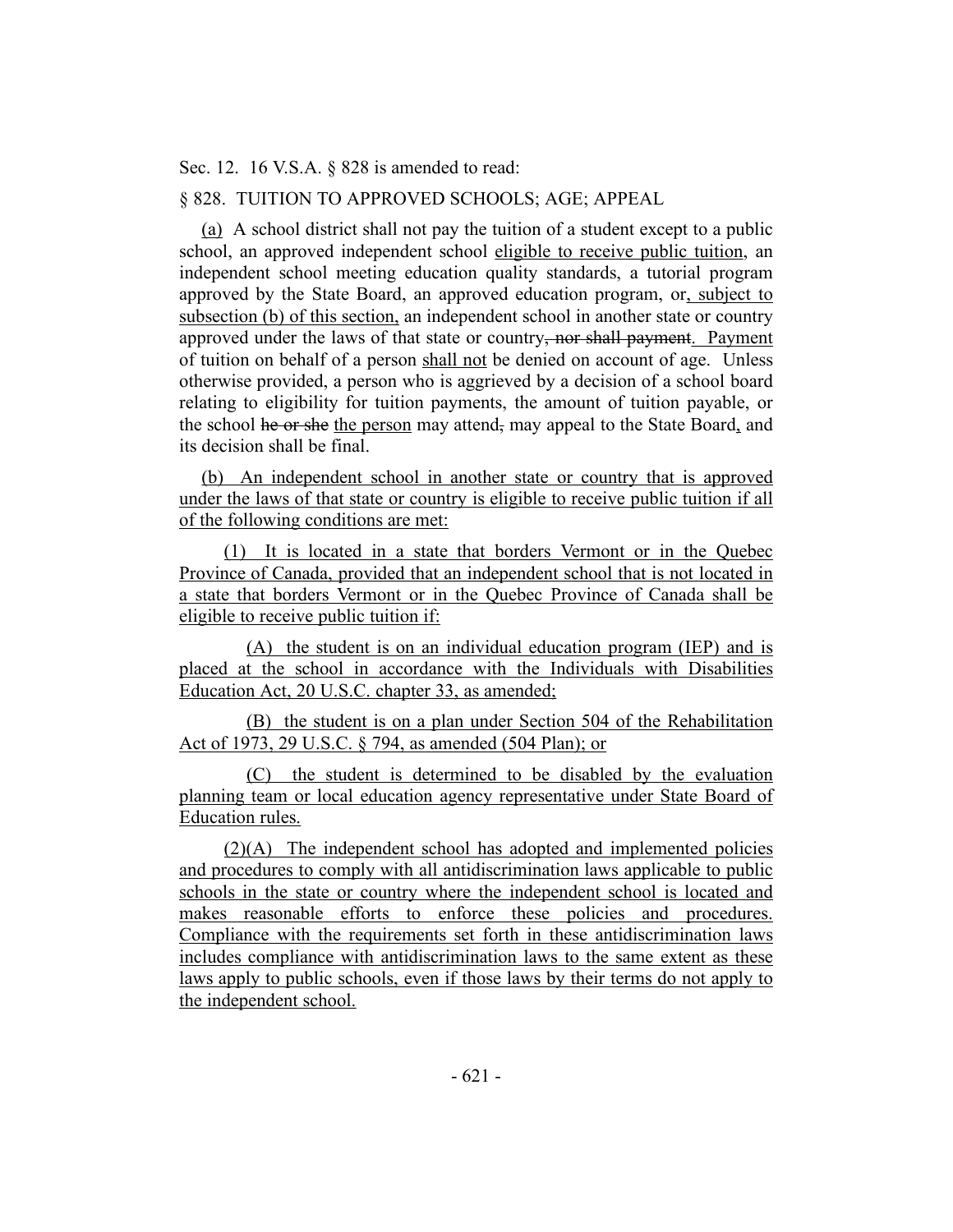(B) The independent school posts and maintains on its website in a prominent place its policy to comply with all antidiscrimination laws that apply to public schools in the state or country where the independent school is located.

(3) None of the public tuition will be used to support religious instruction, religious indoctrination (as defined in section 820 of this title), religious worship, or the propagation of religious views, except for religious instruction that is designed to provide an overview of religious history and teachings and does not support religious instruction, religious indoctrination, religious worship, or the propagation of religious views of any one religion or theology over others.

(4) The independent school enters into a contract with the Vermont State Board of Education, signed by an authorized representative acting on behalf of the school's governing body, agreeing to comply with the eligibility requirements under subdivisions  $(2)$ – $(3)$  of this subsection (antidiscrimination; no use of funds for religious purposes).

Sec. 13. 16 V.S.A. § 1073 is amended to read:

§ 1073. "LEGAL PUPIL" DEFINED; ACCESS TO SCHOOL

\* \* \*

(b) Access to school.

\* \* \*

(2) Right to enroll in a public or independent school. Notwithstanding the provisions of sections 822 and 1075 of this title, a pregnant or parenting student may enroll in any approved public school in Vermont or an adjacent state, any approved independent school eligible to receive public tuition in Vermont, or any other educational program approved by the State Board in which any other legal pupil in Vermont may enroll.

\* \* \*

Sec. 14. 16 V.S.A. § 2962 is amended to read:

§ 2962. EXTRAORDINARY SPECIAL EDUCATION REIMBURSEMENT

\* \* \*

(e) Under section 2973 of this title, a supervisory union, in its role as the local education agency, may place a student with an individualized education program under the Individuals with Disabilities Education Act, 20 U.S.C. chapter 33, with certain approved independent schools that accept public tuition eligible to receive public tuition. If the approved independent school is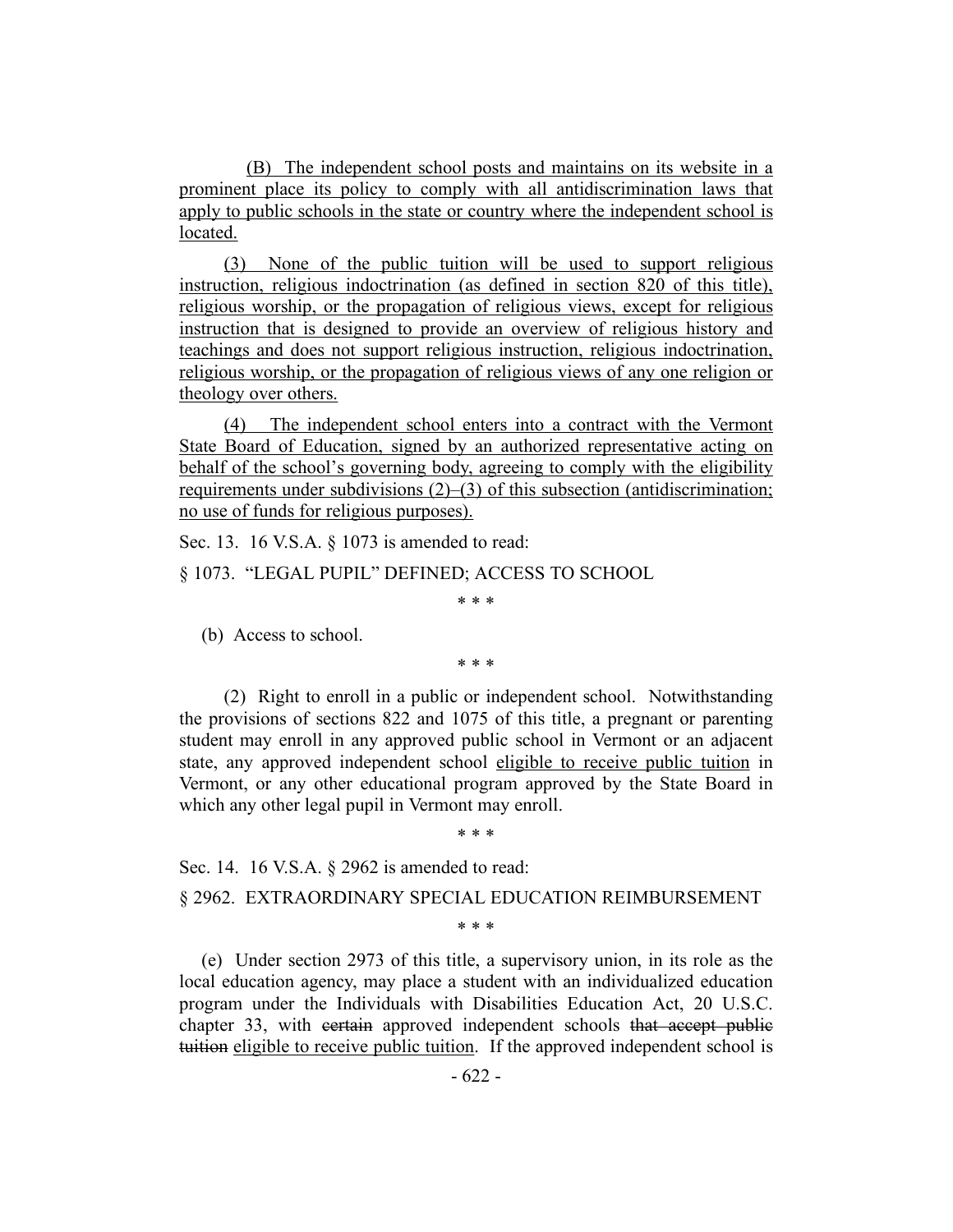entitled to special education cost reimbursement under that section, it may bill the supervisory union for excess special education costs incurred by the independent school in providing special education services to that student beyond those covered by general tuition. If those costs for that student exceed the extraordinary expenditures threshold as defined in subdivision (a)(2) of this section, the supervisory union shall be entitled to extraordinary reimbursement.

Sec. 15. 16 V.S.A. § 2973 is amended to read:

#### § 2973. INDEPENDENT SCHOOL TUITION RATES

(a)(1) Notwithstanding any provision of law to the contrary, an approved independent school that accepts eligible to receive public tuition shall enroll any student with an individualized education program who requires special education services and who is placed in the approved independent school as an appropriate placement and least restrictive environment for the student by the student's individualized education program team or by the local education agency (LEA); provided, however, that this requirement shall not apply to an independent school that limits enrollment to students who are on an individualized education program or a plan under Section 504 of the Rehabilitation Act of 1973, 29 U.S.C. § 794, and who are enrolled pursuant to a written agreement between the LEA and the school.

\* \* \*

\* \* \* Development of Standard Contract \* \* \*

#### Sec. 16. DEVELOPMENT OF STANDARD CONTRACT

(a) On or before August 1, 2022, the State Board of Education shall create and post on its website a standard form contract for use by approved independent schools eligible to receive public tuition that complies with the requirements of 16 V.S.A. § 820(b)(3) (antidiscrimination; no use of funds for religious purposes; enrollment of students on an individualized education program). The contract shall contain each of the following provisions:

(1) The State Board's authorization for the school to receive public tuition is conditioned on continued compliance by the school of this contract as well as any other conditions required by law or State Board rules.

(2)(A) The school has adopted and implemented policies and procedures to comply with all federal and State antidiscrimination laws applicable to Vermont public schools and makes reasonable efforts to enforce these policies and procedures. Compliance with the requirements set forth in these antidiscrimination laws includes compliance with the Vermont Public Accommodations Act, 9 V.S.A. chapter 139, the Vermont Fair Employment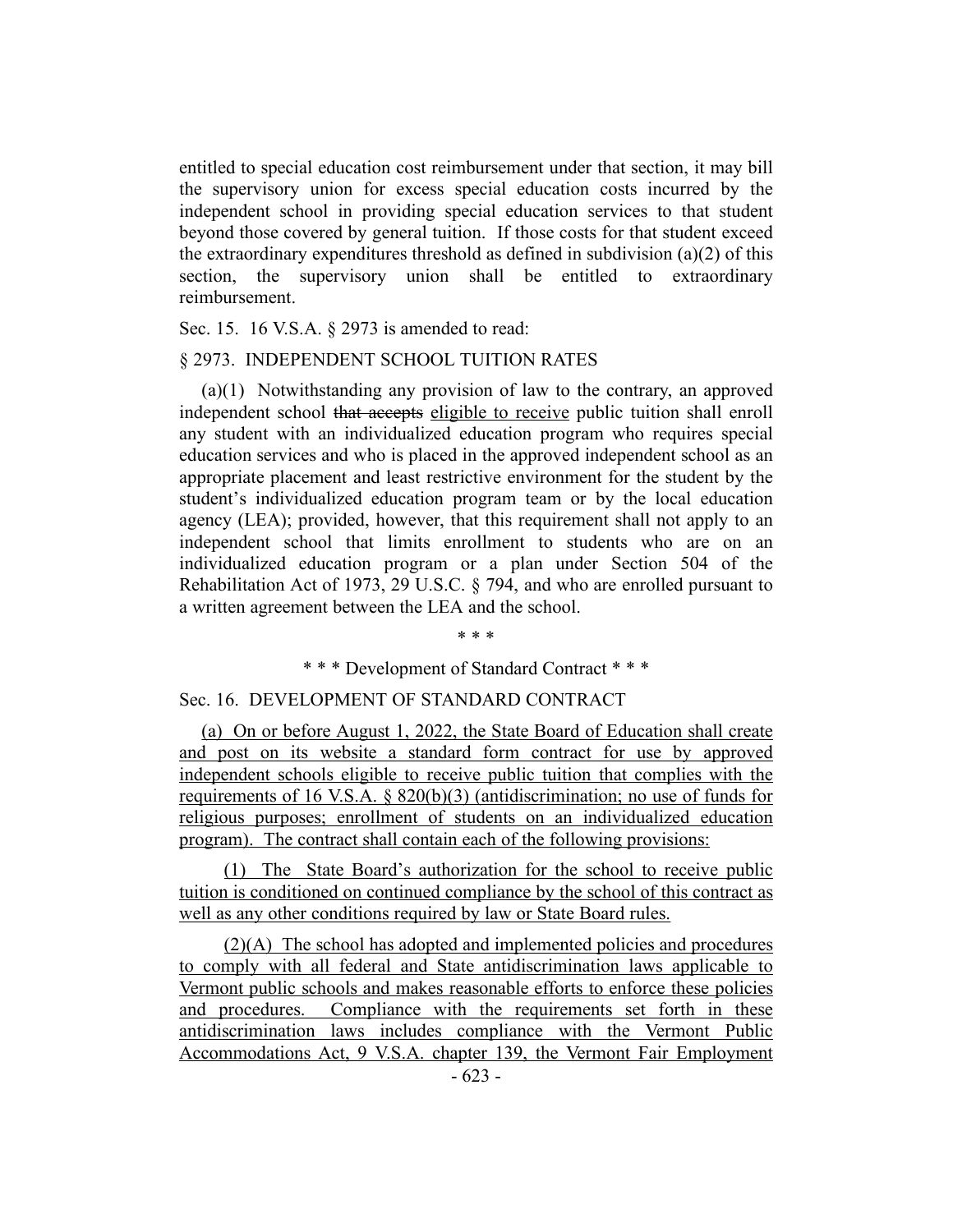Practices laws, 21 V.S.A. chapter 5, subchapter 6, and all other federal and State antidiscrimination laws that apply to public schools to the same extent that these laws apply to public schools, even if those laws by their terms do not apply to the school.

(B) The school has posted and shall maintain on its website in a prominent place its policy to comply with all antidiscrimination laws that apply to public schools.

(3) None of the public tuition will be used by the school to support religious instruction, religious indoctrination, religious worship, or the propagation of religious views, except for religious instruction that is designed to provide an overview of religious history and teachings and does not support religious instruction, religious indoctrination, religious worship, or the propagation of any one religion or theology over others. As used in this contract, "indoctrination" means the process of repeating an idea or belief to someone until they accept it without criticism or question.

(4) Commencing with the 2023–2024 school year and thereafter, the school shall enroll any student with an individualized education program who requires special education services and who is placed in the school as an appropriate placement and least restrictive environment for the student by the student's individualized education program team or by the local education agency as required under 16 V.S.A. § 2973.

(b) On or before August 1, 2022, the State Board of Education shall create and post on its website a standard form contract for use by independent schools in another state or country that complies with the requirements of 16 V.S.A. § 828(b) (antidiscrimination; no use of funds for religious purposes). The contract shall contain each of the following provisions:

(1) The State Board's authorization for the school to receive public tuition is conditioned on continued compliance by the school of this contract.

(2)(A) The independent school has adopted and implemented policies and procedures to comply with all antidiscrimination laws applicable to public schools in the state or country where the independent school is located and makes reasonable efforts to enforce these policies and procedures. Compliance with the requirements set forth in these antidiscrimination laws includes compliance with antidiscrimination laws to the same extent as these laws apply to public schools, even if those laws by their terms do not apply to the independent school.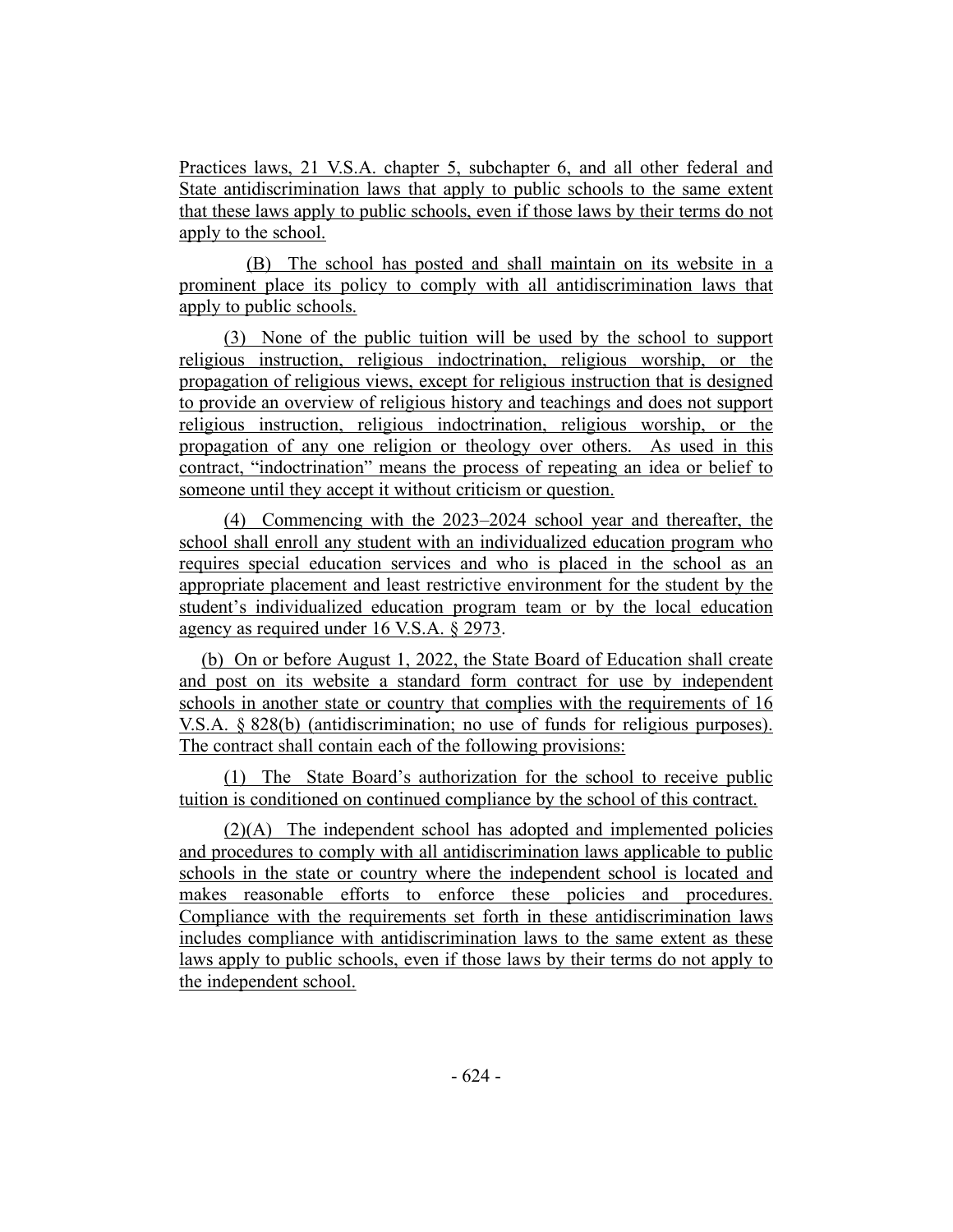(B) The independent school posts and maintains on its website in a prominent place its policy to comply with all antidiscrimination laws that apply to public schools in the state or country where the independent school is located.

(3) None of the public tuition will be used to support religious instruction, religious indoctrination, religious worship, or the propagation of religious views, except for religious instruction that is designed to provide an overview of religious history and teachings and does not support religious instruction, religious indoctrination, religious worship, or the propagation of religious views of any one religion or theology over others. As used in this contract, "indoctrination" means the process of repeating an idea or belief to someone until they accept it without criticism or question.

(c) A contract signed on behalf of the State Board and a school under 16 V.S.A. § 820(b)(3) or 828(b) shall contain no other conditions or requirements than those required under this section. The State Board and the school shall amend the contract as necessary to comply with applicable law, and the State Board shall amend its model contracts accordingly.

\* \* \* Transition \* \* \*

Sec. 17. TRANSITION

A student enrolled for the 2021–2022 school year in, or has been accepted for enrollment for the 2022–2023 school year by, an independent school in another state or country that would not be eligible to receive public tuition under 16 V.S.A. § 828 as amended by this act shall continue to be entitled to public tuition until such time as the student graduates from that school. The school shall not be required to enter into the contract with the Vermont State Board of Education under 16 V.S.A. § 828 as amended by this act.

\* \* \* Effective Dates \* \* \*

Sec. 18. EFFECTIVE DATES

This act shall take effect on passage, except that Secs. 1a, 6, 14, and 15 shall take effect on July 1, 2023.

And that after passage the title of the bill be amended to read:

An act relating to ensuring compliance with the U.S. and Vermont Constitutions in the use of public funds for tuition.

(Committee vote: 6-0-0)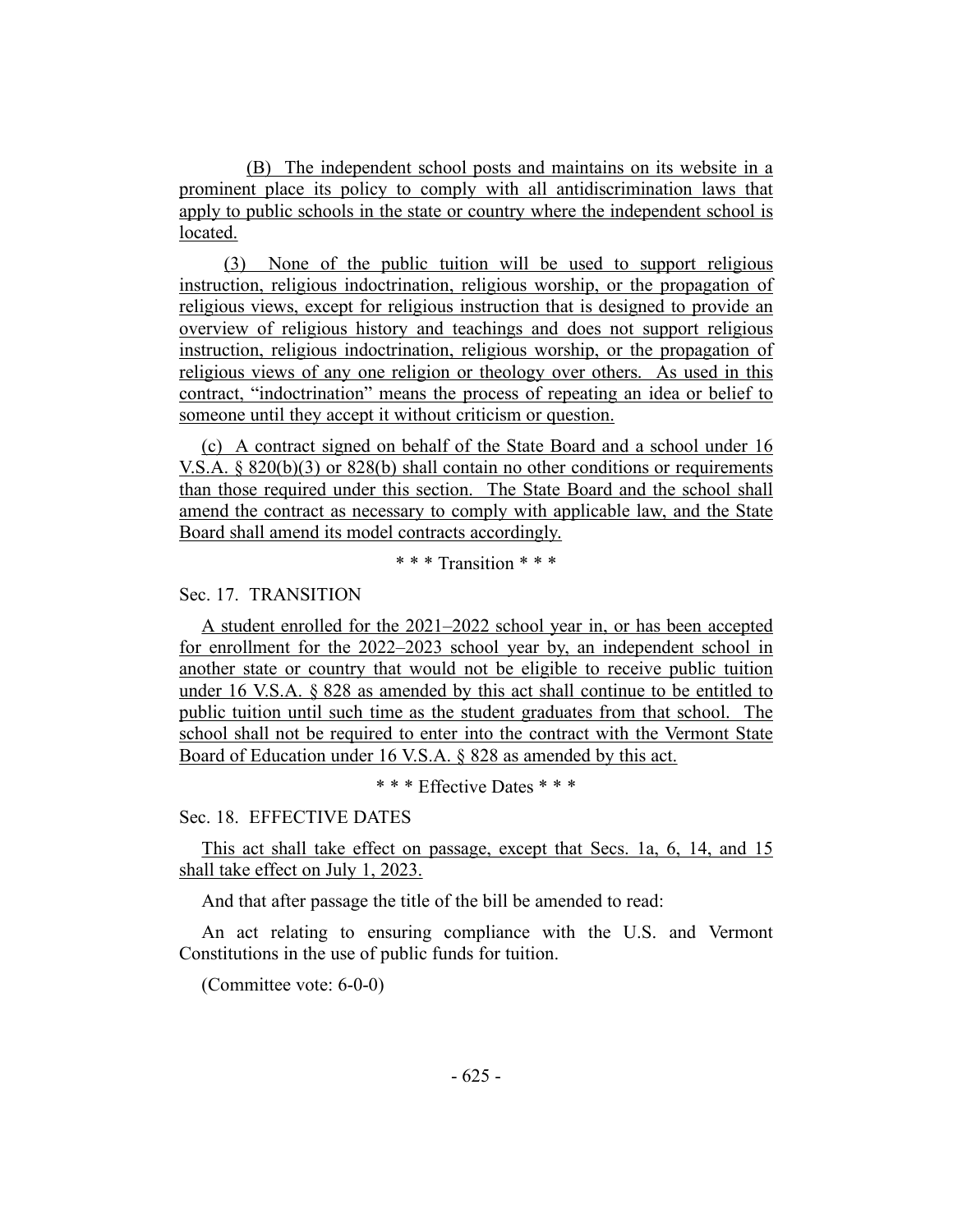An act relating to changes to Act 250.

#### **Reported favorably with recommendation of amendment by Senator Bray for the Committee on Natural Resources and Energy.**

The Committee recommends that the bill be amended by striking out all after the enacting clause and inserting in lieu thereof the following:

\* \* \* Municipal Zoning \* \* \*

#### Sec. 1. 24 V.S.A. § 2793e is amended to read:

# § 2793e. NEIGHBORHOOD PLANNING AREAS; DESIGNATION OF NEIGHBORHOOD DEVELOPMENT AREAS

(a) Purpose. This section is intended to encourage a municipality to plan for new and infill housing in the area including and immediately encircling its designated downtown, village center, new town center, or within its designated growth center in order to provide needed housing and to further support the commercial establishments in the designated center. To support this goal, this section sets out a two-component process.

\* \* \*

#### (b) Definitions.

(1) "Neighborhood planning area" means an automatically delineated area including and encircling a downtown, village center, or new town center designated under this chapter or within a growth center designated under this chapter. A neighborhood planning area is used for the purpose of identifying locations suitable for new and infill housing that will support a development pattern that is compact, oriented to pedestrians, and consistent with smart growth principles. To ensure a compact settlement pattern, the outer boundary of a neighborhood planning area shall be located entirely within the boundaries of the applicant municipality, unless a joint application is submitted by more than one municipality, and shall be determined:

\* \* \*

(c) Application for designation of a neighborhood development area. The State Board shall approve a neighborhood development area if the application demonstrates and includes all of the following elements:

\* \* \*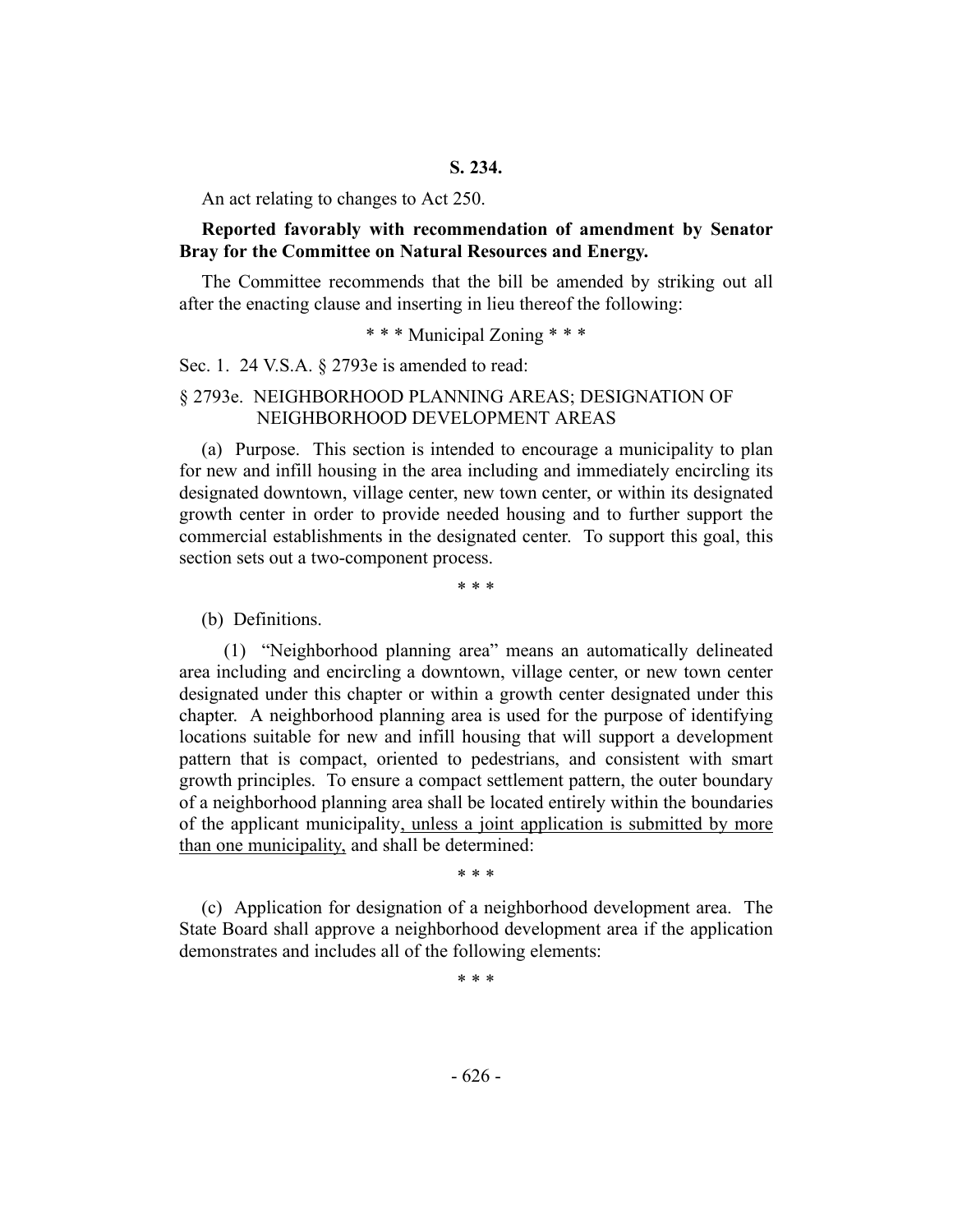(5) The proposed neighborhood development area consists of those portions of the neighborhood planning area that are appropriate for new and infill housing, excluding identified flood hazard and fluvial erosion areas, except those areas containing preexisting development in areas suitable for infill development as defined in § 29-201 of the Vermont Flood Hazard Area and River Corridor Rule. In determining what areas are most suitable for new and infill housing, the municipality shall balance local goals for future land use, the availability of land for housing within the neighborhood planning area, and the smart growth principles. Based on those considerations, the municipality shall select an area for neighborhood development area designation that:

(A) Avoids or that minimizes to the extent feasible the inclusion of "important natural resources" as defined in subdivision 2791(14) of this title. If an "important natural resource" is included within a proposed neighborhood development area, the applicant shall identify the resource, explain why the resource was included, describe any anticipated disturbance to such resource, and describe why the disturbance cannot be avoided or minimized. If the neighborhood development area includes flood hazard areas or river corridors, the local bylaws shall contain provisions consistent with the Agency of Natural Resources' rules required under 10 V.S.A. § 754(a) to ensure that new infill development within a neighborhood development area occurs outside the flood hazard area and will not cause or contribute to fluvial erosion hazards within the river corridor. If the neighborhood development area includes flood hazard areas or river corridors, local bylaws shall also contain provisions to protect river corridors outside the neighborhood development area consistent with the Agency of Natural Resources' rules required under 10 V.S.A. § 754(a).

\* \* \*

(6) The neighborhood development area is served by:

(A) municipal sewer infrastructure; or

(B) a community or alternative wastewater system approved by the Agency of Natural Resources. [Repealed.]

(7) The municipal bylaws allow minimum net residential densities within the neighborhood development area greater than or equal to four singlefamily detached dwelling units per acre for all identified residential uses or residential building types, exclusive of accessory dwelling units, or no not fewer than the average existing density of the surrounding neighborhood, whichever is greater. The methodology for calculating density shall be established in the guidelines developed by the Department pursuant to subsection 2792(d) of this title.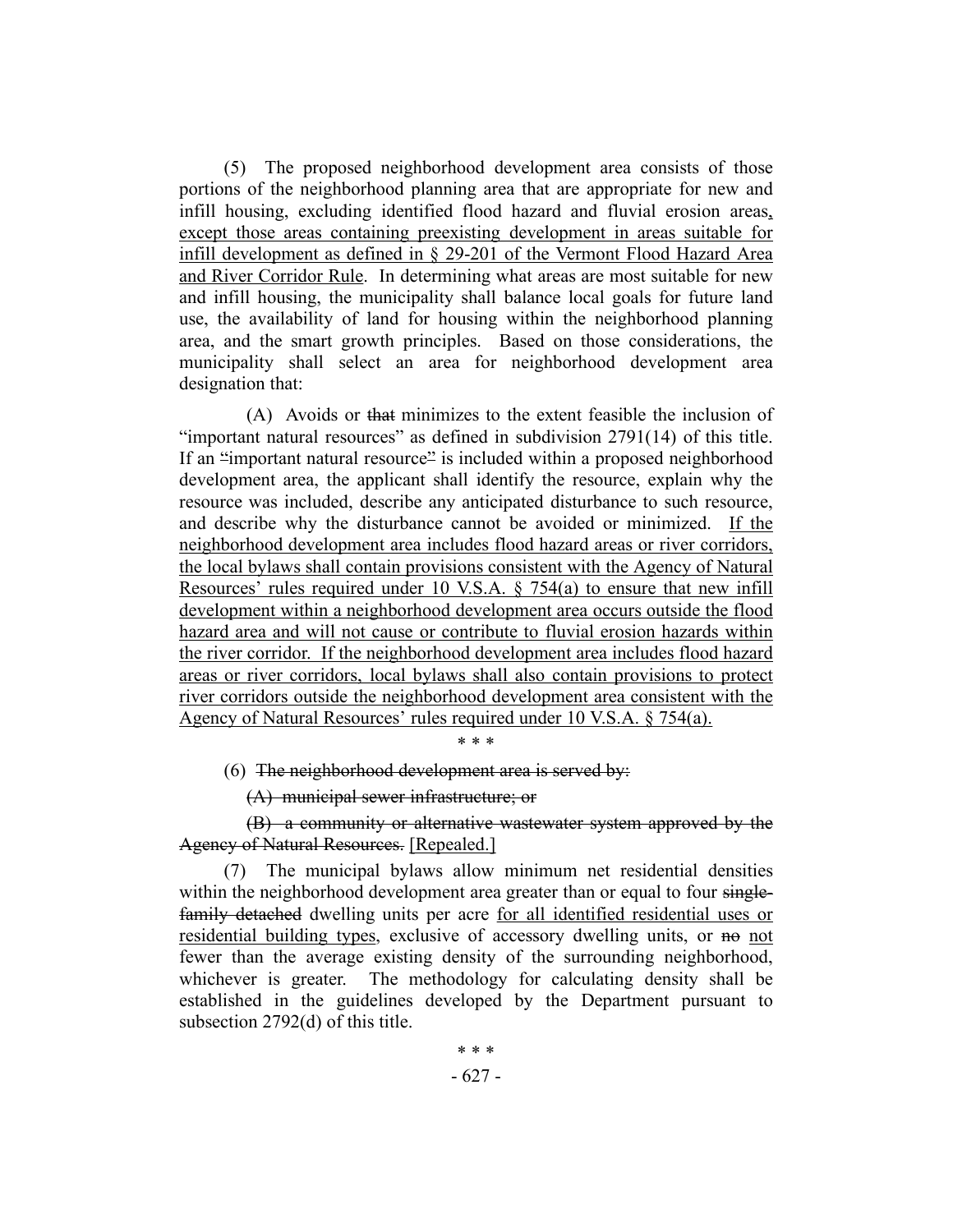Sec. 2. 24 V.S.A. § 2793b is amended to read:

# § 2793b. DESIGNATION OF NEW TOWN CENTER DEVELOPMENT DISTRICTS

\* \* \*

(b) Within 45 days of receipt of a completed application, the State Board shall designate a new town center development district if the State Board finds, with respect to that district, the municipality has:

\* \* \*

(2) Provided a community investment agreement that has been executed by authorized representatives of the municipal government, businesses and property owners within the district, and community groups with an articulated purpose of supporting downtown interests, and contains the following:

\* \* \*

(B) Regulations enabling high densities that are greater not less than four dwelling units, including all identified residential uses or residential building types, per acre and not less than those allowed in any other part of the municipality not within an area designated under this chapter.

\* \* \*

Sec. 3. 24 V.S.A. § 4449 is amended to read:

§ 4449. ZONING PERMIT, CERTIFICATE OF OCCUPANCY, AND MUNICIPAL LAND USE PERMIT

(a) Within any municipality in which any bylaws have been adopted:

\* \* \*

(4) No municipal land use permit issued by an appropriate municipal panel or administrative officer, as applicable, for a site plan or conditional use shall be considered abandoned or expired unless more than two years has passed since the permit approval was issued.

\* \* \* Act 250 \* \* \*

Sec. 4. 10 V.S.A. § 6001 is amended to read:

§ 6001. DEFINITIONS

As used in this chapter:

\* \* \*

- 628 -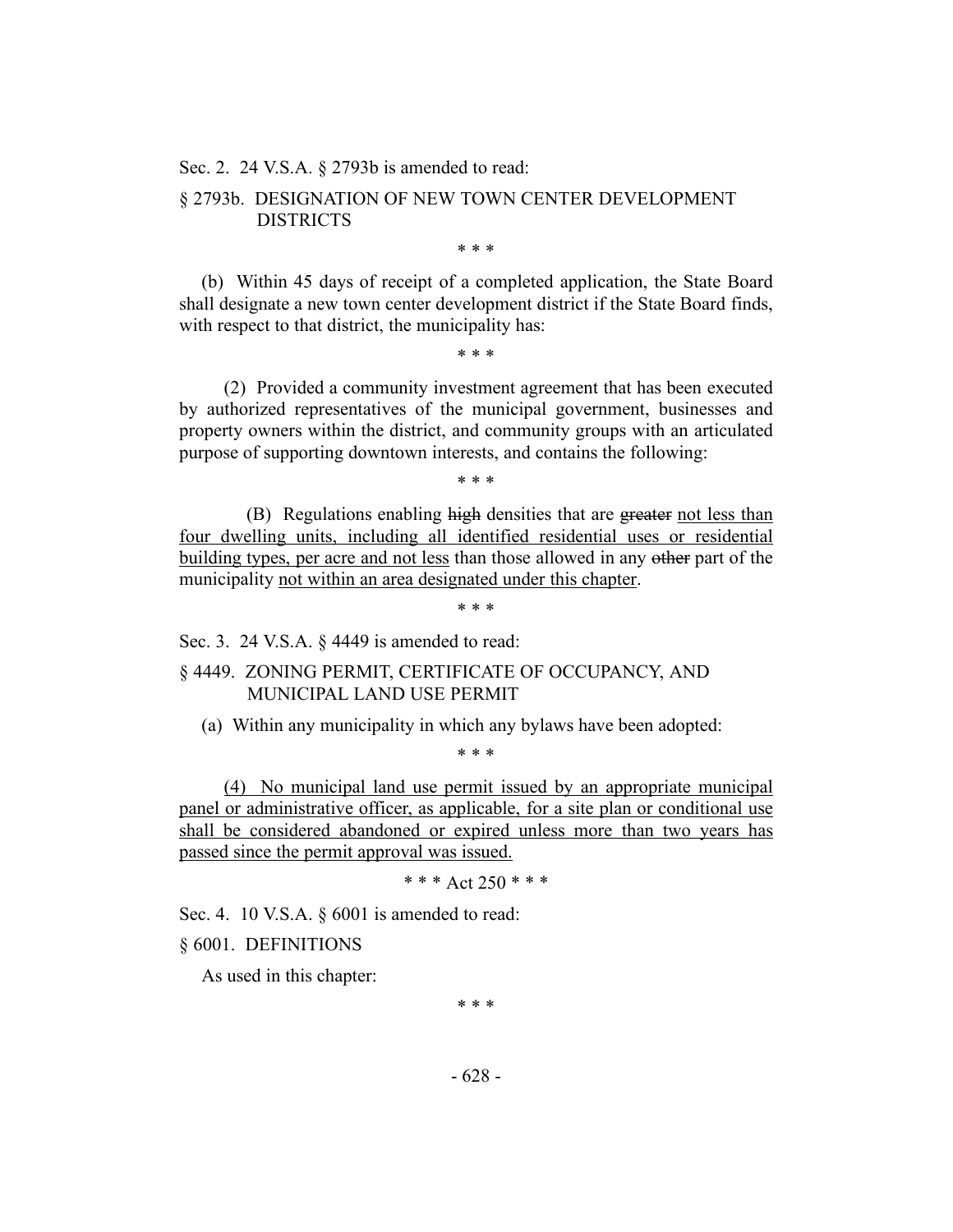(3)(A) "Development" means each of the following:

\* \* \*

(iv) The construction of housing projects such as cooperatives, condominiums, or dwellings, or construction or maintenance of mobile homes or mobile home parks, with 10 or more units, constructed or maintained on a tract or tracts of land, owned or controlled by a person, within a radius of five miles of any point on any involved land and within any continuous period of five years. However:

(I) A priority housing project shall constitute a development under this subdivision (iv) only if the number of housing units in the project is:

#### (aa) [Repealed.]

(bb) [Repealed.]

(cc) 75 or more, in a municipality with a population of 6,000 or more but less than 10,000.

(dd) 50 or more, in a municipality with a population of 3,000 or more but less than 6,000.

(ee) 25 or more, in a municipality with a population of less than 3,000. [Repealed.]

(ff) Notwithstanding subdivisions (cc) through (ee) of this subdivision  $(3)(A)(iv)(I)$ , 10 or more if the construction involves the demolition of one or more buildings that are listed on or eligible to be listed on the State or National Register of Historic Places. However, demolition shall not be considered to create jurisdiction under this subdivision (ff) if the Division for Historic Preservation has determined that the proposed demolition will have no adverse effect, will have no adverse effect if specified conditions are met, or will have an adverse effect that will be adequately mitigated. Any imposed conditions shall be enforceable through a grant condition, deed covenant, or other legally binding document.

\* \* \*

(D) The word "development" does not include:

\* \* \*

(IV) Notwithstanding any other provision of this chapter to the contrary, the construction of a priority housing project funded primarily by the American Rescue Plan Act of 2021 only if the mixed income housing project to be constructed contains at least 80 percent of the housing units with a duration of affordability of not less than 30 years.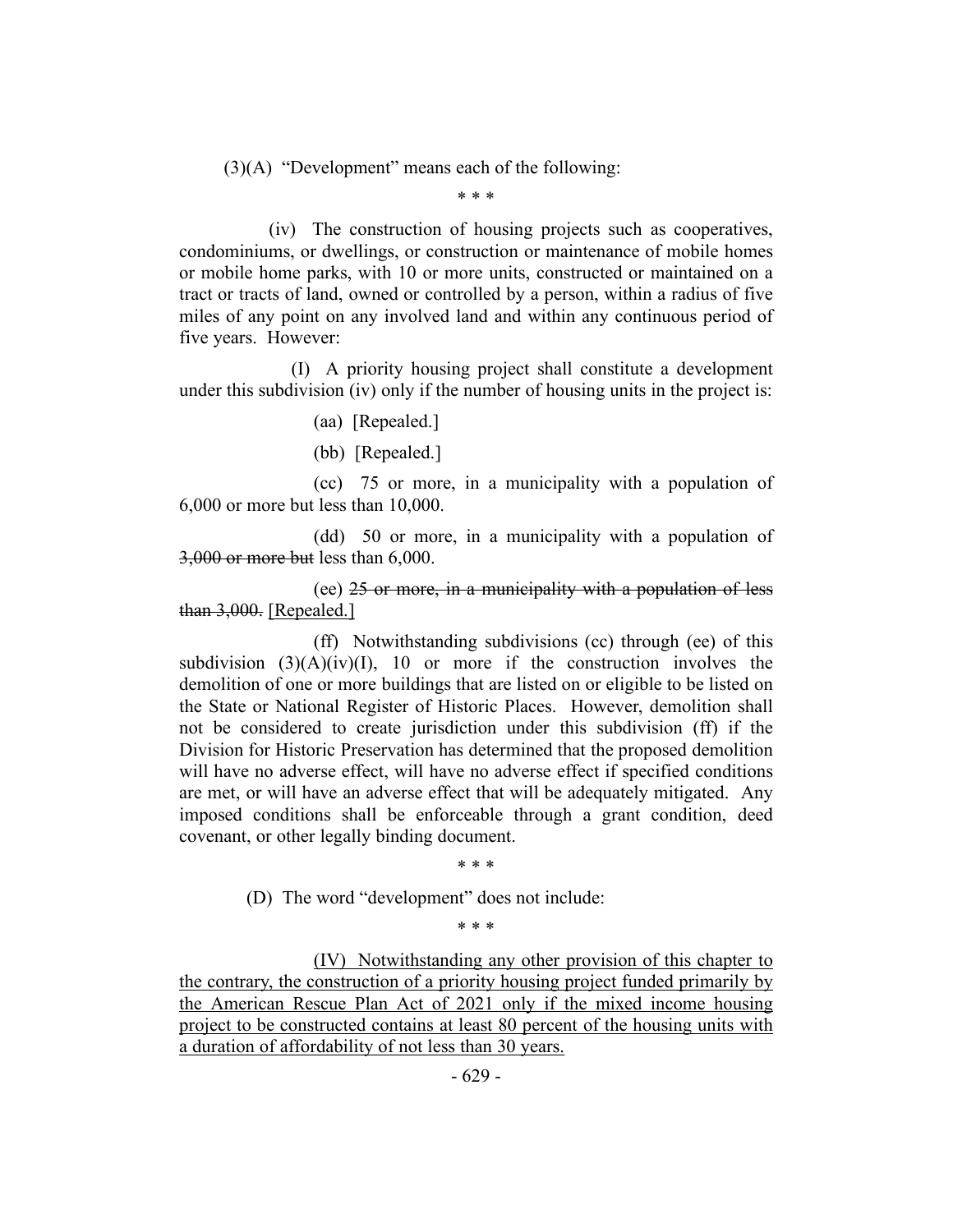(6) "Floodway" means the channel of a watercourse that is expected to flood on an average of at least once every 100 years and the adjacent land areas that are required to carry and discharge the flood of the watercourse, as determined by the Secretary of Natural Resources with full consideration given to upstream impoundments and flood control projects "Flood hazard area" has the same meaning as under section 752 of this title.

(7) "Floodway fringe" means an area that is outside a floodway and is flooded with an average frequency of once or more in each 100 years, as determined by the Secretary of Natural Resources with full consideration given to upstream impoundments and flood control projects "River corridor" has the same meaning as under section 752 of this title.

\* \* \*

(27) "Mixed income housing" means a housing project in which the following apply:

(A) Owner-occupied housing. At the option of the applicant, owneroccupied housing may be characterized by either of the following:

(i) at least 15 percent of the housing units have a purchase price that at the time of first sale does not exceed 85 percent of the new construction, targeted area purchase price limits established and published annually by the Vermont Housing Finance Agency; or

 $(ii)$  at least 20 percent of the housing units have a purchase price that at the time of first sale does not exceed 90 percent of the new construction, targeted area purchase price limits established and published annually by the Vermont Housing Finance Agency meet the requirements of affordable owner-occupied housing under subdivision (29)(A) of this section, adjusted for the number of bedrooms, as established and published annually by the Vermont Housing Finance Agency.

(B) Rental housing. At least 20 percent of the housing units that are rented constitute affordable housing and have a duration of affordability of For not less than 15 years following the date that rental housing is initially placed in service, at least 20 percent of the housing units meet the requirements of affordable rental housing under subdivision (29)(B) of this section, adjusted for the number of bedrooms, as established and published annually by the Vermont Housing Finance Agency.

\* \* \*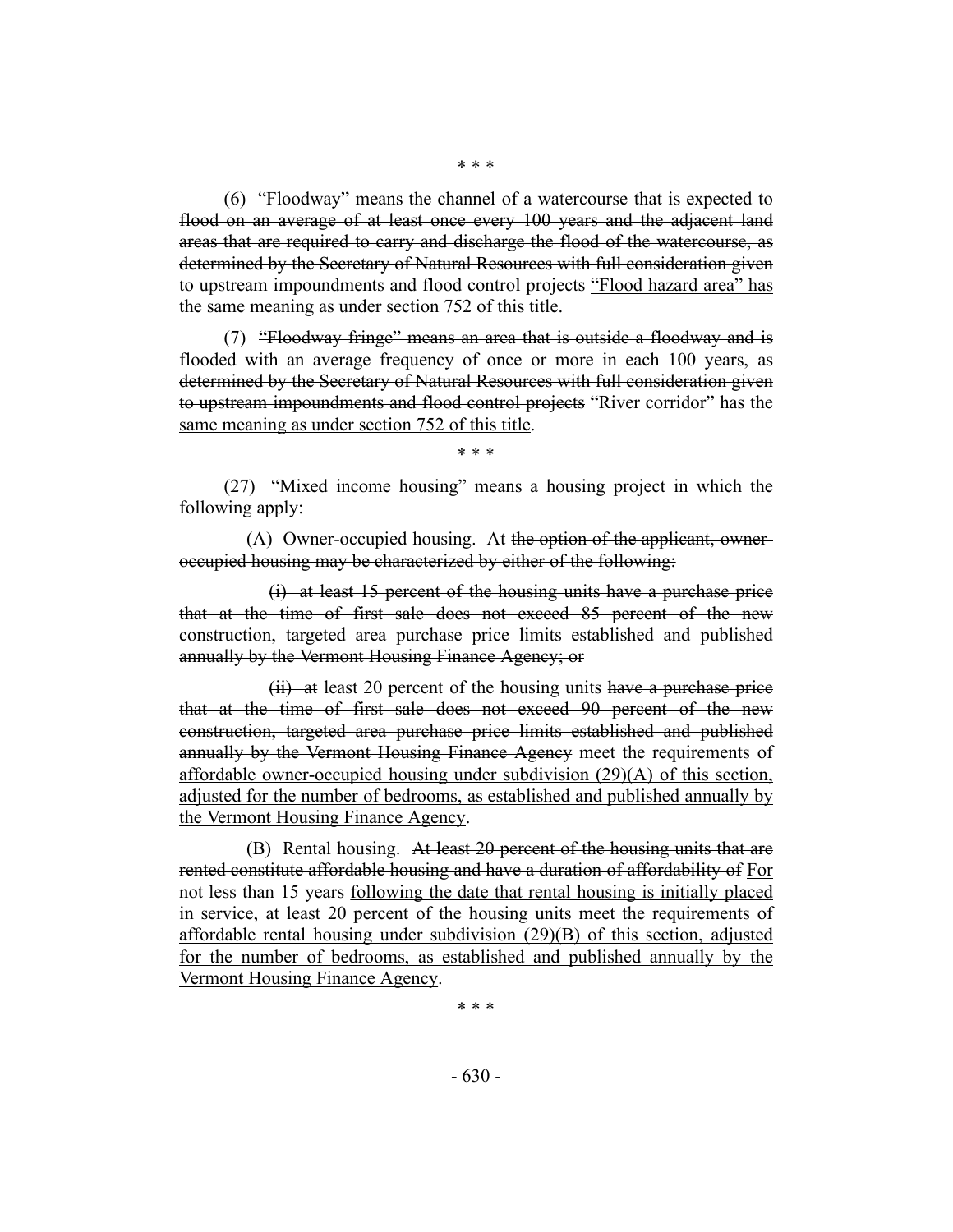Sec. 5. 10 V.S.A. § 6086 is amended to read:

#### § 6086. ISSUANCE OF PERMIT; CONDITIONS AND CRITERIA

(a) Before granting a permit, the District Commission shall find that the subdivision or development:

\* \* \*

(D) Floodways Flood hazard areas; river corridors. A permit will be granted whenever it is demonstrated by the applicant that, in addition to all other applicable criteria:,

(i) the development or subdivision of lands within a floodway flood hazard area or river corridor will not restrict or divert the flow of flood waters floodwaters, cause or contribute to fluvial erosion, and endanger the health, safety, and welfare of the public or of riparian owners during flooding; and

(ii) the development or subdivision of lands within a floodway fringe will not significantly increase the peak discharge of the river or stream within or downstream from the area of development and endanger the health, safety, or welfare of the public or riparian owners during flooding.

\* \* \*

\* \* \* Municipal Response to Act 250 Requests \* \* \*

Sec. 6. 10 V.S.A.  $6086(g)$  is added to read:

(g) If a municipality fails to respond to a request by the applicant within 90 days as to the impacts related to subdivision (a)(6) or (7) of this section, the application will be presumed not to have an unreasonable burden on educational, municipal, or governmental services.

\* \* \* Forest Blocks \* \* \*

Sec. 7. 10 V.S.A. § 6001 is amended to read:

§ 6001. DEFINITIONS

As used in this chapter:

\* \* \*

(43) "Connecting habitat" means land or water, or both, that links patches of habitat within a landscape, allowing the movement, migration, and dispersal of wildlife and plants and the functioning of ecological processes. A connecting habitat may include features including recreational trails and improvements constructed for farming, logging, or forestry purposes.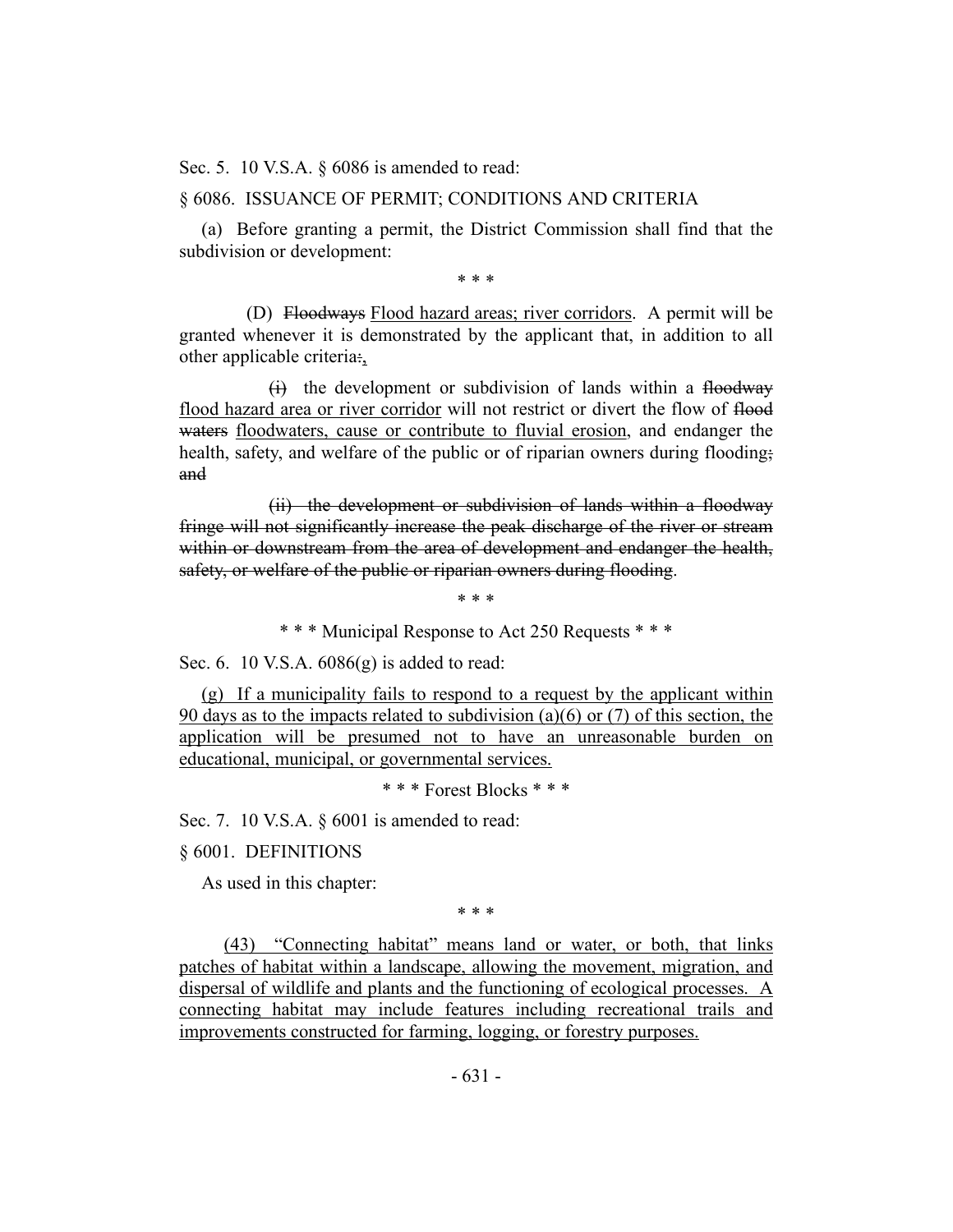(44) "Forest block" means a contiguous area of forest in any stage of succession and not currently developed for nonforest use. A forest block may include features including recreational trails, wetlands, or other natural features that do not themselves possess tree cover and improvements constructed for farming, logging, or forestry purposes.

(45) "Habitat" means the physical and biological environment in which a particular species of plant or wildlife lives.

Sec. 8. 10 V.S.A.  $\S 6086(a)(8)$  is amended to read:

(8) Ecosystem protection; scenic beauty; historic sites.

(A) Aesthetics. Will not have an undue adverse effect on the scenic or natural beauty of the area, aesthetics, or historic sites or rare and irreplaceable natural areas.

 $(A)(B)$  Necessary wildlife habitat and endangered species. A permit will not be granted if it is demonstrated by any party opposing the applicant that a development or subdivision will destroy or significantly imperil necessary wildlife habitat or any endangered species; and:

(i) the economic, social, cultural, recreational, or other benefit to the public from the development or subdivision will not outweigh the economic, environmental, or recreational loss to the public from the destruction or imperilment of the habitat or species; or

(ii) all feasible and reasonable means of preventing or lessening the destruction, diminution, or imperilment of the habitat or species have not been or will not continue to be applied; or

(iii) a reasonably acceptable alternative site is owned or controlled by the applicant which that would allow the development or subdivision to fulfill its intended purpose.

(C) Forest blocks and connecting habitat. Will not result in an undue adverse impact on forest blocks, connecting habitat, or rare and irreplaceable natural areas. If a project as proposed would result in an undue adverse impact, a permit may only be granted if effects are avoided, minimized, and mitigated in accordance with rules adopted by the Board.

Sec. 9. CRITERION 8(C) RULEMAKING

(a) The Natural Resources Board (Board), in consultation with the Agency of Natural Resources, shall adopt rules to implement the requirements for the administration of 10 V.S.A.  $\S$  6086(a)(8)(C). Rules adopted by the Board shall include: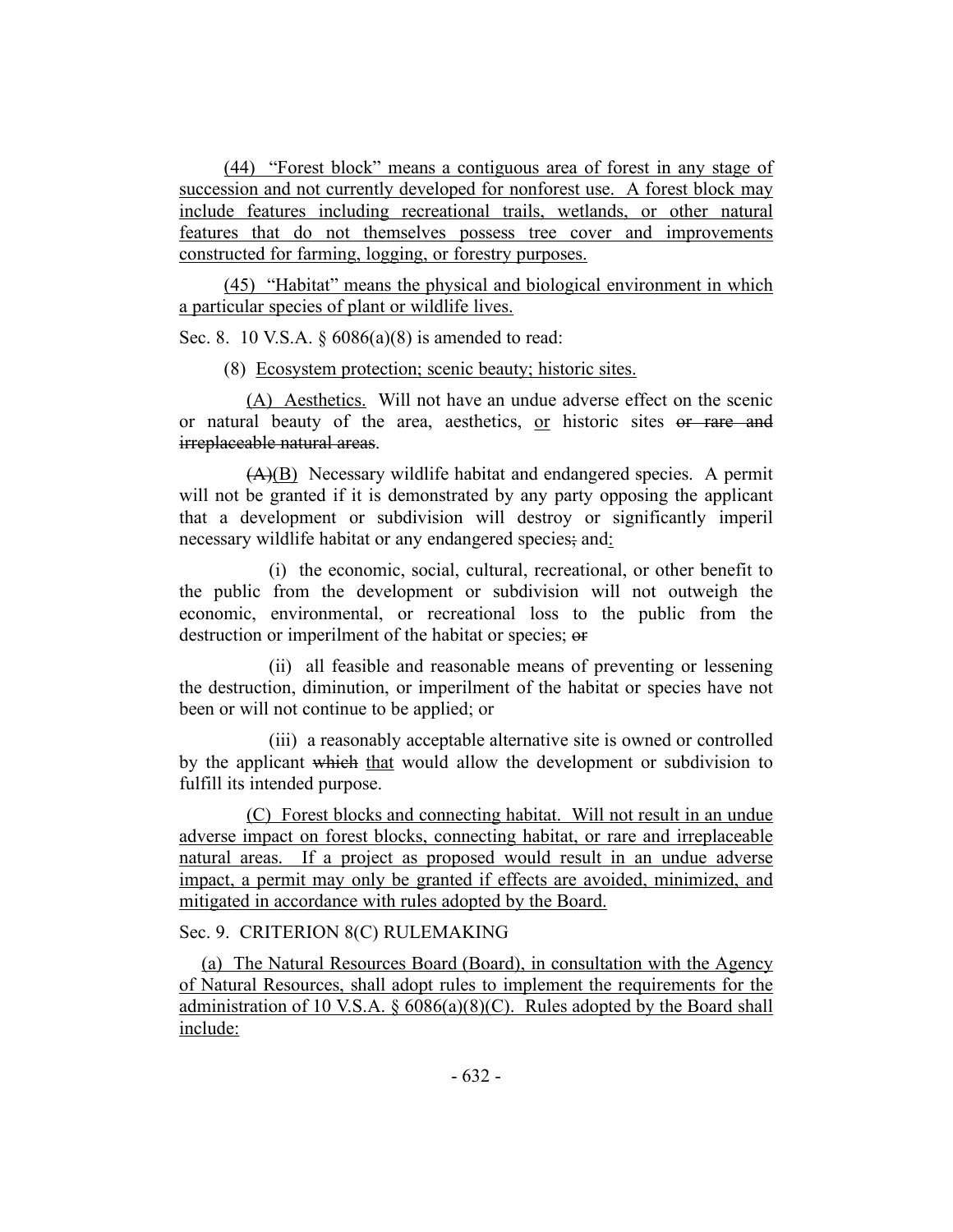(1) How forest blocks and connecting habitat are further defined, including their size, location, and function, which may include:

(A) information that will be available to the public to determine where forest blocks and connecting habitat are located; or

(B) advisory mapping resources, how they will be made available, how they will be used, and how they will be updated.

(2) Standards establishing how impacts can be avoided, minimized, or mitigated, including how fragmentation of forest blocks or connecting habitat is avoided or minimized, which may include steps to promote proactive site design of buildings, roadways and driveways, utility location, and location relative to existing features such as roads, tree lines, and fence lines.

(3) Criteria to identify when a forest block or connecting habitat is eligible for mitigation.

(4) Standards for how impacts to a forest block or connecting habitat may be mitigated. Standards may include:

(A) appropriate ratios for compensation;

(B) appropriate forms of compensation such as conservation easements, fee interests in land, and other forms of compensation; and

(C) appropriate uses of on-site and off-site mitigation.

(b) The Board shall convene a working group to provide input to the rule prior to prefiling with the Interagency Committee on Administrative Rules. The Board shall convene the working group on or before June 1, 2023.

(c) The Board shall file a final proposed rule with the Secretary of State and Legislative Committee on Administrative Rules on or before June 15, 2024.

Sec. 10. 10 V.S.A. § 127 is amended to read:

§ 127. RESOURCE MAPPING

(a) On or before January 15, 2013, the The Secretary of Natural Resources shall complete and maintain resource mapping based on the Geographic Information System (GIS) or other technology. The mapping shall identify natural resources throughout the State, including forest blocks, that may be relevant to the consideration of energy projects and projects subject to chapter 151 of this title. The Center for Geographic Information shall be available to provide assistance to the Secretary in carrying out the GIS-based resource mapping.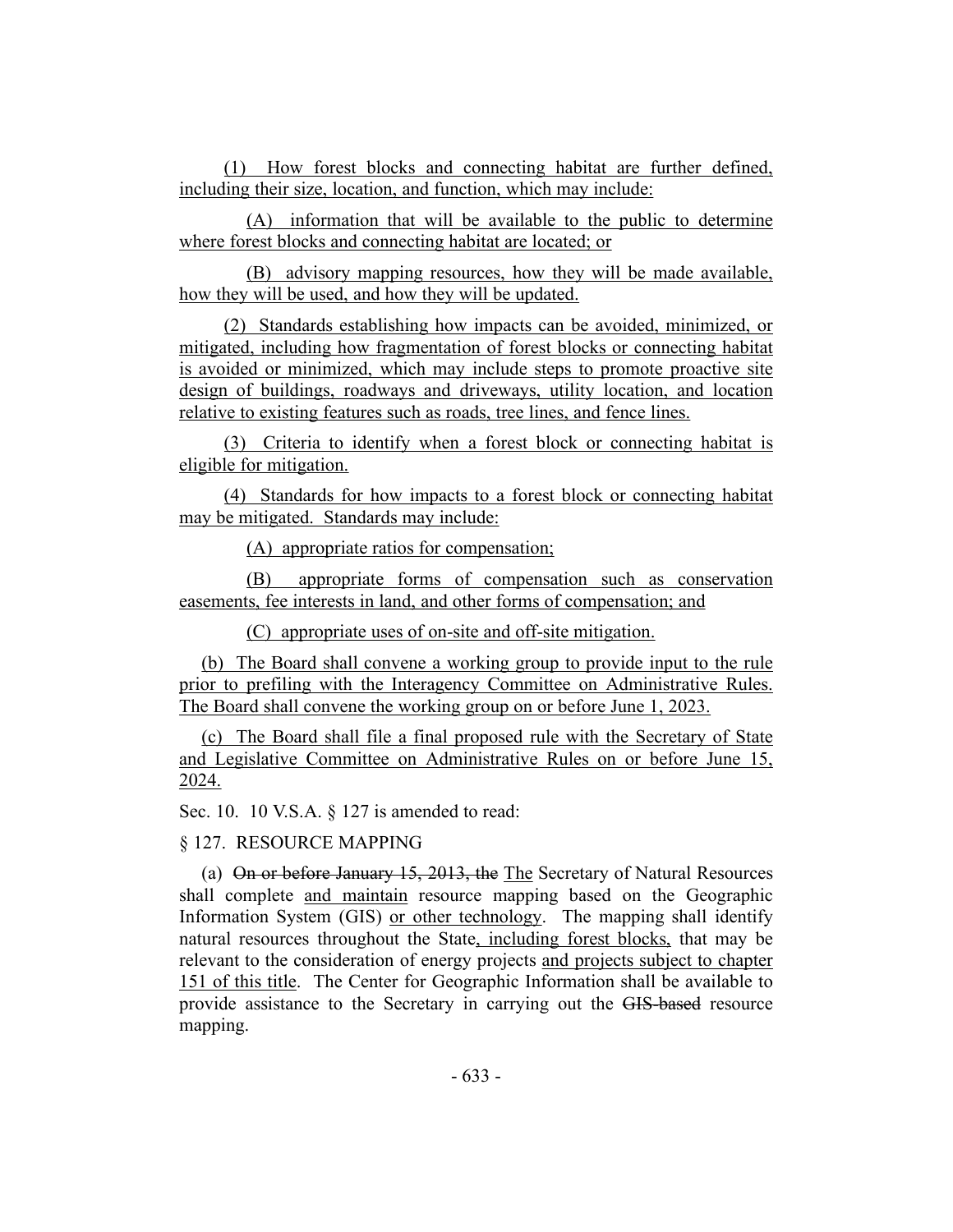(b) The Secretary of Natural Resources shall consider the GIS-based resource maps developed under subsection (a) of this section when providing evidence and recommendations to the Public Utility Commission under 30 V.S.A. § 248(b)(5) and when commenting on or providing recommendations under chapter 151 of this title to District Commissions on other projects.

(c) The Secretary shall establish and maintain written procedures that include a process and science-based criteria for updating resource maps developed under subsection (a) of this section. Before establishing or revising these procedures, the Secretary shall provide opportunities for affected parties and the public to submit relevant information and recommendations.

\* \* \* Roads \* \* \*

Sec. 11. 10 V.S.A. § 6001 is amended to read:

§ 6001. DEFINITIONS

As used in this chapter:

\* \* \*

(3)(A) "Development" means each of the following:

\* \* \*

(xi) The construction of a road, roads, driveway, or driveways, which as a single road or driveway is greater than 800 feet, or which in combination is greater than 2,000 feet, to provide access to or within a tract or tracts of land of more than one acre owned or controlled by a person.

(I) For the purposes of determining jurisdiction under this subdivision (xi), any tract or tracts of land that will be provided access by the road or driveway is involved land.

(II) As used in this subdivision (xi), "road" shall include any new road or upgrade of a class 4 highway by a person other than a municipality, including a road that will be transferred to or maintained by a municipality after its construction or upgrade. For the purposes of this subdivision (II), routine maintenance of a class 4 highway or stormwater improvement required pursuant to section 1264 of this title shall not constitute an "upgrade."

(aa) Routine maintenance shall include replacing a culvert or ditch, increasing the size or configuration of an existing drainage structure to improve resiliency, applying new stone, grading, or making repairs after adverse weather.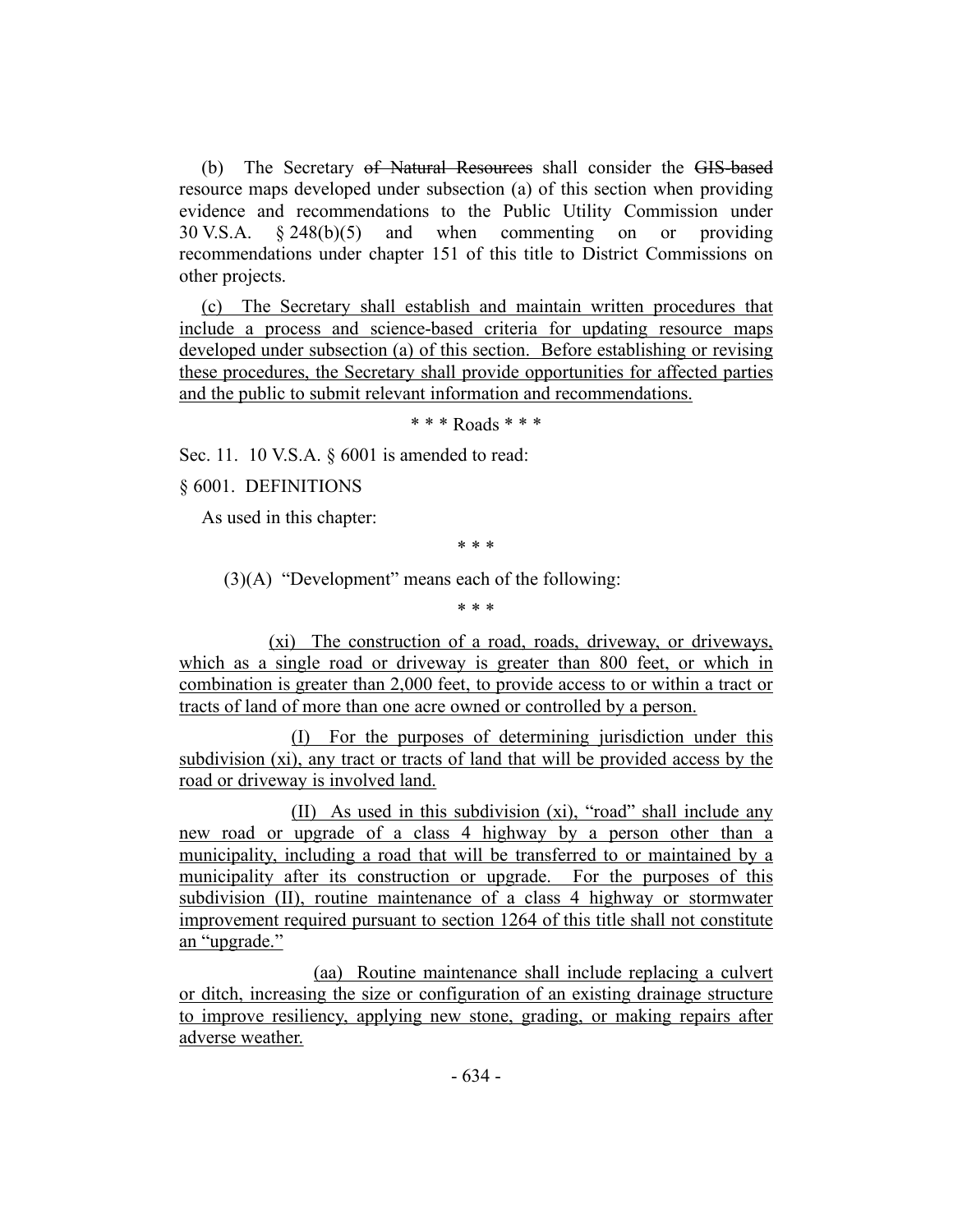(bb) Routine maintenance shall not include changing the size of the road, changing the location or layout of the road, or adding pavement unless undertaken to improve the function of an existing drainage structure.

(III) For the purpose of determining the length under this subdivision (xi), the length of all roads and driveways within the tract or tracts of land constructed within any continuous period of 10 years after October 1, 2020 shall be included.

(IV) This subdivision (xi) shall not apply to:

(aa) a road constructed for a municipal, county, or State purpose; a utility corridor of an electric transmission or distribution company; or a road located entirely within a designated downtown or neighborhood development area; and

(bb) a <u>road used primarily for farming or forestry purposes</u> unless used for a residential purpose.

\* \* \*

\* \* \* Wood Products Manufacturers \* \* \*

Sec. 12. 10 V.S.A. § 6001 is amended to read:

§ 6001. DEFINITIONS

\* \* \*

(47) "Wood products manufacturer" means a manufacturer that aggregates wood products from forestry operations and adds value through processing or marketing in the wood products supply chain or directly to consumers through retail sales. "Wood products manufacturer" includes sawmills; veneer mills; pulp mills; pellet mills; producers of firewood, woodchips, mulch, and fuel wood; and log and pulp concentration yards. "Wood products manufacturer" does not include facilities that purchase, market, and resell finished goods, such as wood furniture, wood pellets, and milled lumber, without first receiving wood products from forestry operations.

(48) "Wood product" means logs, pulpwood, veneer wood, bolt wood, wood chips, stud wood, poles, pilings, biomass, fuel wood, maple sap, and bark.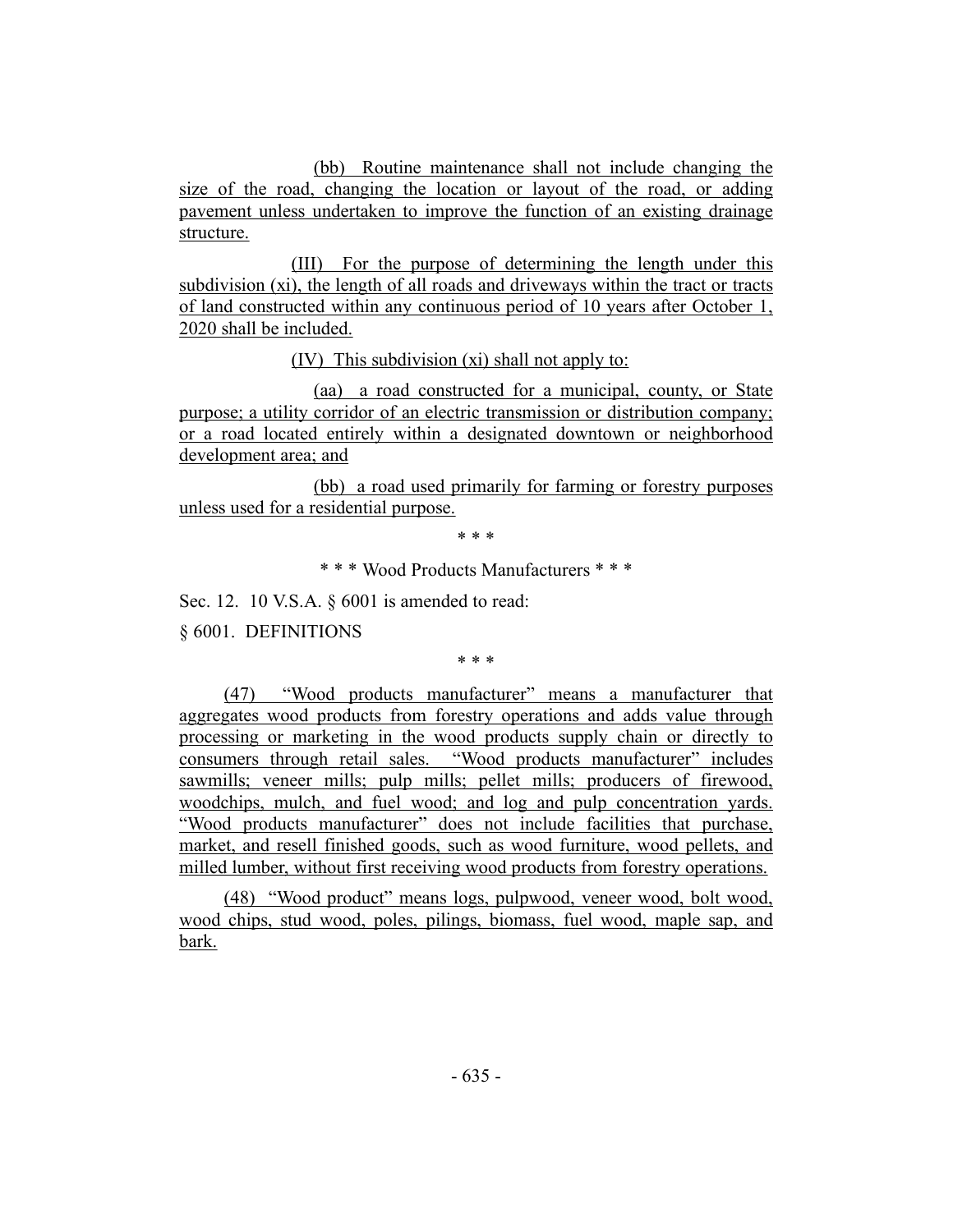Sec. 13. 10 V.S.A. § 6086(c) is amended to read:

(c)(1) Permit conditions. A permit may contain such requirements and conditions as are allowable proper exercise of the police power and which that are appropriate within the respect to subdivisions  $(a)(1)$  through  $(10)$  of this section, including those set forth in 24 V.S.A.  $\S$ § 4414(4), 4424(a)(2),  $4414(1)(D)(i)$ ,  $4463(b)$ , and  $4464$ , the dedication of lands for public use, and the filing of bonds to ensure compliance. The requirements and conditions incorporated from Title 24 may be applied whether or not a local plan has been adopted. General requirements and conditions may be established by rule of the Natural Resources Board.

(2) Permit conditions on a wood products manufacturer.

(A) A permit condition that sets hours of operation for a wood products manufacturer shall only be imposed to mitigate an impact under subdivision (a)(1), (5), or (8) of this section.

(B) If an adverse impact under subdivision  $(a)(1)$ ,  $(5)$ , or  $(8)$  of this section would result, a permit with conditions shall allow the manufacturer to operate while mitigating these impacts. A permit with conditions that mitigate these impacts shall allow for deliveries of wood products from forestry operations to the manufacturer outside permitted hours of operation, including nights, weekends, and holidays, for the number of days demonstrated by the manufacturer as necessary to enable business operations, not to exceed 90 days per year.

(3) Permit with conditions on the delivery of wood heat fuels. A permit with conditions issued to a wood products manufacturer that produces wood chips, pellets, cord wood, or other fuel wood used for heat shall allow shipment of that fuel wood from the manufacturer to the end user outside permitted hours of operation, including nights, weekends, and holidays, from October 1 through April 30 of each year. Permits with conditions shall mitigate the undue adverse impacts while enabling the operations of the manufacturer.

(4) Permit amendments. A wood products manufacturer holding a permit may request an amendment to existing permit conditions related to hours of operation and seasonal restrictions to be consistent with subdivisions (2) and (3) of this subsection. Requests for condition amendments under this subsection shall not be subject to Act 250 Rule 34(E).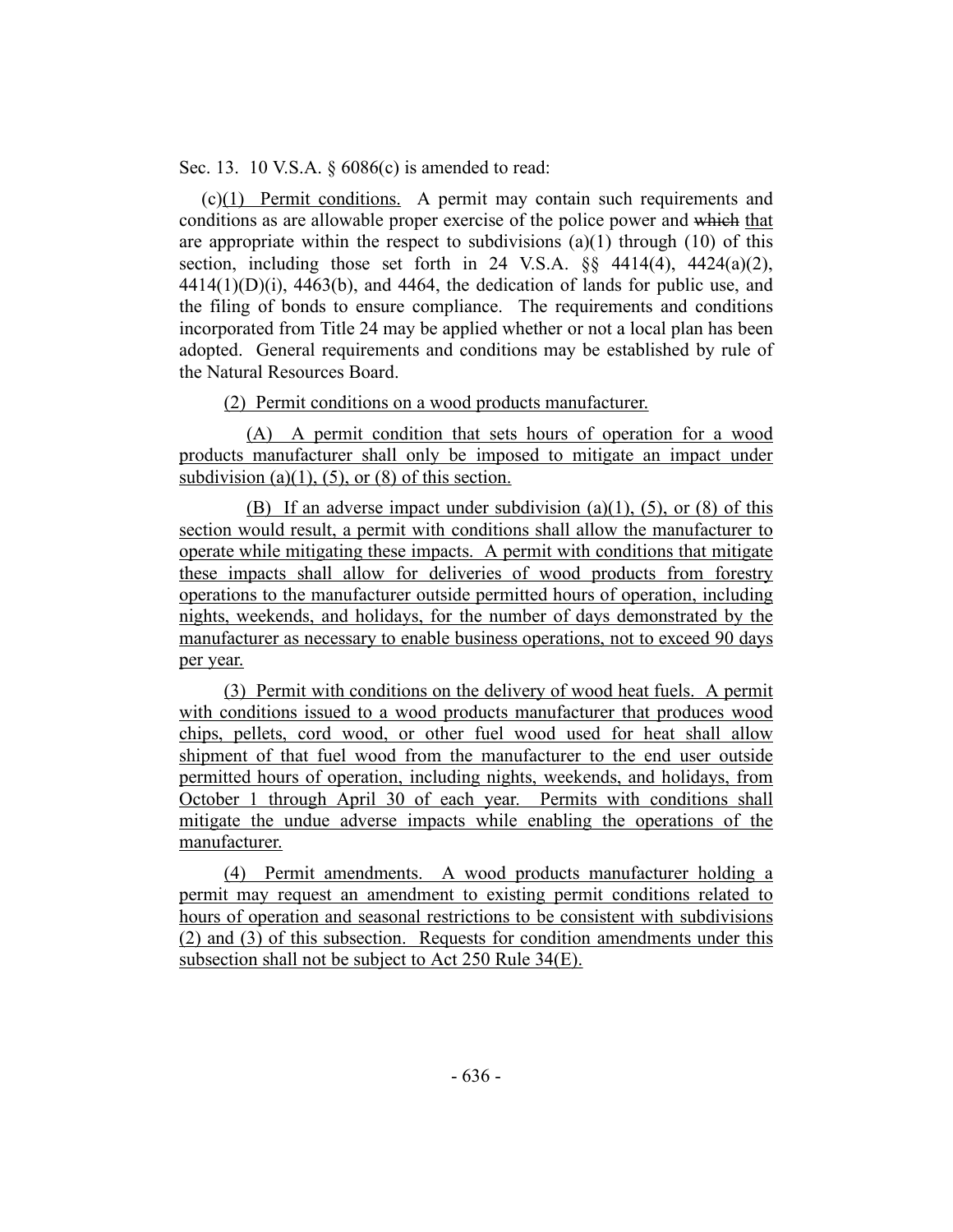Sec. 14. 10 V.S.A. § 6001 is amended to read:

§ 6001. DEFINITIONS

\* \* \*

(3)(A) "Development" means each of the following:

(i) The construction of improvements on a tract or tracts of land, owned or controlled by a person, involving more than 10 acres of land within a radius of five miles of any point on any involved land, for commercial or industrial purposes in a municipality that has adopted permanent zoning and subdivision bylaws.

(ii) The construction of improvements on a tract or tracts of land, owned or controlled by a person, involving more than one acre of land within a radius of five miles of any point on any involved land, for commercial or industrial purposes on more than one acre of land within in a municipality that has not adopted permanent zoning and subdivision bylaws.

> \* \* \* \* \* \* Reports \* \* \*

# Sec. 15. REPORT; ACT 250 JURISDICTION OVER AGRICULTURAL **BUSINESSES**

On or before January 15, 2023, the Natural Resources Board shall submit to the General Assembly a report with recommendations on how Act 250 jurisdiction should be applied to agricultural businesses, including those located on properties already operating as farms. The report shall address the current land use planning requirements for farms and farms with accessory onfarm businesses and whether different types of businesses associated with farms and farming require different levels of review. The report may consider whether or not the location of such businesses is relevant and may consider the designation or adoption of agricultural business innovation zones with different levels of review.

# Sec. 16. DESIGNATED AREA REPORT; APPROPRIATION

(a) The sum of \$150,000.00 is appropriated from the General Fund to the Department of Housing and Community Development in fiscal year 2023 for the purpose of hiring a consultant to evaluate the State designation programs established in 24 V.S.A. chapter 76A pursuant to subsection (b) of this section.

(b)(1) The Department of Housing and Community Development shall hire an independent consultant to: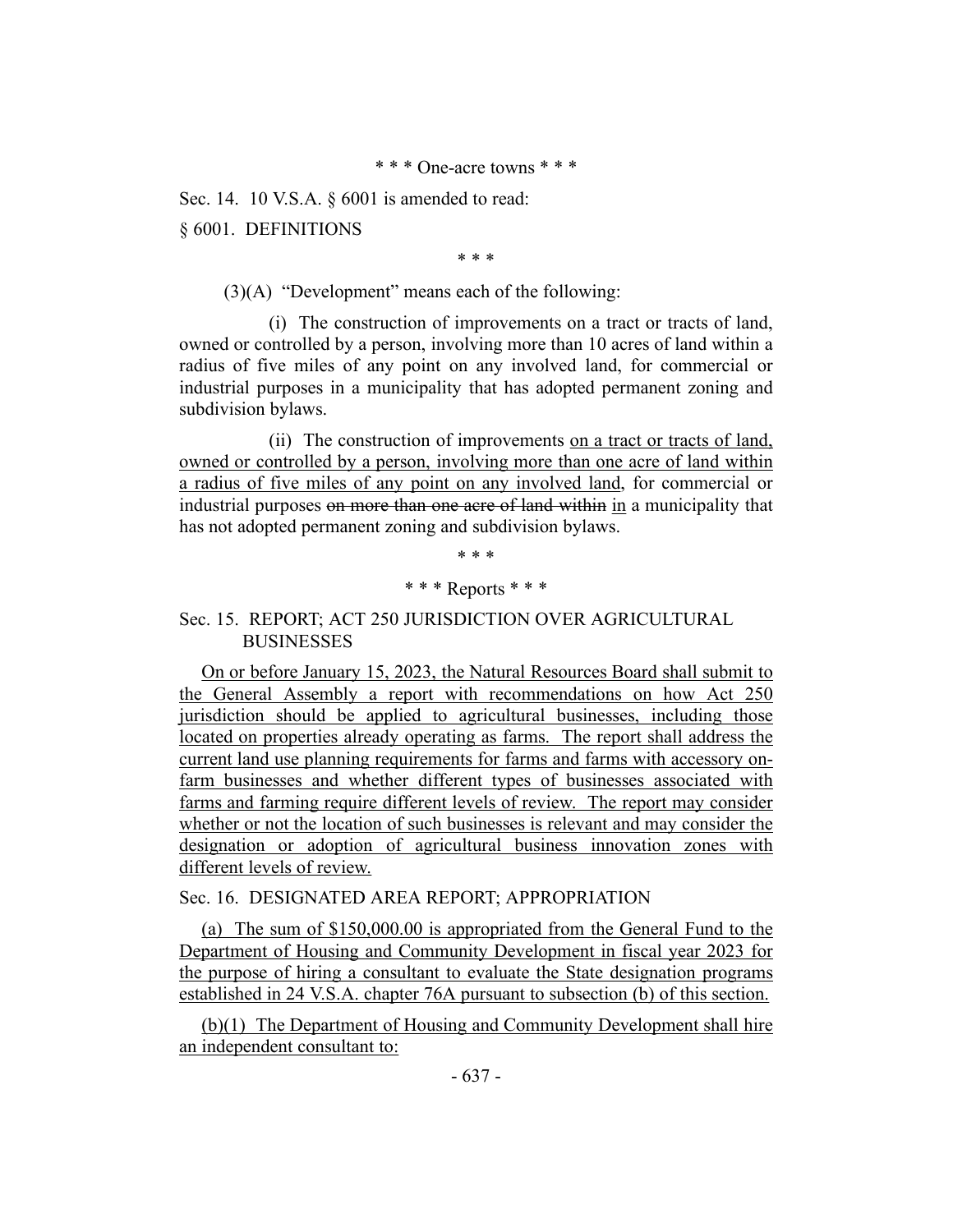(A) review and assess the State designation programs and incentives established in 24 V.S.A. chapter 76A that recognize and invest in the vitality of Vermont's compact settlement areas; and

(B) conduct statewide stakeholder outreach to support the evaluation of and future improvements to the programs, including participation by State, regional, municipal, and advocacy and non-governmental organizations.

(2) The consultant shall make recommendations on how to:

(A) objectively define and map existing compact settlements as a basis for broader recognition;

(B) improve the consistency between and among regional plans and future land use maps;

(C) modernize these programs, including consideration of program reform or consolidation;

(D) make the designation programs and associated benefits more accessible to municipalities;

(E) apply regulatory and non-regulatory benefits;

(F) strengthen designation and incentives as a platform for placebased economic development, climate-action, complete streets, and equity and efficiency of public investment and service delivery;

(G) implement the smart growth principles established by 24 V.S.A. § 2791; and

(H) achieve the goals established in 24 V.S.A. § 4302.

(3) On or before July 15, 2023, the consultant shall submit a written report to the General Assembly with its findings and any recommendations for legislative action.

\* \* \* Study Committee; Effective Date \* \* \*

Sec. 17. STUDY COMMITTEE; NATURAL RESOURCES BOARD **STRUCTURE** 

(a) There is created a study committee on the structure and function of the Natural Resources Board. The group shall consist of eight members, four appointed by the Speaker of the House and four appointed by the Committee on Committees.

(b) The group shall hear from various stakeholder groups on how to enhance the administration of the Act 250 program, including considerations of: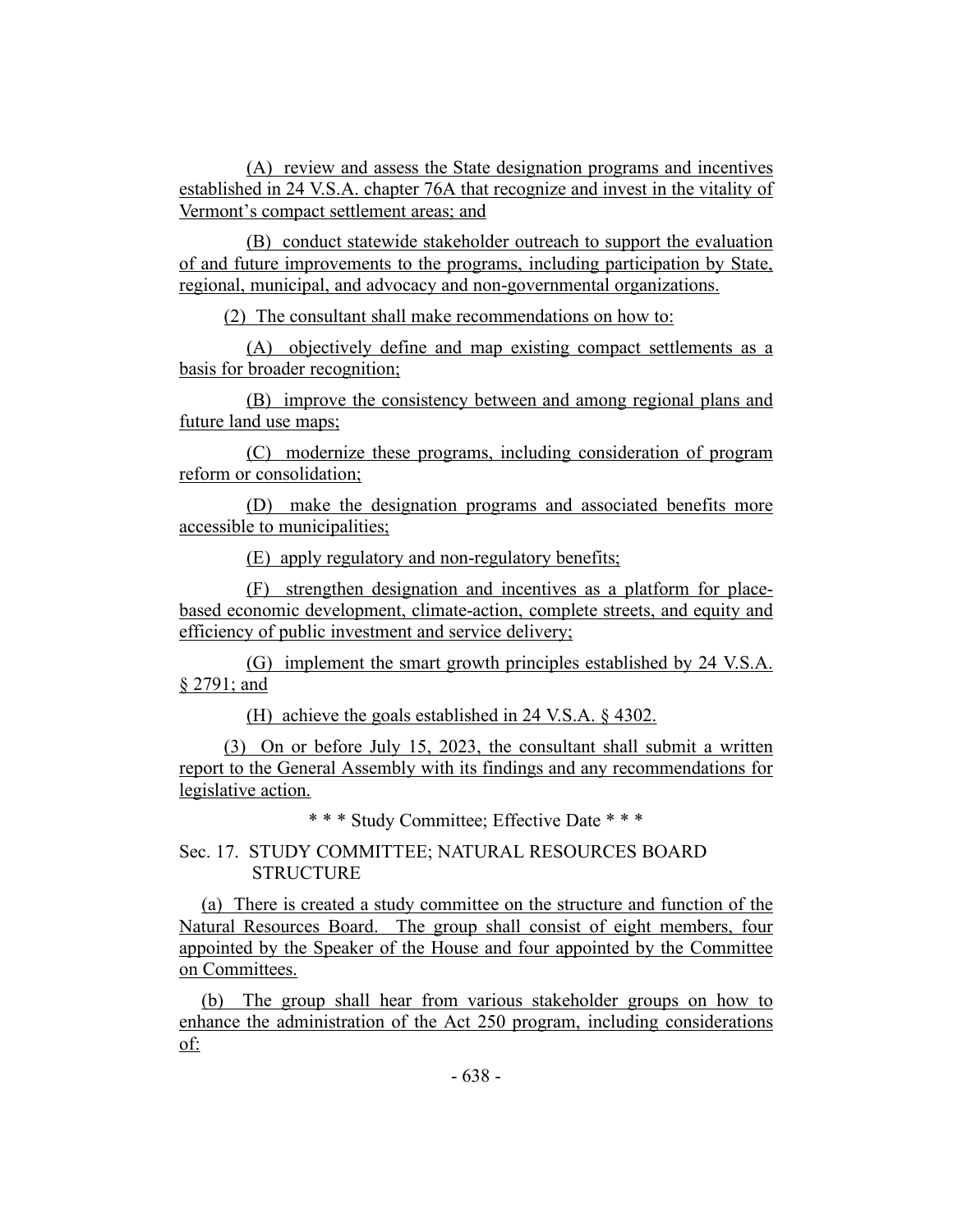(1) the membership of the Board;

(2) the appointment process;

(3) grounds for removing a member from the Board;

(4) the responsibilities and authorities of the Board and District Commissions;

(5) funding of the operation of the Board, District Commissions, and the Act 250 program; and

(6) the handling of appeals issued by the District Commissions and the Board.

(c) On or before December 31, 2022, the group shall report back to the General Assembly with any proposed changes to the structure and function of the Natural Resources Board.

\* \* \* Effective Dates \* \* \*

Sec. 18. EFFECTIVE DATES

This act shall take effect on July 1, 2022, except that Sec. 8 (10 V.S.A. § 6086(a)(8)) shall take effect on September 1, 2024.

(Committee vote: 4-1-0)

### **S. 258.**

An act relating to amending the Required Agricultural Practices in order to address climate resiliency.

# **Reported favorably with recommendation of amendment by Senator Collamore for the Committee on Agriculture.**

The Committee recommends that the bill be amended by striking out all after the enacting clause and inserting in lieu thereof the following:

Sec. 1. 6 V.S.A. § 23 is added to read:

# § 23. GOOD STANDING FOR AGENCY GRANTS

(a) As used in this section, "good standing" means an applicant for a grant exclusively awarded by the Agency:

(1) does not have an active enforcement violation that has reached a final order with the Secretary; and

(2) is in compliance with all terms of a current grant agreement or contract with the Agency.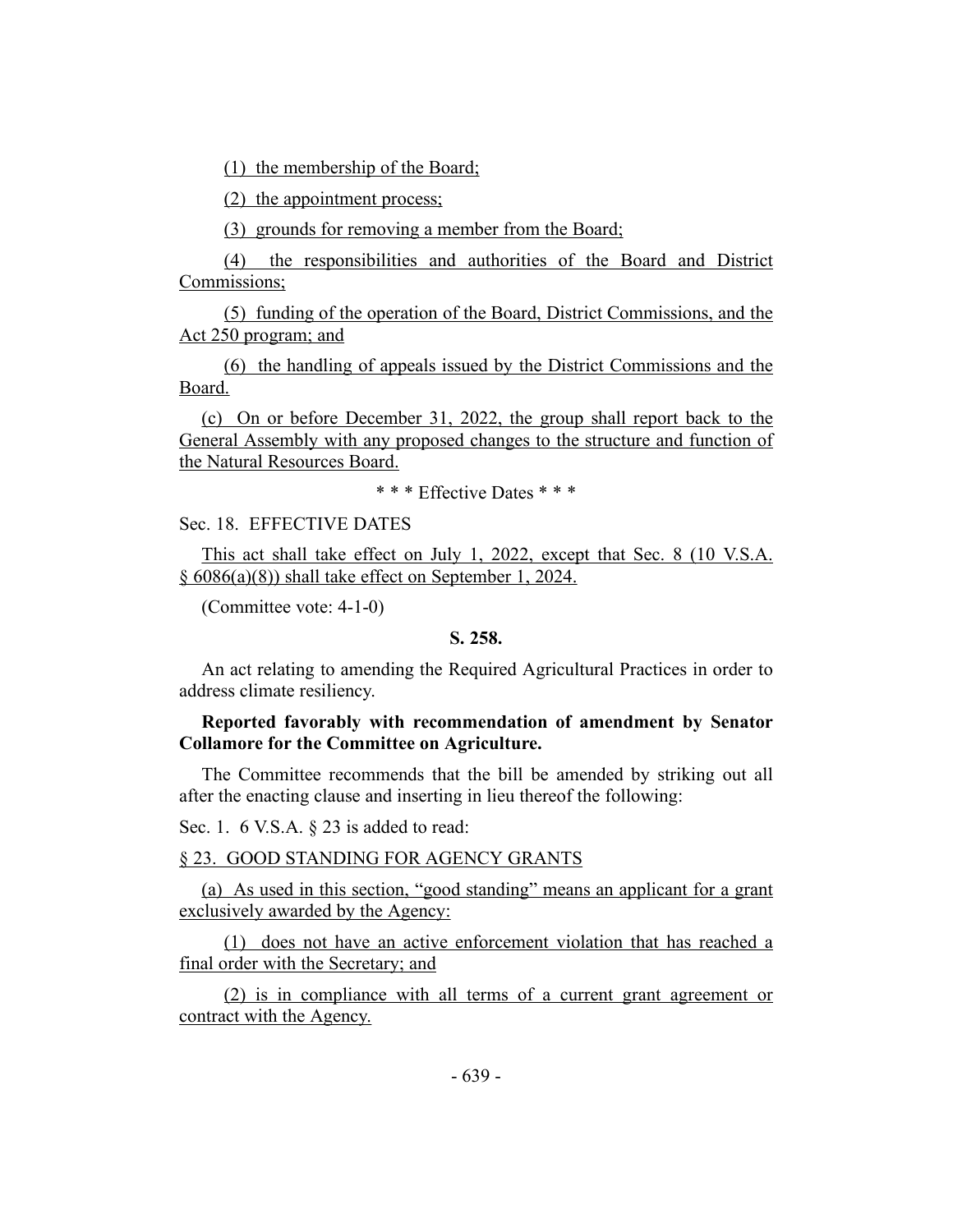(b) This section shall not amend, alter, or otherwise modify the "good standing" requirements established for grant programs in chapter 215 of this title.

(c) An applicant shall not be eligible for any grant exclusively awarded by the Agency unless the applicant is in good standing with the Secretary on all grant agreements, contract awards, and enforcement proceedings at the time of the grant award.

(d) In the Secretary's sole discretion, the Agency may waive the grant prohibition in subsection (c) of this section if the Secretary determines that:

(1) the applicant is working constructively with the Agency in good faith to resolve all issues that prevent good standing, and the applicant agrees in writing to take all necessary measures to comply with good standing requirements within a described time period;

(2) all issues that prevent an applicant's good standing are minor and do not warrant ineligibility for the applicable grant; or

(3) the Secretary determines that waiving the good standing requirement is in the interests of justice.

(e) The good standing requirement only applies to grants exclusively awarded by the Agency. When the Agency is involved in administering other grants, the Agency may raise an applicant's lack of good standing for the awarding entity's consideration and review. The awarding entity may consider the applicant's lack of compliance when determining whether to award a grant.

Sec. 2. 6 V.S.A. § 4802(8) is amended to read:

(8) "Waste" or "agricultural waste" means material originating or emanating from a farm or imported onto a farm that is determined by the Secretary or the Secretary of Natural Resources to be harmful to the waters of the State, including: sediments; minerals, including heavy metals; plant nutrients; pesticides; organic wastes, including livestock waste, animal mortalities, compost, feed, and crop debris; waste oils; pathogenic bacteria and viruses; thermal pollution; silage runoff; untreated milk house waste; and any other farm waste as the term "waste" is defined in 10 V.S.A. § 1251(12).

Sec. 3. 6 V.S.A. § 4815 is amended to read:

## § 4815. WASTE STORAGE FACILITY

(a) No person shall construct a new waste storage facility or expand or modify a waste storage facility in existence on July 1, 2006 unless the facility meets the standard established for such facilities by the Natural Resources Conservation Service of the U.S. Department of Agriculture or an equivalent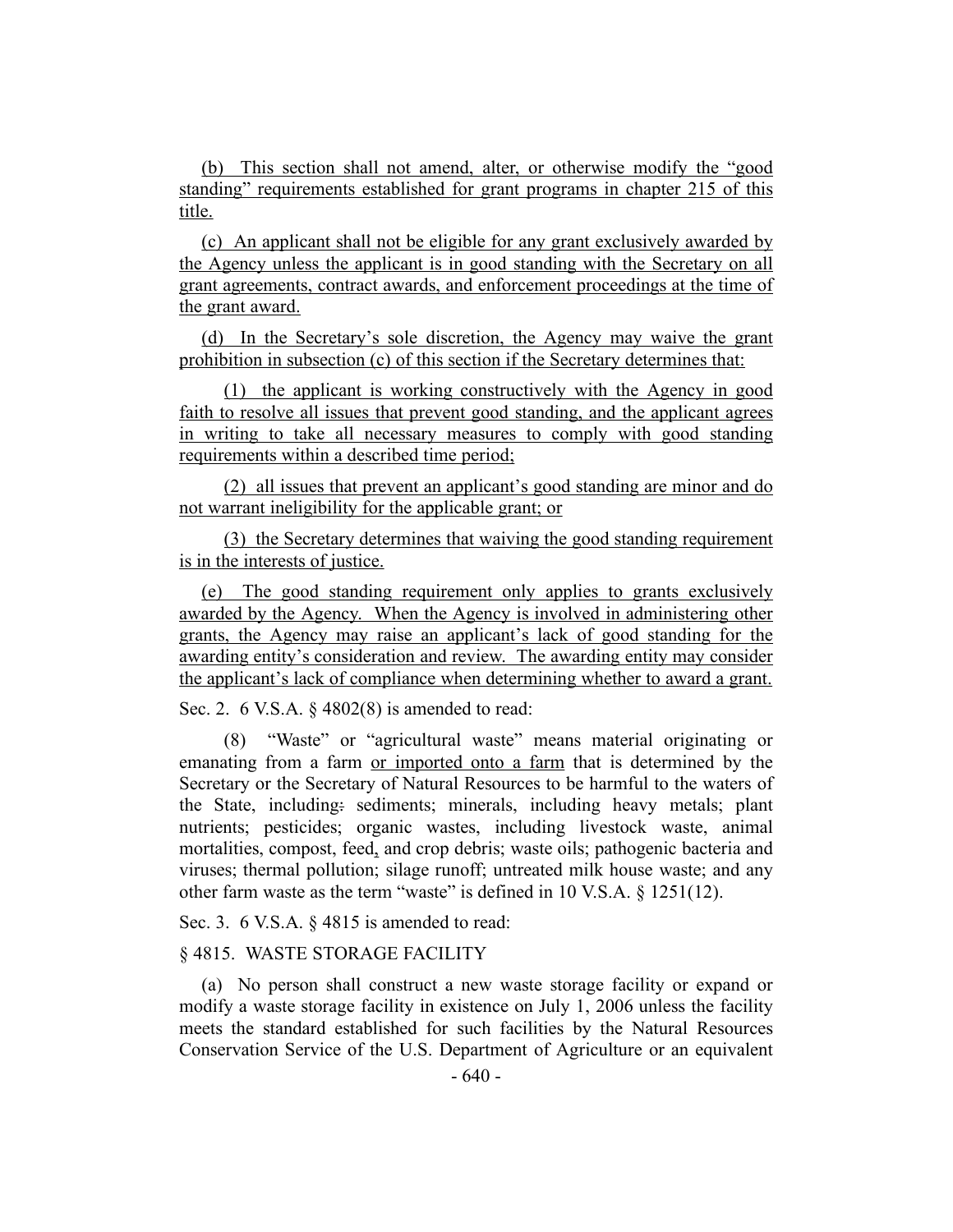standard. If an equivalent design standard is used, the design and construction shall be certified by the Secretary of Agriculture, Food and Markets or a licensed professional engineer operating within the scope of his or her the engineer's expertise.

(b) The Secretary may require the owner or operator of a waste storage facility in existence on July 1, 2006, to modify the facility to meet the standard set forth in subsection (a) of this section if the facility poses a threat to human health or the environment as established by a violation of the State groundwater protection standards. If the Secretary determines that a facility that meets the standard set forth in subsection (a) of this section poses a threat to human health or the environment, the Secretary may require the owner or operator of the facility to implement additional management measures.

(c) The If the Secretary suspects that a waste storage facility may be contaminating groundwater, the Secretary shall pay the costs of any initial groundwater monitoring conducted to determine if whether a facility poses a threat to human health or the environment shall be paid by the Secretary. Within 21 days of after a determination under this subsection that a facility poses a threat to human health or the environment because of apparent violation of the Groundwater Protection Standards, the Secretary of Agriculture, Food and Markets shall notify the Department of Health and the Secretary of Natural Resources of the location of the facility and the name of its owner or operator.

 $(e)(d)$  As used in this section, "waste storage facility" means an impoundment made for the purpose of storing agricultural waste by constructing an embankment, excavating a pit or dugout, fabricating an inground and aboveground structure, or any combination thereof.

Sec. 4. 6 V.S.A. § 4817 is amended to read:

#### § 4817. MANAGEMENT OF NON-SEWAGE WASTE

(a) As used in this section:

(1) "Non-sewage waste" means any waste other than sewage that may contain organisms pathogenic to human beings but does not mean stormwater runoff.

(2) "Sewage" means waste containing human fecal coliform and other potential pathogenic organisms from sanitary waste and used water from any building, including carriage water and shower and wash water. "Sewage" shall does not mean stormwater runoff as that term is defined in 10 V.S.A. § 1264.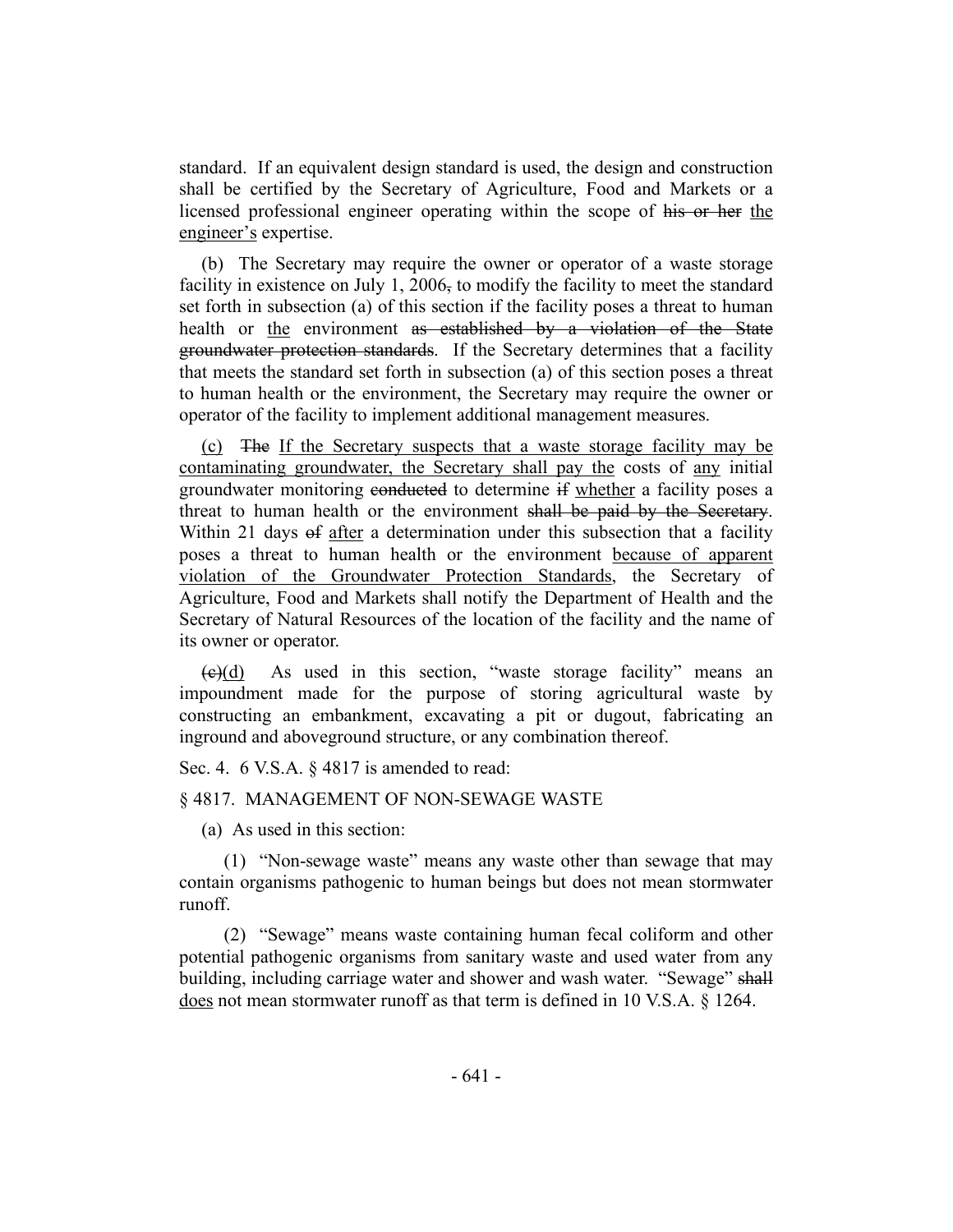(b) The Secretary may require a person transporting or arranging for the transport of non-sewage waste to a farm for deposit in a manure pit or for use as an input in a methane digester to obtain approval from the Secretary prior to transporting the non-sewage waste to the farm. The Secretary may require a person to report to the Secretary at a designated time one or more of the following:

(1) the composition of the material transported to the farm, including the source of the material; and

(2) the volume of the material transported to a farm.

(c) After receipt of a report required under subsection (b) of this section, the Secretary may prohibit the import of non-sewage waste onto a farm upon a determination that the import of the material would violate the nutrient management plan for the farm or otherwise present a threat to water quality.

Sec. 5. 6 V.S.A.§ 4827 is amended to read:

#### § 4827. NUTRIENT MANAGEMENT PLANNING; INCENTIVE GRANTS

(a) A farm developing or implementing a nutrient management plan under chapter 215 of this title or federal regulations may apply to the Secretary of Agriculture, Food and Markets for financial assistance. The financial assistance shall be in the form of incentive grants. Annually, after consultation with the Natural Resources Conservation Service of the U.S. Department of Agriculture, natural resources conservation districts, the University of Vermont Extension Service and others, the Secretary shall determine the average cost of developing and implementing a nutrient management plan in Vermont. The dollar amount of an incentive grant awarded under this section shall be equal to the average cost of developing a nutrient management plan as determined by the Secretary or the cost of complying with the nutrient management planning requirements of chapter 215 of this title or federal regulations, whichever is less.

(b) Application for a State assistance grant shall be made in a manner prescribed by the Secretary and shall include, at a minimum:

(1) an estimated cost of developing and implementing a nutrient management plan for the applicant;

(2) the amount of incentive grant requested; and

(3) a schedule for development and implementation of the nutrient management plan.

(c) The Secretary annually shall prepare a list of farms ranked, regardless of size, in priority order that have applied for an incentive grant under this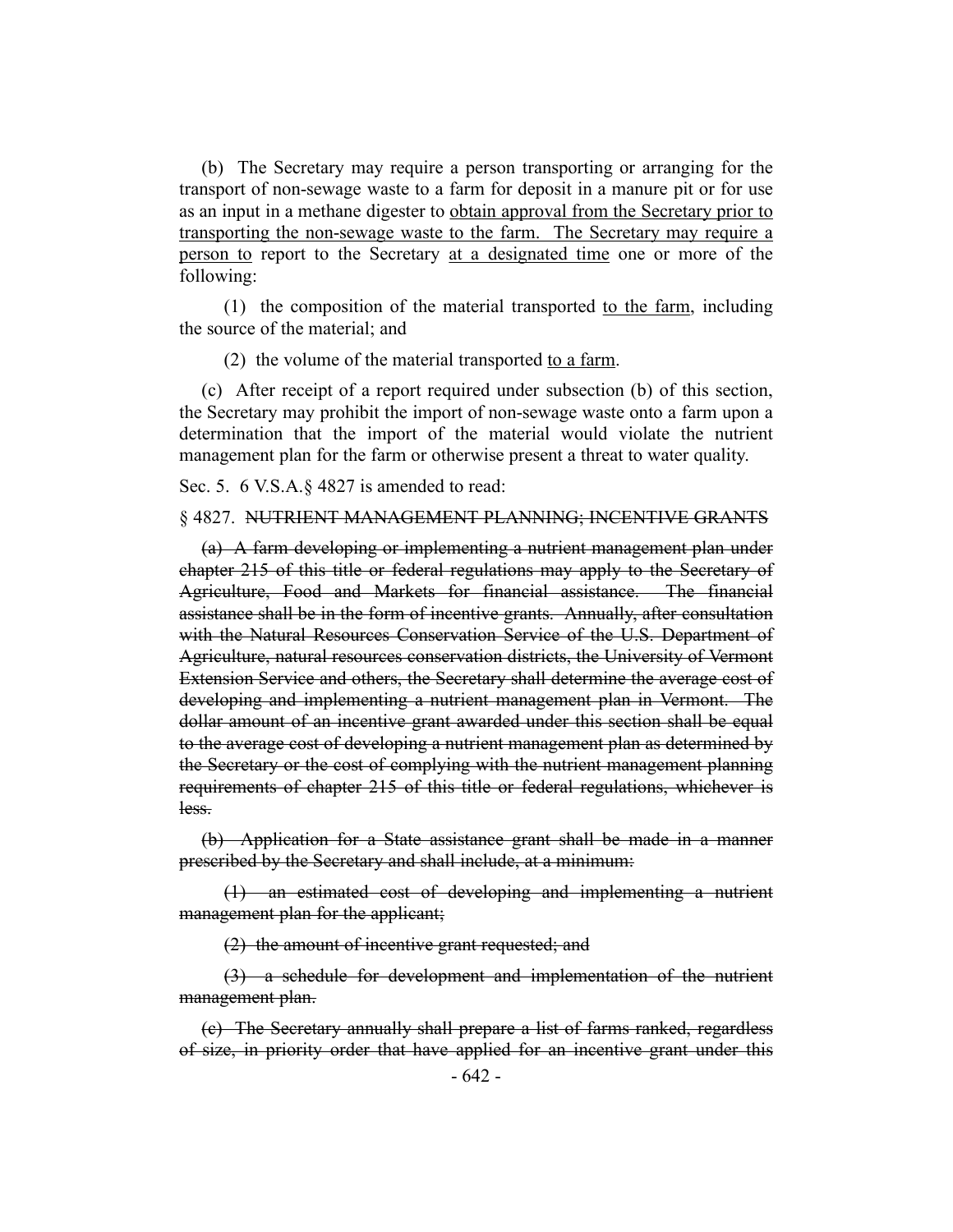section. The priority list shall be established according to factors that the Secretary determines are relevant to protect the quality of waters of the State, including:

(1) the proximity of a farm to a water listed as impaired for agricultural runoff, pathogens, phosphorus, or sediment by the Agency of Natural Resources;

(2) the proximity of a farm to an unimpaired water of the State;

(3) the proximity of a drinking water well to land where a farm applies manure; and

(4) the risk of discharge to waters of the State from the land application of manure by a farm.

(d) Assistance in accordance with this section shall be provided from State funds appropriated to the Agency of Agriculture, Food and Markets for integrated crop management.

(e) If the Secretary or the applicable U.S. Department of Agriculture conservation programs lack adequate funds necessary for the financial assistance required by subsection (a) of this section, the requirement to develop and implement a nutrient management plan under State statute or State regulation shall be suspended until adequate funding becomes available. Suspension of a State-required nutrient management plan does not relieve an owner or operator of a farm permitted under section 4858 or 4851 of this title of the remaining requirements of a State permit, including discharge standards, groundwater protection, and land application of manure. This subsection does not apply to farms permitted under 10 V.S.A. § 1263.

(f) The Secretary may enter into grants with natural resources conservation districts, the University of Vermont Extension Service, and other persons and organizations to aid in the implementation of the incentive grants program under subsection (a) of this section and to assist farmers in the development and implementation of nutrient management plans. [Repealed.]

Sec. 6. 6 V.S.A. § 4828 is amended to read:

## § 4828. CAPITAL EQUIPMENT ASSISTANCE PROGRAM

(a) It is the purpose of this section to provide assistance to purchase or use innovative equipment that will aid in the reduction of surface runoff of agricultural wastes to State waters, improve water quality of State waters, reduce odors from manure application, separate phosphorus from manure, decrease greenhouse gas emissions, and reduce costs to farmers.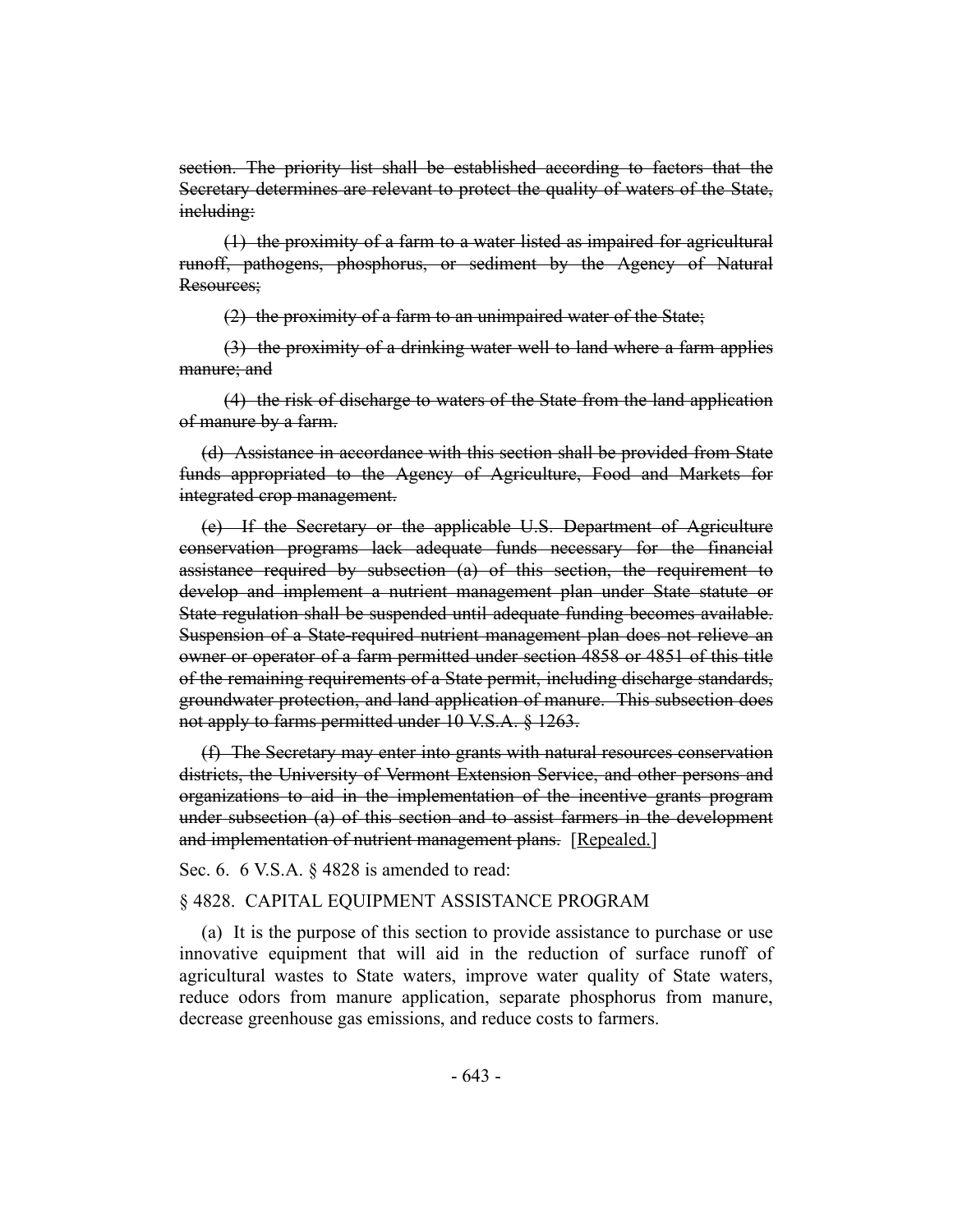(b) The capital equipment assistance program is created in the Agency of Agriculture, Food and Markets to provide State financial assistance for the purchase of new or innovative equipment to improve manure application, separation of phosphorus from manure, or nutrient management plan implementation achieve the purposes of this section.

(c) Assistance under this section shall in each fiscal year be allocated according to the following priorities and as further defined by the Secretary. Priority shall be given to capital equipment to be used on multiple farms; equipment to be used for phosphorus reduction, separation, or treatment; and projects managed by nonprofit organizations that are located in descending order within the boundaries of:

- (1) the Lake Champlain Basin;
- (2) the Lake Memphremagog Basin;
- (3) the Connecticut River Basin; and
- (4) the Hudson River Basin.

(d) An applicant for a State grant under this section to purchase or implement phosphorus reduction, separation, or treatment technology or equipment shall pay 10 percent of the total eligible project cost. The dollar amount of a State grant to purchase or implement phosphorus reduction, separation, or treatment technology or equipment shall be equal to the total eligible project cost, less 10 percent of the total as paid by the applicant, and shall not exceed \$300,000.00.

Sec. 7. 6 V.S.A. § 4832 is amended to read:

#### § 4832. FARM AGRONOMIC PRACTICES PROGRAM

(a) The Farm Agronomic Practices Assistance Program is created in the Agency of Agriculture, Food and Markets to provide the farms of Vermont with State financial assistance for the implementation, including through education, training, or instruction, of soil-based practices that improve soil quality and nutrient retention, increase crop production, minimize erosion potential, and reduce agricultural waste discharges. The following practices may be eligible for assistance to farms under the grant program:

- (1) conservation crop rotation;
- (2) cover cropping;
- (3) strip cropping;
- (4) cross-slope tillage;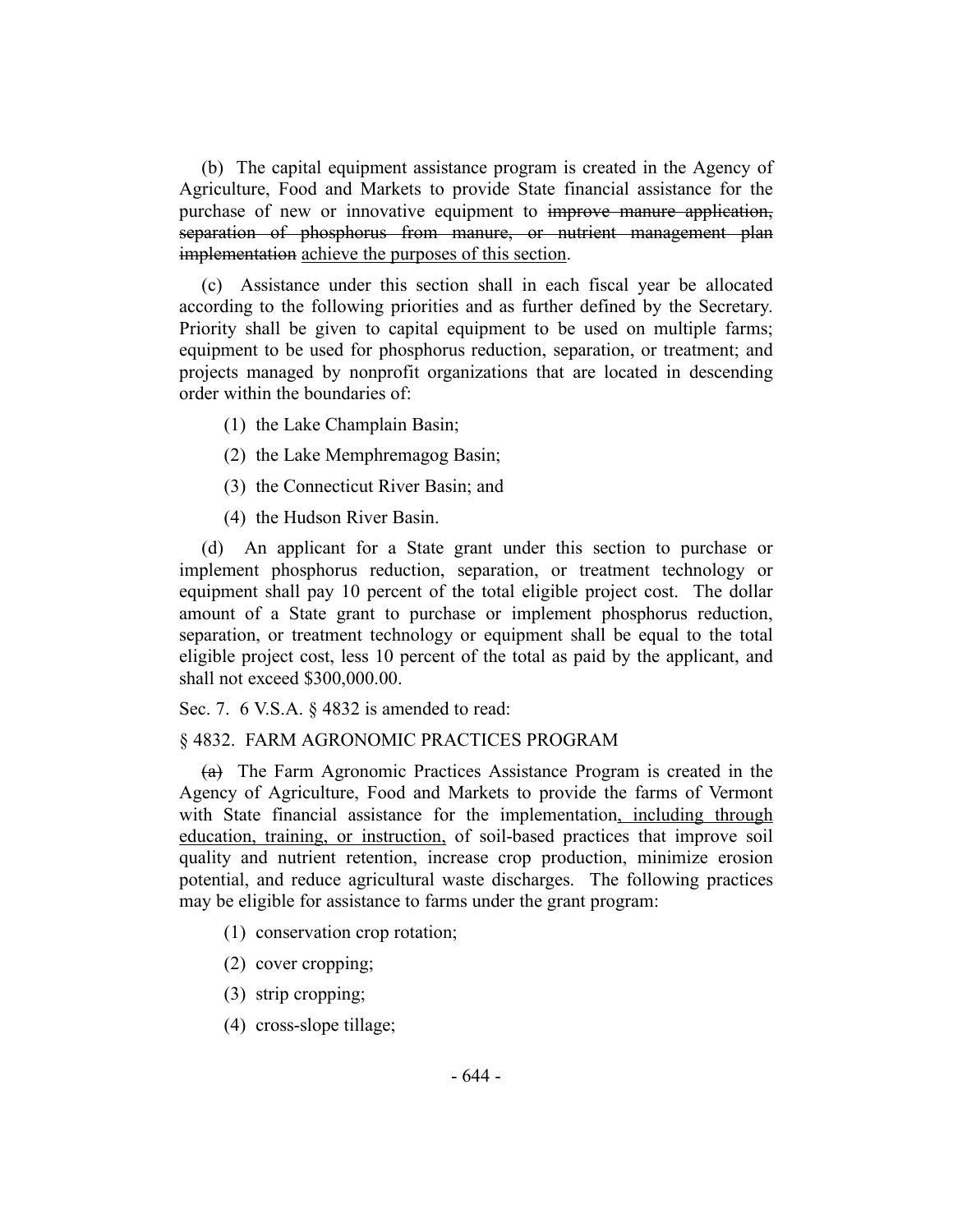(5) zone or no-tillage;

(6) pre-sidedress nitrate tests; and

(7) annual maintenance of a nutrient management plan that is no longer receiving funding under a State or federal contract, provided the maximum assistance provided to a farmer under this subdivision shall be \$2,000.00 per year;

(8) educational and instructional activities to inform the farmers and citizens of Vermont of:

(A) the impact on Vermont waters of agricultural waste discharges; and

(B) the federal and State requirements for controlling agricultural waste discharges;

(9) implementing alternative manure application techniques; and

(10) additional soil erosion reduction practices soil-based practices that improve soil quality and nutrient retention, increase crop production, minimize erosion potential, and reduce agricultural waste discharges.

(b) Funding available under section 4827 of this title for nutrient management planning may be used to fund practices under this section.

Sec. 8. 6 V.S.A. § 4852 is amended to read:

§ 4852. RULES

The Secretary may adopt rules pursuant to 3 V.S.A. chapter 25 concerning program administration, program enforcement, appeals and standards for waste management and waste storage, setbacks or siting criteria for new construction or expansion, groundwater contamination, odor, noise, traffic, insects, flies, and other pests in order to implement this subchapter. The siting criteria adopted by the Secretary by rule shall be consistent with the standards for the quality of State waters and standards for acceptable required agricultural practices pursuant to subchapter 2 of this chapter. The groundwater contamination rules adopted by the Secretary shall include a process under which the agency shall receive, investigate, and respond to a complaint that a farm has contaminated the drinking water or groundwater of a property owner.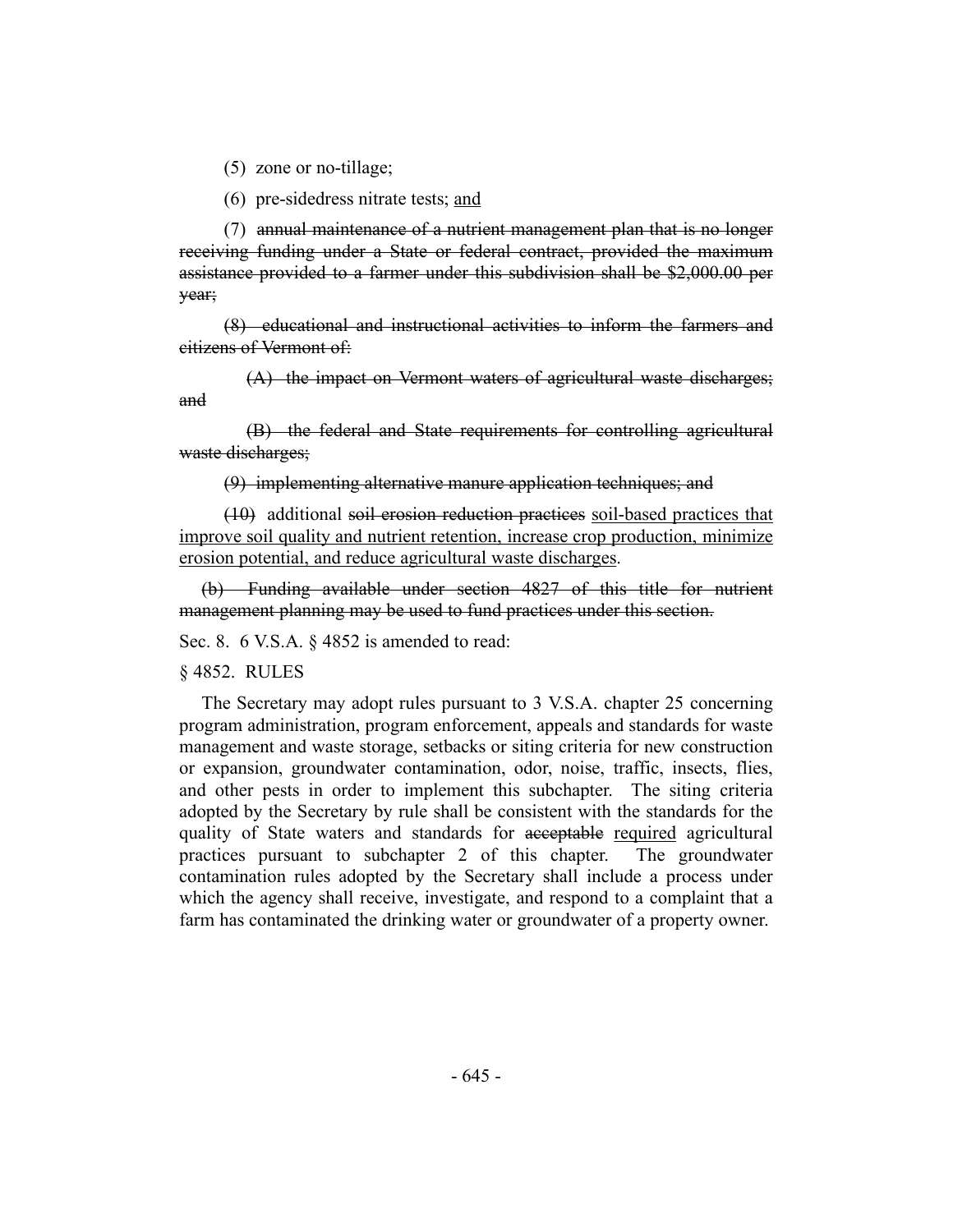## Sec. 9. EXTENSION OF TASK FORCE TO REVITALIZE THE VERMONT DAIRY INDUSTRY

(a) Notwithstanding 2020 Acts and Resolves No. 129, Sec.  $31(c)(6)$ , the Task Force to Revitalize the Vermont Dairy Industry shall continue to exist and retain the authority granted to it in 2020 Acts and Resolves No. 129, Sec. 31 until February 1, 2023.

(b)(1) For attendance of a meeting of the Task Force to Revitalize the Vermont Dairy Industry during adjournment of the General Assembly between the effective date of this act and February 1, 2023, a legislative member of the Task Force shall be entitled to per diem compensation and reimbursement of expenses pursuant to 2 V.S.A. § 406 for not more than 10 meetings. These payments shall be made from monies appropriated to the General Assembly.

(2) Other members of the Task Force that are not legislative members shall be entitled to both per diem compensation and reimbursement of expenses as permitted under 32 V.S.A. § 1010 for not more than 10 meetings. These payments shall be made from monies appropriated to the General Assembly.

### Sec. 10. EFFECTIVE DATE

This act shall take effect on passage.

And that after passage the title of the bill be amended to read:

An act relating to agricultural water quality, enforcement, and dairy farming.

(Committee vote: 5-0-0)

### **S. 283.**

An act relating to miscellaneous changes to education laws.

## **Reported favorably with recommendation of amendment by Senator Chittenden for the Committee on Education.**

The Committee recommends that the bill be amended by striking out all after the enacting clause and inserting in lieu thereof the following:

\* \* \* Community College of Vermont In-State Tuition for Refugees \* \* \*

Sec. 1. 16 V.S.A. § 2185 is amended to read:

## § 2185. DETERMINATION OF RESIDENCY FOR TUITION PURPOSES

(a) The Board of Trustees shall adopt policies related to residency for tuition purposes, consistent with State and federal requirements.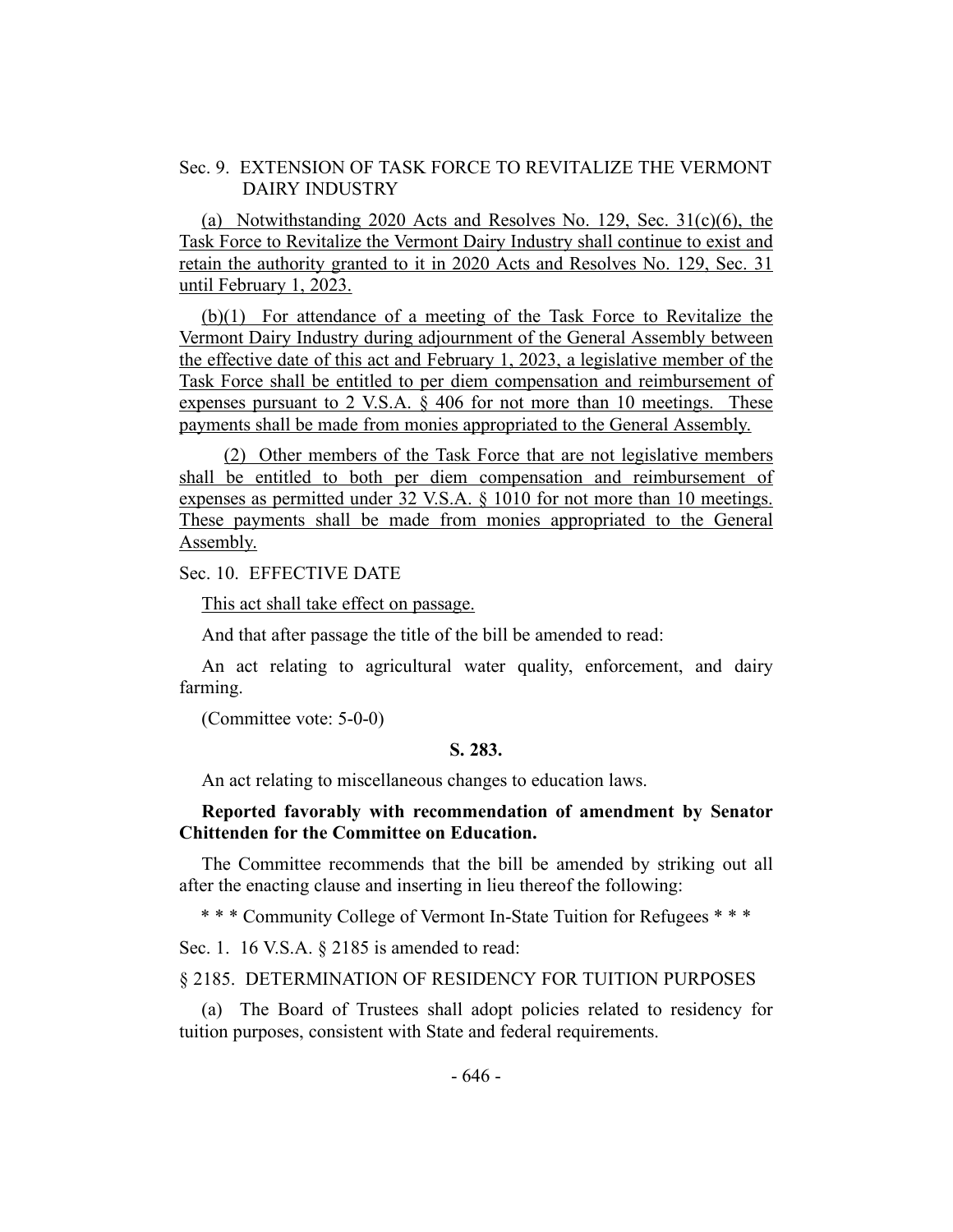(b) Any member of the U.S. Armed Forces on active duty who is transferred to Vermont for duty other than for the purpose of education shall, upon transfer and for the period of active duty served in Vermont, be considered a resident for in-state tuition purposes at the start of the next semester or academic period.

(c) For determination of residency for tuition to the Community College of Vermont, a person who resides in Vermont shall be considered a resident for in-state tuition purposes, beginning at the start of the next semester or academic period after arrival in Vermont, if that person:

(1) qualifies as a refugee pursuant to  $8 \text{ U.S.C. } 1101(a)(42)$ ;

(2) is granted parole to enter the United States pursuant to 8 U.S.C.  $1182(d)(5)$ ; or

(3) is issued a special immigrant visa pursuant to the Afghan Allies Protection Act of 2008, as amended.

\* \* \* Suspension or Expulsion of Students \* \* \*

Sec. 2. 16 V.S.A. § 1162 is amended to read:

§ 1162. SUSPENSION OR EXPULSION OF STUDENTS

(a) A superintendent or principal may, pursuant to policies adopted by the school board that are consistent with State Board rules, suspend a student for up to 10 school days or, with the approval of the board of the school district, expel a student for up to the remainder of the school year or up to 90 school days, whichever is longer, for misconduct:

(1) on school property, on a school bus, or at a school-sponsored activity when the misconduct makes the continued presence of the student harmful to the welfare of the school;

(2) not on school property, on a school bus, or at a school-sponsored activity where direct harm to the welfare of the school can be demonstrated; or

(3) not on school property, on a school bus, or at a school-sponsored activity where the misconduct can be shown to pose a clear and substantial interference with another student's equal access to educational programs.

(b) Nothing contained in this section shall prevent a superintendent or principal, subject to subsequent due process procedures, from removing immediately from a school a student who poses a continuing danger to persons or property or an ongoing threat of disrupting the academic process of the school, or from expelling a student who brings a weapon to school pursuant to section 1166 of this title.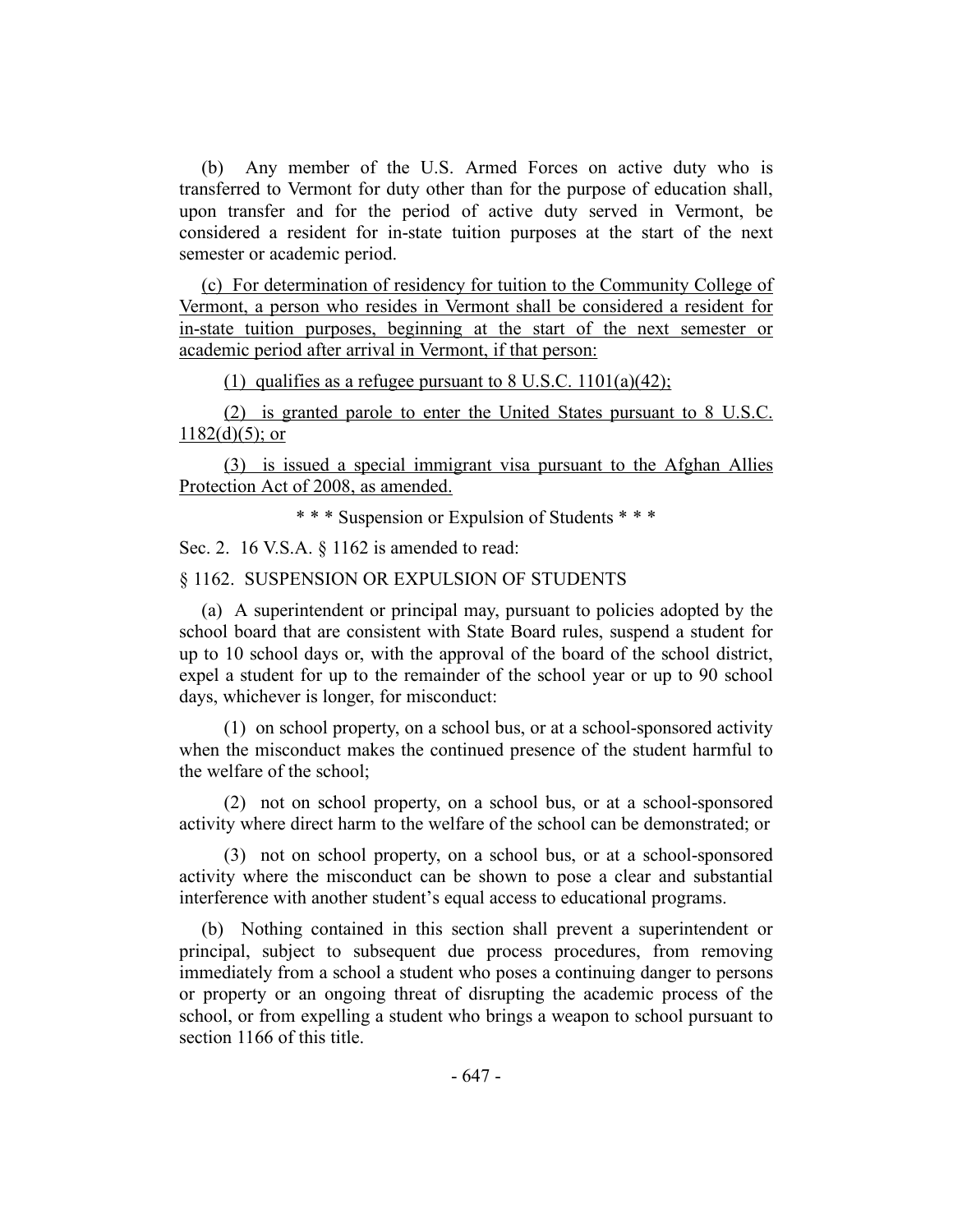(c) Principals, superintendents, and school boards are authorized and encouraged to provide alternative education services or programs to students during any period of suspension or expulsion authorized under this section.

(d) Notwithstanding anything to the contrary in this chapter, a student enrolled in a public school, approved independent school, or prequalified private prekindergarten program who is under eight years of age shall not be suspended or expelled from the school; provided, however, that the school may suspend or expel the student if the student poses an imminent threat of harm or danger to others in the school.

# Sec. 3. REPORT AND RECOMMENDATIONS ON SUSPENSION, EXPULSION, AND EXCLUSIONARY PRACTICES IN EARLY CHILDHOOD EDUCATION SETTINGS

The Building Bright Futures Council, established in 33 V.S.A. § 4602, shall collaborate with the Agencies of Human Services and Education to define suspension, expulsion, and exclusionary practices in early childhood education settings and to establish best practices for supporting children who face such measures. The work of the Council shall include reviewing available data on exclusionary practices. On or before January 15, 2023 the Building Bright Futures Council shall issue a written report to the Senate and House Committees on Education, the Senate Committee on Health and Welfare, and the House Committee on Human Services detailing its work and findings and making recommendations for legislative action.

\* \* \* Entrance Age Threshold for Public School Kindergarten \* \* \*

# Sec. 4. REPORT AND RECOMMENDATIONS ON THE IMPACT OF STANDARDIZING THE ENTRANCE AGE THRESHOLD FOR PUBLIC SCHOOL KINDERGARTEN

On or before December 15, 2022, the Agency of Education shall issue a written report to the Senate and House Committees on Education on the impact of standardizing the entrance age threshold for public school kindergarten attendance. In preparing the report, the Agency of Education shall consult with the Vermont Department for Children and Families, the Vermont Department of Health, the Vermont School Boards Association, the Vermont Principals' Association, the Vermont Superintendents Association, and the Vermont National Education Association. The report shall include any recommendations for legislative action.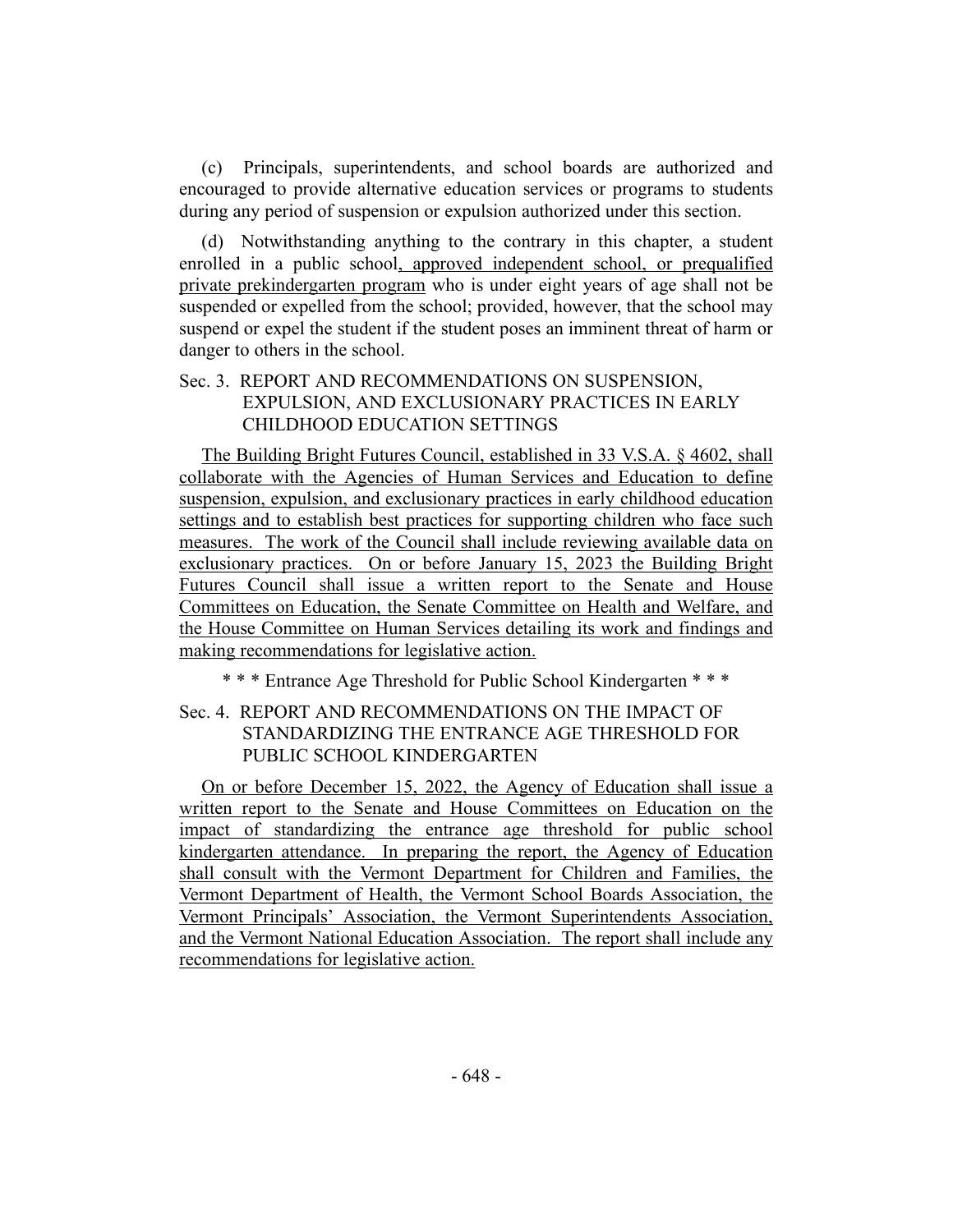## \* \* \* Statewide Uniform School Calendar \* \* \*

# Sec. 5. REPORT AND RECOMMENDATIONS FOR A STATEWIDE UNIFORM SCHOOL CALENDAR

On or before January 15, 2024, the Agency of Education shall issue a written report to the Senate and House Committees on Education with a proposed statewide uniform school calendar, created to improve high-quality learning opportunities for all Vermont students. In creating the calendar, the Agency shall consider the impact on attendance at regional career and technical education centers as well as the impact on families and educators. The uniform calendar shall include student attendance days, periods of vacation, holidays, and teacher in-service education days.

\* \* \* Remote Learning \* \* \*

# Sec. 6. REPORT AND RECOMMENDATIONS FOR STATEWIDE REMOTE LEARNING POLICY

On or before January 15, 2023, the Agency of Education, in consultation with the State Board of Education, shall issue a written report to the Senate and House Committees on Education with recommendations for a statewide remote learning policy that incorporates remote learning into the requirements for student attendance, school days, and cumulative instructional hours. The report shall define remote learning and recommend statewide quality standards to ensure substantially equal access to quality basic education. The report shall also include any recommendations for legislative action.

\* \* \* Effective Date \* \* \*

Sec. 7. EFFECTIVE DATE

This act shall take effect on passage.

(Committee vote: 6-0-0)

## **Favorable with Proposal of Amendment**

### **H. 444.**

An act relating to approval of amendments to the charter of the City of Barre.

**Reported favorably with recommendation of proposal of amendment by Senator Pollina for the Committee on Government Operations.**

The Committee recommends that the Senate propose to the House to amend the bill as follows: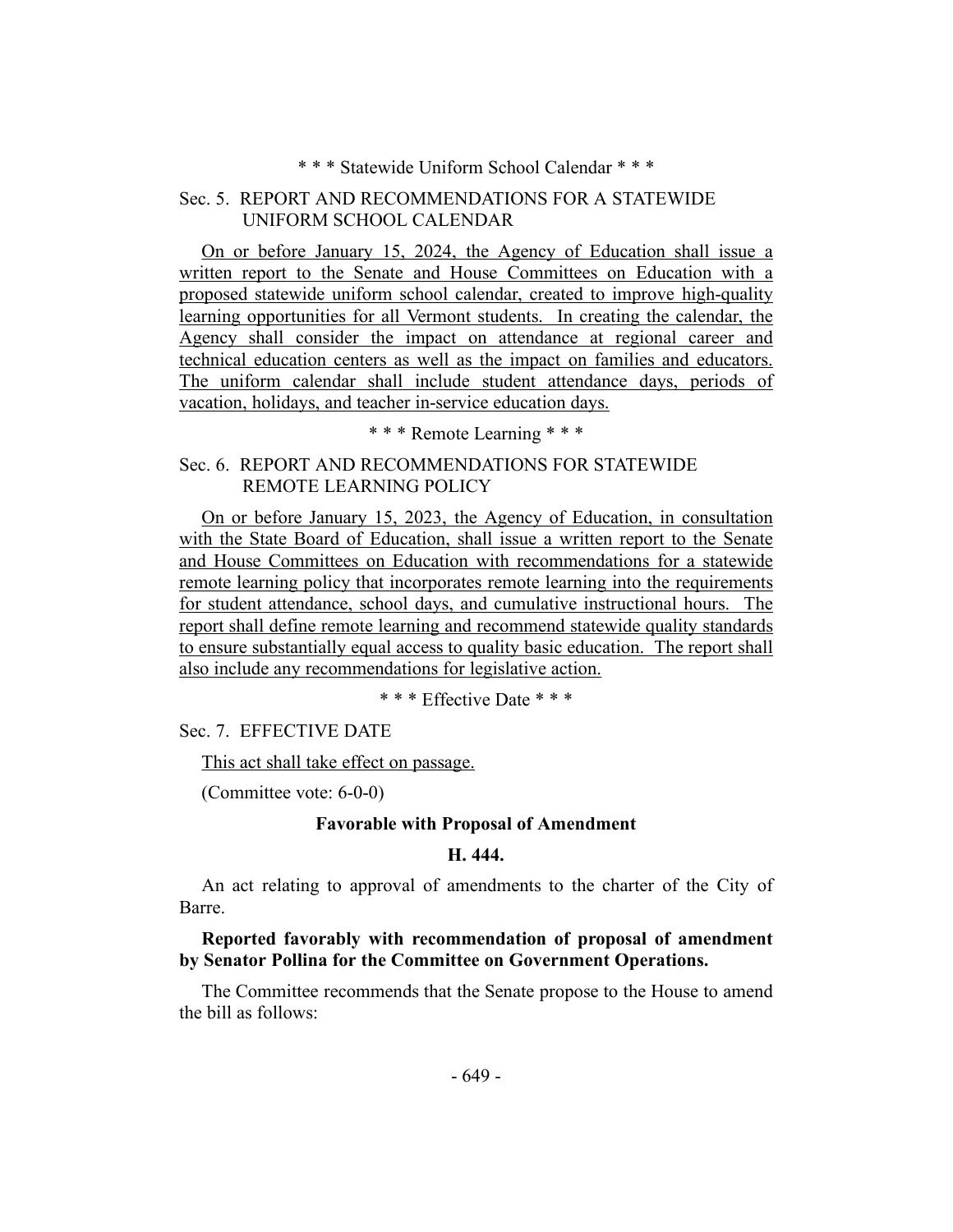By striking out Sec. 2, 24 App. V.S.A. chapter 1, in its entirety and inserting in lieu thereof a new Sec. 2 to read as follows:

Sec. 2. 24 App. V.S.A. chapter 1 is amended to read:

#### CHAPTER 1. CITY OF BARRE

\* \* \*

#### § 104. GENERAL CORPORATE POWERS

#### \* \* \*

(d) The City of Barre shall fly only the City, State, United States, and POW/MIA flags.

### § 105. ORDINANCES - SUBJECT MATTER

(a) The general grant of ordinance promulgating authority in section 104 shall include the authority:

\* \* \*

(7) To adopt and enforce ordinances relating to the mediation of landlord tenant issues by the Housing Board of Review Notwithstanding any contrary provision of 23 V.S.A. § 1007, to adopt and enforce ordinances establishing a speed limit of less than 25 miles per hour on specified City streets, or sections thereof, within City boundaries as may be required for the safety and general welfare of the City.

\* \* \*

#### § 111. BONDING OF CITY OFFICIALS

The Mayor, councilors, members of the Police Department, City Manager, First Constable Finance Director, Superintendent of Public Works, Tax Collector, and Clerk and Treasurer shall annually be bonded by the City for the faithful discharge of their respective duties, as provided by State statute, and the expense of said bonds to be paid by the City.

\* \* \*

#### § 205. OFFICERS ELECTED

(a)(1) The legal voters shall elect biennially a Mayor, a First Constable, and one person to serve as Clerk and Treasurer.

\* \* \*

Subchapter 4. City Officials

\* \* \*

- 650 -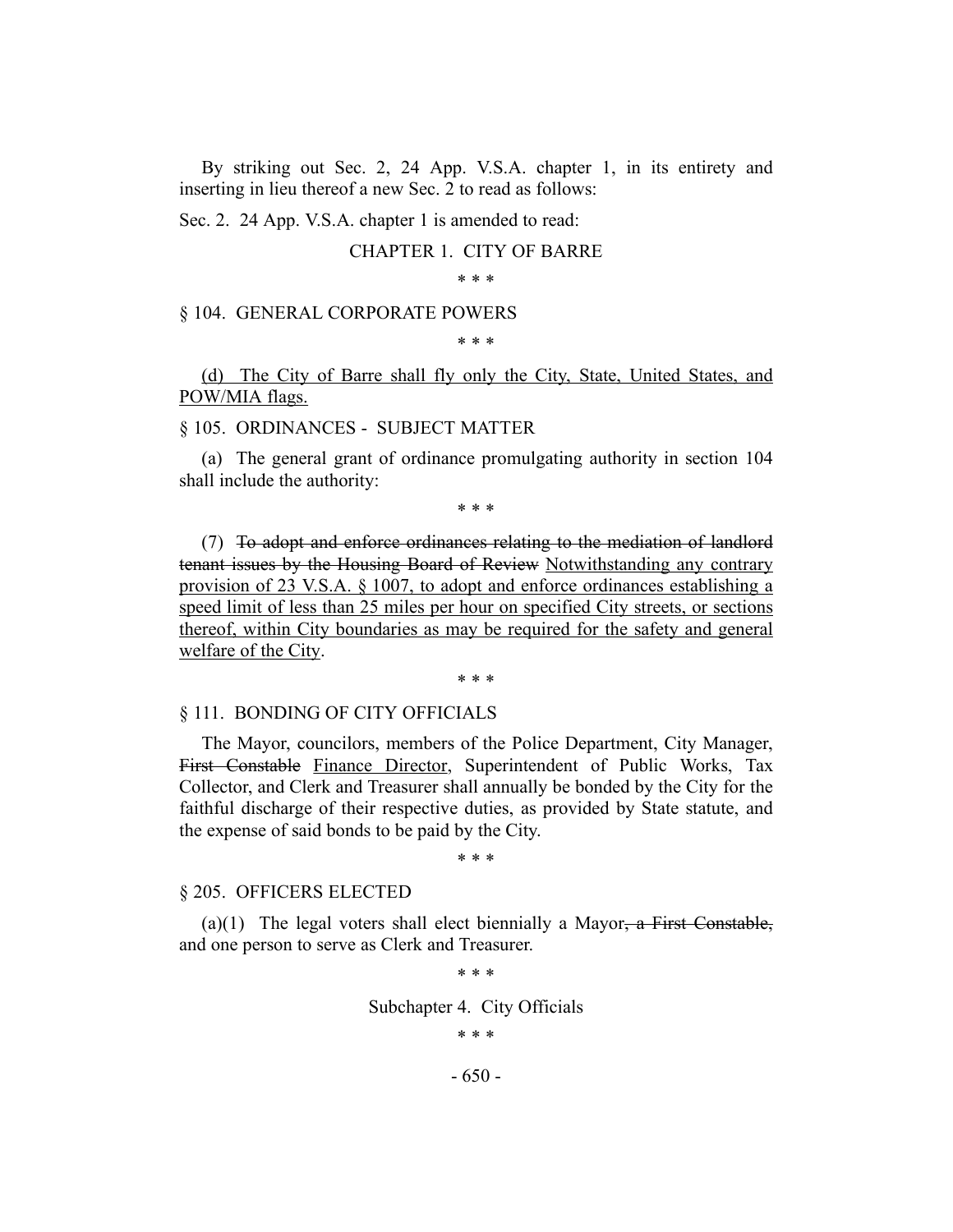#### ARTICLE 8. CONSTABLE [Repealed.]

\* \* \*

#### § 418. DUTIES

The City Constable shall have the same powers and be under the same duties and liabilities as are prescribed by State statutes for constables of towns. [Repealed.]

\* \* \*

(Committee vote: 3-2-0)

(For House amendments, see House Journal for May 18, 2021, pages 1191- 1193)

#### **H. 701.**

An act relating to cannabis license fees.

## **Reported favorably with recommendation of proposal of amendment by Senator Pearson for the Committee on Finance.**

The Committee recommends that the Senate propose to the House to amend the bill as follows:

First: By striking out Sec. 7, 7 V.S.A. § 910, in its entirety and inserting in lieu thereof a new Sec. 7 to read as follows:

Sec. 7. 7 V.S.A. §§ 910 and 911 are added to read:

#### § 910. CANNABIS ESTABLISHMENT FEE SCHEDULE

The following fees shall apply to each person or product licensed by the Board:

(1) Cultivators.

(A) Outdoor cultivators.

(i) Outdoor cultivator tier 1. Outdoor cultivators with up to 1,000 square feet of plant canopy or fewer than 125 cannabis plants in an outdoor cultivation space shall be assessed an annual licensing fee of \$750.00.

(ii) Outdoor cultivator tier 2. Outdoor cultivators with up to 2,500 square feet of plant canopy in an outdoor cultivation space shall be assessed an annual licensing fee of \$1,875.00.

(iii) Outdoor cultivator tier 3. Outdoor cultivators with up to 5,000 square feet of plant canopy in an outdoor cultivation space shall be assessed an annual licensing fee of \$4,000.00.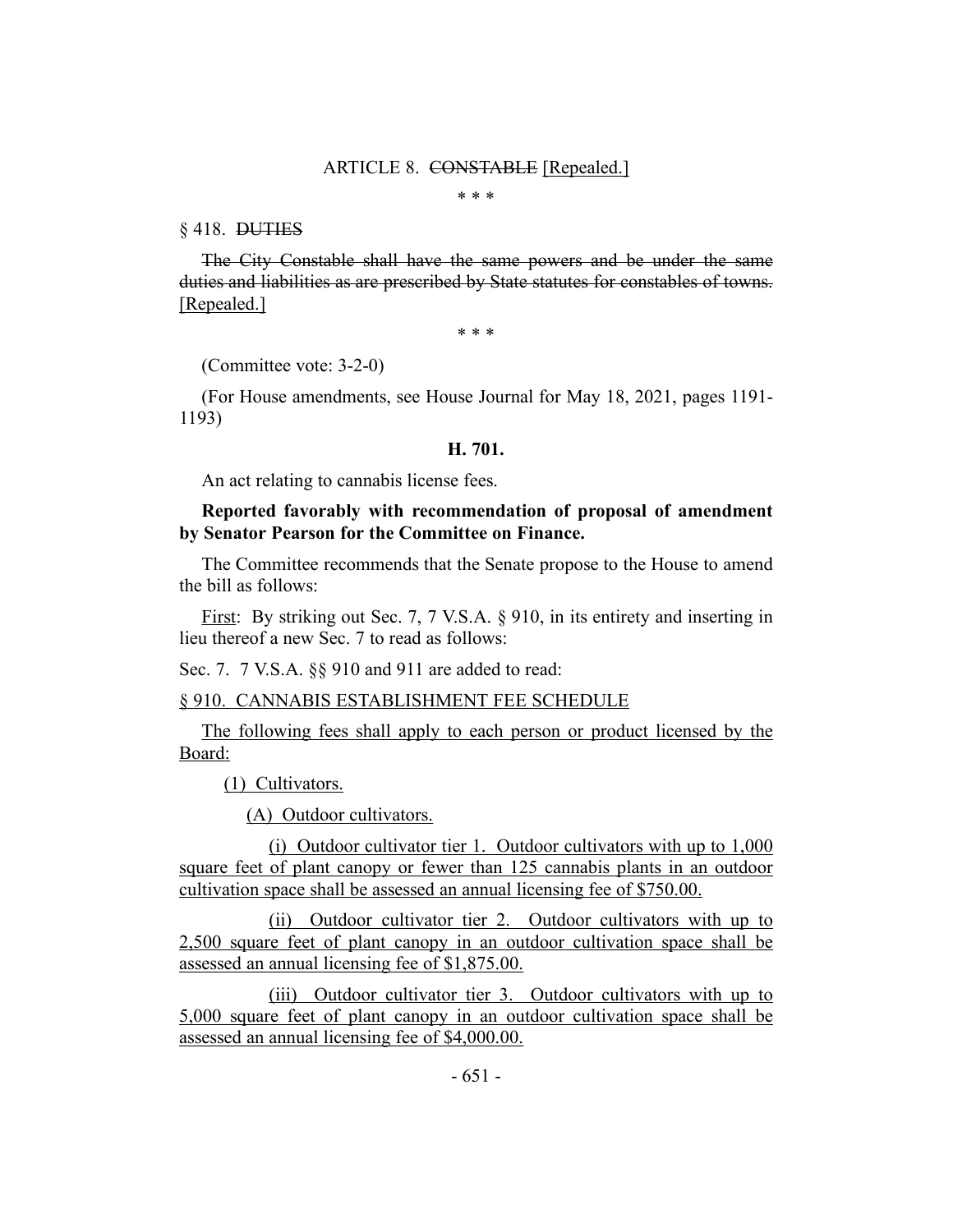(iv) Outdoor cultivator tier 4. Outdoor cultivators with up to 10,000 square feet of plant canopy in an outdoor cultivation space shall be assessed an annual licensing fee of \$8,000.00.

(v) Outdoor cultivator tier 5. Outdoor cultivators with up to 20,000 square feet of plant canopy in an outdoor cultivation space shall be assessed an annual licensing fee of \$18,000.00.

(vi) Outdoor cultivator tier 6. Outdoor cultivators with up to 37,500 square feet of plant canopy in an outdoor cultivation space shall be assessed an annual licensing fee of \$34,000.00.

(B) Indoor cultivators.

(i) Indoor cultivator tier 1. Indoor cultivators with up to 1,000 square feet of plant canopy in an indoor cultivation space shall be assessed an annual licensing fee of \$1,500.00.

(ii) Indoor cultivator tier 2. Indoor cultivators with up to 2,500 square feet of plant canopy in an indoor cultivation space shall be assessed an annual licensing fee of \$3,750.00.

(iii) Indoor cultivator tier 3. Indoor cultivators with up to 5,000 square feet of plant canopy in an indoor cultivation space shall be assessed an annual licensing fee of \$8,000.00.

(iv) Indoor cultivator tier 4. Indoor cultivators with up to 10,000 square feet of plant canopy in an indoor cultivation space shall be assessed an annual licensing fee of \$16,000.00.

(v) Indoor cultivator tier 5. Indoor cultivators with up to 15,000 square feet of plant canopy in an indoor cultivation space shall be assessed an annual licensing fee of \$36,000.00.

(vi) Indoor cultivator tier 6. Indoor cultivators with up to 25,000 square feet of plant canopy in an indoor cultivation space shall be assessed an annual licensing fee of \$75,000.00.

(C) Mixed cultivator tiers.

(i) Mixed cultivator tier 1. Mixed cultivators with the following at the same licensed premises shall be assessed an annual licensing fee of \$2,250.00: up to 1,000 square feet of plant canopy in an indoor cultivation space and up to 125 cannabis plants in an outdoor cultivation space.

(ii) Mixed cultivator tier 2. Mixed cultivators with the following at the same licensed premises shall be assessed an annual licensing fee of \$5,625.00: up to 2,500 square feet of plant canopy in an indoor cultivation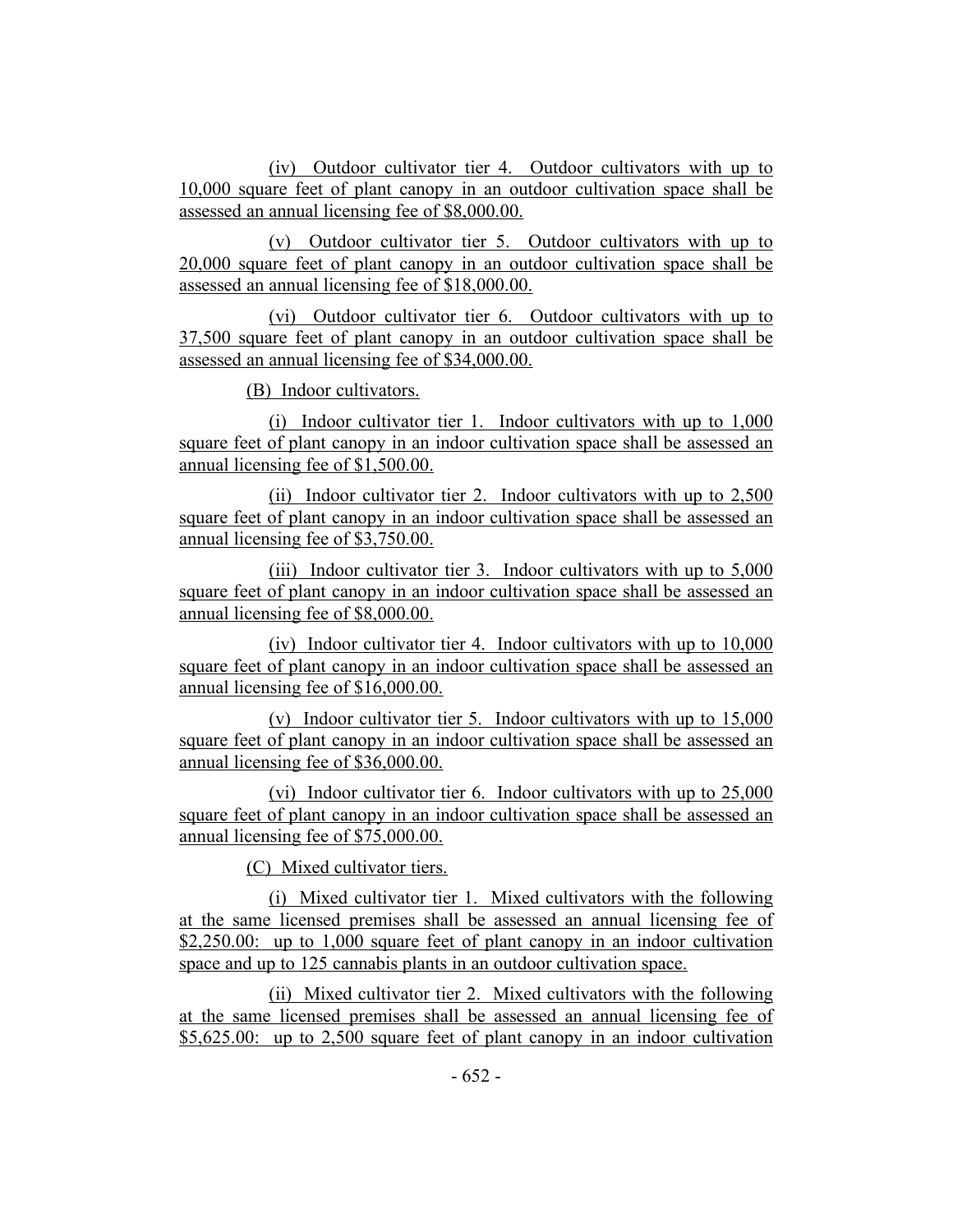space and up to 312 cannabis plants in an outdoor cultivation space.

(iii) Mixed cultivator tier 3. Mixed cultivators with the following at the same licensed premises shall be assessed an annual licensing fee of \$5,500.00: up to 1,000 square feet of plant canopy in an indoor cultivation space and up to 625 cannabis plants in an outdoor cultivation space.

(iv) Mixed cultivator tier 4. Mixed cultivators with the following at the same licensed premises shall be assessed an annual licensing fee of \$9,500.00: up to 1,000 square feet of plant canopy in an indoor cultivation space and up to 1,250 cannabis plants in an outdoor cultivation space.

(v) Mixed cultivator tier 5. Mixed cultivators with the following at the same licensed premises shall be assessed an annual licensing fee of \$19,500.00: up to 1,000 square feet of plant canopy in an indoor cultivation space and up to 2,500 cannabis plants in an outdoor cultivation space.

(2) Wholesalers. Wholesalers shall be assessed an annual licensing fee of \$4,000.00.

(3) Manufacturers.

(A) Manufacturer tier 1. Manufacturers that process and manufacture cannabis in order to produce cannabis products without using solvent-based extraction and not more than \$10,000.00 per year in cannabis products based on the manufacturer's total annual sales in cannabis products shall be assessed an annual licensing fee of \$750.00.

(B) Manufacturer tier 2. Manufacturers that process and manufacture cannabis in order to produce cannabis products without using solvent-based extraction shall be assessed an annual licensing fee of \$2,500.00.

(C) Manufacturer tier 3. Manufacturers that process and manufacture cannabis in order to produce cannabis products using all allowable methods of extraction, including solvent-based extraction, shall be assessed an annual licensing fee of \$15,000.00.

(4) Retailers. Retailers that sell cannabis and cannabis products to consumers shall be assessed an annual licensing fee of \$10,000.00.

(5) Testing laboratories. Testing laboratories shall be assessed an annual licensing fee of \$1,500.00.

(6) Integrated licensees. Integrated licensees shall be assessed an annual licensing fee of \$100,000.00.

(7) Employees. Cannabis establishments licensed by the Board shall be assessed an annual licensing fee of \$50.00 for each employee.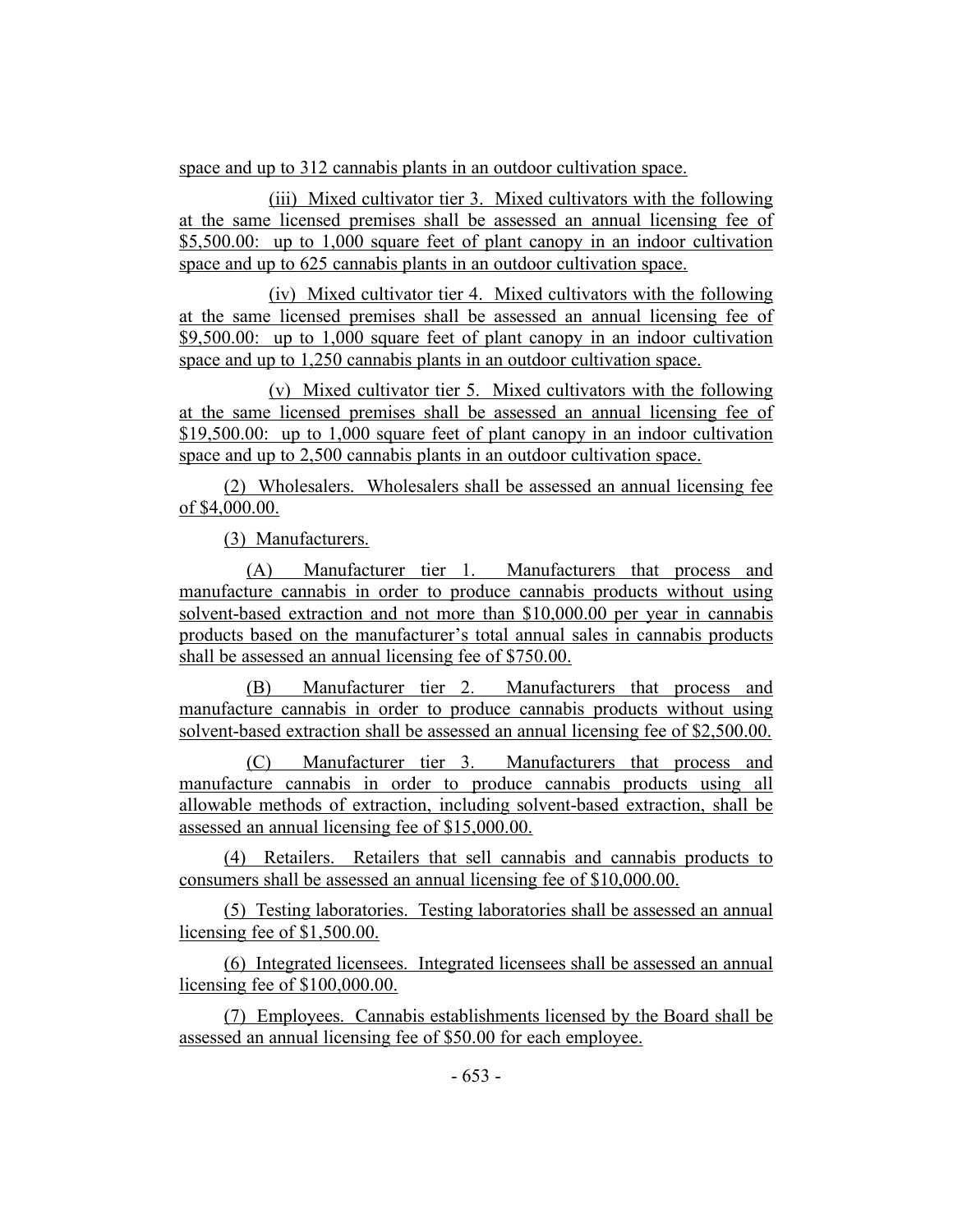(8) Products. Retailers and integrated licensees shall be assessed an annual product licensing fee of \$50.00 for every type of cannabis and cannabis product that is sold in accordance with this chapter.

(9) Local licensing fees. Cannabis establishments licensed by the Board shall be assessed an annual local licensing fee of \$100.00 in addition to each fee assessed under subdivisions  $(1)$ – $(6)$  of this section. Local licensing fees shall be distributed to the municipality in which the cannabis establishment is located pursuant to section 846(c) of this title.

(10) One-time fees.

(A) All applicants for a cannabis establishment license shall be assessed an initial one-time application fee of \$1,000.00.

(B) An applicant may choose to be assessed an initial one-time intent-to-apply fee of \$500.00. If the applicant subsequently seeks a license within one year after paying the intent-to-apply fee, the initial one-time application fee of \$1,000.00 shall be reduced by \$500.00.

# § 911. FEE WAIVER AND REDUCTION; SOCIAL EQUITY APPLICANTS

The Cannabis Control Board may, in its discretion and pursuant to adopted rule or readily accessible policy, or both, reduce or waive cannabis establishment application and licensing fees for social equity applicants as defined by the Board, including individuals from communities that historically have been disproportionately impacted by cannabis prohibition and individuals directly and personally impacted by cannabis prohibition.

Second: By striking out Sec. 10, effective date, and its reader assistance heading in their entireties and inserting in lieu thereof a new Sec. 10 and reader assistance heading to read as follows:

\* \* \* Effective Dates \* \* \*

Sec. 10. EFFECTIVE DATES

(a) Secs. 8 and 9 (medical cannabis; 7 V.S.A. §§ 955(b) and 977) shall take effect on July 1, 2022.

(b) All other sections shall take effect on passage.

(Committee vote: 7-0-0)

(No House amendments)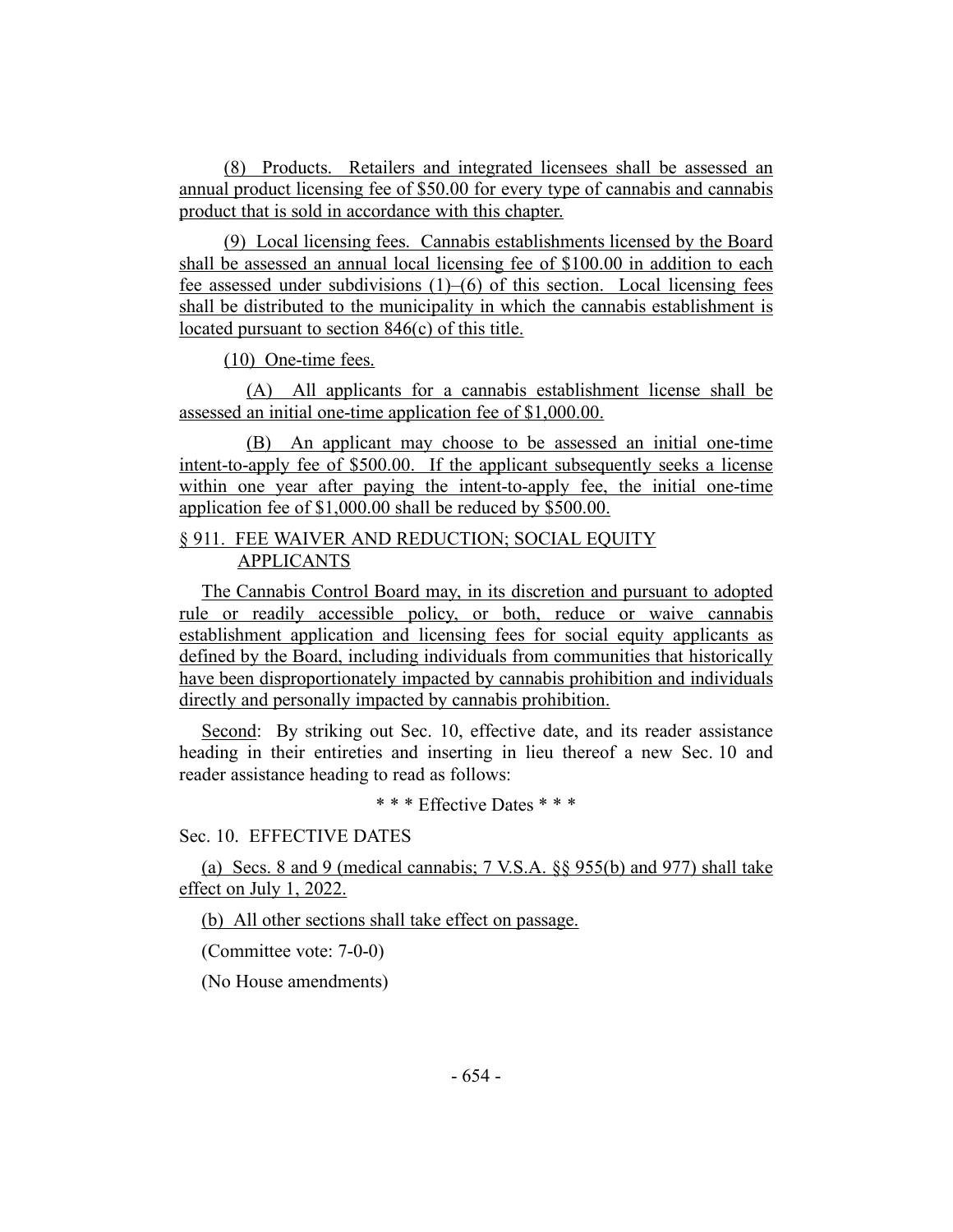### **CONFIRMATIONS**

The following appointments will be considered by the Senate, as a group, under suspension of the Rules, as moved by the President *pro tempore,* for confirmation together and without debate, by consent thereby given by the Senate. However, upon request of any senator, any appointment may be singled out and acted upon separately by the Senate, with consideration given to the report of the Committee to which the appointment was referred, and with full debate; and further, all appointments for the positions of Secretaries of Agencies, Commissioners of Departments, Judges, Magistrates, and members of the Public Utility Commission shall be fully and separately acted upon.

Heather J. Gray of Queeche – Superior Court Judge – By Sen. Nitka for the Committee on Judiciary. (2/25/22)

Justin Patrick Jiron of Underhill – Superior Court Judge – By Sen. Baruth for the Committee on Judiciary. (2/25/22)

Howard A. Kalfus of Colchester – Superior Court Judge – By Sen. Benning for the Committee on Judiciary. (2/25/22)

## **JFO NOTICE**

Grants and Positions that have been submitted to the Joint Fiscal Committee by the Administration, under 32 V.S.A. §5(b)(3):

**JFO #3087** – \$663,538 to the VT Department of Financial Regulation from the Centers for Medicare and Medicaid Services. Funds will be used to analyze Vermont's current health insurance options to ensure coverage is accessible to all Vermonters, and to develop an action plan if necessary. Includes one (1) limited-service position, Grant Manager and Health Policy Analyst, funded through 9/14/2023.

*[NOTE: The Department of Financial Regulation signed an RFP with an actuarial firm to start looking at the benchmark in September 2021. The work being performed now is planned on being paid for with grant funds.]*

*[Received February 10, 2022]*

**JFO #3088** – \$896,945 to the VT Judiciary from the U.S. Office of Justice Programs. Funds will be used to support The Chittenden County Family Treatment Docket which opened for referrals in March 2021. The initial limited launch was intended to capture what areas require additional technical assistance from our national best practice standards partner, Children and Family Futures. Funding is needed to sustain operation and expand service to a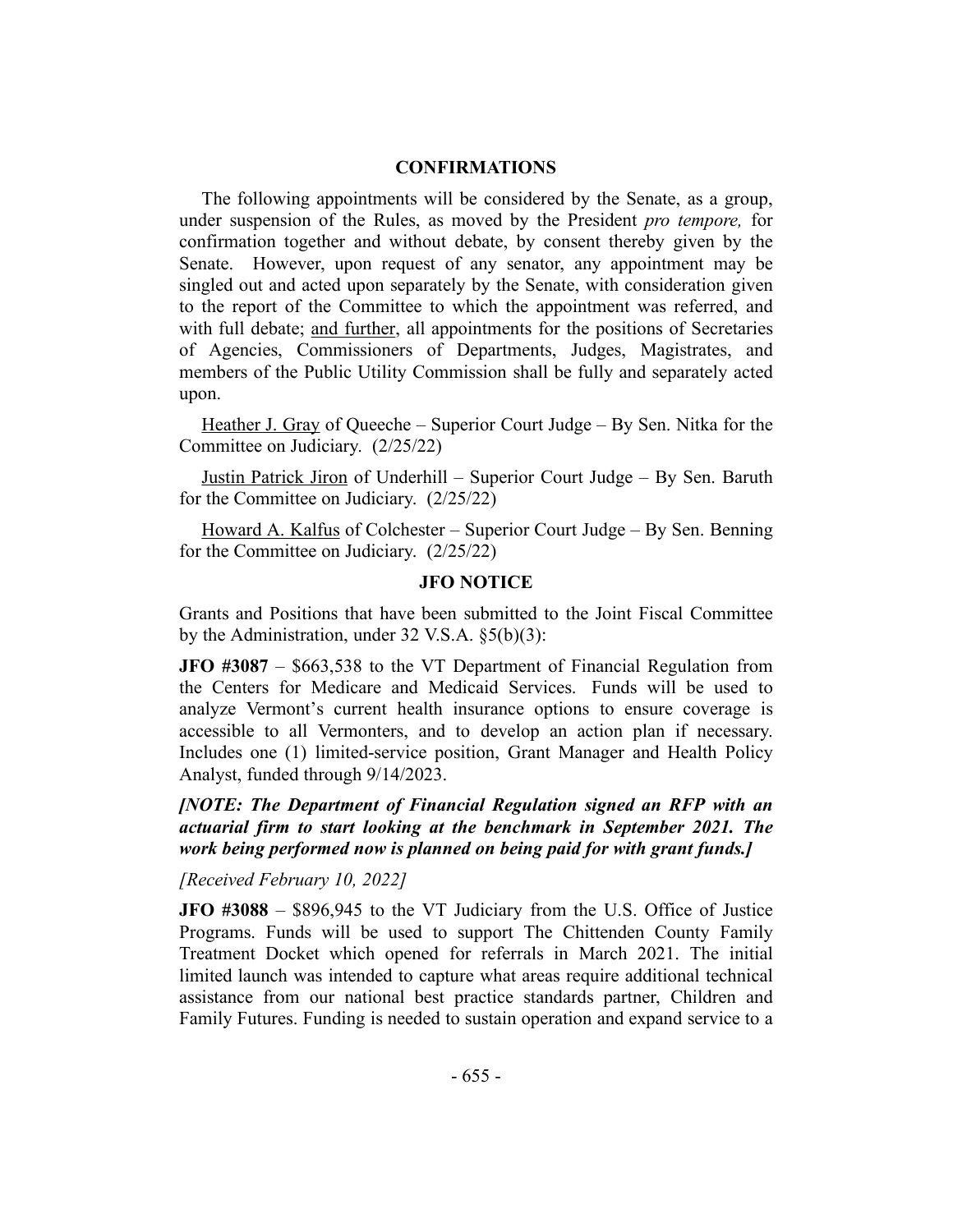larger number of at-risk families. Includes one (1) limited-service position, Treatment Court Coordinator, funded through 09/2024.

*[Received February 10, 2022]*

**JFO #3089** - \$6,589,481 to the VT Agency of Human Services, Dept of Disabilities, Aging and Independent Living from U.S. Dept of Education. Funds to establish a system and to provide support for 500 Vermonters with disabilities to achieve credentials leading to high-wage employment. Includes eight (8) limited-service positions: one (1) Project Director; six (6) VR Counselor/Career Navigator; one (1) Assistive Technology Specialist funded through 9/30/2026.

*[Received February 17, 2022, expedited review requested February 17, 2022]*

**JFO #3090** –Three (3) limited-service positions: Military Project Manager. Positions needed to replace Federal personnel reductions in project management and program management staffing levels. VT Military confirms the positions are fully funded through the Master Cooperative Agreement through 9/30/24.

*[Received February 17, 2022]*

**JFO #3091** - \$60,528 to the VT Department of Public Safety from the National Governor's Association to fund the Agency of Digital Services staff to assist the Department of Public Safety with IT concerns specific to improving multi-agency information sharing and governance.

*[Received February 17, 2022]*

### **FOR INFORMATION ONLY**

#### **CROSSOVER DATES**

The Joint Rules Committee established the following Crossover deadlines:

(1) All **Senate/House** bills must be reported out of the last committee of reference (including the Committees on Appropriations and Finance/Ways and Means, except as provided below in (2) and the exceptions listed below) on or before **Friday, March 11, 2022**, and filed with the Secretary/Clerk so they may be placed on the Calendar for Notice the next legislative day – Committee bills must be voted out of Committee by Friday March 11, 2022.

(2) All **Senate/House** bills referred pursuant to Senate Rule 31 or House Rule 35(a) to the Committees on Appropriations and Finance/Ways and Means must be reported out by the last of those committees on or before **Friday, March 18, 2022**, and filed with the Secretary/Clerk so they may be placed on the Calendar for Notice the next legislative day.